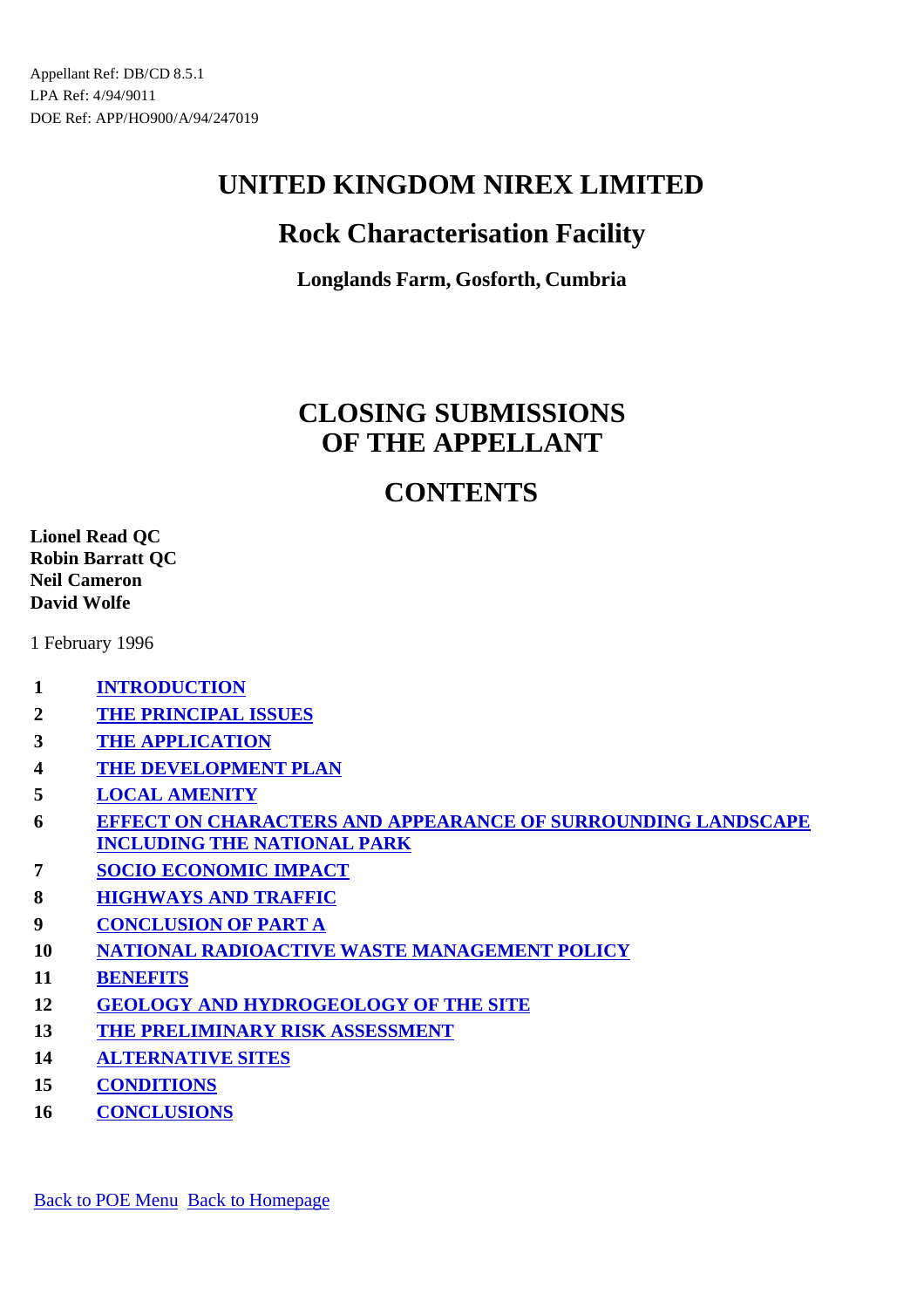## **Rock Characterisation Facility**

**Longlands Farm, Gosforth, Cumbria**

# **CLOSING SUBMISSIONS OF THE APPELLANT**

## **1. INTRODUCTION**

- 1.1 This is an Inquiry into an appeal by UK Nirex Ltd against a refusal by Cumbria County Council to grant planning permission for a Rock Characterisation Facility ("RCF") at Longlands Farm, Gosforth. The purpose of the development is to carry forward the investigations which Nirex began in 1989 into the potentiality of the site as a location for a deep repository for the disposal of intermediate level radioactive waste. The planning application under appeal is not for such a repository. Nirex have made no decision to propose a repository at Sellafield. Their decision whether to propose a repository at this location depends on the information they will obtain from the RCF. Whilst, in Nirex's view, the site holds good promise for a repository, they cannot and do not claim that the RCF will produce information which will lead to a decision to propose a repository at Sellafield. They only claim from their present understanding that the site holds sufficient promise to justify further investigations through an RCF.
- 1.2 That leads me to my first two fundamental points at the outset of these Closing Submissions.
- 1.3 First, the grant of planning permission for an RCF and the construction of it would not represent any commitment to an eventual repository at Sellafield, half-way or otherwise, whether on the part of Nirex or of the Secretary of State. The financial cost of the RCF at £195m at 1995(1) prices is substantial. But it is little more than one tenth of the total development and construction costs of £1,820m, sunk and projected, for a repository at Sellafield, if one were built. Sunk costs to the 31 March 1995 amount to £391m. So projected RCF costs represent 13.6% of projected expenditure from the 1 April 1995 to first waste emplacement. Nirex hope to obtain enough information in Phase 1 of the RCF to enable them to make a decision, one way or another, whether to propose a repository at Sellafield. The projected cost of Phase 1 is £119m(2). This represents an even lower proportion of total repository costs or projected expenditure. There is nothing, therefore, in the financial cost of an RCF, or in particular of Phase 1 of it, which commits Nirex to Sellafield as a repository site.
- 1.4 The grant of planning permission could not, and would not, commit the Secretary of State to grant planning permission for a subsequent repository. A repository development would raise quite different issues which would fall for determination on a planning application for such a development. The Secretary of State would no doubt make that position clear if he were to grant permission for the RCF.
- 1.5 If Nirex were to propose a repository at Sellafield, and to seek to make a safety case to the Environment Agency at an annual post-closure risk to an individual higher than  $10^{-6}$ , it would be for the Environment Agency to decide whether the sunk costs of the RCF or the projected cost of investigating a site elsewhere were relevant to his determination of an authorisation application. The Secretary of State will know, however, that such sunk or projected costs will not cause the Regulator to accept a safety case outside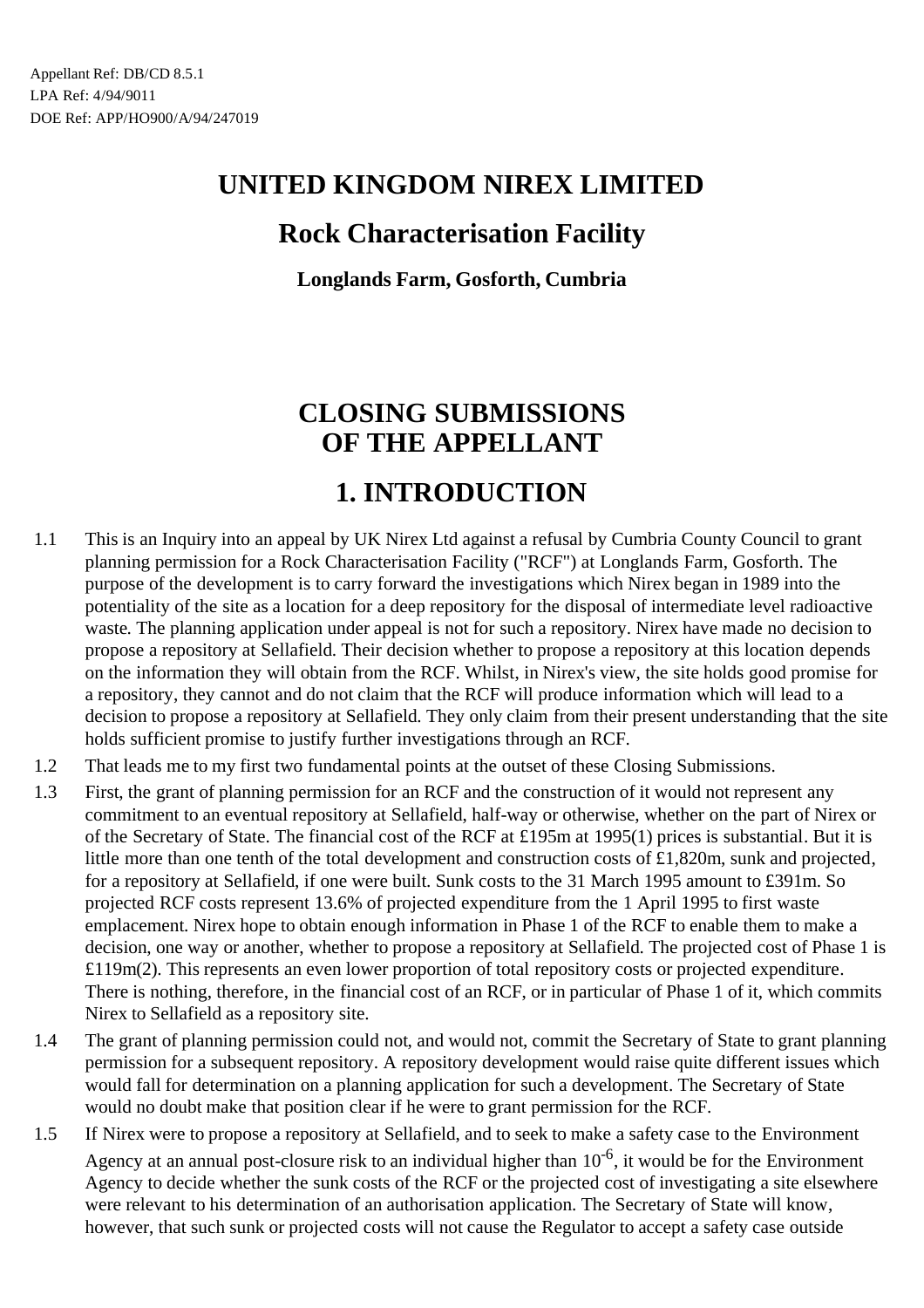Government policy or, therefore, to authorise an unsafe repository. The RCF will accordingly not commit the Regulator to any decision on a repository authorisation application.

- 1.6 Second, this is not an Inquiry into a planning application for a repository or into an application for an authorisation to dispose of radioactive waste under the Radioactive Substances Act 1993 ("RSA"). Neither is it an inquiry to determine the safety of a repository at Sellafield or its environmental effects. The safety of a repository is not a matter for the Secretary of State. It would be for the Environment Agency if an authorisation application for waste disposal were made. The environmental effects of a repository would be before the Secretary of State if a planning application for that development were made. He has promised to call an inquiry into any such application.
- 1.7 That leads me to my third fundamental point.
- 1.8 A very substantial amount of time has been spent at this Inquiry, some one half of it, on cross-examination on behalf of the County Council and other Objectors and on evidence-in-chief they have led dealing with the safety issues of a repository. The Inquiry itself was precipitated by the County Council's refusal of planning permission and their belief that the site was, in safety terms, a poor site for a repository. That belief was in its turn based on a report by their consultants, ERM(3). Whether this Inquiry would ever have taken place if the County Council had appreciated that ERM's opinion of a poor site was based on calculations which their own report said should not be relied upon(4), is an interesting, but another, matter.
- 1.9 The Secretary of State will, therefore, have to consider very seriously the relevance of that crossexamination and that evidence to this RCF planning application. He will in particular have to determine the extent to which, if at all, Nirex have to show the potential of the Sellafield site to support a safety case to the satisfaction of the Regulator. I deal with this point in some detail later in these Closing Submissions. It is enough for me to say now that in my submission the Secretary of State should go no further than to determine whether the Regulator would be bound to refuse an RSA authorisation if Nirex were to apply for one in the future. If that submission is sound - indeed unless it is substantially wrong - much of the cases for the County Council and other Objectors is misconceived, and most of the evidence they have led is irrelevant.
- 1.10 I make a fourth fundamental point at the outset of these Submissions.
- 1.11 Nirex do not come to this Inquiry with evidence to support a safety case. They do not have that evidence. Their assessment of post-closure safety of a repository at Sellafield is preliminary and incomplete. They do not have the information which enables them to take this safety assessment to the point necessary for a decision on whether to propose repository development, and would not be able to obtain it from continued investigations from the surface. They need information which they could only obtain from an underground RCF.
- 1.12 My fifth point relates to the question of alternative sites.
- 1.13 This is not an Inquiry into an alternative site for a repository. It cannot be turned into such an inquiry by assuming that there are alternative sites for an RCF wherever there is a potential alternative site for a repository. If and when Nirex decide to propose a repository at Sellafield and to make a planning application for such a development, the Secretary of State will have the opportunity to consider any issues of alternative sites for a repository which he then considers relevant to his determination of that planning application. I say more about this subject of alternative sites later in these Closing Submissions.
- 1.14 Lastly, I would wish clearly to acknowledge the concern that some local people may have, and local authorities on their behalf, about the possibility of a repository at Sellafield. It is an understandable concern: misconceived, but understandable. Their desire to express that concern at this Inquiry, at an early opportunity, is similarly understandable. But most of the time in Part B of this Inquiry has been taken up by the objections of two organisations, Greenpeace and Friends of the Earth, whose convictions are opposed to Government policy for disposal of ILW waste.
- 1.15 I turn next to suggest the principal issues which this Appeal raises. Thereafter I divide my Submissions into two parts - A and B - to follow the pattern of the Inquiry. I finish with a short Section on Conditions covering both Parts and a Conclusion. 1.16 For the avoidance of doubt, whenever I refer in these Closing Submissions to the Sellafield site I mean the Longlands Farm potential repository zone.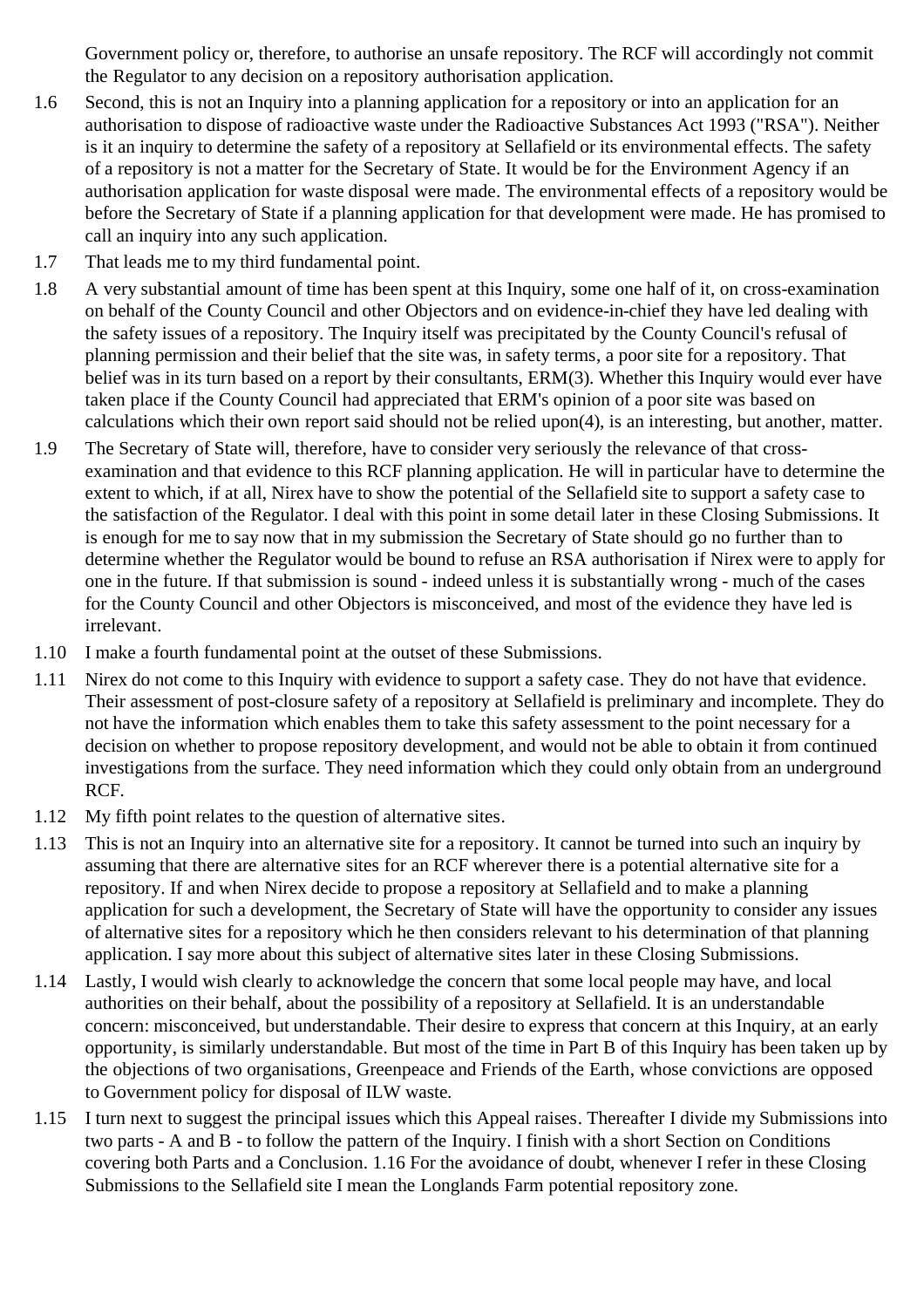#### REFERENCES

(1) PE/NRX/12/S1 Table 4.1 (2) PE/NRX/12/S1 Table 4.2 (3) COR/608 p.104 (4) COR/608 p.20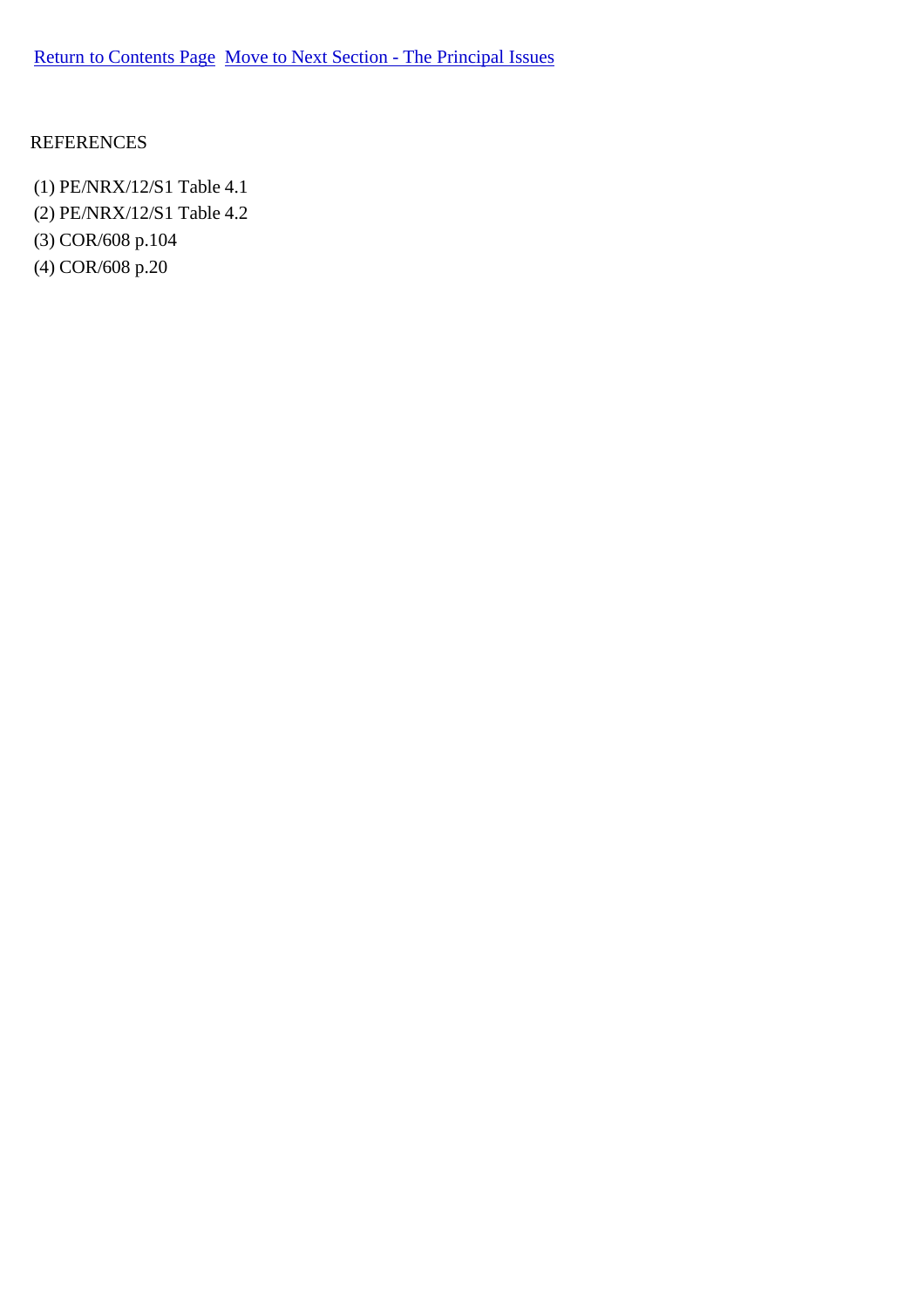## **Rock Characterisation Facility**

**Longlands Farm, Gosforth, Cumbria**

# **CLOSING SUBMISSIONS OF THE APPELLANT**

## **2. THE PRINCIPAL ISSUES**

- 2.1 I seek to define at the outset of these Closing Submissions the principal issues relevant to the Secretary of State's determination of this Appeal. In some important instances this requires definition of the extent of the materiality of a particular issue.
- 2.2 In his statement under Rule 6(10) of the Town and Country Planning (Inquiries Procedure) Rules 1992, attached to his letter to Nirex dated the 27 February 1995, the Secretary of State set out 7 substantive matters on which he wished to be informed. As the eighth matter he left any other issue which the Inspector considered relevant to the determination of the appeal. The County Council gave six reasons for its refusal of planning permission. Bringing together those and other principal representations by Objectors enables the identification of 11 principal issues which arise for determination. The Inquiry considered the evidence led by the parties in two parts. Part A dealt with planning policies and the above ground effect of the proposed development. Part B dealt with the broadly scientific evidence. These Closing Submissions consider separately the evidence and submissions led and put under these two Parts, and the suggested principal issues listed below show for convenience the Parts under which I address them hereafter. In terms of the Secretary of State's determination of the issues there is, however, no particular significance either in the distinction between Parts A and B or the heading under which the suggested principal issues are listed. Within those principal issues lie a number of important subsidiary issues which I define when I consider the evidence.
- 2.3 It is accordingly submitted that the following are the principal issues which arise:

## **PART A**

### **The Application**

1. The content of the Application following amendments.

### **The Development Plan**

2. Whether and the extent to which the proposed development accords with the provisions of the statutory or emerging development plan.

### **Local Amenity**

3. The effect of the development on local amenity.

### **Landscape Impact**

4. The effect of the development on the landscape and in particular its affect, if any on the Lake District National Park. To a significant degree this issue overlaps the second.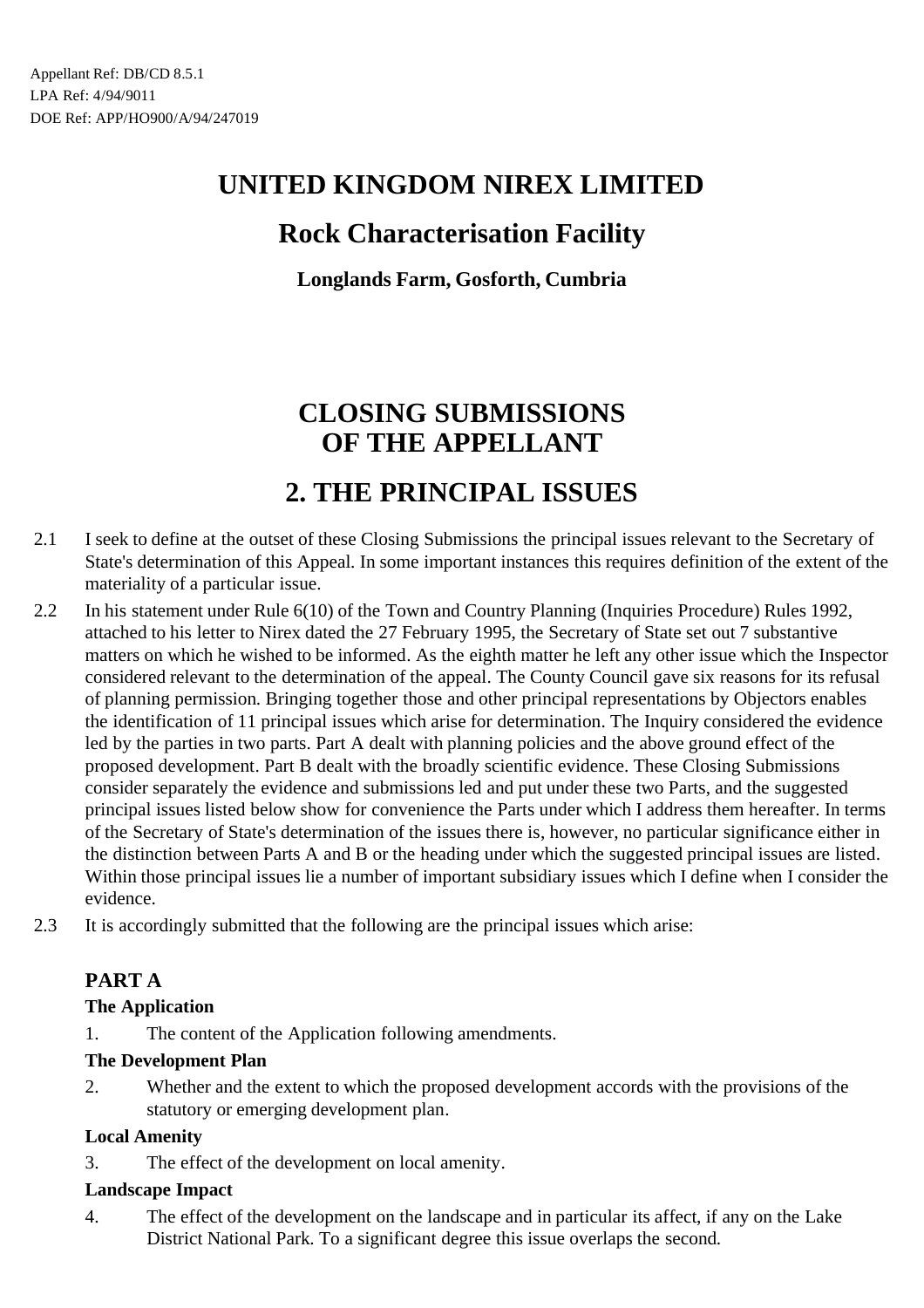#### **Socio-Economic Impact**

5. The effect of the development on the social and economic activity of the area, and whether it has been shown that the development will have an adverse social or economic cost or effect.

## **Highways and Traffic**

6. The impact of the development on the local highway network.

## **PART B**

## **Benefits**

7. The benefits of the development which outweigh such harm as the development may cause.

## **Geology & Hydrogeology**

8. The results available so far from studies and surveys of the geology and hydrogeology of the area and the additional information that might become available only from the RCF.

### **The Preliminary Risk Assessment**

9. Whether Nirex have shown that the Sellafield site has a sufficient potential for an RSA authorisation.

### **Alternative Sites**

- 10. i. Whether, or the extent to which, the existence of other possible sites for a repository is a consideration material to the determination of this appeal.
	- ii. Whether Nirex have provided sufficient environmental information, either through its Environmental Statement or by evidence given to the Inquiry, to comply with the Town and Country Planning (Environmental Assessment) Regulations 1988 as amended and, to the extent to which it is relevant, EEC Directive 85/337.
	- iii. Whether Nirex's site selection procedure which led to the concentration of further investigations on the Sellafield site as a potential location for a deep waste repository was rational.

### **Conditions**

11. What conditions are necessary to meet justifiable concerns.

## **Return to Contents Page**

**Move to Next Section - The Application**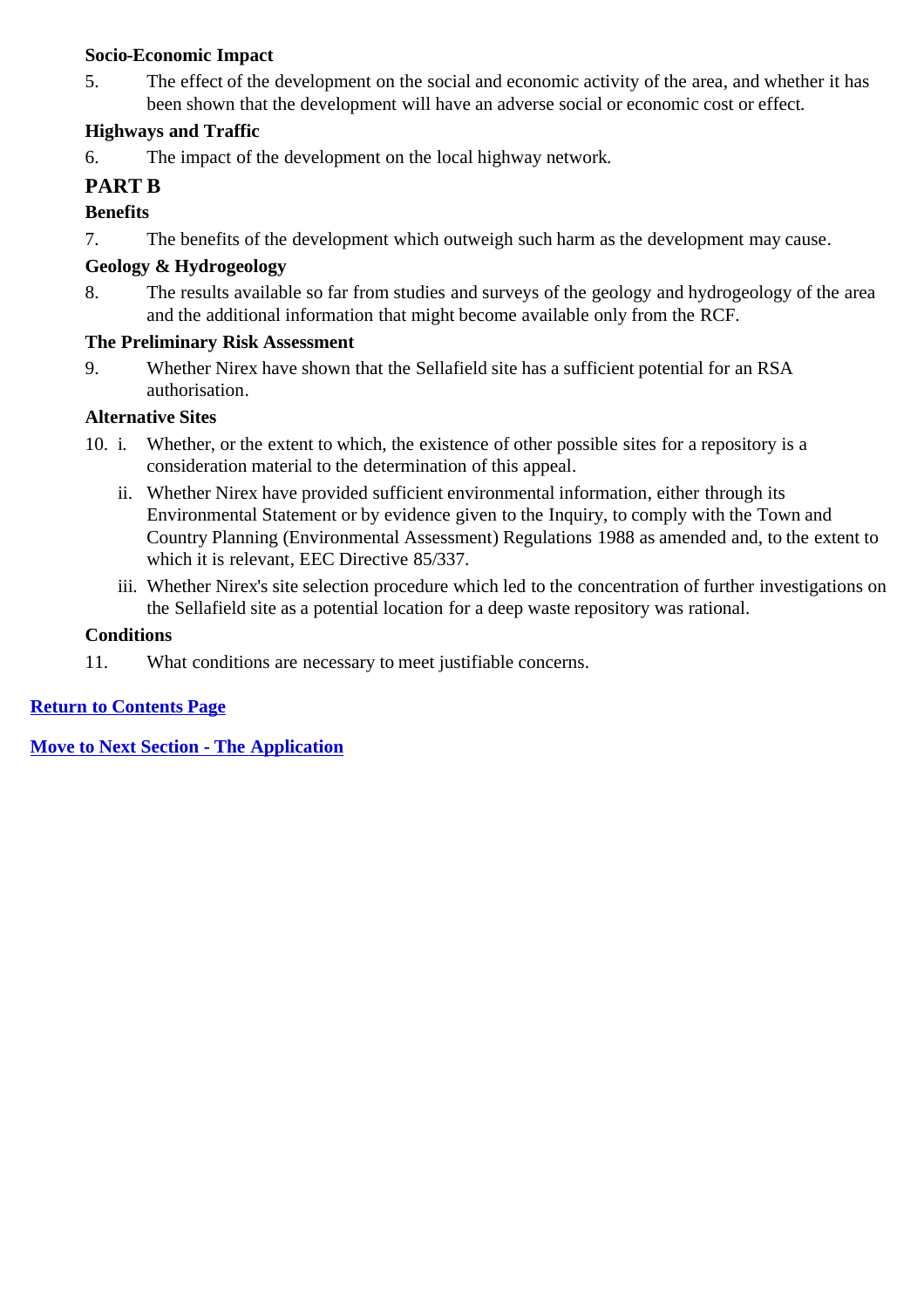## **Rock Characterisation Facility**

**Longlands Farm, Gosforth, Cumbria**

# **CLOSING SUBMISSIONS OF THE APPELLANT**

## **3. THE APPLICATION**

3.1 The planning application under appeal was submitted on the 29 July 1994 and first amended on the 29 November 1994(1) before it was determined by the County Council on the 20 December 1994. Further amendments(2) were made and accepted by the Inspector at the First Pre-Inquiry Meeting on the 4 July 1995.

3.2 A third set of amendments were deposited on the 25 January 1996.(3) The description was amended to:

| 1.   |       | Include details of the height of the underground galleries in response to the County Council's<br> request.(4) |
|------|-------|----------------------------------------------------------------------------------------------------------------|
| lii. |       | Clarification of the note regarding electricity supply on the Services Corridor drawing.                       |
|      | liii. | Amendment of the start date of the RCF programme.                                                              |
|      | liv.  | Colour and finishes added to the building drawings in line with Scheme A.                                      |
| llv. |       | Clarification of the dimensions of the foreshaft lining.                                                       |

3.4 A note setting out the application as amended, and a set of amended drawings, have been prepared and placed before the Inquiry.(5)

3.5 The County Council have indicated that they have no objection to the amendments.(6) The Borough Council and Gosforth Parish Council and other parties have had an opportunity to comment on these amendments during the course of the conditions sessions held outside the inquiry.(7)

3.6 Following these amendments the matters that remain in issue between Nirex and the County Council for determination by the Secretary of State relate to the principle of the proposal and to hours of working. Other issues that have been raised and remain for determination include night time noise levels, external finishes of the buildings and the claimed need for a planning obligation to meet highway and socio-economic effects.

3.7 I look at those issues in the remaining Sections of these Closing Submissions.

**Return to Contents Page**

**Move to Next Section - The Development Plan**

**REFERENCES**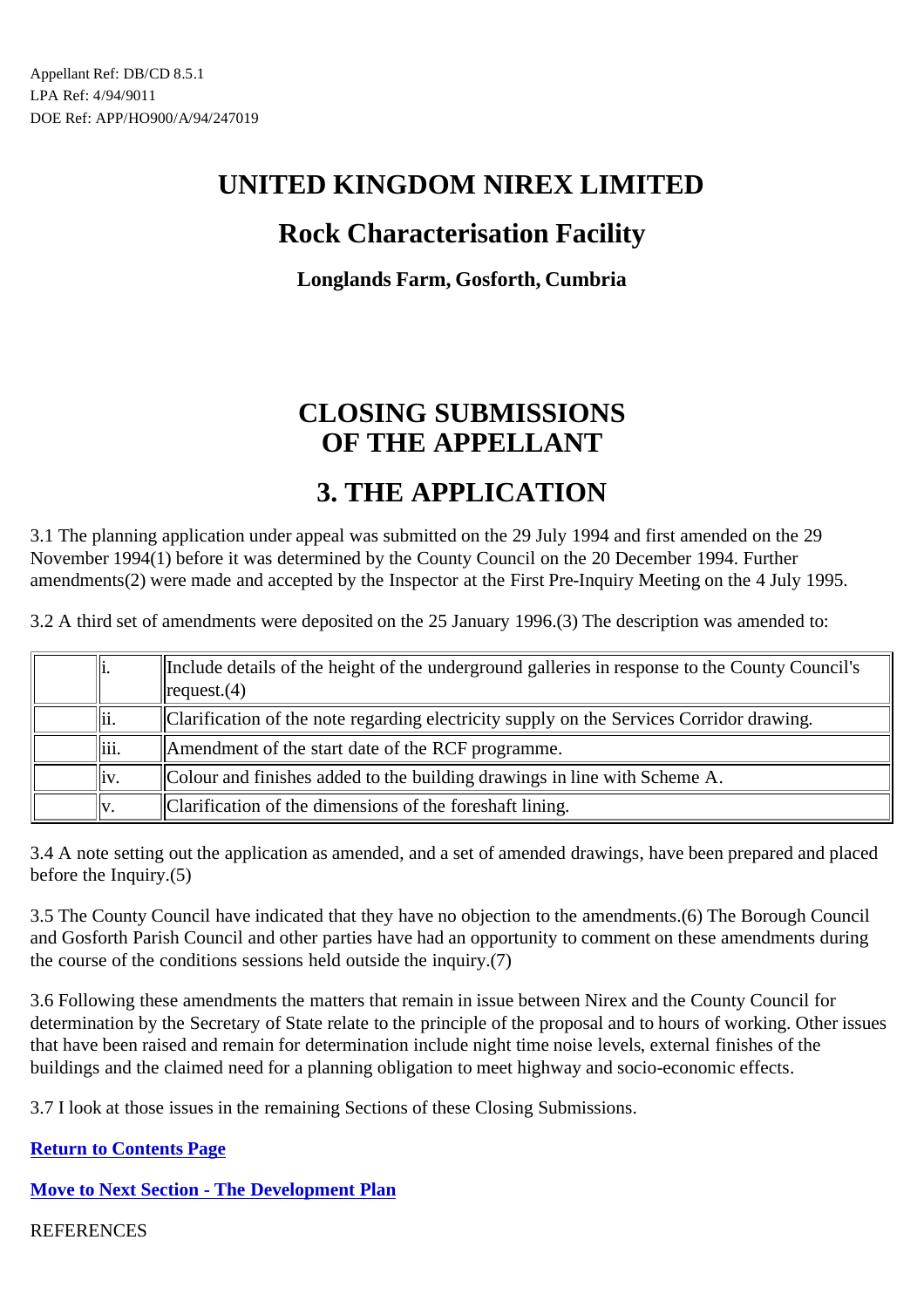(1) COR/103, 103a

 $(2)$  COR/116

 $(3)$  COR/119

 $\alpha$ (4) Richardson XiC Day 14 am, XX Day 14 am. Richardson letter to Nirex part of COR/119

 $\overline{(|(5)|}$  NRX/11/13 & COR/102B (revised)

(6) NRX/11/176

 $(7)$  As noted in COR113, revised January 1996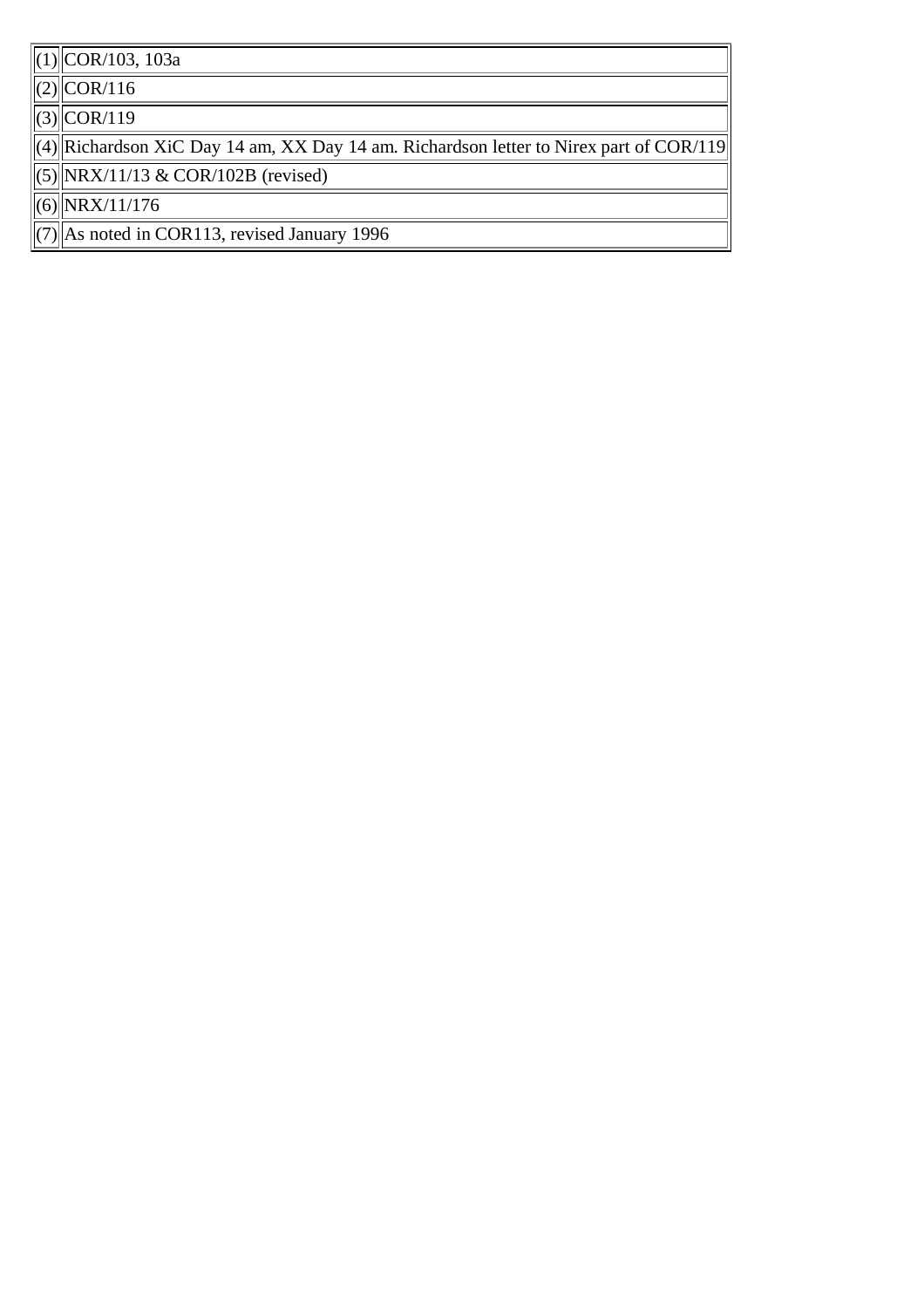## **Rock Characterisation Facility**

**Longlands Farm, Gosforth, Cumbria**

# **CLOSING SUBMISSIONS OF THE APPELLANT**

## **4. THE DEVELOPMENT PLAN**

## **A: THE STRUCTURE PLAN**

### **Policy 54**

- 4.1 The Development Plan is the recently approved Cumbria and Lake District Joint Structure Plan and the Mid Copeland Local Plan, albeit that some policies of the latter are no longer certified to be in conformity with the former. By contrast the emerging policies of the deposit draft Copeland Local Plan, especially those elements of the policies to which there has been no objection (eg DEV 1 (vi)) are certified to be in conformity with the Structure Plan. The deposit draft Local Plan has now gone through a local plan inquiry and the Local Plan Inspector has reported. Those draft policies which are material to the issues raised at this Inquiry are therefore of great weight.
- 4.2 Mr Balch accepted during his evidence that the decision as to whether permission should be granted for the RCF necessarily centred at the end of the day on whether or not the development complies with the requirements of Policy 54 of the Structure Plan. That policy applies to major developments which have significant affects on the environment. Where they are more national than local in character the four criteria set out in that Policy have to be satisfied.
- 4.3 There is no dispute that the second and third criteria are met by this proposal. They require the proposal to be carried out in such a manner as to cause the least practicable harm and minimise its adverse impacts. It is accepted by the County Council that by reason of the design of the proposal its direct or indirect adverse effects have been minimised and wherever possible practicable steps have been taken to avoid harm. The fourth criterion requires that features of national conservation importance should not be harmed. It is Nirex's case that so far as the fourth criterion is concerned , siting the RCF outside the boundaries of the National Park and beyond any other area of particular landscape significance ensures that it is met. The requirements and objective of Policy 11 have therefore also been complied with so far as practicable.
- 4.4 This conclusion is supported by the evidence of Mrs Wilson which should be preferred as we submit to that of Mr Radmall and Dr Fishwick in terms of the extent and degree of visibility of the proposal from its surroundings and on the appearance and character of the surrounding landscape.
- 4.5 The remaining issue arising under Policy 54 is the first criterion. I address this under Part B of these Closing Submissions.

#### **Sustainability**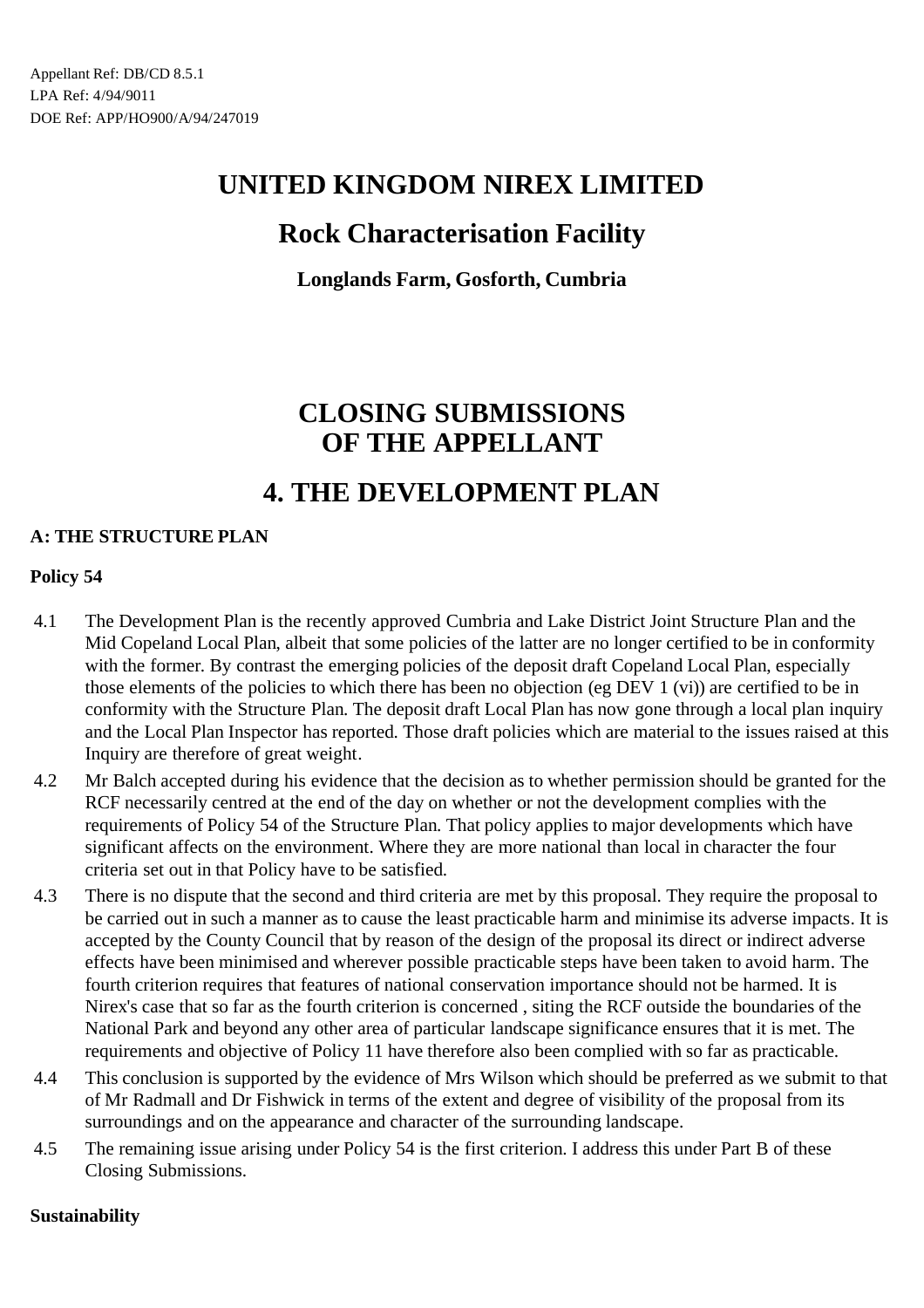- 4.6 Sustainability is the underlying objective of all the Structure Plan policies. The explanatory memorandum of Chapter 2 makes this plain. It was accepted by many of the witnesses in part A that the RCF had an undoubted sustainable purpose. Indeed all the Structure Plan policies are described as intended to ensure a local determination in the interests of the people of Cumbria as a whole on how an on-going balance can be struck between economic growth and the environment through the concept of sustainable development.
- 4.7 The benefits of securing a solution to the long term management of ILW wastes stored at Sellafield, now or in the future, is self evident. It is only disputed by those who doubt or even question Government policy. They included Mrs Perry, Mr Forwood and others who gave evidence such as Ms Skinner and the South Cumbria Citizens.
- 4.8 The principal purpose of the RCF at Sellafield is to assist in the existing and accumulating identification of a safe long term solution to the storage of intermediate level wastes at Sellafield . Much of it is locally generated. The emerging local plan recognises the benefits of finding a solution to the problem of waste accumulation close to its source in that it supports the investigation of the Longlands Farm site via the RCF. The emerging waste local plan is supportive of the general proposition that solutions to waste issues should be found close to their source. A number of witnesses from the Parish Council acknowledged the benefits of doing so.

#### **Chapter 2 of the Structure Plan**

- 4.9 Policy 5 was not relied upon in the Grounds of Refusal. That omission is perhaps not so surprising since the Policy refers specifically to the National Parks which will not be directly affected by this development which is sited outside their boundaries. It was agreed during the evidence in Part A that both policy 2 and 5 of the Structure Plan were to be read and interpreted as broad strategic planning objectives for the whole of the County, appearing among the first 10 policies of the Structure Plan in Chapter 2 which is entitled "The strategy..". They were primarily intended to provide a broad strategic framework upon which specific development control policies in the Structure Plan are founded.
- 4.10 Both Mr Richardson and Mr Balch accepted that it was policies 11, 13 and 25 which provided the relevant development control policies with which the development should comply, unless material considerations otherwise indicated.

### **Policy 2**

- 4.11 The requirements of Policy 2 of the Structure Plan are very broad. They seek to protect the County's scenic beauty, natural resources and the quality of its built environment.
- 4.12 Mr Balch concluded that the proposed development was not in conflict with Policy 2 for five reasons.
	- (i) The investigatory purpose of the facility was fully justified by reference to Government Policy and also in the context of the existing continuing Nirex science programme.
	- (ii) The impact of the development on the amenity of local residents and visitors would be slight because of the limited number of viewpoints from which the upper-parts of the taller elements of the proposal would actually be seen and in view of the presence of tall structures already present in the landscape nearby, particularly at Sellafield.
	- (iii) The siting of the proposal outside the boundary of the National Park had avoided any direct physical effect on the appearance and character of that National Park.
	- (iv) The proposal would not harm the scenic beauty or natural resources of the locality nor would it harm in particular any special feature of particular national importance.
	- (v) The very purpose of the proposal was wholly in accordance with the strategic objective of sustainability (1)

#### **Policies 5 and 11 - National Park Policies**

4.13 Policy 5 seeks specially to secure protection of those areas and features of the natural environment which are of specific national or international importance.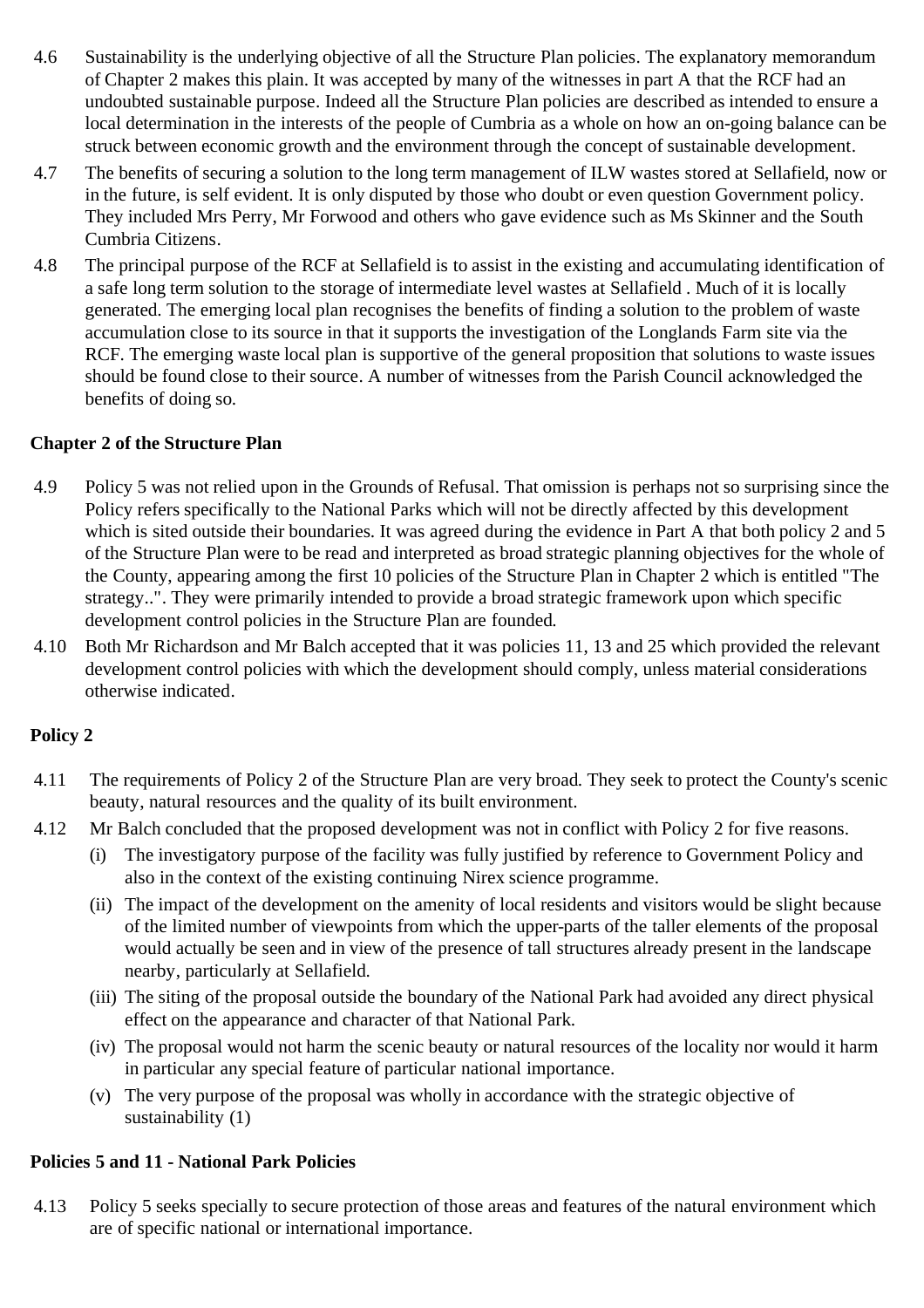- 4.14 Policy 11 is the first policy to be found within Chapter 3 of the Structure Plan, which incorporates the specific policies for development control purposes which are designed to accommodate development within the environment in such a way as does least harm to those interests of acknowledged importance defined in Chapter 2. Policy 11 refers specifically to Landscapes of National Importance.
- 4.15 The County Council have contended that Policy 11, which is concerned with the protection of landscapes of national importance has a direct relevance to this proposal. Although the RCF is sited outside the National Park they contend that the extent and degree of its detrimental effect upon the character and appearance of the National Park amounts to a breach of the policy.
- 4.16 While it was accepted by Mr Balch that the visual impact of any development on its surroundings must be a material consideration, Mr Balch interpreted Policy 11 as having particular relevance to a development physically situated within the National Park when determining whether any development complied with its requirements.
- 4.17 He placed reliance for his interpretation on an appeal decision by the Secretary of State about a proposed wind farm at Kirkby Moor in 1992, which was determined in the context of the earlier Structure Plan policies C3 and C6. The objections against that development rested essentially on its visual impact and its effect on the appearance and character of the site and the surrounding landscape.
- 4.18 In assessing the weight to be given to such considerations in that case the Secretary of State considered it necessary to bear in mind that although the site was close to the National Park and in similar countryside, it was not situated in a nationally designated area of landscape importance. Although the Secretary of State accepted that the development would be readily seen from part of the Park, nevertheless he concluded that it would not directly affect the Park's appearance and character.
- 4.19 In that case he decided that although the appearance of the development would be considered by some people as alien to its rugged and remote moorland setting, any harm caused by its visual impact was outweighed by the national need for alternative cleaner sources of energy. In view of the minimal ecological and other harmful effects likely to be caused in that case it was permitted for 25 years.(2)
- 4.20 By parity of reasoning Mr Balch suggested that no significance should be attached merely to the fact that the development would be visible from the National Park since the area within which the development is situated has no special designation. In the light of the evidence of Mrs Wilson, he concluded that what would be seen of the development would not affect the appearance and character of the National Park in any significant and detrimental way. The extent and degree to which it will be visible would not justify its refusal, especially as the degree of visual impact in this case would be much less than that which was accepted at Kirkby Moor within a county designated landscape, although the RCF would be closer to the boundary of the National Park than the wind farm is.
- 4.21 Thus the Secretary of State's approach to development outside the boundaries of the national park is set out in the Kirkby Moor wind farm decision. This reasoning was necessarily challenged by Mr Richardson who described it as a nonsense(3). Mr Richardson for his part did however accept during cross-examination that there was a distinction to be drawn between a development within and one outside the National Park. Indeed he accepted and agreed that the impact of the RCF on its surroundings would be much less than that on the National Park which had arisen from the construction of the wind farm.
- 4.22 Mr Richardson also acknowledged that in policy terms there was no justification to seek to introduce some form of policy buffer outside of the boundaries of the National Park which protected that area from inappropriate intrusive development(4).
- 4.23 In the event it is submitted that the Secretary of State should approach the merits of this appeal in a way in which it is consistent with the reasoning that he adopted towards the wind farmwindfarm in the Kirkby Moor decision. There is no specific justification for departing from the approach that he adopted in that case.The wording of policy 56 of the adopted Structure Plan does not justify a different approach. That previous appeal decision, however unacceptable to the Friends of the Lake District or the National Park Planning Committee was not challenged in the courts despite the fact that legal advice had been taken in regard to that possibility.(5)
- 4.24 Nor is the decision explicable upon the basis that there was no statutory requirement at that time for such a wind farm development to be subject to an environmental statement.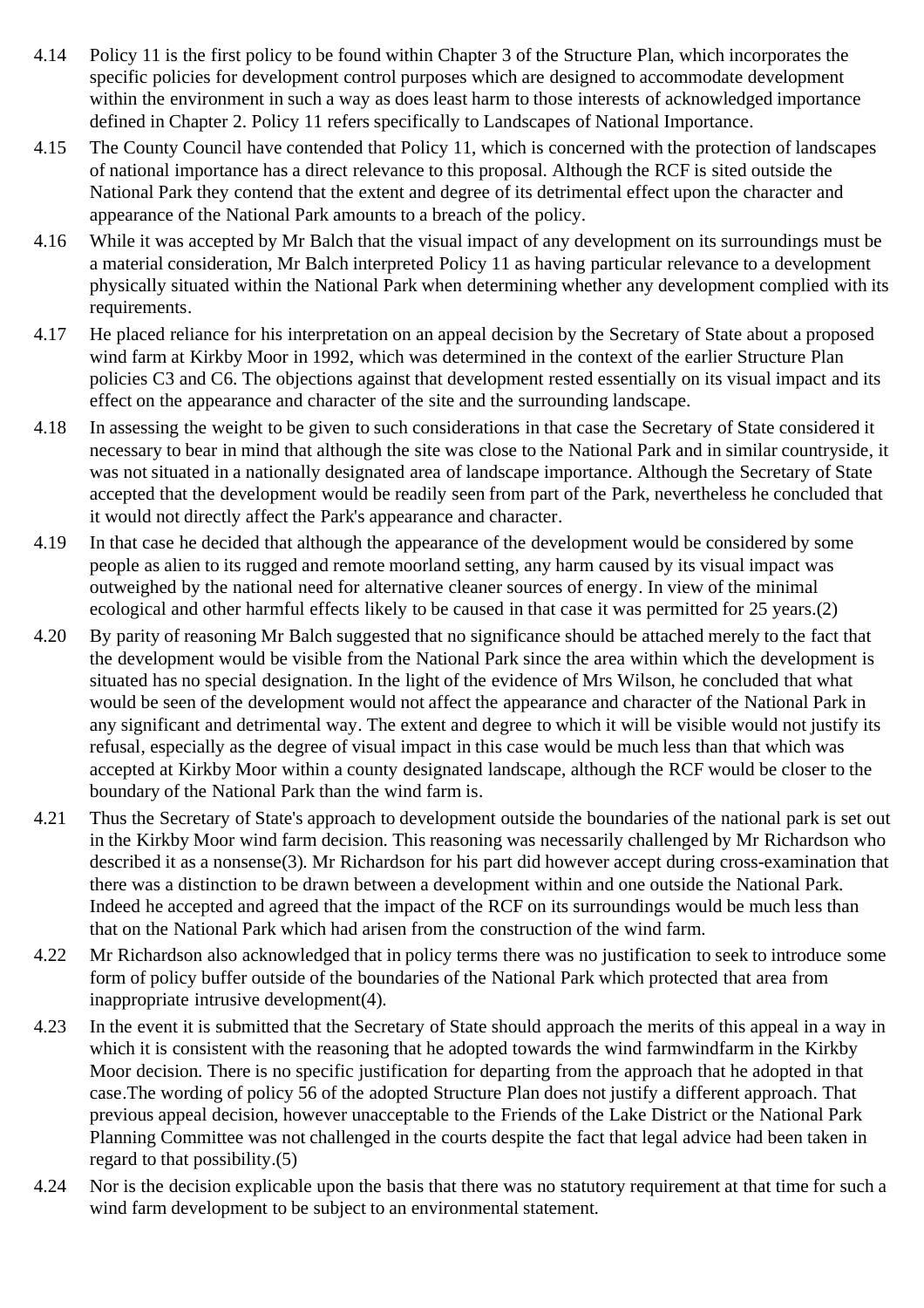- 4.25 It is therefore submitted that there is no justification for a more stringent approach to be adopted to this proposal. The Secretary of State is invited to conclude that the extent of the visibility of the proposal, the degree of intrusion it would occasion and the nature of any contrast between the development and its surroundings do not warrant refusal.
- 4.26 Special protection is required to be given to those features and locations which give rise to national park designations including areas defined to be within Section 3 conservation map areas. The evidence before the inquiry given both by Mrs Wilson and by Mr Radmall and Dr Fishwick does not establish any such impact on such features or areas nor could the character and appearance of the National Park be described as significantly harmed by this development in view of the detailed evidence and the limited degree and extent of visibility of it from its surroundings.
- 4.27 Mr Balch accepted that the visual impact of the development on its surroundings should not be ignored just because it was situated outside the National Park. However he contended that the
	- (a) nature and extent of the visual impact, the landscape context within which it is seen,
	- (b) the number of people likely to be affected by it and
	- (c) the period of time in which any effect would be felt did not indicate to him such harm as to materially effect the physical appearance of the National Park.
- 4.28 The relative importance of these matters can perhaps be gauged to a degree by reference to the way in which other industrial style developments have been approached elsewhere in the locality adjacent to the national park over the last decade. As an indicator of one end of a spectrum of local opinion Mr Johnson on behalf of the shop stewards of the Calder and Windscale branch(6) accepted that the proposed structures would have some effect visually at close quarters. It was his view that it would be insignificant when seen from within the Lake District National Park. He pointed to the dramatic increase in visitors to the local area which had occurred over the last 15 years and an increasing use of the coast to coast path. He said that any judgement about the visual impact of the RCF should be assessed against the large number of projects which have been permitted at the Sellafield Site over the last 15 years by contrast with which he said the RCF would pale into insignificance. He made reference to the most intrusive open cast mining works which have been permitted over a distance of about 6 to 8 miles (10-13km) between Workington and Keekle during the last decade, which he suggested had a far greater impact on the local landscape and which had since been restored.
- 4.29 It is of course for the Inspectors to assess on their site view the weight to be attached to the conflicting submissions about these issues. Nirex contend that the RCF would occasion a limited visual impact over a very limited area of the surrounding countryside. They submit that the impact would be experienced in the context of existing structures at Sellafield. They further submit that the visibility of the tallest structures would occur intermittently and over only very limited lengths of the local road and footpath system to which the public has access. The extent of its visibility does not harm the scenic beauty of its surroundings in general nor the distinctive features, character and appearance of the national park in particular. The proposal is therefore not inconsistent with the strategic purposes of policies 5 and 11. Indeed no evidence has been given to explain how the character and appearance of the National Park will itself be diminished.

#### **Policies 13 and 25**

- 4.30 Chapter 3 of the Structure Plan incorporates the specific policies for development control purposes which are designed to accommodate development within the environment in such a way as does least harm to those interests of acknowledged importance defined in Chapter 2.
- 4.31 Policies 13 and 25 seek to ensure that the impact of any development which has necessarily to be located in the countryside is minimised. Its siting appearance and landscaping are to be in keeping with the local character of the landscape. Wherever possible it is required to enhance it.
- 4.32 Mr Balch in his evidence advised that the terms of Policy 13 could not be directly applied to a development of this sort, which necessarily had to be in the countryside. It did not fall within the terms used in the policy especially in respect to its reference to local infrastructure. He also acknowledged that by its very nature it would not be appropriate to site an RCF immediately adjoining the boundary of an existing settlement. It did not therefore fall within the first limb of the policy.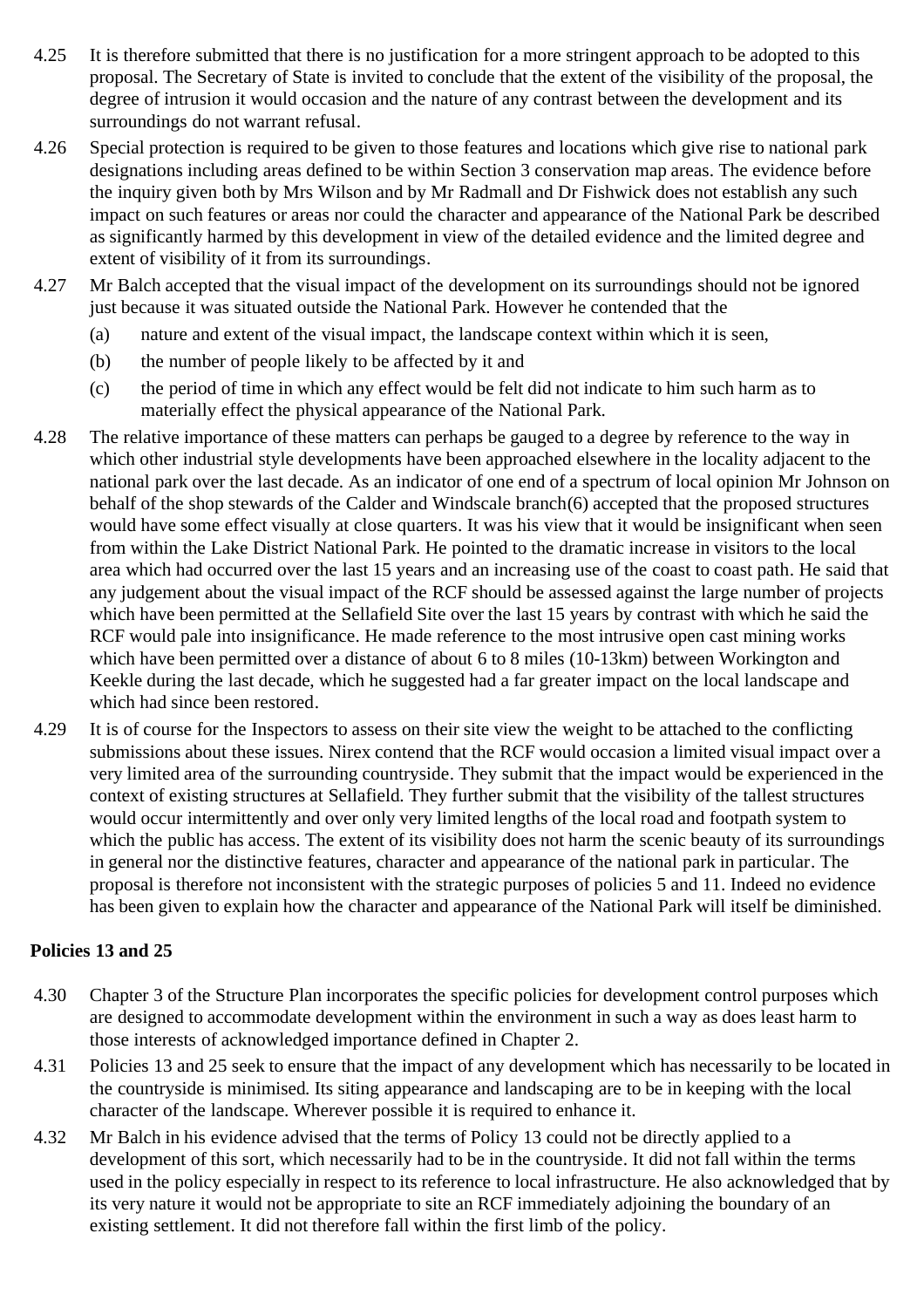- 4.33 However it is a development which by its very nature which could not avoid being located in the open countryside. He accepted that Longlands Farm was mainly part of that open countryside although he did draw attention to the proximity of a number of adjoining agricultural farm buildings and also to the Boonwood Garden Centre, the Red Admiral public house and various other tall structures in the neighbourhood.
- 4.34 Paragraph 3.14 of the explanatory memorandum of the Structure Plan specifically recognises that there will be circumstances in which certain developments by their very nature cannot avoid being located in the open countryside. The policy permits such development where the benefits clearly outweigh any environmental costs. This proposal of course is, as Mr Balch observed, similar to mineral workings to which specific reference is made in paragraph 3.14 and thus the proposal accords with the general intent of the policy. Although it accepted that the RCF is not a local infrastructure development, it is designed to determine whether the disposal of the radioactive(7) waste stored at Sellafield could be safely carried out locally, given that 65% arises from activities in the locality. To that extent the development is by its very nature consistent with the terms and intent of the policy's underlying purpose.
- 4.35 Indeed Mr Richardson's admissions in cross-examination add weight to such a conclusion. He accepted:
	- i. The facility had to be at the place where the proposed investigations were to be carried out if they were to take place at all at Sellafield(8)
	- ii. The County Council had never argued that it should be sited in a different location if the investigations were to be pursued. Indeed they had permitted the RCF, PRZ and RCM boreholes.
	- iii. There was no alternative to sinking the shafts if the investigation was to proceed.
	- iv. The County Council had from an early stage in the formulation of the proposals agreed to the increased elevation of the platform site from 80m aOD to 84.5m aOD as a means of securing the optimum balance between minimising the inevitable physical impact of the development on the local topography on the one hand and the visual impact of the proposal on the wider landscape on the other.
	- v. All importation and export of spoil could be avoided and the impact of heavy traffic on the local road networks minimised.
- 4.36 He acknowledged that everything that could reasonably be done to avoid harm to the local area had been achieved so as to minimise the impact of the proposals on its surroundings.
- 4.37 The Secretary of State can therefore conclude so far as both Policy 13 and Policy 54 are concerned that their essential objectives and purposes will be secured by this proposal. He should therefore grant planning permission as consistent with the requirements of those policies.

### **Policy 57**

4.38 Mr Richardson accepted that Policy 57 was not a specific ground of refusal. He conceded that the RCF neither resulted in nor arose from any proposed reprocessing or disposal of radioactive waste(9), and accepted that the essential purpose of the RCF was to ensure that a safety evaluation of any such disposal proposal could be carried out.

## **B: EXISTING AND EMERGING LOCAL PLAN POLICIES**

4.39 The existing Local Plan for Mid Copeland is no longer wholly in general conformity with the approved Structure Plan(10). Nevertheless the emerging Local Plan currently proposes an RCF subject to criteria being satisfied in Policy ENV 33. The emerging plan is therefore supportive in broad terms of the RCF proposal. The policy as formulated in the deposit draft was subject to a number of objections by Nirex. The objections were considered at the local plan inquiry and the Local Plan Inspector has made his recommendations upon them. The Borough Council had already suggested substantial changes to the policy, and its officers have indicated that they intend to recommend to the Members that the Inspector's recommendation that further changes be made should be accepted(11). It is significant that the policy indicated that an RCF could be developed at Longlands Farm in a way which is consistent with essential objectives of the Plan notwithstanding the fact that the site lies outside the settlement boundaries.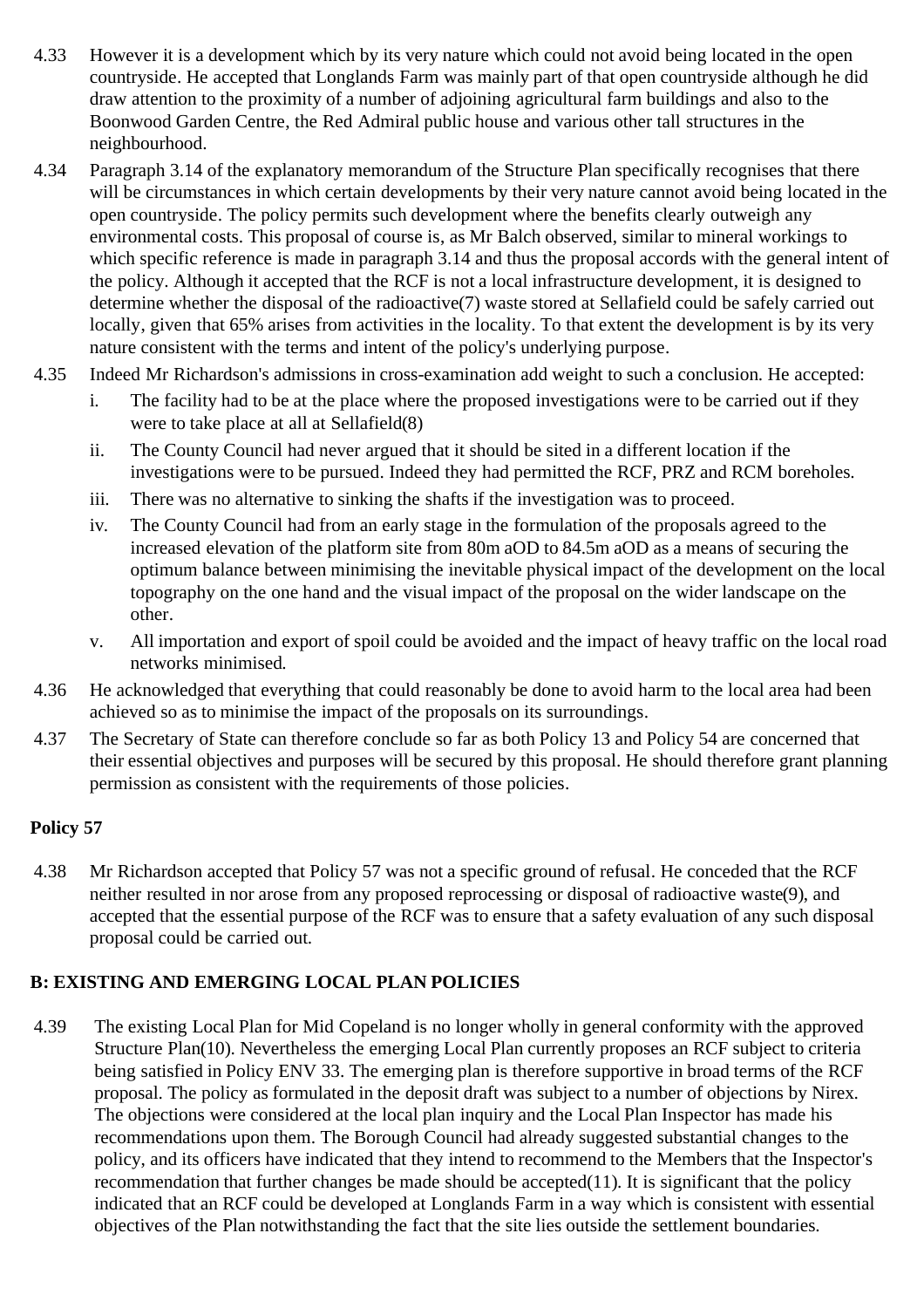- 4.40 Finally Policy DEV 3 of the emerging Local Plan seeks to give effect to the requirements of Policy 25 of the Structure Plan in that it requires the siting , appearance and landscaping of a development to enhance the quality of the existing environment and where appropriate and practicable to be in accordance with the vernacular character of the surroundings. Obviously such objectives must be subject to the practicability of achieving such an objective consistently with safety and the functions of the proposed facility.
- 4.41 Nirex has sought to minimise the impact of the development on its surroundings by cladding the external structures which hide the working parts from view. However it is anticipated that the construction headgear would be unclad until the completion of shaft sinking at the end of Phase 1 of the programme. Whether cladding is acceptable as the most appropriate design approach in the context of the requirements of Policy 25 of the Structure Plan is plainly a matter on which reasonable minds may differ. It is ultimately a matter for the Secretary of State to make a judgement about in the light of any recommendation you felt it necessary to make and whether in the particular circumstances of this case there was a particular reason to overrule the preference of the local planning authority for cladding.
- 4.42 The issue is confined to the external design of the upper sections of the headgear and hopper since Mr Metcalfe made it clear he was not seeking to secure the cladding of the lower structures in some vernacular stone or similar such materials as was content that they should be in the form shown on the drawings.
- 4.43 If the Secretary of State should not find the proposals currently before him in the application drawings acceptable, he is invited to deal with the matter in the way proposed by the County Council by reserving that particular detail for subsequent approval by them. The County Council for their part have agreed a detailed scheme and do not seek any further alteration to the submitted drawings indicating the external  $design(12)$ .
- 4.44 The Borough Council has sought to make the development accord with the historical character of the area by making apparent and obvious the essential mining character and function of the proposal. Whether this would reduce to the scale and bulk of the largest structures and thereby diminish their visibility is debatable. The disadvantage is the inevitable tendency to draw attention to the moving parts of the structures.(13) To that extent observers may become more aware of the presence of activity of an industrial character in the neighbourhood about which the Parish Council is concerned. One particular advantage of the design of the current proposal is that the undulating character of the local topography prevents awareness of most of the activity on the platform site which will be hidden from public viewpoints.

### **Return to Contents Page**

### **Move to Next Section - Local Amenity**

### REFERENCES

- (1) Richardson Day 11 am; Metcalfe X by Inspector Day 19 am, XX Day 59 am
- (2) NRX/11/5
- (3) XX Day 14 pm
- (4) XX Day 14 pm
- (5) Balch ReX Day9 am
- (6) Day 20 am
- (7) Folger XX by Hockman Day 26 pm
- (8) Richardson Day 14 am
- (9) Richardson XX Day 14 pm, to Inspector Day 15 pm
- (10) COR/305A
- (11) PE/CBC/3/S1 paras 1.3,5.1
- (12) NRX/11/12
- (13) Richardson X Inspector Day 15 pm, Metcalfe X by Inspector Day 18 pm ReX Day 19 am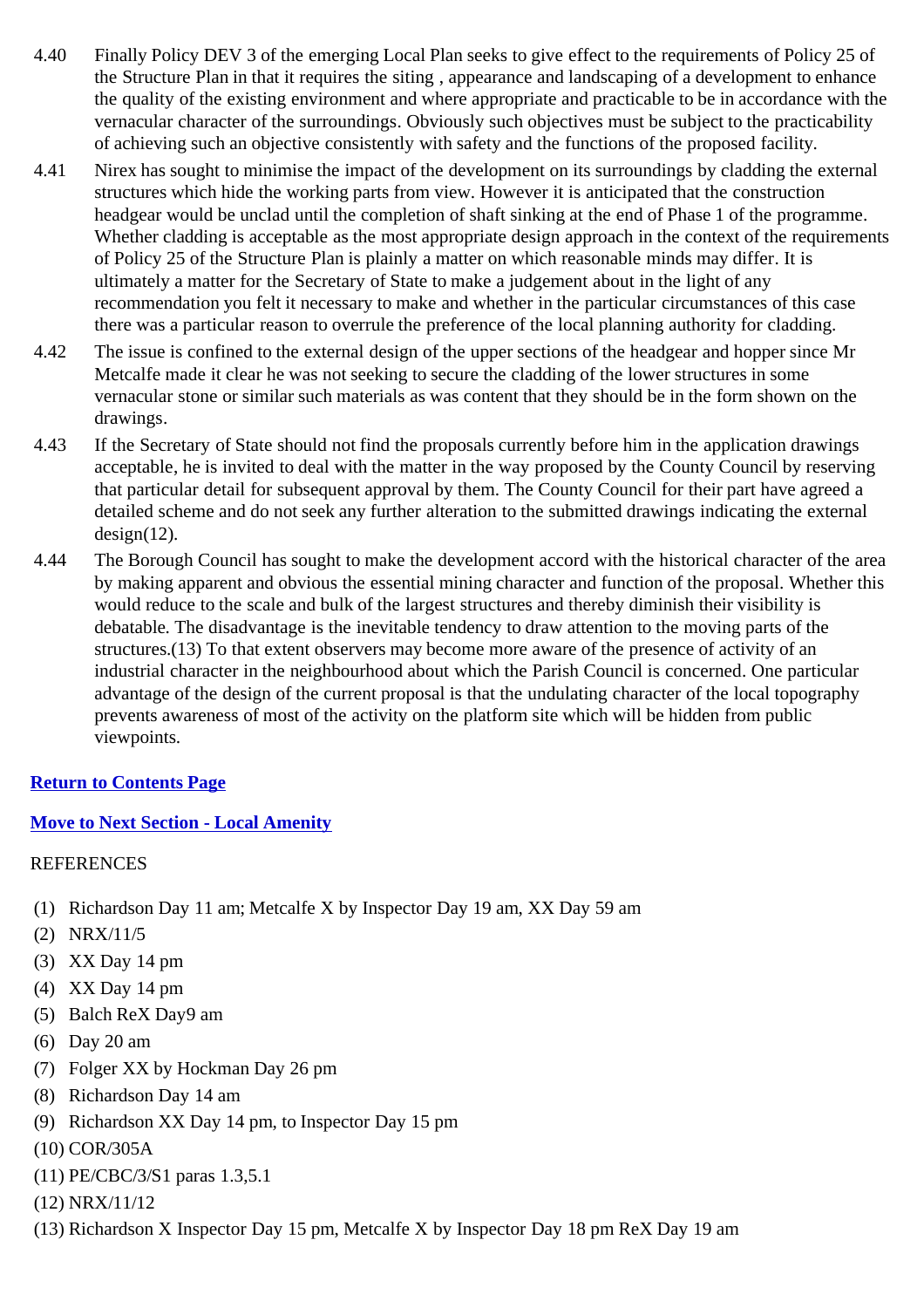## **Rock Characterisation Facility**

**Longlands Farm, Gosforth, Cumbria**

# **CLOSING SUBMISSIONS OF THE APPELLANT**

# **5. LOCAL AMENITY**

5.1 Concerns expressed about the possible effect of the RCF construction on local amenity covered a wide range. I deal with each aspect of those concerns.

#### **Detailed Design of the Structures**

- 5.2 Nirex has responded to the concerns expressed by the Borough Council about the proposed external appearance of the headgear, and by the County Council about colour, by reviewing the detailed design of the structures in an attempt to reduce further their visual impact if wherever such a change or changes were considered both practicable and desirable. This would ensure that the requirements of Policy 25 of the Structure Plan and DEV 3 of the emerging local plan were met.
- 5.3 Mr Smith agreed that open headgear was technically possible if that was thought preferable(1) and Mrs Wilson accepted that the external design and appearance of the RCF was a matter which Nirex would be prepared to have reserved for subsequent approval(2). In the event at the informal conditions meetings the County were content for detailed permission to be granted now and for any other structures which might subsequently be proposed to be dealt with under the GDO. Nirex has been willing to discuss the appearance of the buildings(3) and their detailed architectural design which has been thoroughly reviewed. In the circumstances draft Condition 3a ensures that a detailed scheme relating to the design and external appearance of the buildings is in place, if found acceptable to the Secretary of State(4).

### **Security Fencing**

5.4 It was Cllr Gray who first expressed concern about the extent of the security fencing around the site. He said in evidence that he had originally been laughed at locally for his attention to this detail(5) but the matter had recently been raised in the Nirex Liaison Group. In the event his concern has been taken on board and the extent of security fencing has been reduced by about 20% in length. It has been re-routed along the toe of the embankment which forms the south western boundary of the Platform Site(6). There is no basis for a concern about its introduction in other areas since the terms of a permission would not permit its introduction elsewhere than shown without consent.

#### **Security Lighting**

5.5 Security lighting (5-20 lux) has always been a matter of concern to the local community. They have been anxious to avoid the creation of an industrial development in this rural setting. In fact the activities on the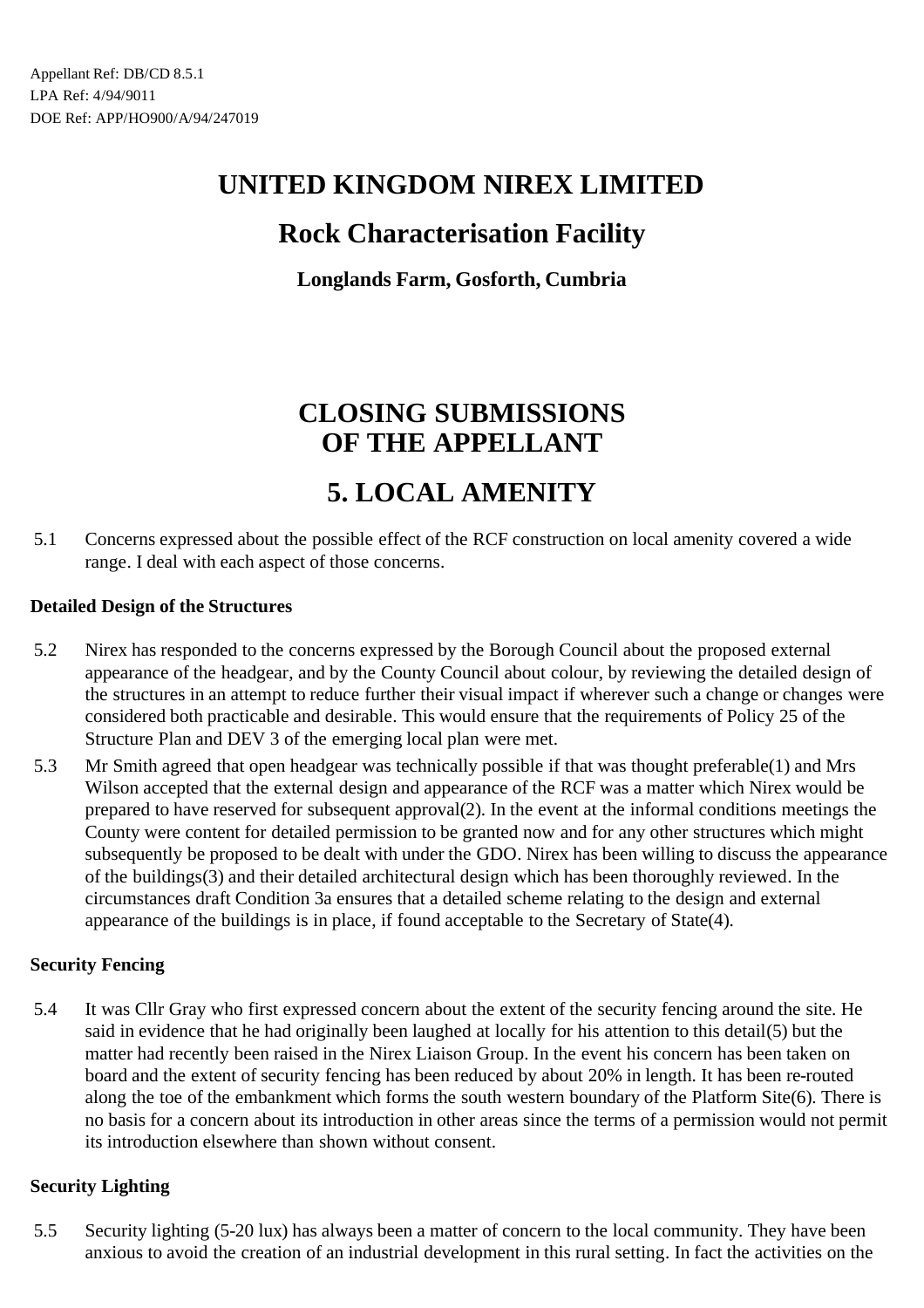site and most parts of the structures will be hidden from most public vantage points. Any spread of lighting into the local area will be minimised : as the EIS originally stated :

*" Light spillage will be kept at a low level , due to low mounting height and low power of the lights..."* (7)

5.6 The lighting will be mounted upon 6m high columns spaced at 30m intervals along the security fence. The function of the security lighting is to provide a sufficient level of lighting to enable the CCTV to operate, and to allow security personnel to patrol the site. Lighting will be restricted to the security fence which surrounds the platform site, car park, gate house, and explosives store. The length of the fence lit by security lighting has been reduced by about 20% from that proposed in the planning application(8). At the gatehouse on the access road higher levels of illumination will be required (150 lux)(9).

#### **Temporary Lighting** (at 100-300 lux)

5.7 Temporary lighting will be mounted on columns up to 20m in height. Its use will be restricted to the site establishment and early stages of the shaft construction phase and will not be permitted after 1900 hours (10). The impact will be limited in duration as most of the surface work will be completed within 12 months(11). All the works requiring such temporary lighting will be completed within a two year period (12). Any impact will be restricted to the period between dusk and 1900 and then only in those periods of the winter evenings when any activity on site required such lighting at such high levels. There is unlikely to be any direct line of sight between the Sides Bungalow curtilage and the site by reason of the trees on the boundary of its curtilage and the intervening topography and vegetation.

#### **Operational Lighting**

5.8 For the remainder of the life of the development it is operational lighting which may have some effect on local amenities. This will be designed to provide a level of lighting of 20-50 lux which is required to illuminate the surface site for moving vehicles or pedestrians. This is a comparatively low level of lighting. Minimal light spillage into surrounding areas will be ensured(13).

### **The Explosives Store**

5.9 This was a matter of concern to Mrs Lowery although not apparently to the residents of Sally Hill who would actually live closer to it. The explosives store is sited so as to ensure that it complies with the requirements of the Stores for Explosives Order 1951(14). Mrs Lowery's Newton Manor Lodge is 430m away from the site of the proposed explosives store, which is twice the minimum distance of 215m required by the Regulations(15). Any other permissible location within the appeal site is likely to place it closer to Sides Lane bungalow than it currently is to Newton Manor Lodge. She acknowledged that the proposed siting appeared to comply with the requirements of the statute, and that Sally Hill was closer. She accepted that her original three reasons for objecting to the proposal were no longer matters about which she need be concerned. (16)

#### **Power Supply**

5.10 It is not now envisaged that Services Corridor A will be used to accommodate an electricity supply, instead supply for the development will be on the route from Point C as shown on drawing No. 008008D(17). The cables may be overhead or underground(18), although for reasons of cost it is most likely that they will be overhead. Mr Brodie expressed concern about the visual impact of overhead lines in cross examination of Mr Smith. However there is no evidence to indicate that these lines would be more intrusive than the existing power cables supplying adjoining farms with power. Indeed the current scheme utilises the existing provision.

#### **Surface Water Drainage**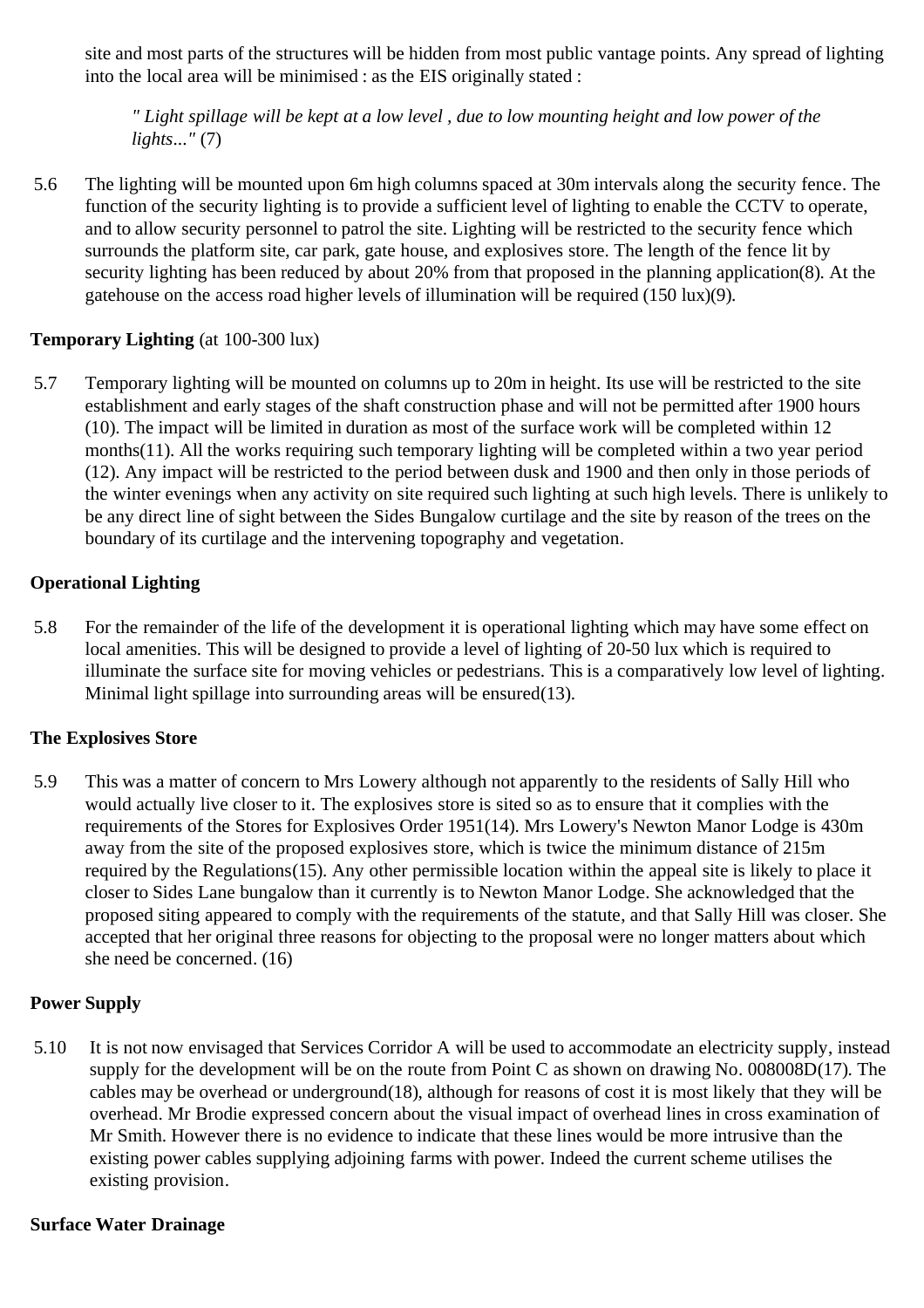#### *The Existing System*

5.11 The intermittently flowing rill and the underground water system and culverts serve to drain the small catchment area around Longlands Farm effectively(19). In his evidence Mr Weston expressed concern about the proposed design to cater for storm water conditions in an area of high rainfall in a location where the fall in the elevation was steep. A detailed note has been submitted to the Inquiry by Mr Smith (20) in response to the Inspector's request for further information about the route of the rill off site.

### *During Construction*

5.12 The platform site earthworks have been designed to protect the intermittently flowing rill which lies in the valley. The construction of the platform site which will extend into this valley must necessarily make arrangements for it. Water from the catchment area will be diverted into the valley downstream of the earthworks. Water from the developing Platform Site will be collected in the temporary settlement pond, prior to its discharge into the rill. The temporary structures and the protection measures have been designed in accordance with a storm return period and quality standards agreed with the National Rivers Authority(21).

#### *Surface Water Run Off during Operation*

5.13 The surface water system on the platform site has been designed to cater for storm events in excess of a 1 in 50 year storm return period. In the unlikely event of a storm event in excess of the storage capacity of the trapezoidal channel, water would not overflow into the rill(22). Run off from the platform site will comply with NRA requirements before discharge to the Newmill Beck(23).

#### **Foul and Underground Water**

5.14 Questions were raised about the discharge of underground water during the construction of the shafts and also from the galleries. An authorisation from the NRA will be required. An on site sewage treatment plant will discharge effluent by drain to the Sellafield works prior to its discharge to the sea. Underground pumped water will be discharged to the same drain(24) subject to the terms of the NRA authorisation or water conservation order.

### **The Local Aquifer**

- 5.15 Effects on the local groundwater aquifer due to seepage will occur when the shafts are sunk. However the evidence in Part A was that this would have no detectable effect on groundwater supplies lying more than 200m away from the shafts(25). The concerns expressed by Mr Weston about the possibility of effects on properties as far away as 1km are therefore groundless.
- 5.16 The NRA have suggested a condition be imposed so as to require approval by the Local Planning Authority in consultation with the NRA of the method of shaft construction. Such a condition would be unnecessary as it would duplicate other controls(26), such as the power to serve a Conservation Notice.(27)

#### **Water Supply**

5.17 The RCF water supply will be connected to the existing public water main along the A595(T)(28). North West Water have no objection in principle to the development(29) nor do Cumbria County Council(30) or Copeland Borough Council(31) raise any concerns about water quality, drainage or potable supply.

#### **Terrestrial Ecology**

5.18 One of the notable features of the evidence given by Dr Bayfield was that it was challenged only by Mr Bailey who had certain minor matters of concern to raise about the natural resources of the site and its surroundings. He raised concerns about fly infestation, woodland management and sought confirmation of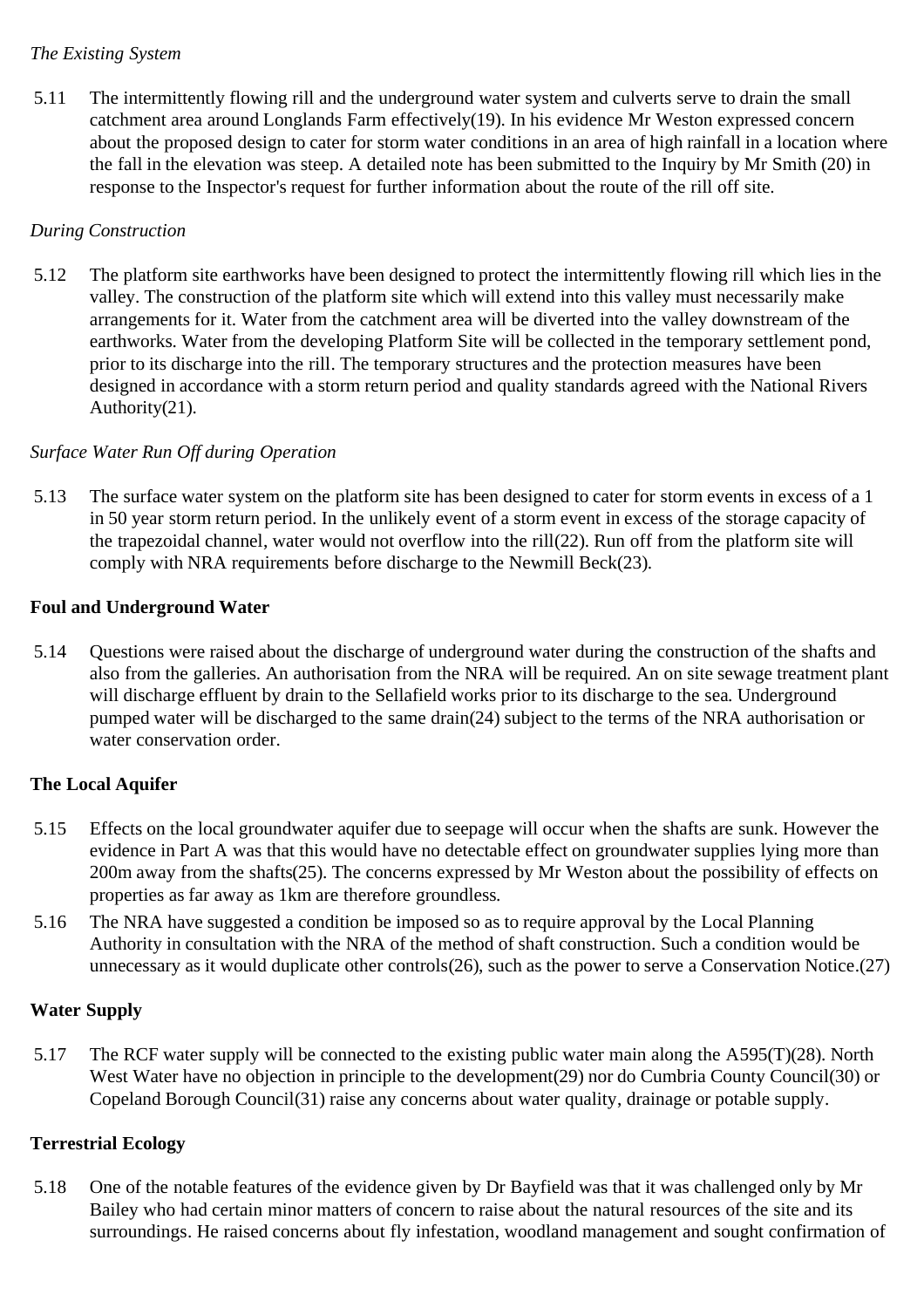the absence of any tree conservation order or proposed SSSI on the site. The RCF proposal has been designed so that Services Corridor A avoids Quarryflats Wood wildlife site as identified on the Mid Copeland Local Plan proposals map(32).

5.19 This aspect of the design was implemented in response to the recommendations made by the Institute of Terrestrial Ecology(33). Dr Bayfield saw quite a lot of advantages in having new woodland and the creation of a more diverse and ecologically interesting habitat for invertebrates, small animals and birds as well as being beneficial for badgers to some extent(34).

### **Badgers**

- 5.20 The proposals incorporate the specific measures to mitigate impact on badgers(35) and thereby ensure that adequate foraging areas will be maintained throughout the life of the development.
	- The Services Corridors have been routed so as to avoid the areas of ecological value(36).
	- Crossing tunnels will be provided , particularly across the road between the Platform Site and the spoil disposal area.
	- The main foraging areas would be maintained as short unploughed grassland.
	- The progressive restoration of the spoil disposal area will allow a sufficient area of suitable grassland to be maintained.
	- A grassland corridor is to be maintained around the edge of the spoil disposal area.
	- Changes have been made to the arrangements for spoil disposal to address the Institute of Terrestrial Ecology's concerns about possible impact on badger foraging areas(37).
- 5.21 Mr Short confirmed that badger foraging will not inhibit the re establishment of grass in the restored zones of the spoil disposal area(38). Monitoring arrangements will be implemented to ensure protection of the badgers' habitat and the proposed conditions 19 - 21 will enable the Local Planning Authority to ensure that any necessary measures are implemented and in the most appropriate manner(39). Mr Metcalfe was of the view that the principal threat to badgers was from human beings (badger baiting)(40) ; he considered that the proposals to protect the badger habitat were adequate(41). The fact that the clan has expanded in recent years(42) is an indication that construction activity on the site has not hitherto had a detrimental impact on the badger population.
- 5.22 The County Council(43) and Borough Council(44) and English Nature(45) do not object on grounds of impact on ecology.

#### **Noise and Vibration: Baseline and Predicted Conditions**

- 5.23 Nirex has provided information on baseline noise conditions at 10 locations(46), baseline vibration conditions at 2 locations(47), predicted noise levels for the main activities at 7 different locations(48), and vibration levels at sensitive locations(49). The baseline conditions presented in the Environmental Statement are biased towards uncharacteristically low levels; the predicted conditions presented in the Environmental Statement represent a worst case analysis(50).
- 5.24 Other parties have not carried out studies of their own. Copeland alleged that the night time noise climate between 0200-0500 may not have been fully ascertained. When cross-examined Mr Bannon indicated that Copeland were now satisfied that the information supplied was representative of the wide range of noise conditions in the area(51). He confirmed to the inspector that he was changing his evidence in chief and he accepted that the night time typical and night time lowest noise conditions set out in Dr Jackson's Table 6. 1(52) were representative. The parties base their cases on Nirex's ( now unchallenged) data as to baseline conditions, and as to predicted noise levels.

#### **Vibration**

5.25 Predicted vibration levels at the Red Admiral public house are below the acceptable night time level of 2.8mm/sec. Control of the vibration effects of blasting will be achieved through the imposition of draft conditions 7 and 8(53). Mr Bannon of Copeland Borough Council is content that the suggested conditions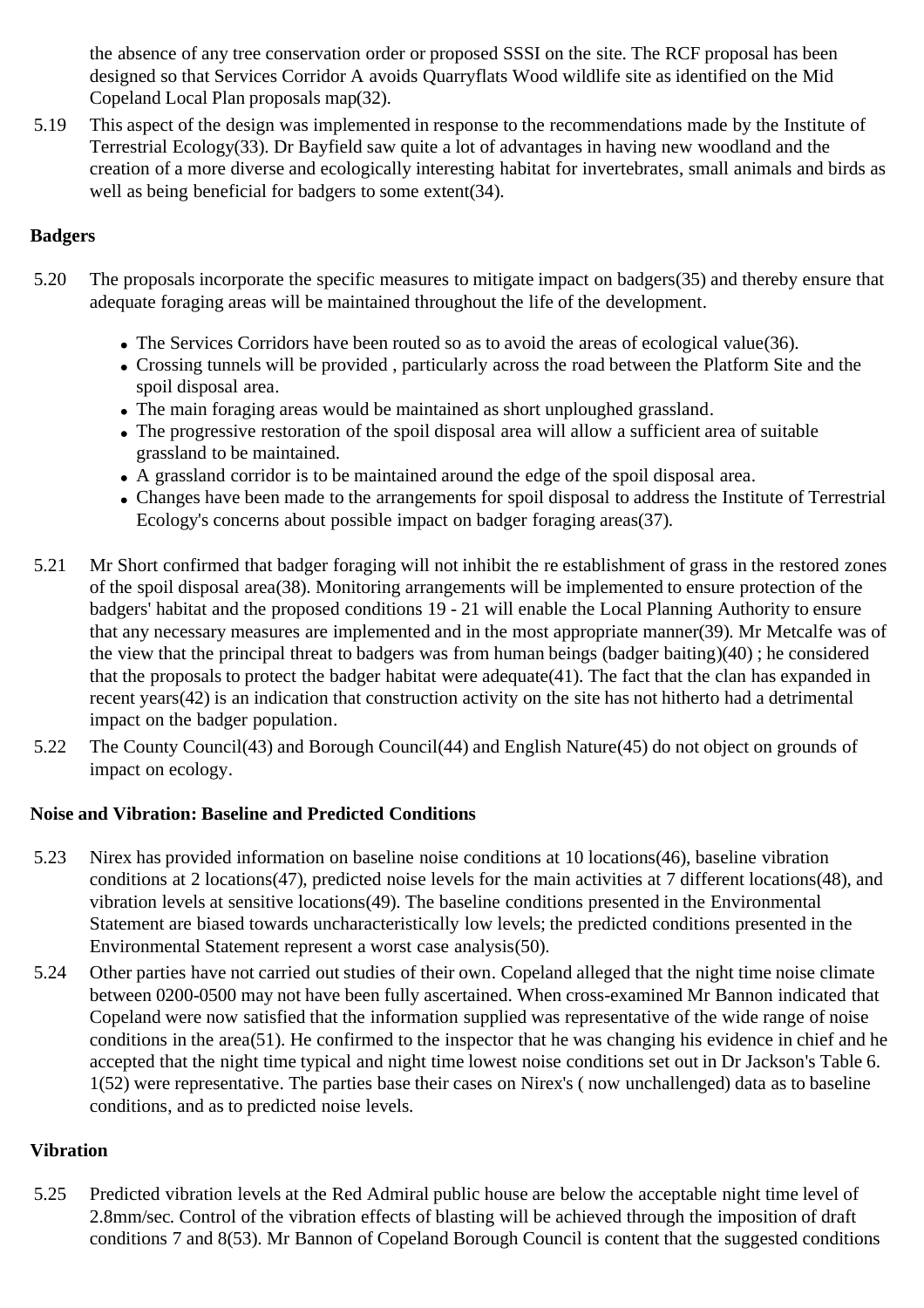relating to vibration could be met(54). The County Council also agree that any vibration effect is capable of being dealt with by way of condition(55).

## **Noise**

- 5.26 The County Council accept(56) that any adverse impact arising from noise generated on the site is capable of being dealt with by condition, and they agree the wording of suggested conditions 9 and 10(57). The Borough Council take no point in relation to the proposed condition (no.10) which would allow increased levels of noise to be generated during construction and restoration of the site(58). They are also content with the day time noise levels and periods suggested in the draft conditions (No.9)(59).
- 5.27 The dispute between Copeland and Nirex is limited in extent. Copeland wish to impose a condition prohibiting night time working, or restricting night time noise limits to 35dB(A) LAeq1 hr or 42 LA01 (60) . They also wish to impose a condition preventing loading of materials into the concrete batching plant at night. They seek to require concrete to be transferred from the concrete batching plant to the shaft by non vehicular means.
- 5.28 Nirex and the County Council are content that a condition restricting free field night time noise levels to 42 dBLAeq 1 hr or 50LA01 would overcome any harmful affect attributable to noise generated on site.
- 5.29 The imposition of the conditions sought by Copeland could only be justified if they were shown to be necessary to protect the amenity of those living or working in the noise sensitive properties affected. The impact on those properties is capable of being assessed by the use of absolute standards or by the application of the exceedance principle.

## **Absolute Standards**

5.30 Copeland accept that WHO standards adopted by Nirex(61) are appropriate, Mr Bannon said that he was not pointing to any better source of guidance on appropriate day and night time noise levels than the WHO standards(62). He further agreed that his decision to accept a day time level of 50dB(A) was informed by the WHO standard(63). He had no reason to disagree with the WHO advice that an internal level of less than 35dB(A) be achieved in order to ensure the restorative processes of sleep. Mr Bannon also accepts that the guidance in MPG 11(64) is applicable to the construction phase of the proposed development(65). Paragraph 34 of MPG 11 suggests a night time nominal limit of 42 dB LAeq 1hr (free field) at noise sensitive dwellings.

### **The Exceedance Principle**

- 5.31 BS 4142(66) is the only document in the range of guidance on noise which relies specifically on the exceedance principle(67). The Borough Council argue that BS 4142 is inapplicable in the circumstances of this case(68). They nonetheless seek to rely on the exceedance principle set out in the BS. Dr Jackson accepted that, in generalised terms, the exceedance principle could be applied when assessing the effects of the noise generated by the concrete batching plant, subject to an important proviso, namely that a certain absolute level is achieved(69). There is a cut off point below which the principle does not apply. If the background level is low, the introduction of a noise source greater than 10dB above background will not give rise to complaints as the absolute level is too low. It is for that reason that BS4142 advises that the exceedance method is not applicable when background noise is very low , i.e. below an A weighted sound pressure level of 30dB(70). In considering background noise level one should take an average L90(71).
- 5.32 It is necessary to consider whether the prohibition of night time working can be justified. Mr Bannon placed particular emphasis on the operation of the concrete batching plant at night. Dr Jackson assessed the likely noise impact of the concrete batching operation. Modern concrete batching plants have a typical sound power level of 92dB(A), 14dB(A) quieter than assumed in the initial calculations(72). The results reported at NRX/3/3 show that loading a concrete mixing lorry creates a sound power level of 108dB(A), loading the hoppers creates a sound power level of  $102dB(A)(73)$ . Mr Bannon said he had no reason to dispute Dr Jackson's evidence as to the noise levels of modern concrete batching plant(74). Dr Jackson applied a sound power level relating to concrete mixing alone as he assumed that a large lorry would not be used and that it was more likely that concrete would be pumped to the shaft(75).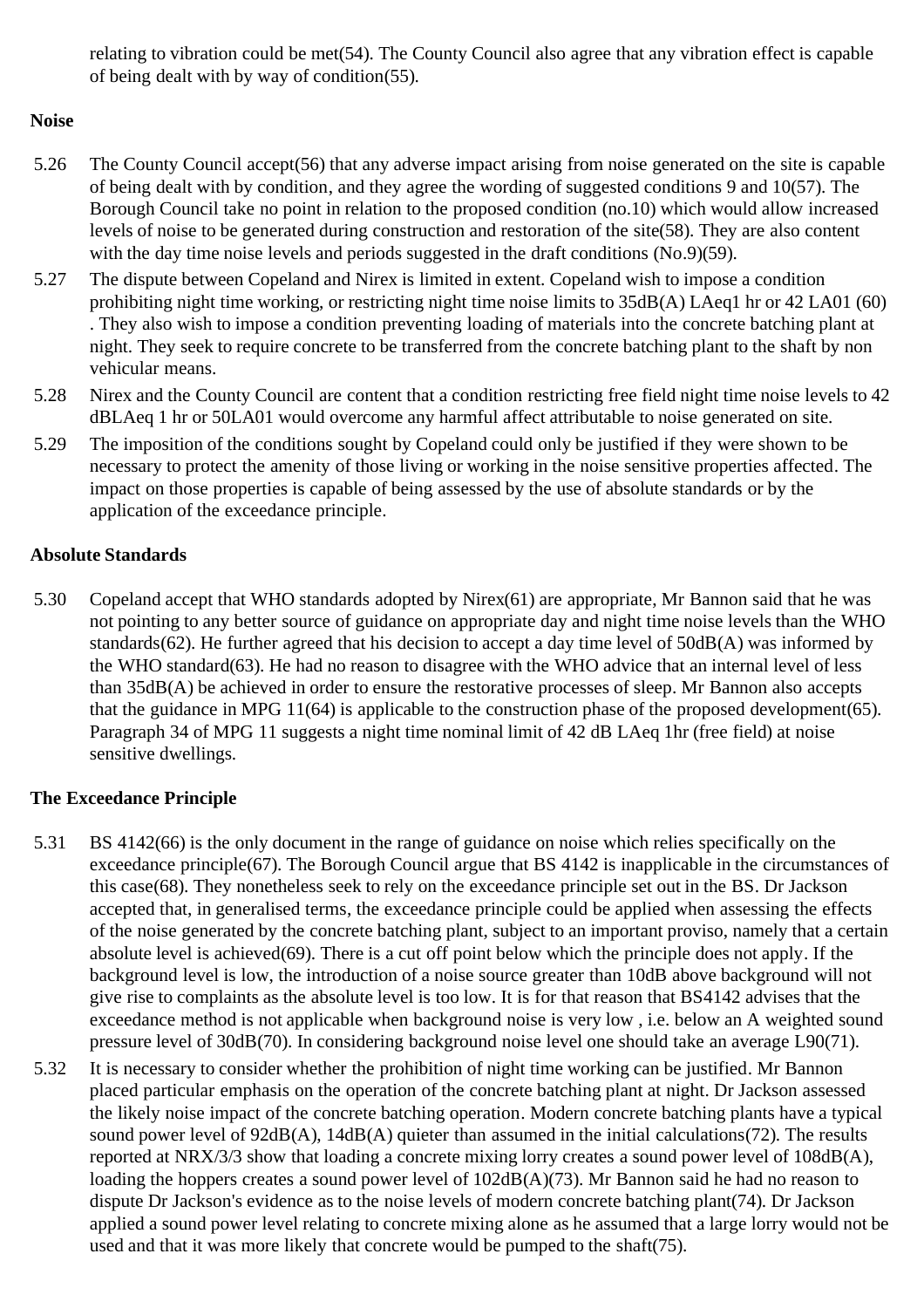- 5.33 Mr Bannon accepts that, notwithstanding any argument relating to the addition of 5dB to take account of the intermittent nature of the noise, there is no reason to expect difficulty or complaint if the hoppers are not being fed or if the concrete is not being taken to the shaft by truck(76). It follows that there can be no objection to night time working as such. The dispute turns on the issue of whether it is necessary to prohibit the loading of the hoppers, and the prohibition of movement by truck.
- 5.34 It is important to note that even in the worst case, namely a plant operating with a concrete mixing lorry (which would not apply in the case of this development), the free field LAeq at the two worst affected properties Sides Bungalow and Boonwood Cottages/Red Admiral public house would be less than 35dB (77). It follows that the prohibition of night time working and / or the prohibition of loading and of the use of vehicular transport at night cannot be justified by an argument that WHO limits would otherwise be exceeded.
- 5.35 It would only be appropriate to apply the exceedance principle if the background levels exceeded 30 dB. The night time average L90 level at the two properties (Sides Bungalow and Boonwood Cottages/ Red Admiral public house) most likely to be affected by concrete batching are 27 and 29 dB respectively(78). It follows that the exceedance principle would not provide appropriate guidance.
- 5.36 If it is appropriate to apply absolute standards, they should be the WHO standards. The guidance set out in MPG 11 provides an alternative but complementary figure, in that it provides a free field figure, which is comparable to the WHO standard applicable to internal noise levels. The application of such standards does not necessitate the imposition of conditions prohibiting night time working, or prohibiting loading and unloading activities relating to concrete batching. The application of those standards does not justify a night time noise limit of 35dBLAeq free field. The WHO standard for night time noise relates to an internal level. The comparable free field level is the 42 dB suggested in MPG 11.
- 5.37 The approach agreed by Nirex and the County Council is consistent with the approach pursued in relation to the planning permissions granted for the borehole developments. Mr Bannon accepts that the RCF/RCM borehole consent offers the best guidance for the RCF site, as it is, for all intents and purposes, the same locality<sup>(79)</sup>.
- 5.38 The night time limit imposed in respect of that consent was 43 dB (A) measured 1m away from the facade of any noise sensitive property(80). The only reason that Mr Bannon relied upon in support of his argument that it was appropriate to depart from that approach, was that the RCF development would last for longer than the RCF/RCM borehole programme. To accept Copeland's argument would be to depart from the standards set out by WHO, and by the Government in MPG 11, and from those standards considered acceptable on the same site in respect of the borehole development. Such a departure from guidance and from past practice is not justified on the evidence.
- 5.39 Dr Jackson has explained in NRX/3/7 why he confined his noise measurements to the west side of the A 595(T) and Mrs Lowery accepted that her concern from the passage of HGVs transporting spoil away from the site was misconceived. There are no noise reasons to justify refusal raised by any other party.

### **Air Quality**

- 5.40 Another area of concern about possible impact on residential amenity was dust clouds and nuisance during site construction and subsequent operations. In the event there was no evidence that there had been any problems at the existing borehole sites and none is expected during the construction of the RCF. The passing reference to the cumulative effects of noise, vibration, dust and traffic in Mr Richardson's evidence, as sources of discernible harm to the rural character of the area, is not supported by the unchallenged evidence of Mr Woodbridge and the evidence of the other Nirex consultants.
- 5.41 This is perhaps not surprising because , even without dust control measures on the surface site, the increase in dust deposition rates caused by the most intense site activity would be less than 10% of the nuisance threshold(81). Mr Woodbridge's analysis indicated that there could be no question of a nuisance occurring as a result of dust deposition(82). Further safeguards would be provided by suggested condition 15(83), if the Secretary of State considered it necessary to impose it. The County Council elected not to cross examine Mr Woodbridge on the basis that a suitably worded condition would meet their concerns (84). The Borough Council does not pursue issues relating to air quality(85).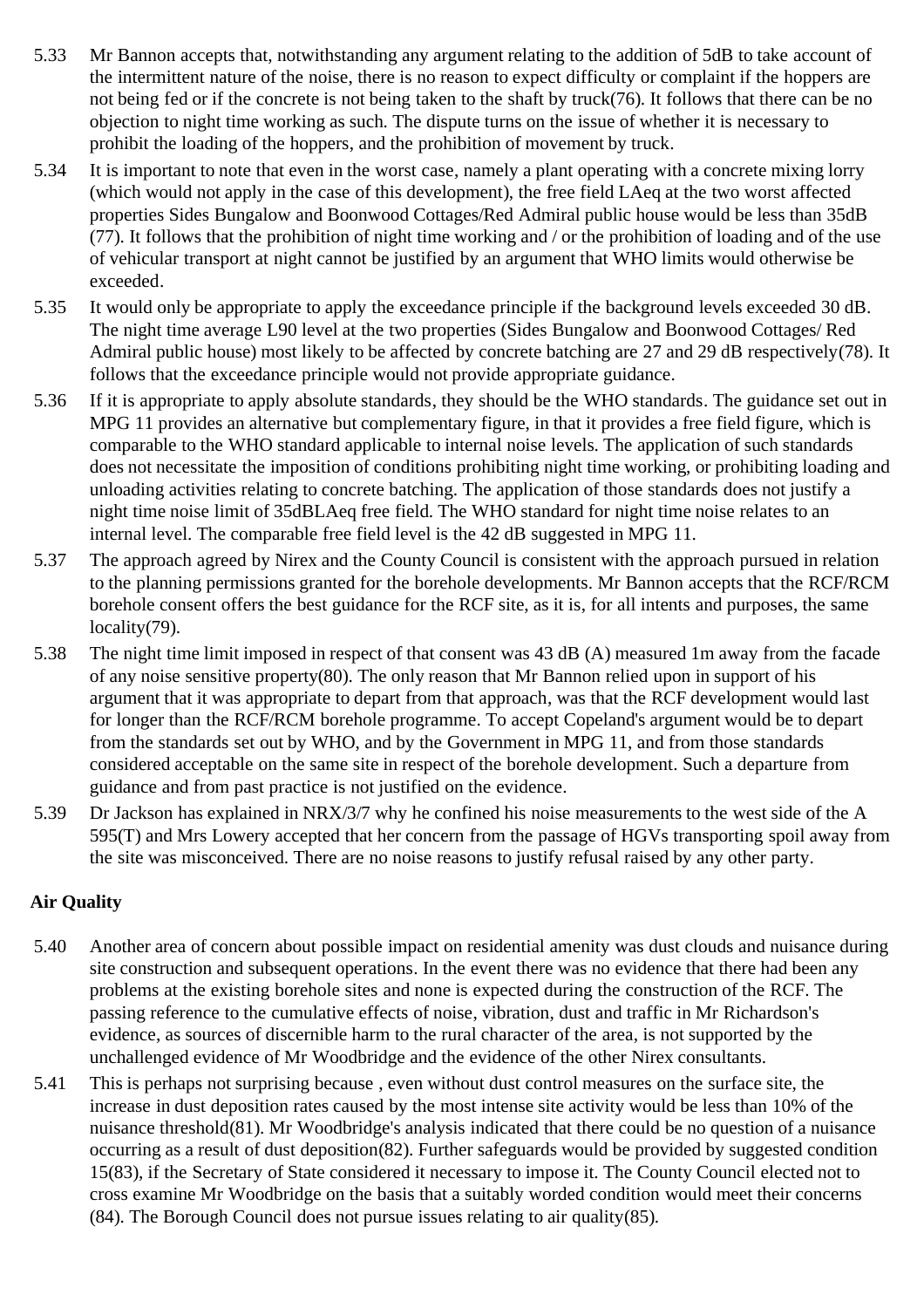#### **Public Access and Recreation**

- 5.42 There are no public rights of way on the surface site(86). Disruption to rights of way during the establishment of services in the services corridor will be limited. Establishment of an electricity supply in Services Corridor A will take a maximum of four months(87). The total period required for the construction of underground services in Corridor B will be seven months; disruption of rights of way will be for a much shorter period(88).
- 5.43 Longlands Farm is used by the Cumbria Riding Club. BNFL have agreed to lease an alternative field to the riding club(89).
- 5.44 Cumbria County Council(90) and Copeland Borough Council(91) do not object on grounds of impact on public rights of way, or on grounds of impact on recreation.

### **Agricultural**

5.45 The impact on agriculture is restricted to the temporary loss of agricultural land, and the temporary disruption caused by the establishment of the service corridors. The loss of land from agricultural production is restricted to a maximum of 24.9 hectares of predominantly Grade 3B land(92), which will be taken out of production for a maximum of twelve years. Only 4.6 hectares of land (required for landscape planting) will be permanently lost to agricultural production(93). Temporary disruption to the agricultural land lying within the service corridors will last for a maximum of 6 months(94). The County Council(95) and the Borough Council(96) do not object on grounds of impact on agriculture. MAFF has no objection to the loss of land for a temporary period(97).

### **Soil Quality**

- 5.46 MAFF, however, raised a number of other concerns(98). Agreement between MAFF and Nirex has been reached on physical characteristics, and soil and land use proposals(99). MAFF have raised a concern relating to planting on soil storage mounds. They fear that damage could be caused by traffic passing over the mounds, and also that there would be pressure for retention of the planting upon completion of the development. The amount of planting on soil storage mounds has been reduced in response to MAFF's concern. Only 15% of the stored topsoil will be planted. The fears can be allayed. Nirex has not applied for and does not seek to retain the trees on the storage mounds on completion of the development(100). Any roots left in the soil can be removed when stone picking takes place(101). It will not be necessary for machines to pass over the soil mounds, as the trees can be removed by a machine standing beside the soil mounds(102).
- 5.47 Cumbria County Council consider the development proposed to be an appropriate compromise between MAFF's concerns on soil quality and the need to have an acceptable landscaping scheme(103). Copeland Borough Council do not object on grounds of impact on soil quality(104).

#### **Archaeology**

- 5.48 No statutory consultee (including English Heritage(105)) has raised impact on cultural resources as a reason for objection(106). There are no designated cultural resources within the appeal site(107). The development has been designed in such a way as to ensure that only one of the 18 sites of real or potential archaeological interest identified within or close to the appeal site will be adversely affected by the development (site 15)(108). In relation to site 15 (Rig and Furrow cultivation), it is not that which is found on the surface but that which may lie underneath it which is of interest. If the development were to proceed it would make it more likely that an archaeologist would be able to discover whether there was anything of interest(109). Mr Metcalfe indicated that he agreed with Dr Ralston's views(110).
- 5.49 There will be no emissions into the air which have the potential to affect archaeological features(111). The Gretigate Stone circle was identified by a Mr Stout (a local architect) in about 1960(112). Miss Clare Fell, the leading archaeological personality in the Cumberland and Westmorland Society of that period, visited the site. She told Dr Ralston that she had grave doubts that significant monuments had been present(113). The County Archaeologist concurs with Dr Ralston's view that if the features ever existed there is no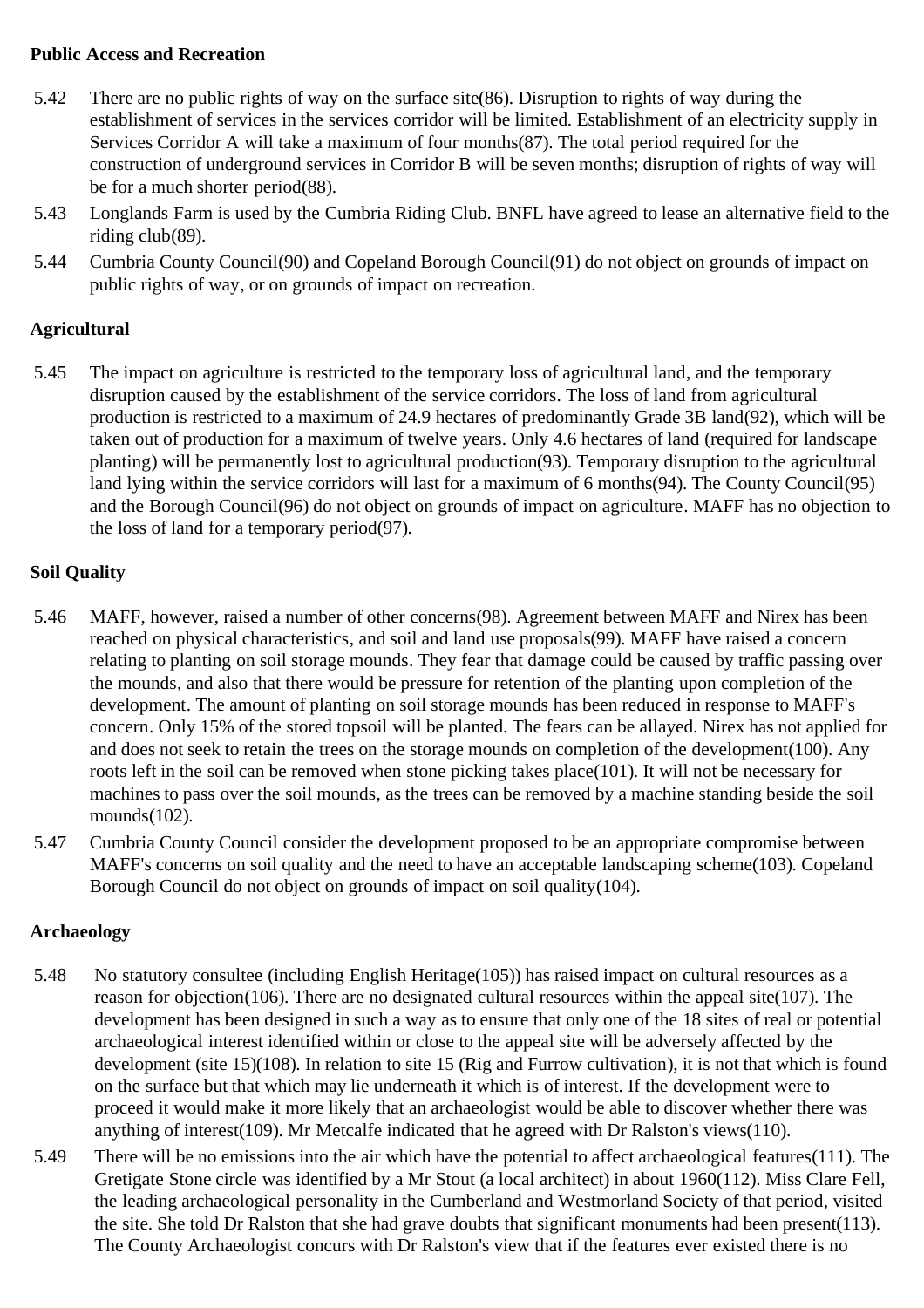evidence for them now(114). Cumbria County Council have concluded that the proposal is not in conflict with the relevant policies relating to archaeology(115), Copeland Borough Council are of the same opinion(116). The subsequent written submission of Mr Forwood does not raise an new matter which was not dealt with in the evidence of Dr Ralston. The areas which lie outside the surface site will remain undisturbed and were not therefore the subject of any further in depth investigation, as was made clear in the reports prepared by Dr Ralston.

### **Listed Buildings**

5.50 The development will not adversely affect any listed buildings(117). It might be possible to see the tower crane from Sally Hill (Grade II listed). The tower crane will be on site for 11 months(118). The effect of the intervening vegetation is such that, if specific consideration had been given to that issue, no discernible change in visual amenity would have been recorded by Mrs Wilson(119). The County Council and Borough Council(120) raise no objection on grounds of impact on listed buildings.

#### **Access and the Transport of Materials to the Site**

- 5.51 The option of transporting materials by rail has been considered and found to be impractical. A direct rail link was ruled out on grounds of environmental and visual disruption of the level of earthworks required, ecological impact, and the lack of need(121). Mr Hellier of the Borough Council came to a similar view when the matter was discussed at the NLG sub group meeting(122) held on the 1 December 1993. There would be environmental objections to constructing a road link to the railway at Sellafield, and it would be unnecessary as the capacity of the existing road system is sufficient, and as the low volume of traffic, mixed loads, variety of construction materials, and the variety of origins, would make the use of rail inappropriate(123).
- 5.52 Access to the surface site can be provided directly on to a trunk road. The County Council accept that as the A595(T) is a trunk road there is no need for a condition limiting the movement of HGVs to certain periods of the day(124).
- 5.53 The impact on local roads other than the A595(T) will not be discernible(125).
- 5.54 Sides Lane provides emergency access(126) and will be used for a period of about 6 months during installation of services in the service corridors(127).

#### **The Woodlands Surrounding the Site**

5.55 The woodlands are owned by BNFL. They have entered into a Section 106 planning obligation by which they have undertaken to manage the woodlands on the appeal site for a period of 15 years, and not to fell any woodlands save those required to be felled by good silvicultural practice, and except for two small areas of woodland which will be replanted. The areas to be replanted under the existing Woodland Management Scheme includes an area to the south of the drive to Newton Manor within the Appeal Site.

#### **Ecology**

5.56 Several ponds are situated along the lower reach of Newmill Beck close to the estuary and separated from the beck by sluice gates. The pools are important for Natterjack Toad conservation and are filled from the beck during the breeding season(128). The Natterjack Toad population and its reproduction could be affected if the Newmill Beck were polluted, or if there were substantial change in the volume of flow(129). The Natterjack Toads will be protected by an on site automatic continuous monitoring arrangement which will prevent abnormal or contaminated release off site. Contaminants will be prevented from entering the beck, in accordance with Dr Bayfield's advice(130), and arrangements to co-ordinate any discharges with the downstream sluices will be the subject of conditions on the authorisation from the NRA. English Nature are satisfied that the development will not have a significant impact if such mitigation measures are implemented(132).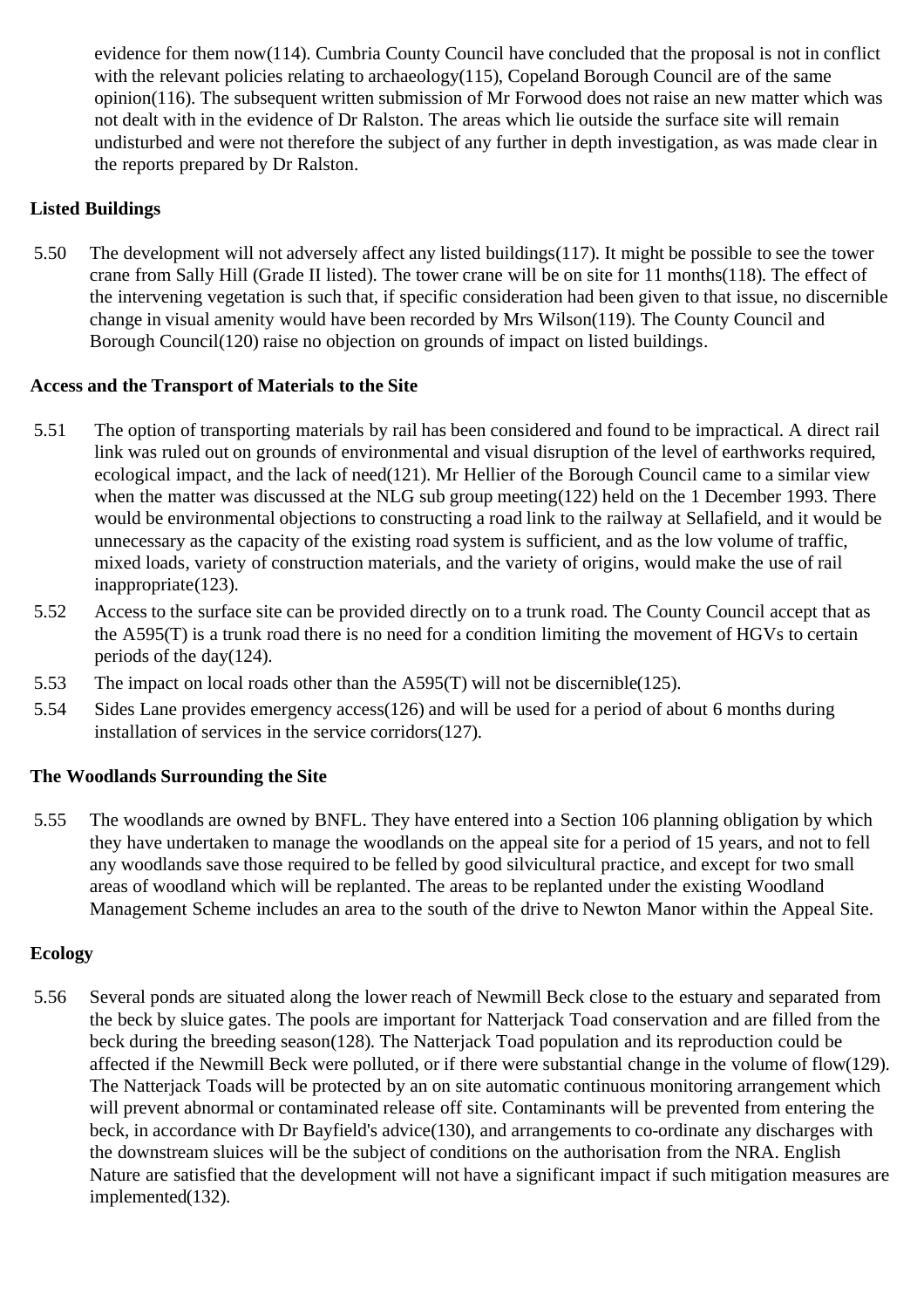#### **Archaeology**

5.57 The Greycroft stone circle(133) which lies outside the appeal site will not be affected by the development (134). Mr Forwood's criticisms are therefore not justified.

### **Public Services and Residential Accommodation**

5.58 The impact on accommodation and public services can be accommodated with ease(135), as Mr Richardson agreed for the County Council(136).

#### **Local Employment**

5.59 There is no dispute as to the level of employment created by the development, namely 1,690 man years (137). Nirex has drawn up a Model Code of Employee Relations, which includes a requirement that suitable manpower should include local personnel with relevant skills, and that employment opportunities should be advertised locally(138). Nirex have also set up a steering group chaired by the Chairman of the West Cumbria Development Agency. The committee will provide guidance to Nirex as to how it can implement its intention that jobs are filled by local recruits(139). The RCF is highly unlikely to be developed by a person other than Nirex, and it is therefore material to take into account the practices which would be adopted by Nirex, and the substantial benefits which would accrue to the local population.

#### **Return to Contents Page**

#### **Move to Next Section - Landscape Effects**

#### **REFERENCES**

- (1) Smith XX by Hockman, day 2 AM Smith RX day 2 PM
- (2) Wilson XX by Hockman, day 4 AM
- (3) Wilson XX by Hockman, day 4 AM
- (4) COR 113 as revised January 1996
- (5) XX Day 22 am
- (6) Smith sup. PoE PE/NRX/1/S1, para.s 2.4 and 2.5 COR/102B
- (7) COR/101 para 2.61
- (8) Smith PE/NRX/1/S1 para.s 2.10- 2.13
- (9) Smith PE/NRX/1 para. 11.11
- (10) Smith PE/NRX/1/S1 para. 2.9, Smith XX by Drabble day 2 am,
- (11) Smith XX by Drabble, day 2 am, and Smith PE/NRX/1 Fig. 14.1
- (12) Smith PE/NRX/1/S1 para. 2.9
- (13) Smith PE/NRX/1 para 11.15
- (14) Smith PE/NRX/1/S1 para 2.19. The 1951 Order can be found at GOV 802.
- (15) Smith XX by Lowery, day 2 AM
- (16) Lowery XX Barratt Day 22 pm
- (17) See COR/113 January 1996, condition 4
- (18) ES (COR 101) para. 2.12, PE/NRX/1 para. 6.7, and NRX/1/4
- (19) NRX/1/3 page 1
- (20) NRX/1/3
- (21) NRX/1/3 page 2
- (22) NRX/1/3 page 2
- (23) Chambers PE/NRX/5 para. 7.38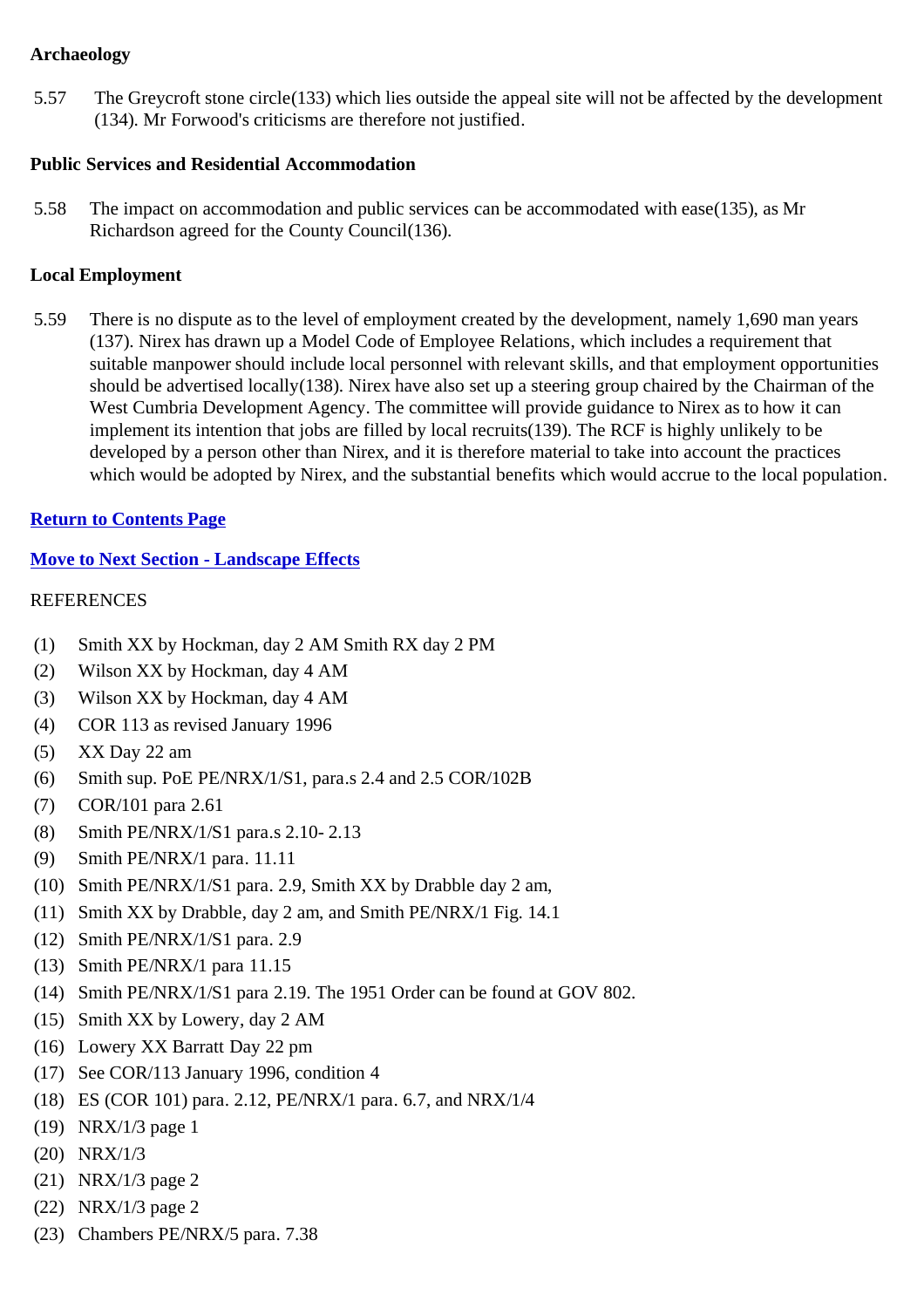- (24) Chambers PE/NRX/5 para.s 7.22-7.27, Smith PE/NRX/1 10.14-10.23
- (25) Chambers RX day 6 AM
- (26) DOE Circular 11/95 Annex para 22
- (27) Water Resource Act 1991 s.30
- (28) Chambers PE/NRX/5 para 7.37
- (29) North West Water letter dated 31.08.94, COR 107
- (30) Richardson PE/CCC/1 para. 7.5.4
- (31) Metcalfe PE/CBC/1 para. 1.9, para. 5.6.1 (c), (d), (j), and (m)
- (32) NRX/11/6
- (33) NRX/4/1
- (34) NRX/14 para 2.6
- (35) Bayfield PoE PE/NRX/4 para. 6.2, and oral XiC, day 6 PM
- (36) The areas of value are identified in  $NRX/4/1$ . The measures taken to avoid such areas are referred to in the Environmental Statement, para. 3.5.78, COR 101
- (37) Bayfield Xed by inspector, day 6 PM
- (38) Short Xed by Inspector, day 7 AM
- (39) COR 113, as revised January 1996
- (40) Metcalfe Xed by inspector day 19 AM
- (41) Metcalfe Xed by inspector day 19 AM
- (42) Bayfield X by inspector, day 6 PM
- (43) Richardson PE/CCC/1 para 7.6.6
- (44) Metcalfe PE/CBC/1 para 7.1.9
- (45) Letters dated 23.08.94 and 20.09.94 COR 107
- (46) Jackson PE/NRX/3 Table 6.1, and ES COR 101 Table 3.9.1. Document NRX/3/5 contains an explanation as to how noise levels at Newton Manor/Saddlebank were derived from readings taken at location B on PE/ NRX/3 fig. 6.1. Bannon accepts the calculation, Xed by Inspector Day 18AM
- (47) Jackson PE/NRX/3 para. 6.9 and Figure 5.1
- (48) Jackson PE/NRX/3 Table 7.3, ES (COR 101) Table 3.9.3
- (49) Jackson PE/NRX/3 para. 7.27
- (50) Jackson XiC day 5 AM and 10; Dr Jackson described the background noise levels as tending to be biased towards uncharacteristically low levels
- (51) day 18 AM
- (52) Bannon Xed by Inspector, day 18 AM
- (53) COR 113 January 1996
- (54) Bannon XX day 18 AM
- (55) Richardson XX, day 14 PM
- (56) Richardson XX, day 14 PM
- (57) COR 113, January 1996
- (58) Bannon XX day 18 AM
- (59) Bannon XX day 18 AM
- (60) Bannon PE/CBC/2 Section 5
- (61) Environmental Health Criteria 12: Noise, GOV 122; see Jackson PE/NRX/3 para
- (62) Bannon XX day 18, AM
- (63) Bannon XX day 18, AM
- (64) GOV 111
- (65) Bannon PE/CBC/2 para. 1.4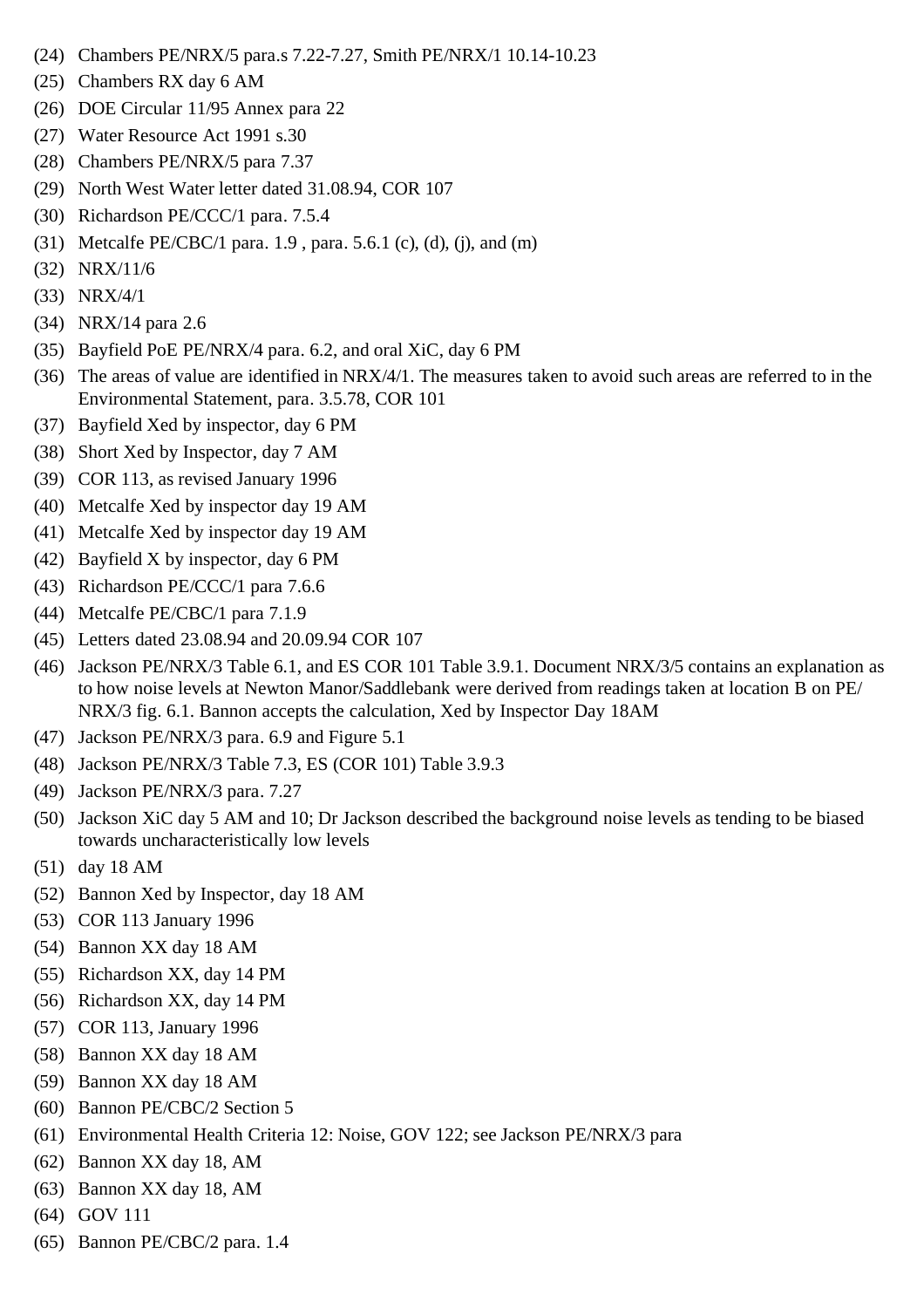- (66) GOV 902
- (67) Bannon XX day 18 am
- (68) Bannon PE/CBC/2 para. 1.2, confirmed in XX day 18 am
- (69) Jackson XX by Hockman , day 5 pm
- (70) Jackson XX by Hockman PM day 5, BS4142 para. 1 on page 3, GOV 902
- (71) Jackson XX by Hockman PM day 5
- (72) PE/NRX/3/S1 para. 2.2, and NRX/3/3; the initial calculations can be found at Table 7.1 of PE/NRX/3 , where the sound power level for concrete batching is given as  $106dB(A)$
- (73) Jackson XX by Hockman day 5 am
- (74) Bannon XX day 18, AM
- (75) Jackson XX by Hockman day 5am
- (76) Bannon XX day 18 am
- (77) PE/NRX/3 Table 7.2 is based on sound power level of 106 dB for concrete batching, even if 2dB are added, the levels remain below 35dB
- (78) Table 6.1 PE/NRX/3
- (79) Bannon XX day 18 AM
- (80) COR 201 page 232, condition 23
- (81) Woodbridge PE/NRX/6 para. 9.1
- (82) Woodbridge XXed by Hockman, day 6 PM
- (83) COR 113 January 1996
- (84) Indication by Richard Drabble QC day 6 PM
- (85) Metcalfe PE/CBC/1 para. 1.9
- (86) ES (COR/101) para 3.12.10 & Fig 3.12.1
- (87) Balch PE/NRX/11 para 7.7
- (88) Balch PE/NRX/11 para 7.8
- (89) NRX/11/7
- (90) Richardson PE/CCC/1 para.s 7.2.14 -7.2.16
- (91) Metcalfe PE/CBC/1 para. 5.6.2
- (92) Nirex's consultants' grading has been verified by MAFF, NRX/7/5 para. 3
- (93) Balch PE/NRX/11 Section 6
- (94) Balch PE/NRX/11 para. 6.5
- (95) Richardson PE/CCC/1 para. 7.2.10
- (96) Metcalfe PE/CBC/1 para. 1.9
- (97) MAFF letter 27.10.94 , COR 107
- (98) MAFF letter 27.10.94 , COR 107
- (99) NRX/7/5 para.1
- (100) NRX/7/5 para. 5
- (101) Short Xed by Inspector day 7, AM
- (102) Short XiC day 7 AM, page 16A-D
- (103) Richardson PE/CCC/1 para. 7.2.7
- (104) Metcalfe PE/CBC/1 para. 1.9
- (105) English Heritage's consultation response is included in COR 107
- (106) Ralston PE/NRX/8 para. 7.1, and XiC day 7 AM
- (107) Ralston PE/NRX/8 para. 3.3
- (108) Ralston PE/NRX/8 para. 4.2
- (109) Ralston XiC, day 7 AM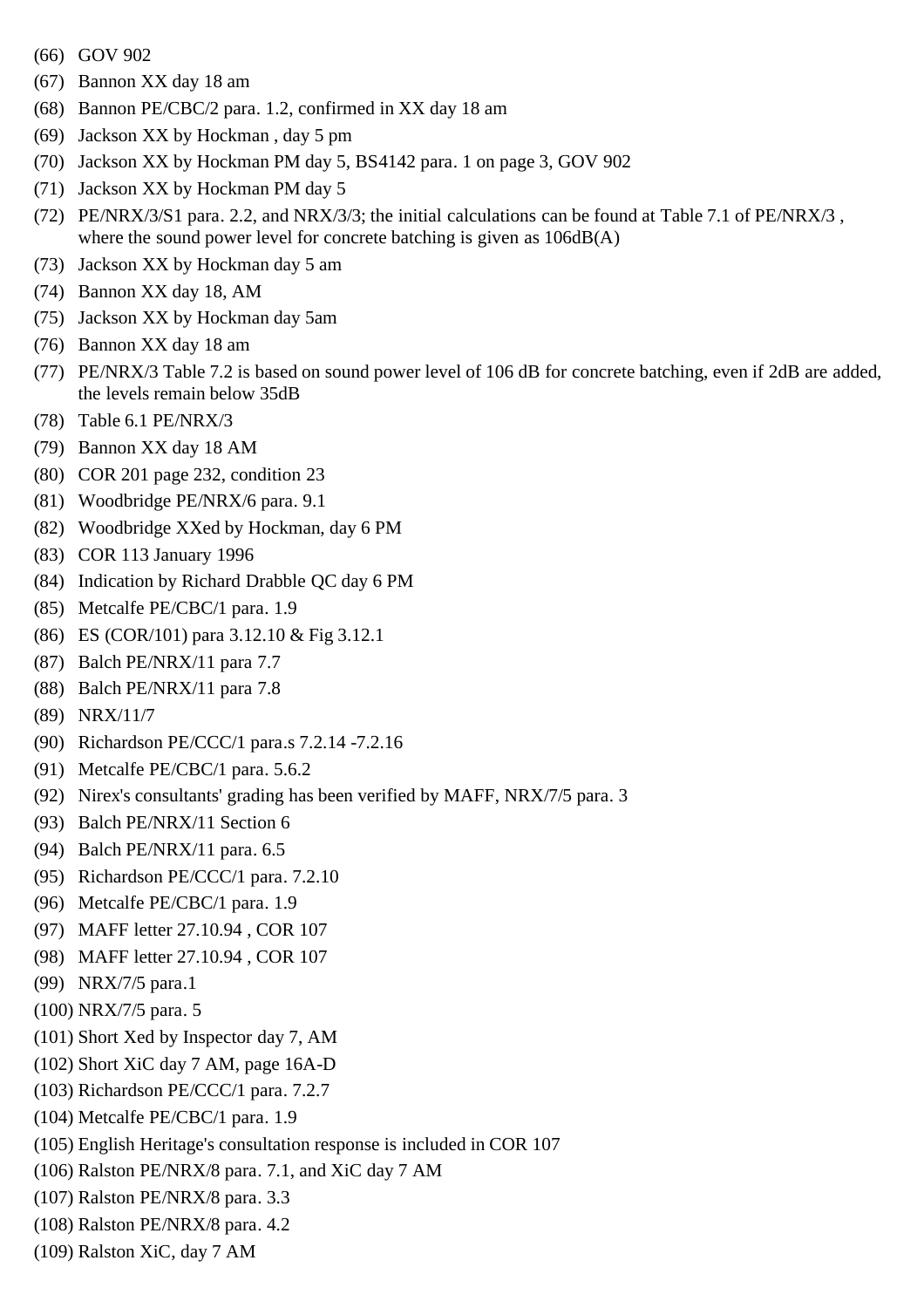- (110) Metcalfe Xed by Inspector day 19 AM
- (111) Woodbridge PE/NRX/6 para. 7.3
- (112) see copy of paper read by Mr Stout on 15.04.61, annexed to Mr Forwood's written representation dated 28.09.95
- (113) Ralston RX, day 7 AM
- (114) County Archaeologist; NRX/8/9, Dr Ralston NRX/8/7 (see 4.2) and XiC day 7 AM
- (115) Richardson PE/CCC/1, para. 7.2.13
- (116) Metcalfe PE/CBC/1 para. 1.9, and 5.6.2 (f).
- (117) Wilson PE/NRX/2 para. 6..4 (vi)
- (118) Wilson PE/NRX/2 para. 6.17
- (119) Wilson XXed by Hockman, day 4 AM
- (120) Metcalfe PE/CBC/1 para. 5.6.2 (e)
- (121) Environmental Statement (COR 101) para. 2.146, Purcell PE/NRX/9 para.s 3.12-3.14, and XX of Purcell by Hockman day 7 PM
- (122) CCC/1/2 page 40
- (123) Purcell XXed by Hockman, day 7 PM
- (124) concession made by Richard Drabble QC, day 8 AM
- (125) Purcell PE/NRX/9 para. 6.34
- (126) Purcell PE/NRX/9 para. 6.39
- (127) NRX/11/8
- (128) Environmental Statement para. 3.7.28, COR 101
- (129) Bayfield PE/NRX/4 para. 5.4
- (130) Bayfield Xed by the Inspector day 6, PM
- (131) CCC/1/26
- (132) COR 107, letter dated 20.09.94 page 2
- (133) identified as feature 7, on map 16 in COR 701
- (134) Ralston Xed by inspector, day 7 AM, Wilson PE/NRX/2 para. 6.4 (vi)
- (135) Mackay PE/NRX/10 para. 6.11
- (136) PE/CCC/1 para. 7.8.6
- (137) PE/NRX/10 Table 5.3
- (138) PE/NRX/10 Appendix l para's 5.1 and 5.2
- (139) Mackay Xic day 11pm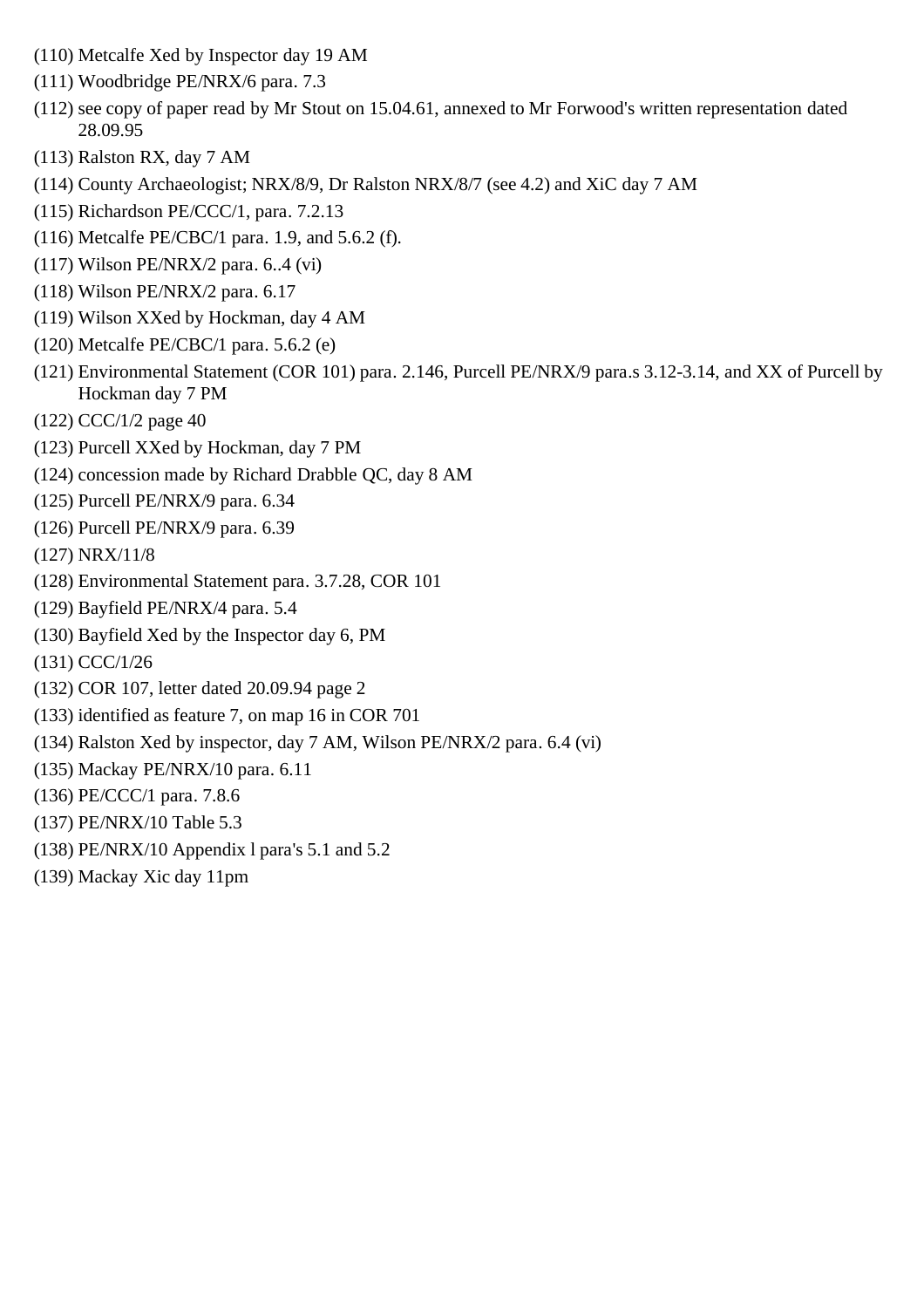## **Rock Characterisation Facility**

**Longlands Farm, Gosforth, Cumbria**

## **CLOSING SUBMISSIONS OF THE APPELLANT**

## **6. EFFECT ON CHARACTER AND APPEARANCE OF SURROUNDING LANDSCAPE INCLUDING THE NATIONAL PARK**

6.1 The surface structures and the activities on the surface site are capable of causing visual impact. The impact is limited to visual intrusion. There is no suggestion that the development will cause visual obstruction.

It is necessary to consider the evidence relating to:

- **The nature and quality of the countryside** of the appeal site and surrounding area
- The extent to which **the activities on the site** will be seen from the surrounding countryside
- The extent to which the **structures on the surface site** will be seen from the surrounding countryside
- The significance to be attached to any visual intrusion

### **The Nature and Quality of the Countryside**

6.2 The existing landscape quality of the area surrounding the RCF is not high(1). It does not lie within any designated landscape area. The County Council assessed the appeal site as lying within the main coastal strip(2) and having some of the characteristics of an estate landscape.

6.3 The Nirex baselinebaseline study concluded that the Sellafield complex detracts from many views of the site. The general impression is of a rather intensively managed bland landscape. It is mitigated to some extent by areas of deciduous woodland. Mr Radmall accepts the conclusions of this analysis, on the scale upon which it was carried out and for the purpose for which it was intended(3).

6.4 The Sellafield works exert a visual influence over a very wide area as is demonstrated by the Visual Envelope Maps ("VEMs") produced by Mrs Wilson(4) and Mr Radmall(5), and as was accepted by Mr Radmall(6). However little weight should be given to the VEM produced by Mr Radmall and Dr Fishwick which is of very limited assistance. It is based on a combination of the visual envelope of only the two southern cooling towers(7), and it does not take into account the piles, stacks, and other structures, all of which are substantially higher (by 30 or more metres). It therefore underestimates the extent of the visual influence of the structures, as well as overestimating the visual influence of the RCF, because it takes no account of any vegetation or topography at the same detailed resolution as the VEMs.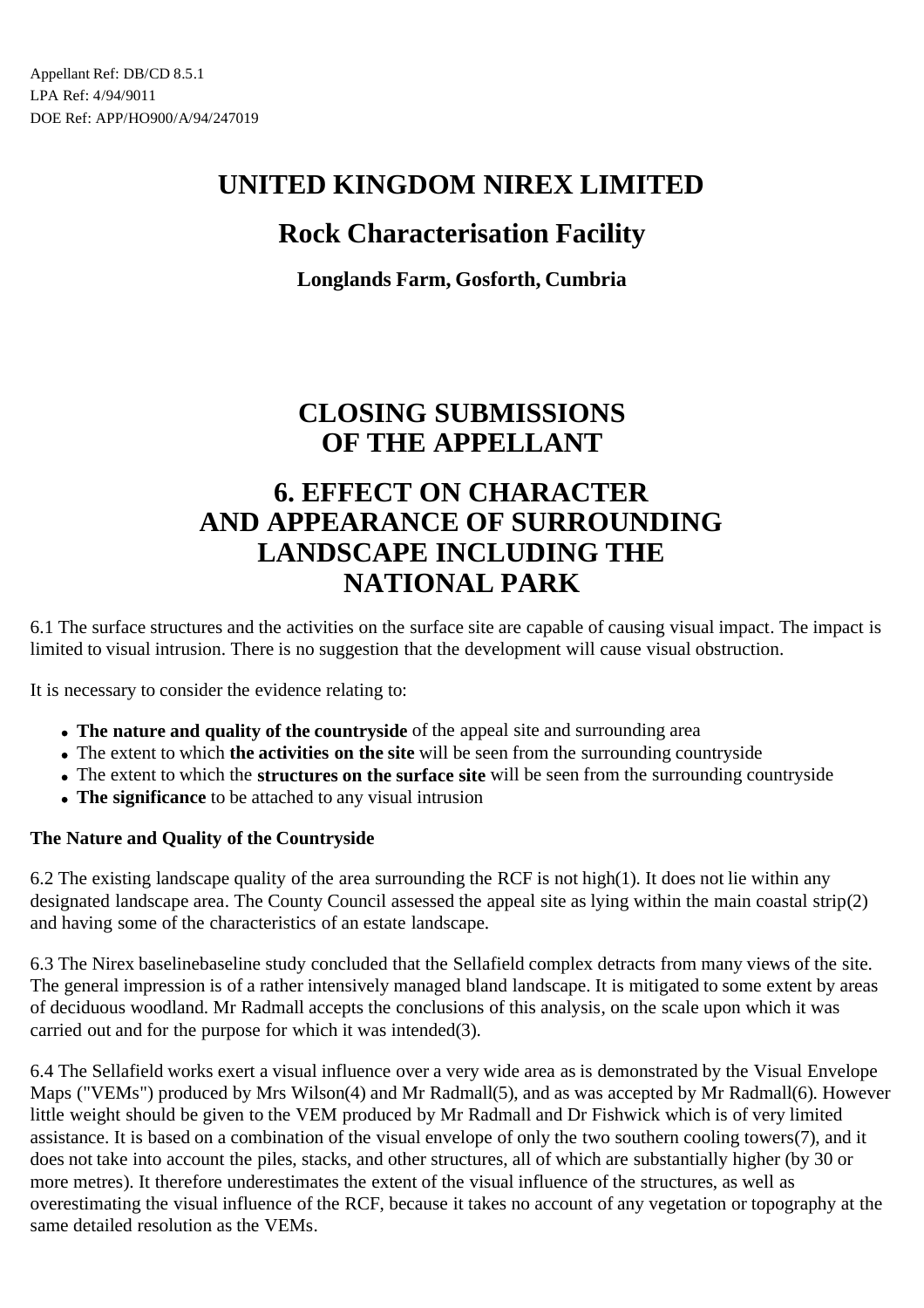6.5 The topography of the landscape in the immediate vicinity of the platform site restricts views of the platform site from outside the appeal site. The platform site lies at 84.5m aOD, the woodland immediately abutting the Longlands Farm Buildings lies at an elevation of approximately 91-100m aOD(8), the Longlands Farm Buildings lie at 93-95m aOD(9) and the Red Admiral pPublic hHouse at about 108m aOD(10). When travelling south along the A595(T) one only becomes aware of the Appeal Site as one approaches the access road(11). Travelling further south the road falls away into the Bleng Valley and the appeal site falls out of view(12). The site cannot be seen from Gosforth Village. Travelling North Along the A595(T) the site cannot be seen from the Bleng Valley, and the traveller will only become conscious of the site as he reaches the entrance to it(13), when the RCF would be seen in the context of the Sellafield Works. Passing along the A595(T), the main channel of communications through the area, the local topography and land use features limit awareness of the site except from a limited number of viewpoints for a short distance(14).

6.6 The Lake District National Park lies to the east of the A595(T). The land east of the A595(T), within the National Park, is broadly similar in character to the land to the west of the road(15). The area to the east of the road is not included within the Map prepared under the provisions of Section 3 of the Wildlife and Countryside Act 1981(16), which identifies those areas of landscape the natural beauty of which the Lake District Special Planning Board feels it is particularly important to preserve.

6.7 The area between the western boundary of the Section 3 map area and the western boundary of the National Park consists of an agricultural landscape(17). That area has none of the special characteristics which lead to designation of the Lake District as a National Park, namely moorland, mountains, lakes and tarns, and wild country (18). It is of interest to note that Dr Fishwick did not provide an answer to a series of questions during crossexamination in which it was suggested that this particular area did not possess the qualities which would justify its inclusion within the National Park on the criteria of Landscape Quality alone(19). On the track to Hurlbarrow the broad field pattern to the west breaks down and gives way to the more open moorland to the east(20). The appeal site is seen as separate and distinct from the point at which the typical characteristic Cumbrian Countryside changes into the moorland and fell scene(21).

### **Activities on the Site**

6.8 Because the topography falls away from the A595(T) to the platform site, people travelling on that road or visiting the National Park to the east of the road are unlikely to be aware of the activities taking place on the appeal site. Dr Fishwick agreed that apart from the access road, and the fact that the gatehouse may be seen from one or two viewpoints, activities on the site would not be apparent from the National Park(22). The topography of the local landscape is such that the activities taking place on site are unlikely to have an adverse impact, as they will not be seen from any public vantage points.

#### **Visibility of Structures on the Site**

6.9 The VEMs produced by the parties(23) provide an initial guide of the extent of visibility of the structures on the surface site. The County Council's VEMs provide less detailed guidance than those produced by Mrs Wilson. The County's visibility model is based on topography alone(24). Mrs Wilson's figure takes account of the screening effect of large blocks of woodland. The VEMs do not take into account the obstructive effects of small scale features of hedgerows, vegetational features or structures such as walls and buildings(25), and therefore present a "worst case" analysis(26).

6.10 The tallest structure on the site, the tower crane, will only be present for 11 months(27). The other structures are also temporary and will be on site for less than 12 years(28).

6.11 The bulk of the development is visually contained by the topography of the site. Any visual impact caused by the development is limited to that caused by the top of the shaft headgear and the hopper(29).

6.12 The County Council suggested that it was appropriate to consider the visual impact over a radius of about 2km, and made a broad division between viewpoints to the north and south(30). The range of view points within the circumference of the circle comprises only 30% of the circle(31).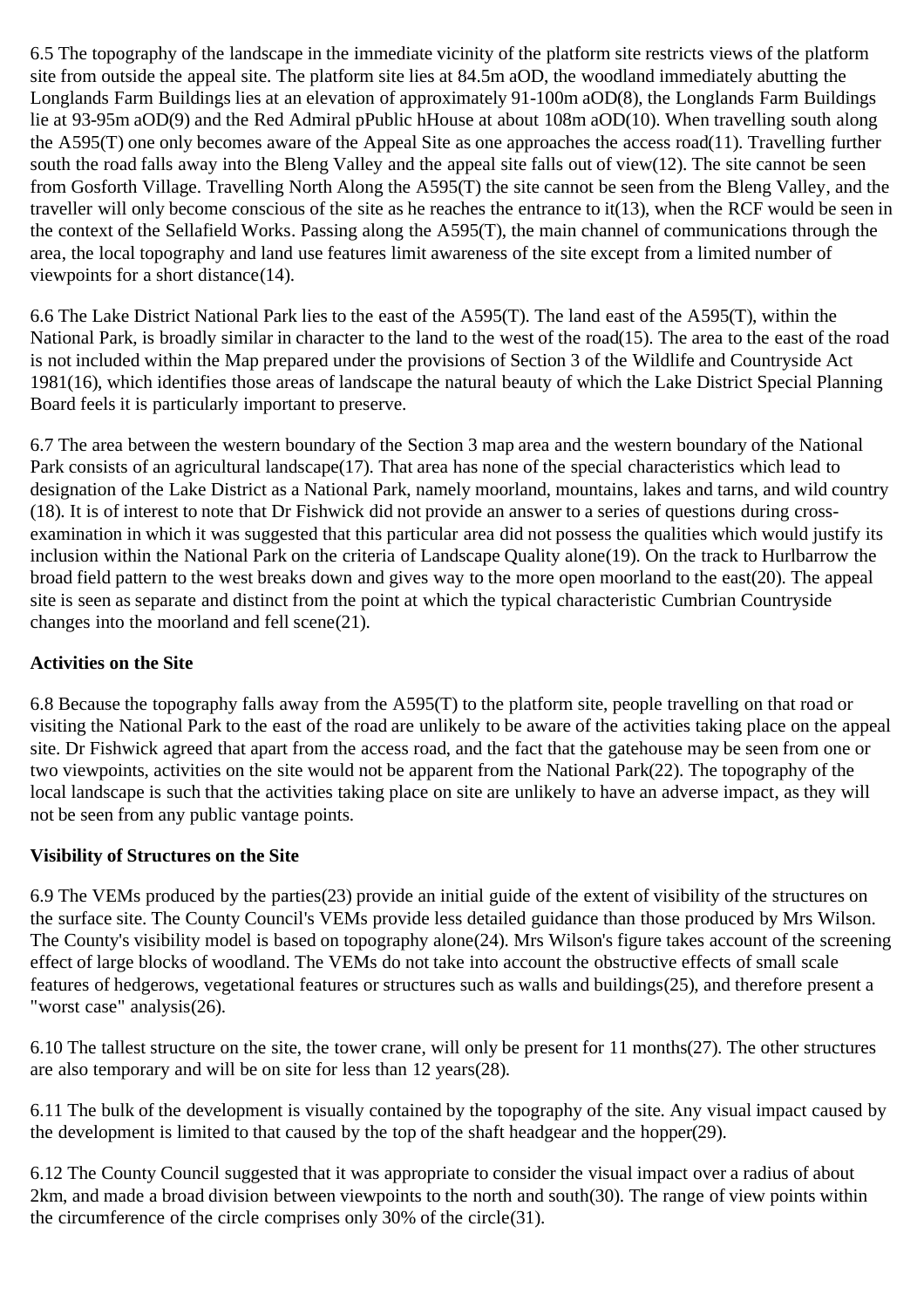6.13 The County Council relied on Mr Radmall's photomontages to illustrate their case. The second revision of the photomontages which illustrate the views from Mr Radmall's viewpoints - 4c, 4d, and 4e - demonstrate the limited extent to which the RCF structures will be seen.

*4C*

6.14 The view from the footpath north of Moss Wood (4c) is limited to the south shaft headgear and a small proportion of the north shaft headgear with a glimpse of the hopper. The lower buildings will not be seen.

*4D*

6.15 The view from the access track to Tarn How (4d) is limited to one shaft, the top of the winder house, and the hopper. The lower buildings and the conveyor will not be visible.

## *4E*

6.16 The view from the footpath to the north of Hurlbarrow Farm (4e) is limited to the shafts and the hopper and merges with the background.

6.17 The County Council relied upon the view from Sides Lane. Photomontages 3.10.12 and 3.10.13 in the Environmental Statement(32) do not show the view from Sides Lane itself, which runs between high hedges; this point will have been apparent on the site visit.

6.18 It is clear that the RCF will not be seen from many local viewpoints. I have already dealt with views from the A595(T). From the viewpoint of the Red Admiral public house the highest structures will be set within the immediate topography of the land form between the A595(T) and the farm buildings and partially screened by the existing RCF, RCM and PRZ Boreholes planting(33).

## *Views from the National Park*

6.19 Dr Fishwick accepted that the activities on the site and the buildings on the platform site, save for the shaft headgear (and possibly the tops of the winder houses) would not be seen from the zone of land lying within the National Park and east of the A595(T)(34).

6.20 He identified a number of locations within the National Park from which he suggested that the RCF would be seen. He accepted that those views would be intermittent and over short lengths of the footpaths(35). The views of the RCF will be obtained against the clutter of Sellafield(36). He further accepted that this part of the National Park was not frequented by large numbers of people(37).

## *Views of the National Park*

6.21 The only views of the National Park which will include a view of the RCF will be from the south west. These will be limited to views of the tops of the taller structures, but they will be screened in many view points(38). In many views from the south west, such as that from Brownbank, the background is not restricted to the National Park, as the hills in the background lie outside the National Park(39).

## *Views in the context of Sellafield*

6.22 Mrs Wilson's Figure 6.2(40) demonstrates that in the vast majority of cases the viewer will see both the RCF and Sellafield. The initial indication by the VEM is confirmed by the more detailed analysis conducted by Mrs Wilson in response to the questions put by Mr Drabble(41). The analysis indicates that in all locations suggested by Mr Drabble a 1200 angle of view would encompass both the RCF and at least one Sellafield structure.

## **The Significance of any Visual Intrusion**

6.23 A detailed analysis of the extent to which the RCF can be seen demonstrates that the impact will be limited. The County Council selected a number of viewpoints from which to demonstrate their case that the RCF would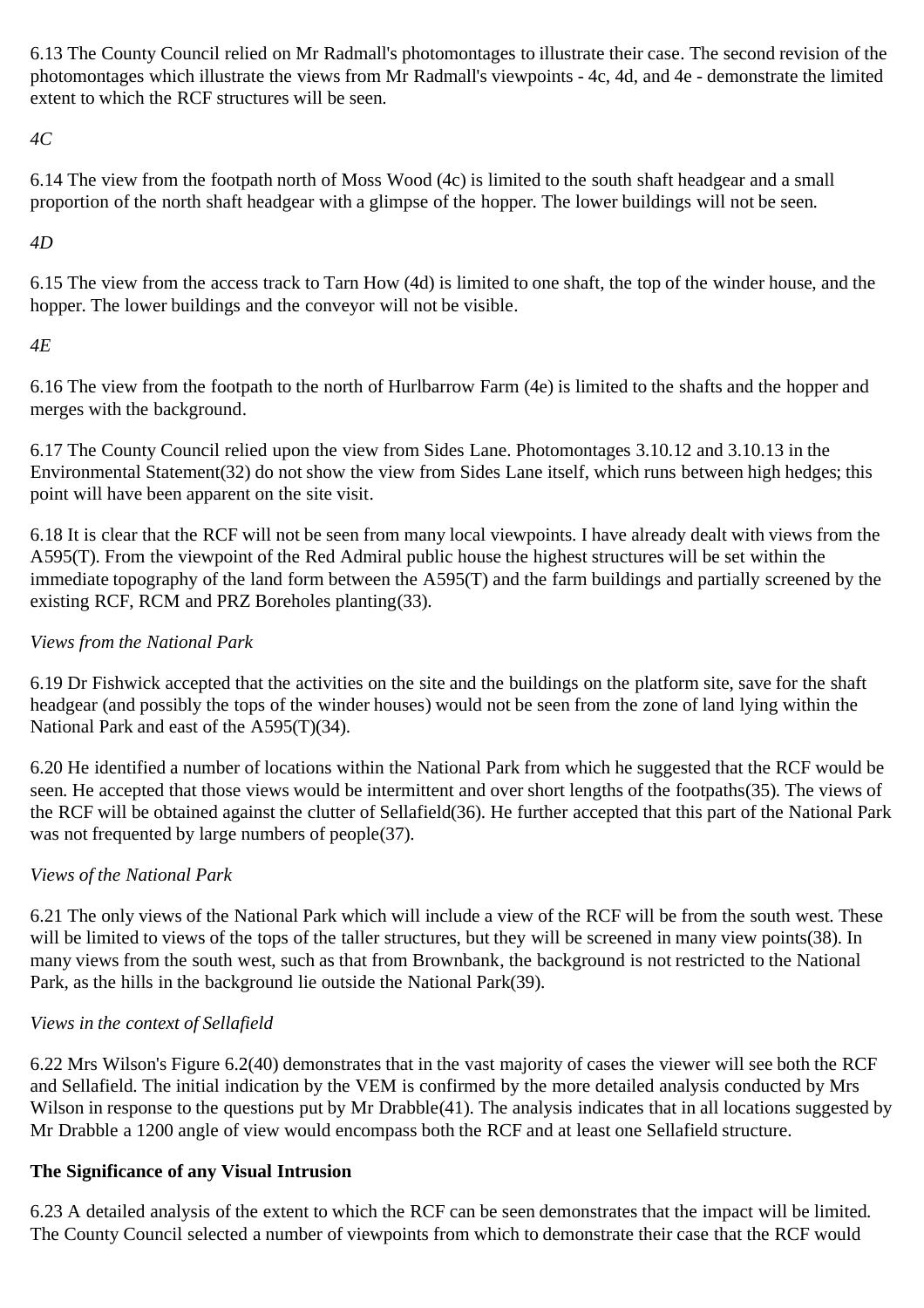cause unacceptable visual intrusion. The three principal photomontages which supported that analysis have been shown to be defective. The revised photomontages demonstrate the limited area over which, and the limited extent of the structures, which will be seen.

6.24 The viewer would see the RCF in the context of Sellafield. An analysis of these viewpoints demonstrates that, unless the viewer placed the RCF in the centre of a view, and restricted the field of view to an angle of 500 (described as "rather like looking down a cardboard tube" in the appendix relied upon by Mr Radmall(42)) Sellafield would be seen in the same view as the RCF.

6.25 In the event that the scheme proposed by Nirex and accepted by the County Council(43) was not considered appropriate, any limited residual intrusion could be further ameliorated by further detailed design work.

6.26 The fact that the development can be seen from the National Park is not determinative of the issue of whether the development affects the appearance and character of the National Park. It is that principle which the Kirkby Moor appeal decision makes clear. That principle is unaffected by the fact that such a development would now be made subject to an environmental impact assessment. In this case a limited part of the RCF will be seen from various viewpoints in the National Park. However no evidence has been led to explain how that fact thereby detrimentally affects the character of the National Park.

#### **Alternative Locations at Sellafield**

6.27 No objector has indicated an alternative to the appeal site for the proposed investigation of the BVG at Sellafield. It follows inevitably therefore that all parties accept that if there is to be an RCF in this location, it must be located outside any existing settlement boundary.(44)

6.28 The only alternative location for the RCF was proposed by Mr Spendlove. He proposed alternative locations for the RCF shafts, alternative schemes for the RCF surface works, and that, initially, only one shaft should be sunk. Dr. Mellor addressed the significant practical and scientific disadvantages of these schemes(45). Mr Spendlove accepted a number of the points made by Dr MellorMellorm(46). Neither the alternative schemes nor the alternative locations were supported by the County and Borough Councils. Although Mr Weston for the Parish Council adopted their merits in support of his case(47) which seeks to minimise the industrialised character of any development, there is no evidence to suggest that such an alternative location or alternative platform height would be any less intrusive from Sides Lane or the B5344 Gosforth to the Seascale Road. Indeed there is every reason to conclude on the evidence before the Inquiry that the impact and effect of such proposals, even if practical, upon the immediate surroundings and local amenity would be greater than the current proposal.

#### **Conclusion**

29 It is accordingly submitted in conclusion that there will be no significant adverse effect on the character of the National Park or the countryside that surrounds the appeal site.

### **Return to Contents Page**

## **Move to Next Section - Socio Economic Impact**

## **REFERENCES**

|                 | $\ $ (1) $\ $ PE/NRX/2 paras 4.8, 4.14   |  |  |  |
|-----------------|------------------------------------------|--|--|--|
|                 | $\ $ (2) $\ $ COR 304, para. 3.5 page 32 |  |  |  |
| $\parallel$ (3) | Radmall XX Day 16 am                     |  |  |  |
|                 | $\ $ (4) $\ $ PE/NRX/2 Figure 6.2        |  |  |  |
| $\parallel$ (5) | $CCC/2/1$ Figure 5a                      |  |  |  |
| $\vert(6)\vert$ | Radmall XX day 16 AM                     |  |  |  |
|                 | Fishwick XiC day $17, AM$                |  |  |  |
|                 |                                          |  |  |  |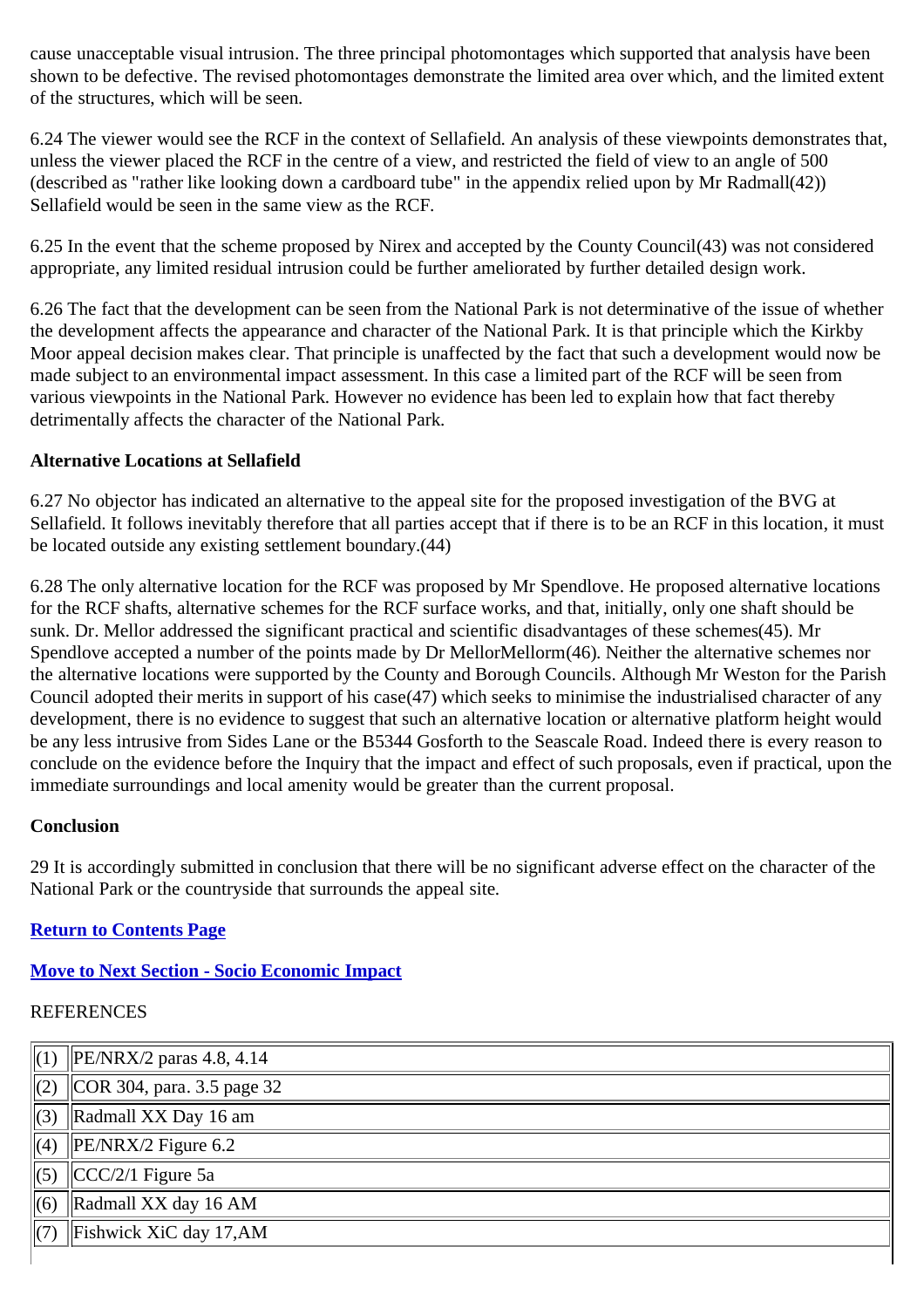| (8) | Wilson PE/NRX/2/S2 para. 4.2 and drawing 008808 attached to that supplementary proof of evidence.                                             |  |  |  |  |
|-----|-----------------------------------------------------------------------------------------------------------------------------------------------|--|--|--|--|
| (9) | Wilson XiC when recalled, day 13 PM                                                                                                           |  |  |  |  |
|     | $(10)$ Wilson XiC when recalled, day 13 PM                                                                                                    |  |  |  |  |
|     | $(11)$ Radmall XX, day 16 AM                                                                                                                  |  |  |  |  |
|     | $(12)$ Radmall XX, day 16 AM                                                                                                                  |  |  |  |  |
|     | $(13)$ Radmall XX day 16 AM                                                                                                                   |  |  |  |  |
|     | $(14)$ Radmall XX day 16 AM                                                                                                                   |  |  |  |  |
|     | $(15)$ Radmall XX day 16AM                                                                                                                    |  |  |  |  |
|     | $(16)$ Fig 2 COR 309, Lake District Park Local Plan deposit version                                                                           |  |  |  |  |
|     | $(17)$ Fishwick XX day 17 PM                                                                                                                  |  |  |  |  |
|     | $(18)$ Fishwick XX day 17 PM for evidence as to the special features which gave rise to designation as a National                             |  |  |  |  |
|     | Park, and Fishwick XX day 17 PM for his acceptance that the area concerned does not possess those<br>features.                                |  |  |  |  |
|     | $(19)$ Fishwick XX day 17 PM                                                                                                                  |  |  |  |  |
|     | $(20)$ Radmall XX day 16 AM                                                                                                                   |  |  |  |  |
|     | $(21)$ Radmall XX day 16 AM                                                                                                                   |  |  |  |  |
|     | $(22)$ Fishwick XX day 17 PM                                                                                                                  |  |  |  |  |
|     | $(23)$  Nirex, COR 101 Figures 3.10.20-3.10.27, and PE/NRX/2 Figure 6.2. Cumbria CC, CCC/2/1 Figs 4a and 5a,<br>and CCC/3/1 Fig 3, 3a, and 3b |  |  |  |  |
|     | $(24)$ Radmall PE/CCC/2 para. 4.3                                                                                                             |  |  |  |  |
|     | $\left  (25) \right $ Wilson PE/NRX/2 para.s 6.9 and 6.10, Radmall XX day 16 AM                                                               |  |  |  |  |
|     | (26) Wilson XXed by Drabble Day 13 PM                                                                                                         |  |  |  |  |
|     | $\left \frac{27}{Wi\text{lson PE/NRX}}\right $ para. 6.17                                                                                     |  |  |  |  |
|     | $\left \frac{28}{\text{Smith PE/NRX}}\right $ Fig. 14.1                                                                                       |  |  |  |  |
|     | $ (29)$   Wilson XX by Drabble (for the second time) day 13 PM                                                                                |  |  |  |  |
|     | (30) Radmall XiC day 15 PM                                                                                                                    |  |  |  |  |
|     | $(31)$ Wilson RX day 4 AM and Xed by Assistant Inspector day 4 AM                                                                             |  |  |  |  |
|     | $(32)$ COR 101                                                                                                                                |  |  |  |  |
|     | $(33)$ Radmall XX day 16 AM                                                                                                                   |  |  |  |  |
|     | $(34)$ Fishwick XX day 17 PM                                                                                                                  |  |  |  |  |
|     | $(35)$ Fishwick XX day 17 PM                                                                                                                  |  |  |  |  |
|     | (36) Fishwick XX day 17 PM                                                                                                                    |  |  |  |  |
|     | (37) Fishwick Xed by Assistant Inspector day 17 PM                                                                                            |  |  |  |  |
|     | $(38)$ Wilson PE/NRX/2 para. 7.20                                                                                                             |  |  |  |  |
|     | $(39)$ Radmall XX day 16 AM                                                                                                                   |  |  |  |  |
|     | $(40)$ PE/NRX/2                                                                                                                               |  |  |  |  |
|     | $(41)$ NRX/2/1                                                                                                                                |  |  |  |  |
|     | $ (42)  PE/CCC/2$ Appendix B page 2                                                                                                           |  |  |  |  |
|     | $\left \frac{43}{\text{COR}}\right $ (43) $\left \frac{\text{COR}}{113}\right $ revised January 1996 Condition 3a                             |  |  |  |  |
|     | $\left  \frac{(44)}{B} \right $ alch in ReX Day 11: Richardson Day 14 XX                                                                      |  |  |  |  |
|     | $(45)$  PE/NRX/16/S1                                                                                                                          |  |  |  |  |
|     | $(46)$ XX Day 62 pm                                                                                                                           |  |  |  |  |
|     |                                                                                                                                               |  |  |  |  |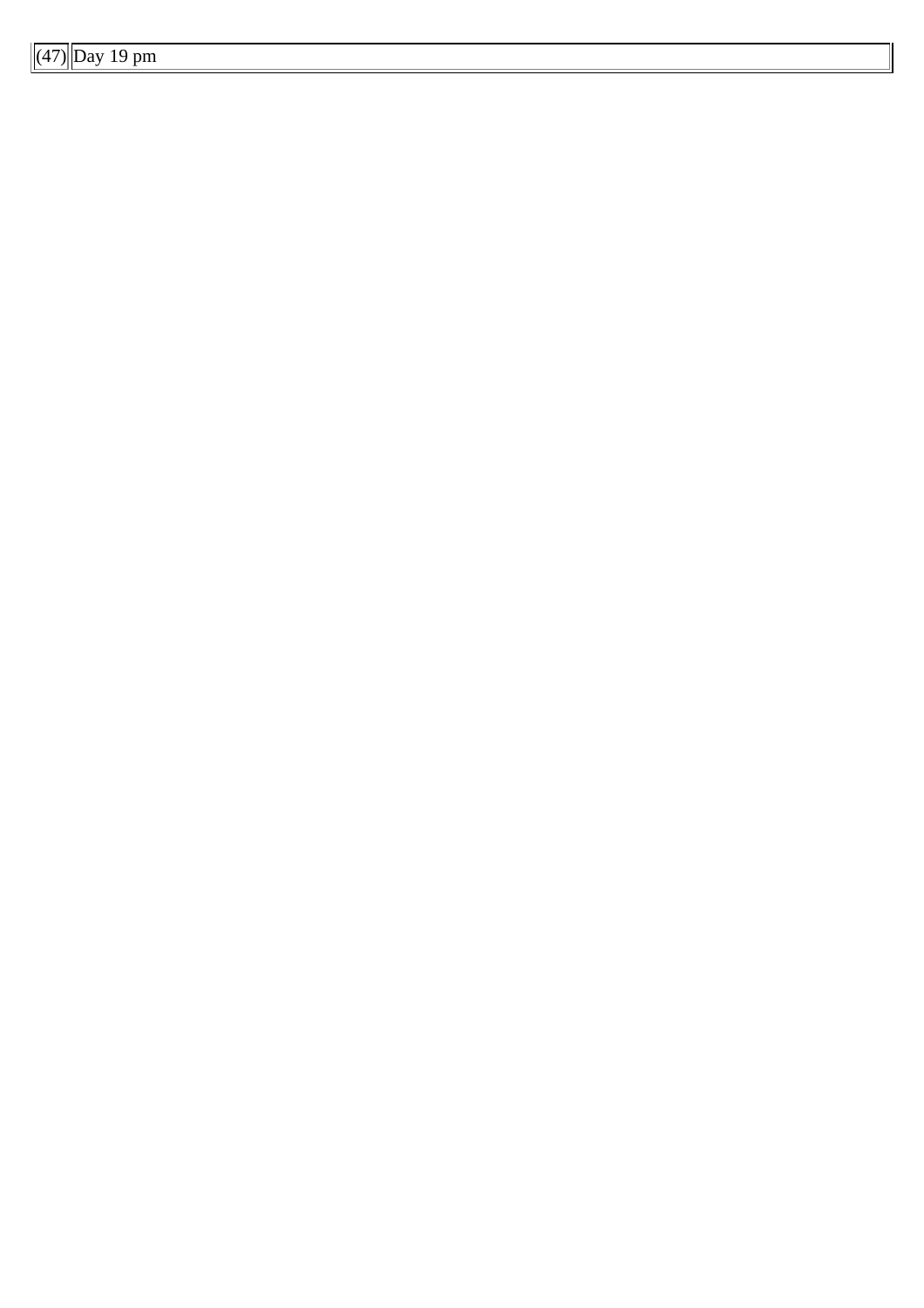## **Rock Characterisation Facility**

**Longlands Farm, Gosforth, Cumbria**

# **CLOSING SUBMISSIONS OF THE APPELLANT 7. SOCIO ECONOMIC IMPACT**

#### **Matters in dispute**

7.1 The County Council do not rely in their grounds of refusal on any adverse social or economic impact(1). The Borough Council asserts that a decision to construct a repository at Sellafield would have a deterrent effect on inward investment and tourism, and that such an effect would commence upon construction of the RCF, and that the RCF would therefore have an adverse impact on perception and there would be a consequential deterrence of inward investment(2). A planning obligation to offset the alleged adverse impact(3) is sought. Mr Metcalfe has proposed the types of obligations which Nirex might offer(4). Nirex is required to move its head office to Whitehaven forthwith, to carry out off site research in West Cumbria: make a commitment to local recruitment and training: contribute to West Cumbria Development Fund and provide social housing, the funding of village and other halls and funding of transport infrastructure (improvements to the A595 and consideration of the provision of an air strip).

7.2 Copeland Borough Council and other parties do not dispute Professor Mackay's estimate of 1,690 person years of direct , induced, and indirect employment arising from the development. No party suggests that there would be difficulty in meeting the demands placed on local housing, education and health provision(5). No objector adduces any empirical evidence(6) relating to the effect of the RCF on residential property values(7).

#### **Existing Economic Conditions**

7.3 1994 Cumbrian male wage rates were the highest in the northern region(8), it is Professor Mackay's view that high wage levels at Sellafield have contributed significantly to those relatively high wage levels(9); such stable and high wage/salaried employment brings substantial additional benefits to the community(10).

7.4 The rundown in construction employment at Sellafield has had a particularly severe effect on male unemployment levels(11). Employment levels at Sellafield are predicted to fall over the period to 2010(12). An additional job created is all the more welcome if created against a background of declining employment opportunities(13).

7.5 It is a feature of the local economy that there has been inward investment related to the nuclear industry(14). Mr Metcalfe accepted that without the presence of the nuclear industry the Westlakes Science Park development would not have taken place(15). He further stated that he did not know of any other industry in Cumbria which had induced a beneficial stimulus of this sort(16). Mr Metcalfe regards the Westlakes Science Park as fairly critical in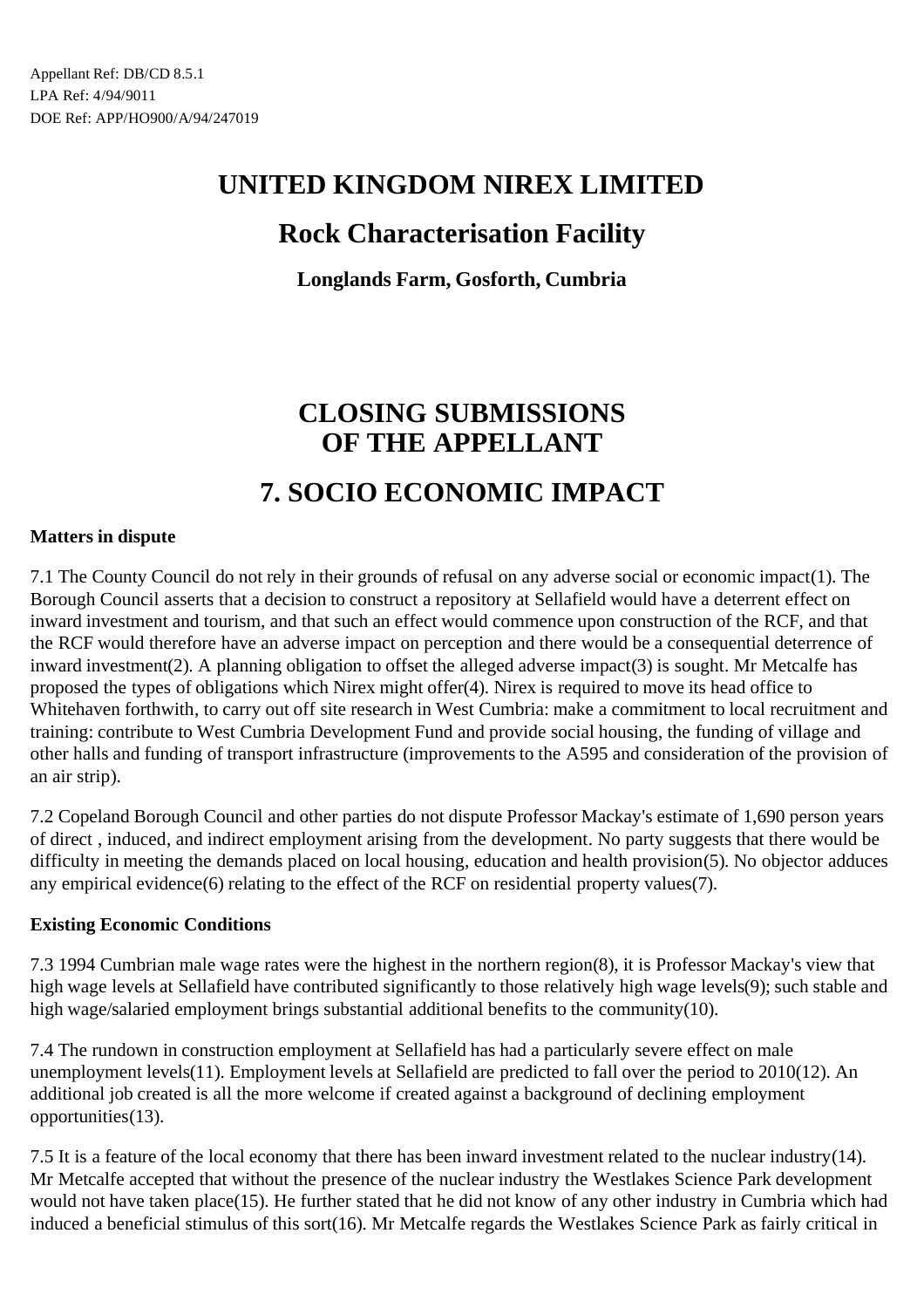the long term development or restructuring of the local economy $(17)$ . The favourable impact of the Sellafield works on the local economy is also recognised by Copeland BC in its statutory local plans for the area(18).

### **The Benefits of the Development**

7.6 Professor Mackay concludes that the economic effect of the development would be unambiguously positive. He relies on the employment created, and upon the fact that nuclear industry at Sellafield has resulted in a significant addition to local income and employment over the level which would exist in its absence and that the RCF would also have that same beneficial effect(19).

7.7 The commitment to use local labour when possible is likely to secure significant local employment benefits. Professor Mackay suggested that in practice almost all the jobs which are indirectly created or induced will be filled by local persons(20).

7.8 Mr Metcalfe(21) and the Gosforth Parish Council (22) suggested that any employment benefit attributable to the RCF should be offset against loss of employment opportunities which would be provided by the construction of additional storage facilities at Sellafield. The RCF employment opportunities are additional to those provided by the storage facilities. The stores are to be built in any event, as was accepted by Mr Metcalfe(23).

#### **The Alleged Detrimental Effect of the Development**

7.9 The Borough Council allege that the RCF will have an effect on peoples' perceptions and thereby a detrimental effect on inward investment(24). The Copeland case relies on the following matters which I consider below:

| lli.  | Two instances where applications for planning permission submitted by BNFL have been<br>accompanied by a package of social and economic benefits (THORP, and 1991 storage<br>$\ $ application) (25) |
|-------|-----------------------------------------------------------------------------------------------------------------------------------------------------------------------------------------------------|
| lii.  | Evidence of local opinion $(26)$                                                                                                                                                                    |
| liii. | April 1993 Pieda report on "The Impact of Nuclear Facilities on Local Development" $(27)$                                                                                                           |
| liv.  | "Perceptions of West Cumbria as a Destination for Leisure Travel and Inward<br>Investment" (Interim(28) and final(29) reports)(Newcastle University)                                                |
| lv.   | RWMAC/ACSNI report on "Site Selection for Radioactive Waste Disposal Facilities and the<br>Protection of Human Health" March 1995(30)                                                               |

7.10 The fact that BNFL may have made contributions to local infrastructure and other provision does not provide evidence of adverse impact on perception leading to a change in economic behaviour.

7.11 The 1991 Copeland Matters Survey(31) and the 1992 RAS poll(32)do not relate to the RCF but to a repository. The 1991 survey revealed that 45% of people were completely opposed to the repository, whereas 54% "*either feel that they don't yet know enough to make a decision or feel they could accept it if they can be satisfied on (33) certain issues*" The 1992 Survey revealed that 50% of respondents completely supported or tended to support the repository, with 16% completely opposed, and 20% tending to oppose (but might accept if reassured about certain issues)(34).

7.12 The 1995 North East Markets Survey (Residents) is the most recent opinion survey material before the inquiry. Professor Mackay described that survey as sensibly conducted, representative and recent. He also pointed out that it contained questions related to the RCF(35). 54% of respondents were unconcerned about the proposal to locate an RCF at Longlands Farm.(36)

7.13 Professor Mackay was of the opinion that the survey demonstrated a clear balance of opinion in favour of the nuclear industry(37).and that a clear majority of residents were on balance in favour of the RCF(38). He described the 1995 North East Market Surveys business survey(39) as useless(40) and fit for the waste paper bucket(41). He went on to say that if the survey was to be believed it was highly encouraging for inward investment, as 80% of the companies would consider West Cumbria, notwithstanding the presence of the nuclear industry(42)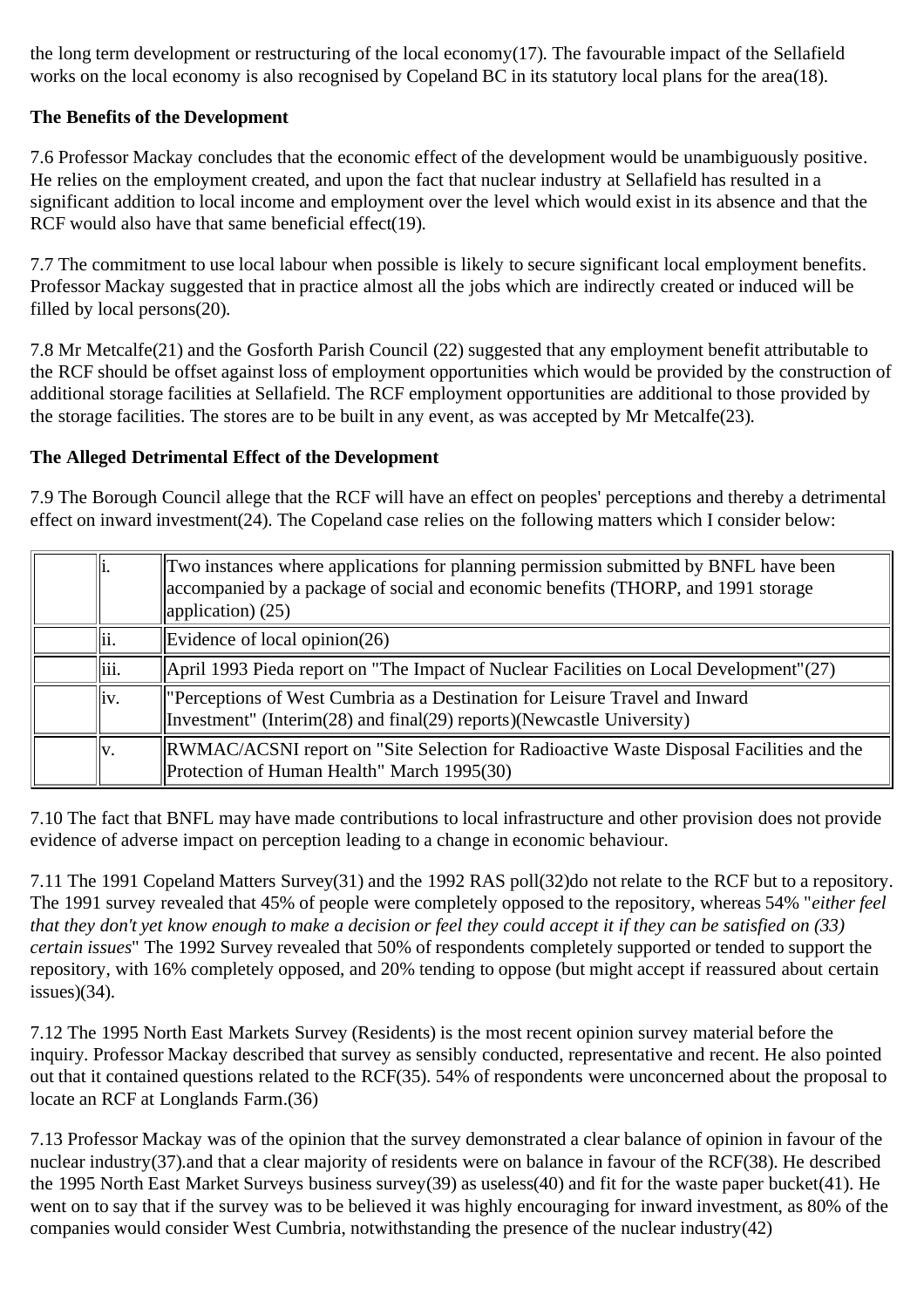7.14 The only survey which refers directly to the effect of the RCF indicates a majority of residents in favour of the proposal. The only survey which relates to inward investment indicates that there is no adverse effect on inward investment.

### *The Pieda 1993 Report*(43)

7.15 Mr Metcalfe accepts the methodology and subject matter of this report(44), but not the results or the conclusions. He seeks to rely on selective passages in it and then draws his own conclusions.

7.16 He relies on a passage at paragraph 3.15 which refers to a company which had difficulty in recruiting managerial staff. Professor Mackay's evidence on the matter(45) indicates that the presence of Sellafield was not the sole or predominant consideration, with other factors - such as remoteness, lack of alternative employment opportunities, and lack of social facilities - predominating.

7.17 He also relies on the reported views of two agencies who are recorded as saying that the presence of the nuclear industry deterred companies from moving to the area. As is noted in the report, neither agency could provide evidence of this effect(46).

7.18 He also relies on the reference to the West Cumbria Development Agency's awareness of two cases where companies had decided not to locate in West Cumbria because of the presence of SellafieldSellafied(47).To place reliance upon the WCDA's reference to the two companies would be unwise in the light of the evidence. It would appear that one of the companies referred to was or may have been Rowntree Mackintosh. The WCDA now state that it cannot be substantiated that Rowntree moved because of the proximity of Sellafield(48). Professor Mackay and a member of his staff spoke to the factory manager of Rowntree Mackintosh on separate occasions(49), and the assertion of the WCDA was specifically refuted(50). Professor Mackay also spoke to the chief executive of the company referred to at paragraph 3.24 of the Pieda report(51), who was quite specific that the presence of Sellafield was not a factor in the relocation of the company(52). The evidence of Professor Mackay on these matters is important in that it indicates that it is not possible to come to a conclusion of adverse impact on investment based on evidence about the perceived reason for the behaviour of certain companies.

The evidence relied upon by the Borough Council and others appears to be based on the particular witness or organisation's perception as to the behaviour of others. In their closing submissions the Borough Council continue to place reliance upon the Rowntree case notwithstanding the detailed and clear evidence of Professor Mackay. The Council's reliance on decisions made by unnamed sea food and brewery companies is based upon evidence introduced by Mr Metcalfe for the first time in Re-examination and unsupported by any documentary evidence. Mr Catlin's reference to the effect of the nuclear industry on the closure of a local school and Mrs Perry's reference to the closure of a dairy and to the effect on local fishermen was equally unsupported by documentary evidence.

7.19 It is important to note that when interviewed for the purposes of the report, the Borough Council saw the presence of BNFL as an advantage when considering the economic development potential of West Cumbria(53). It is also important to note the conclusions of the report, particularly that the presence of nuclear facilities does not have a major impact on inward investment decisions and that other factors, particularly location and accessibility, appear to be much more influential(54).

### *The Newcastle University Study*

7.20 Mr Metcalfe seeks to use data collected for the purposes of this study, but does not agree with the conclusions of it. He relies on Table 6 of the Interim Report(55). Professor Mackay inferred from this Table that inaccessibility was a more important disadvantage than Sellafield(56). Professor Mackay pointed out that the West Cumbria Development Agency appear to have reached the same conclusion as he did, namely that inaccessibility was the most significant deterrent to inward investment(57). The study is also limited in extent in that it only covers companies that did not choose to come to West Cumbria, it does not cover the companies that did decide to come to West Cumbria(58).

7.21 It is important to note the study's conclusions, namely that Sellafield is not a significant deterrent to inward investment in West Cumbria, that it could be turned into a significant asset, (59) that many inward investors can be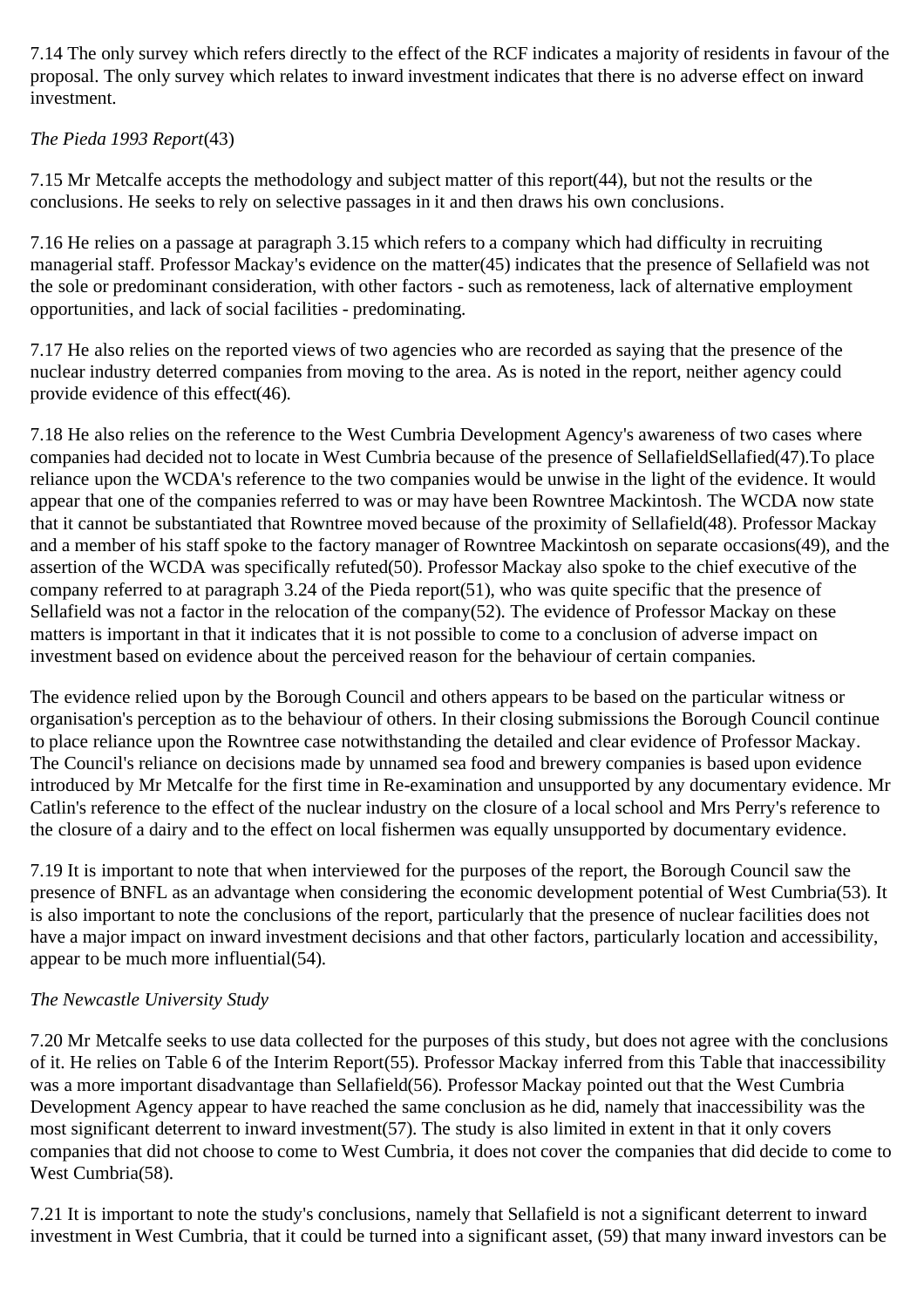attracted to West Cumbria by the commercial opportunities offered by Sellafield and its technologies(60), and that the vast majority of persons are no less likely to visit West Cumbria because of the presence of BNFL, and some 6% of respondents were more likely to visit the area to see the Sellafield Visitors Centre(61).

### *The RWMAC/ACSNI Report*(62)

7.22 The passages of this report relied upon by Mr Metcalfe recommend that consideration be given to the provision of compensation where net detriment arises. No evidence has been called to support the assertion that the RCF will have a net detrimental impact on the local economy.

7.23 The literature review conducted by Pieda(63) indicates that perceptions are not always translated into behaviour; the empirical evidence is to the effect that on balance the impact is positive not negative(64). For the Borough Council and other objectors to make out their case they would need to call evidence to show that the RCF would have an adverse effect on perceptions which, contrary to the experience elsewhere, would be translated into an effect on investment decisions. They have called no such evidence.

7.24 Any argument that increased investment in facilities related to the nuclear industry increases dependency on one dominant employer might have some force if there was evidence to suggest that refusal of planning permission would lead to a similar number of jobs being provided by some less dominant but equally stable employer(65). There is no evidence to suggest this.

7.25 Mr Metcalfe does not appear to rely on any adverse impact on tourism, but does refer to evidence which concerns the issue of the effect of the presence of nuclear facilities on tourism(66). No evidence is relied upon to show that the presence of Sellafield has had an actual impact on tourism. The English Tourist Board (June 1987) research demonstrates that despite the negative effect on perceptions of West Cumbria following the Chernobyl accident , those perceptions did not actually effect the tendency to visit(67).

#### **The Balance of Benefits and Detriments**

7.26 The employment benefits of the development are not disputed. These are not restricted to the creation of 1690 person years of employment. Professor Mackay emphasised that the balancing exercise was not as simple as weighing jobs against (any) blight, as such an approach would fail to take into account the economic benefit to be derived by introducing a new area of expertise(68). There is no firm evidence to indicate that the RCF would have an adverse impact on perception or that any adverse impact on perception that might occur would lead to a change in economic behaviour. The balance of the effect is unambiguously positive(69).

### **The Request for a Planning Obligation**

7.27 The suggestion that planning permission should be withheld in the absence of a planning obligation should be considered against local and national policy. As is made plain in policy IMP 1 of the deposit draft Local Plan (as proposed to be changed by Copeland BC)(70), and as endorsed by the Local Plan Inspector(71), the Council would only expect a contribution to be made where there is shown to be a significant adverse social or economic cost or effect. No such cost or effect has been shown to arise, and it follows that no such obligation should be required.

7.28 The further question is whether the planning obligations suggested by the Borough Council are necessary, relevant to the development to be permitted, and reasonable(72).

7.29 Nirex's head office does not need to be moved to enable the development to go ahead. It fails the test of reasonableness. It would in any event be premature for Nirex to move its head office before it has selected a site for a repository.

7.30 Mr Metcalfe indicated that the Borough Council did not require payment of money to them in respect of research and training(73). He suggested that research should take place in Copeland if possible. This goal could be best achieved by discussions in the steering group(74). It would be inappropriate to require such matters to be made subject to a planning obligation.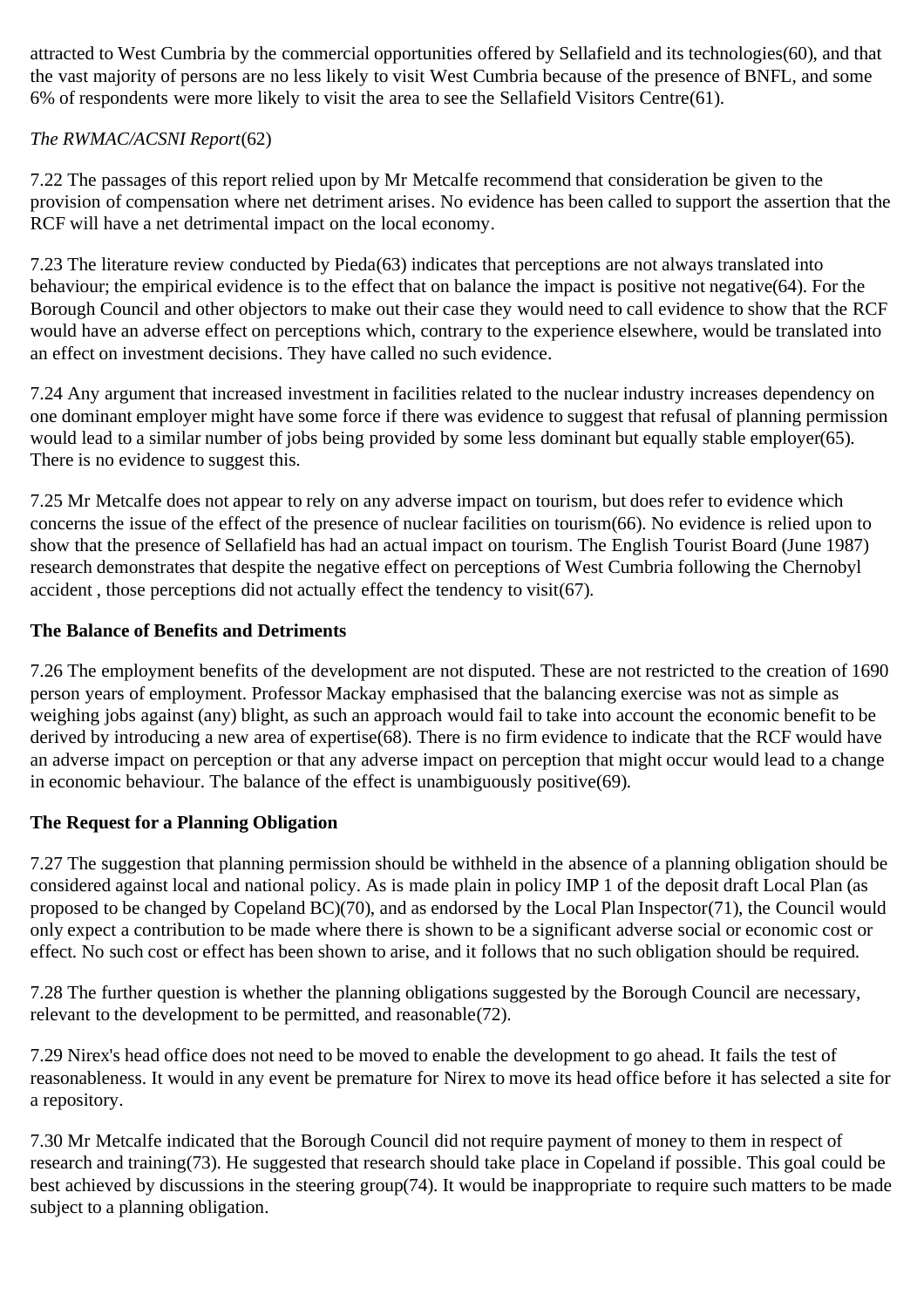7.31 There is no evidence to indicate that the West Cumbria Development Fund will still be in existence after 1998. It follows that it would be inappropriate to require funding for an organisation which may not exist(75).

7.32 Mr Metcalfe gave evidence that social housing has nothing to do with employment directly related to the RCF (76). There is no direct evidence that anybody who may be deterred from living in the area may be in need of social housing(77); or that social housing is required to mitigate the impact on people who would otherwise leave the area as a result of the RCF development(78).

7.33 Mr Metcalfe accepts that it is clear that the RCF is not and will not be responsible for the deterioration of local community facilities(79).

#### **Return to Contents Page**

**Move to Next Section - Highways and Traffic**

| (1) | Richardson PE/CCC/1 para. 7.8.12                                                                                                                                                                                                                    |
|-----|-----------------------------------------------------------------------------------------------------------------------------------------------------------------------------------------------------------------------------------------------------|
| (2) | Metcalfe PE/CBC/1 para. 5.5.3                                                                                                                                                                                                                       |
| (3) | Metcalfe PE/CBC/1 para. 5.5.22                                                                                                                                                                                                                      |
| (4) | Metcalfe PE/CBC/1 para.s 5.5.23 - 5.5.31                                                                                                                                                                                                            |
| (5) | PE/NRX/10 table 5.3 and PE/NRX/10/S1 para. 1.3                                                                                                                                                                                                      |
| (6) | Gosforth PC accept they have called no evidence on this matter. Gosforth PC closing submissions para. 6                                                                                                                                             |
| (7) | Mackay PE/NRX/10/S1 para. 1.4. NRX/10/7 relates to the effect of Sellafield on residential property values,<br>and concludes that any blight effect there may be is not significant sufficient enough to outweigh any<br>beneficial economic impact |
| (8) | $NRX/10/1-3$                                                                                                                                                                                                                                        |
| (9) | Mackay XiC day 11 PM                                                                                                                                                                                                                                |
|     | $(10)$ Mackay PE/NRX/10 para. 4.10                                                                                                                                                                                                                  |
|     | $(11)$ Mackay XiC day 11 PM, page 59A, PE/NRX/10 tables 4.5 and 4.6                                                                                                                                                                                 |
|     | $\vert (12) \vert$ Metcalfe PE/CBC/1 Appendix A table 3, and PE/CBC/1/S1 Appendix 1                                                                                                                                                                 |
|     | $(13)$ Metcalfe XX day 18 PM                                                                                                                                                                                                                        |
|     | $(14)$ Metcalfe XX day 18 PM                                                                                                                                                                                                                        |
|     | $(15)$ Metcalfe XX day 18 PM                                                                                                                                                                                                                        |
|     | $(16)$ Metcalfe XX day 18 PM                                                                                                                                                                                                                        |
|     | $(17)$ Metcalfe RX day 19 AM                                                                                                                                                                                                                        |
|     | [(18)]Mackay PE/NRX/10 para.s 7.9-7.13 (Egremont Local Plan (NRX/10/5) para. 2.2.4, Mid Copeland Local<br>Plan (COR 305) para.s 2.4 and 2.8)                                                                                                        |
|     | $(19)$ Mackay PE/NRX/10 para. 8.6                                                                                                                                                                                                                   |
|     | $(20)$ Mackay XXed by Hockman day 12AM                                                                                                                                                                                                              |
|     | $(21)$ Metcalfe PE/CBC/1/S1 para. 4.0                                                                                                                                                                                                               |
|     | $(22)$ XX of Mackay by Wright day 13, AM                                                                                                                                                                                                            |
|     | $\left  \frac{23}{\text{Meta}} \right $ Set also XX day 18 PM                                                                                                                                                                                       |
|     | $\left  (24) \right $ Metcalfe PE/CBC/1 para. 5.5.3                                                                                                                                                                                                 |
|     | (25) Metcalfe PE/CBC/1 para.s 5.5.7 - 5.5.9Metcalfe PE/CBC/1 para.s 5.5.7 - 5.5.9                                                                                                                                                                   |
|     |                                                                                                                                                                                                                                                     |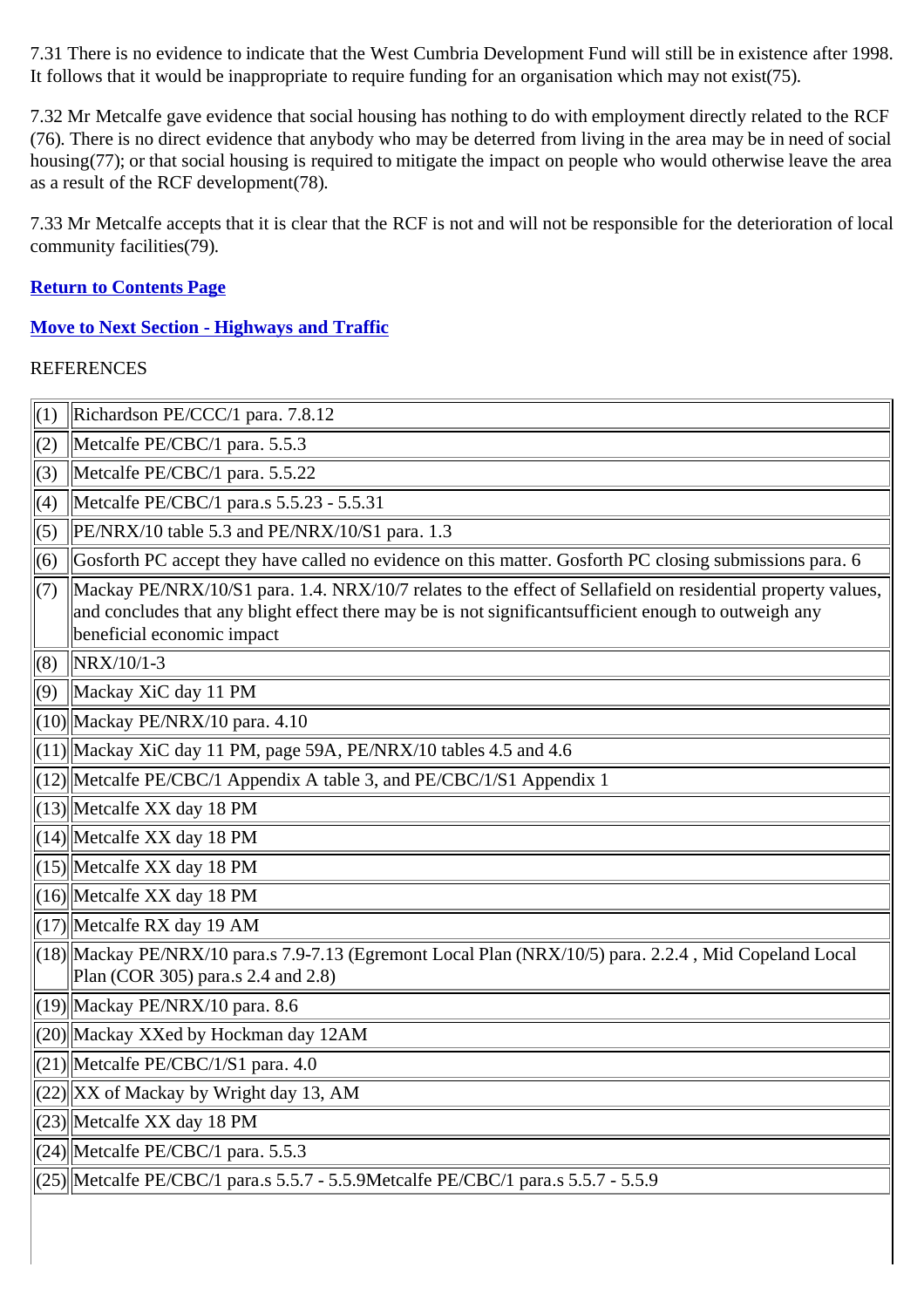| $(26)$ Metcalfe PE/CBC/1 para.s 5.5.10 and 5.5.11, and Copeland Matters Survey 1991 COR 403 and RAS poll<br>August 1992 COR 404; PE/CBC/1 para. 5.5.17, North East Market Surveys (Residents) COR 407, and North |
|------------------------------------------------------------------------------------------------------------------------------------------------------------------------------------------------------------------|
| East Market Survey (Business) COR 410.<br>$(27)$ COR 402                                                                                                                                                         |
| $(28)$ COR 405                                                                                                                                                                                                   |
|                                                                                                                                                                                                                  |
| $(29)$ GOV 406                                                                                                                                                                                                   |
| $(30)$ GOV 409                                                                                                                                                                                                   |
| $(31)$ COR 403                                                                                                                                                                                                   |
| $\vert (32) \vert$ COR 404                                                                                                                                                                                       |
| $\vert$ (33) $\vert$ COR 403 Note 7 page 2                                                                                                                                                                       |
| $\left  (34) \right $ COR 404 para 8.3 page 32                                                                                                                                                                   |
| (35) Mackay RX day 13 PM                                                                                                                                                                                         |
| $(36)$ COR 407 page vii                                                                                                                                                                                          |
| $(37)$ Mackay XiC day 11 PM                                                                                                                                                                                      |
| $(38)$ Mackay RX day 13 PM                                                                                                                                                                                       |
| $(39)$ COR 410                                                                                                                                                                                                   |
| $(40)$   Mackay XiC day 11 PM                                                                                                                                                                                    |
| $\left  (41) \right $ Mackay XX by Hockman day 12                                                                                                                                                                |
| $\left \frac{42}{\text{Mackay XX}}\right $ by Hockman day 11 PM and paragraph 5 of the Conclusions on page 10 of COR 410                                                                                         |
| $(43)$ COR 402                                                                                                                                                                                                   |
| $\left  (44) \right $ Metcalfe XX day 18 PM                                                                                                                                                                      |
| $\left  (45) \right $ Mackay PE/NRX/10/S1 para. 3.8, XX by Hockman day 12 AM RX day 13 PM                                                                                                                        |
| $\left  (46) \right $ COR 402 para. 4.16                                                                                                                                                                         |
| (47) COR 402 para. 4.38                                                                                                                                                                                          |
| (48)  NRX/10/13                                                                                                                                                                                                  |
| (49)  Mackay XiC day 11 PM Mackay XXed by Hockman, Day 12 AM                                                                                                                                                     |
| $(50)$   PE/NRX/10 para. 7.21                                                                                                                                                                                    |
| $(51)$ COR 402                                                                                                                                                                                                   |
| [(52) Mackay XXed by Hockman day 12 AM                                                                                                                                                                           |
| $\vert$ (53) $\vert$ COR 402 Table 4.3                                                                                                                                                                           |
| $(54)$ COR 402 para. 7.12                                                                                                                                                                                        |
| $(55)$ COR 405                                                                                                                                                                                                   |
| $(56)$ Mackay XX by Hockman day 12 AM Minutes of the Executive Committee of the WCDA 27.05.94<br>NRX/10/12                                                                                                       |
| [(57) Mackay XX by Hockman day 12 AM                                                                                                                                                                             |
| $(58)$  Mackay RX day 13 PM                                                                                                                                                                                      |
| $(59)$ COR 406 para. 2.1.2 page 7                                                                                                                                                                                |
| $(60)$ COR 406 para. 2.1.2                                                                                                                                                                                       |
| $\vert$ (61) $\vert$ COR 406 para. 2.2.2 and 2.2.3 page 11                                                                                                                                                       |
| $(62)$ GOV 409                                                                                                                                                                                                   |
| $(63)$ COR 409                                                                                                                                                                                                   |
| (64) Mackay XXed by Hockman Day 12 AM                                                                                                                                                                            |
|                                                                                                                                                                                                                  |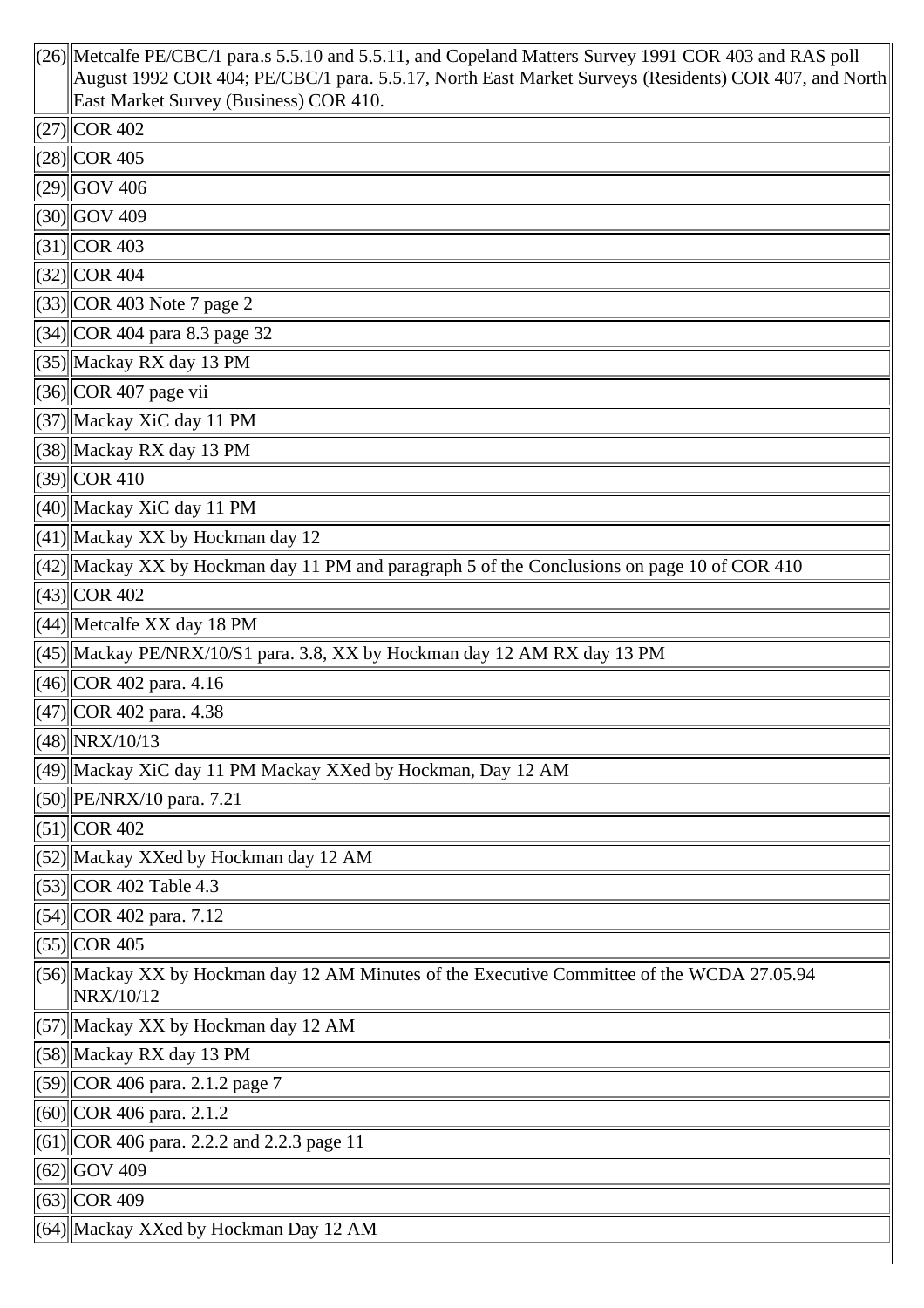| $\ $ (65)  Mackay PE/NRX/10 para. 7.5, and the Parker Report on the Windscale Inquiry (NRX/10/4) at para. 14.24<br>$(iii)$ ; Mackay PE/NRX/10/S1 para.s 4.1-4.9 |
|-----------------------------------------------------------------------------------------------------------------------------------------------------------------|
| $\left\  (66) \right\ $ PE/CBC/1 para.s 5.5.12 and 5.5.13                                                                                                       |
| $\langle 67 \rangle$   NRX/10/9 Mackay XX by Hockman Day 12 pm                                                                                                  |
| (68) Mackay XXed by Hockman day 12 AM                                                                                                                           |
| $\ $ (69) Mackay PE/NRX/10 para. 8.1                                                                                                                            |
| $\ $ (70) $\ $ CBC/1/13                                                                                                                                         |
| $\ $ (71) $\ $ COR307A para 3.1.11                                                                                                                              |
| $\left\  (72) \right\ $ see paragraphs B7-B9 of Annex B to Circular 16/91                                                                                       |
| $\langle$ (73) Metcalfe XX day 18 PM                                                                                                                            |
| $\ $ (74) Metcalfe XX day 18 PM                                                                                                                                 |
| $\left\  (75) \right\ $ Metcalfe XX day 18 PM                                                                                                                   |
| $\left\  (76) \right\ $ Metcalfe XX day 18 PM                                                                                                                   |
| $\ $ (77) Metcalfe XX day 18 PM                                                                                                                                 |
| $\left\  (78) \right\ $ Metcalfe XX day 18 PM                                                                                                                   |
| $\left\  (79) \right\ $ Metcalfe XX day 18 PM                                                                                                                   |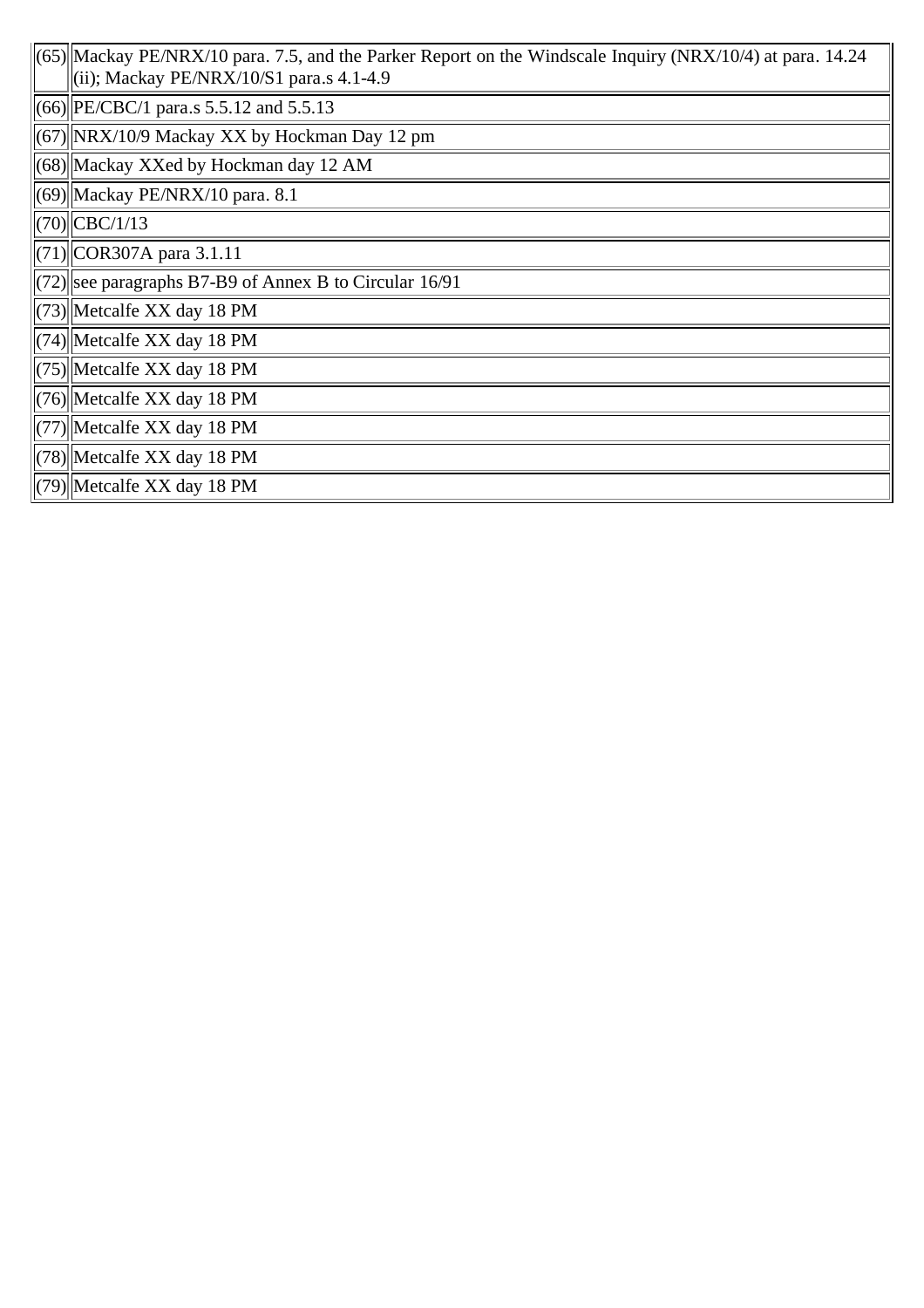## **Rock Characterisation Facility**

### **Longlands Farm, Gosforth, Cumbria**

# **CLOSING SUBMISSIONS OF THE APPELLANT**

## **8. HIGHWAYS AND TRAFFIC**

8.1 The Borough Council raise two objections on Highways and Traffic:

| 1.              | The capacity of the $\angle$ A595(T) is inadequate to cater for the traffic likely to be generated by the<br>$\parallel$ development $(1)$ .                                            |
|-----------------|-----------------------------------------------------------------------------------------------------------------------------------------------------------------------------------------|
| $\parallel$ ii. | Provision should be made to <b>improve the A595(T)</b> on the Gosforth to Nursery Road section so<br>$\parallel$ as to provide a 7.3m wide carriageway with a footpath and cycleway(2). |
|                 | They do not rely on the level of accidents occurring on this section of the $\text{A595}(T)(3)$ .                                                                                       |

8.2 No objection is raised by the Highways Agency (the highway authority for the A595(T)) or the County Council (4).

### **Capacity**

8.3 Mr Purcell estimates the practical capacity of the link element of the road to be 12,000 vpd(5). Mr Metcalfe, who has no traffic engineering qualification, and has not taken advice from highway consultants(6), has not formed his own view as to the practical carrying capacity of the road, though he considered it was reduced by the occasional presence of slow moving vehicles(7). He accepted, however, that Mr Purcell's figure was correct when advancing a capacity related argument in his supplementary proof(8). The Borough Council do not advance an alternative to Mr Purcell's figure.

8.4 Mr Purcell's Figure 6.1(9) indicates the effect of combining RCF generated traffic, borehole traffic, and existing traffic on the A595(T) in the busiest month, multiplied by the NRTF low growth factor. It is based upon taking the highest RCF generated flow in each year (whether it occurs in July or not), and adding it to the peak base flow (the July figure).

8.5 This method presents a worst case analysis and allows for the fact that the programme may change(10). Even with high growth the combined effect of the traffic would not reach the assessed capacity of the road during the life of the RCF(11).

8.6 Mr Metcalfe did not seek to dispute:

- $\bullet$  the figures in Mr Purcell's Figure 6.1(12);
- Mr Purcell's calculations relating to traffic generated, either by the RCF or by the existing boreholes; or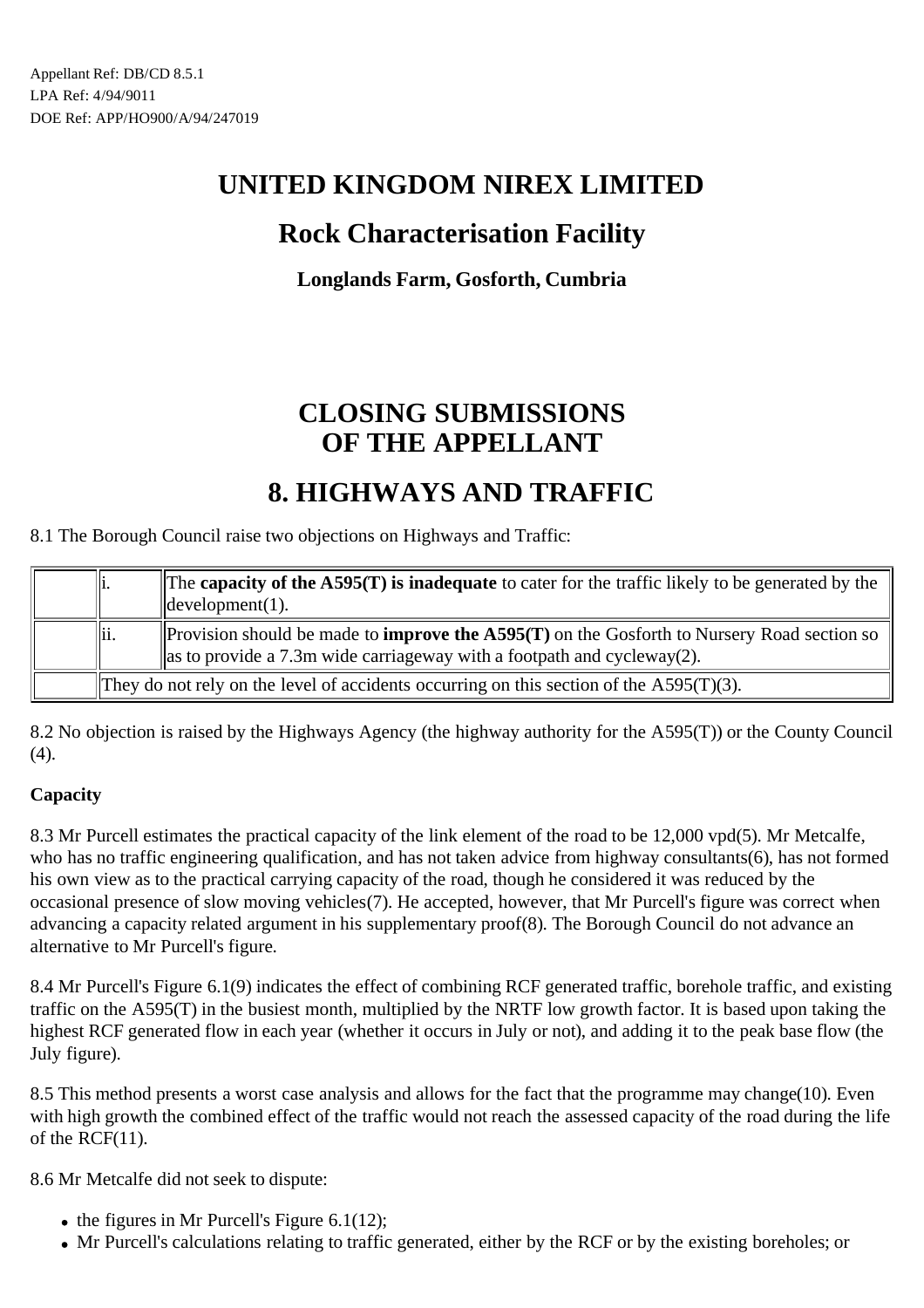$\bullet$  use of a low growth forecast(13).

8.7 He argued, however, that the 12,000 vpd practical capacity would be exceeded by the year 2009. He based this argument on a 1994 AADT for a point south of Calder Bridge of 8,900. The appropriate figure is 8,300. This is explained by Mr Purcell in his points of clarification(14).

8.8 Mr Metcalfe accepted that with a starting point of a 1994 AADT of 8,300, and applying a low growth factor, the traffic flow would be less than 12,000 vpd. It is clear that if a low growth factor is applied to a base figure of 8,900 the flow would be less than 12,000 vpd(15). In any event the stretch of road to which the AADT figures relate lies immediately south of the Calder Bridge traffic signals, and would have a capacity in excess of the 12,000 vpd figure assessed for the rural section of the link(16).

#### **Capacity at Calder Bridge**

8.9 Mr Purcell also assessed junction capacity at the relevant junctions. Traffic signal controlled junction capacity was assessed using the OSCADY programme. Mr Metcalfe had no criticism of Mr Purcell's OSCADY analysis of the Calder Bridge junction(17). Mr Purcell told the Inquiry that the results of this analysis demonstrated that the Calder Bridge junction has the capacity to accommodate the flow generated by the RCF in the peak years.(18)

Mr Purcell also assessed junction capacity at the relevant junctions. Traffic signal controlled junction capacity was assessed using the OSCADY programme. Mr Metcalfe had no criticism of Mr Purcell's OSCADY analysis of the Calder Bridge junction(19). Mr Purcell told the Inquiry that the results of this analysis demonstrated that the Calder Bridge junction has the capacity to accommodate the flow generated by the RCF in the peak years.(20)

#### **The Blackbeck Roundabout**

8.10 The greatest utilisation of capacity at the Blackbeck roundabout is in the hour commencing 0700. After the Phase 1 construction works the RCF generated traffic would add about 30 cars in the peak hour, thereby making an insignificant addition to the peak flow(21). It follows that no measures need be taken to ensure that the RCF does not create such additional traffic as to cause congestion at this roundabout. If the Secretary of State were to decide otherwise, the working hours of personnel could be altered to overcome that effect(22).

8.11 The Borough Council argued that the control of shift patterns at the RCF would not overcome any congestion because shift patterns at the Sellafield Works might change(23). This concern is groundless. The RCF shift patterns could be changed so as to ensure that they did not coincide with the BNFL shift times, whatever those shift times might be.

8.12 Mr Purcell's unchallenged evidence demonstrates that the link and the junctions have sufficient capacity to accommodate the traffic generated by the development. It is important to note that the maximum traffic generated by the RCF is 275 vpd in each direction. The two way flow figure of 550 vpd is close to the recent reduction of 500 vpd observed at Calder Bridge, and less than the reduction of flow south of Gosforth(24).

### **Cycle and Pedestrian Traffic**

8.13 The aspirations of Gosforth Parish Council to improve facilities for local pedestrians and cyclists on the A 595(T) was not based on a survey of the likely demand.(25) There is no evidence to demonstrate that the proposed development would give rise to such additional demand for the use of bicycles or for pedestrian traffic on the route from the appeal site to Calder Bridge, as to justify the refusal of planning permission in the absence of road improvements.

#### **Grampian Condition/Planning Obligation**

8.14 Mr Metcalfe accepted that it would not be appropriate to impose a Grampian type condition to prohibit the implementation of any permission in the absence of road improvements(26). In the absencebasis of evidence to prove the need for such improvements it would not be be relevant, necessary or reasonable(27) to require a planning obligation by Nirex to contribute to the road improvements suggested by the Borough Council.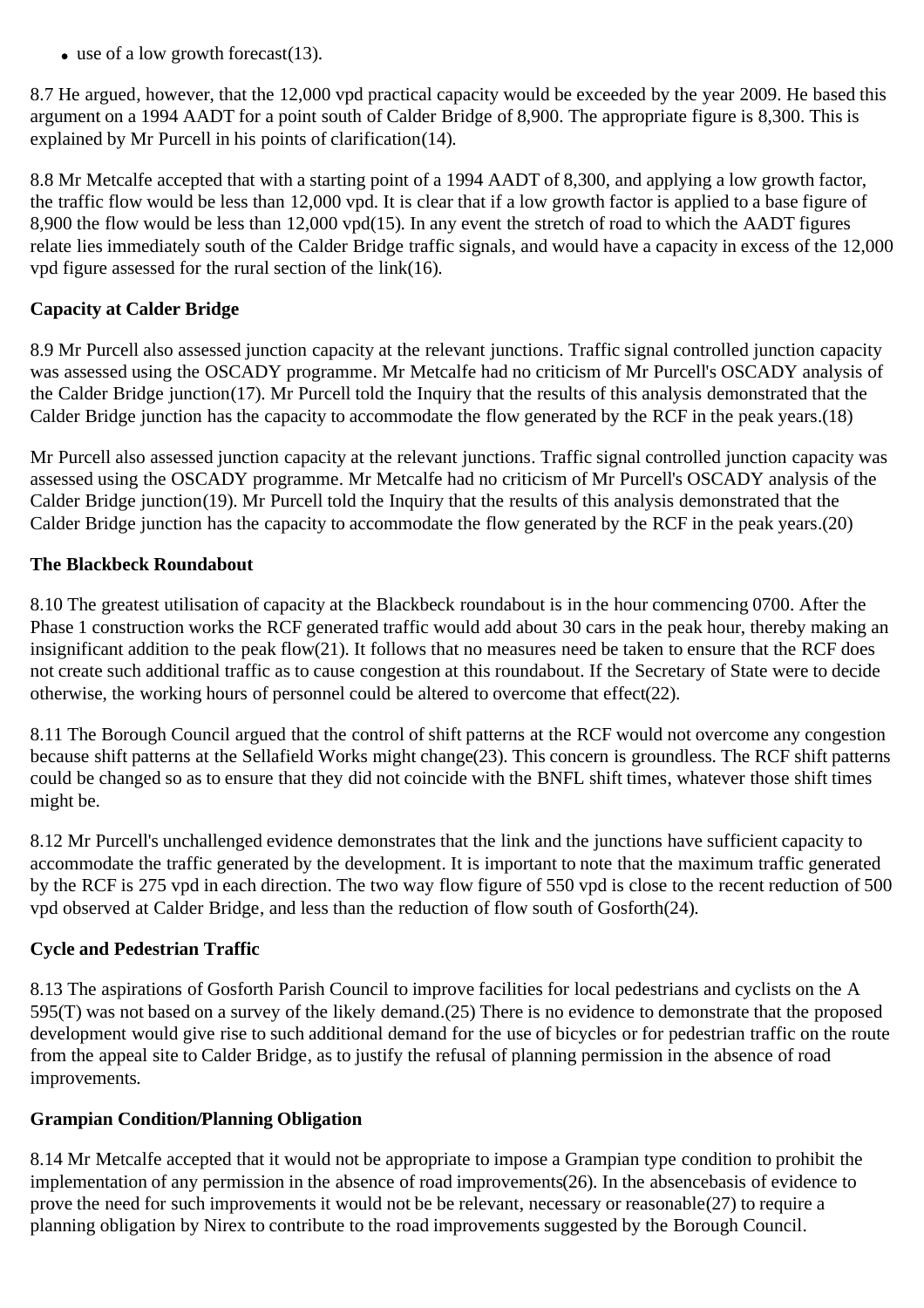### **Return to Contents Page**

### **Move to Next Section - Conclusion of Part A**

| (1) | Metcalfe PE/CBC/1 para.s 5.7.3 - 5.7.6                                                                                                    |
|-----|-------------------------------------------------------------------------------------------------------------------------------------------|
| (2) | Metcalfe PE/CBC/1 para. 4.7                                                                                                               |
| (3) | Metcalfe Xed by inspector, day 19AM                                                                                                       |
| (4) | Purcell PE/NRX/9 para. 7.3, and Appendix A1: Richardson PE/CCC/1 para. 7.7.13                                                             |
| (5) | Purcell PE/NRX/9 para 4.9, XiC dayXiCday 7, 7AM, p 41.42 XXxx by HockmanHickman Day 7 PM, RX<br>dayRexday 8 AM: Xed by Inspector day 8 AM |
| (6) | $\parallel$ Metcalfe XX day 18 PM                                                                                                         |
| (7) | Metcalfe XX day 18 PM                                                                                                                     |
| (8) | $\left $ PE/CBC/1/S1 para.3                                                                                                               |
| (9) | $\left $ PE/NRX/9 Figure 6.1                                                                                                              |
|     | $(10)$  Purcell RX day 8 AM                                                                                                               |
|     | $(11)$ Purcell XX by Hockman day 7 PM                                                                                                     |
|     | $(12)$ Metcalfe XX day 18 PM                                                                                                              |
|     | $(13)$ Metcalfe XX day 18 PM                                                                                                              |
|     | $(14)$ NRX/9/13                                                                                                                           |
|     | $(15)$  NRX/9/13 para. 6.6                                                                                                                |
|     | $(16)$  NRX/9/13 para. 6.3                                                                                                                |
|     | $(17)$ Metcalfe XX day 18 PM                                                                                                              |
|     | $(18)$ Purcell RX day 8 AM                                                                                                                |
|     | $(19)$ Metcalfe XX day 18 PM                                                                                                              |
|     | $(20)$ Purcell RX day 8 AM                                                                                                                |
|     | $(21)$ Purcell RX day 8 AM                                                                                                                |
|     | $(22)$   Purcell PE/NRX/9 para. 6.13                                                                                                      |
|     | $(23)$ Metcalfe PE/CBC/1 para. 4.7                                                                                                        |
|     | $(24)$ Purcell RX day 8 AM, page 27                                                                                                       |
|     | $(25)$ Bailey Day 19 p to Inspector                                                                                                       |
|     | $(26)$ Metcalfe XX day 18 PM                                                                                                              |
|     | $(27)$ see paragraphs B7-B9 of Annex B to Circular 16/91                                                                                  |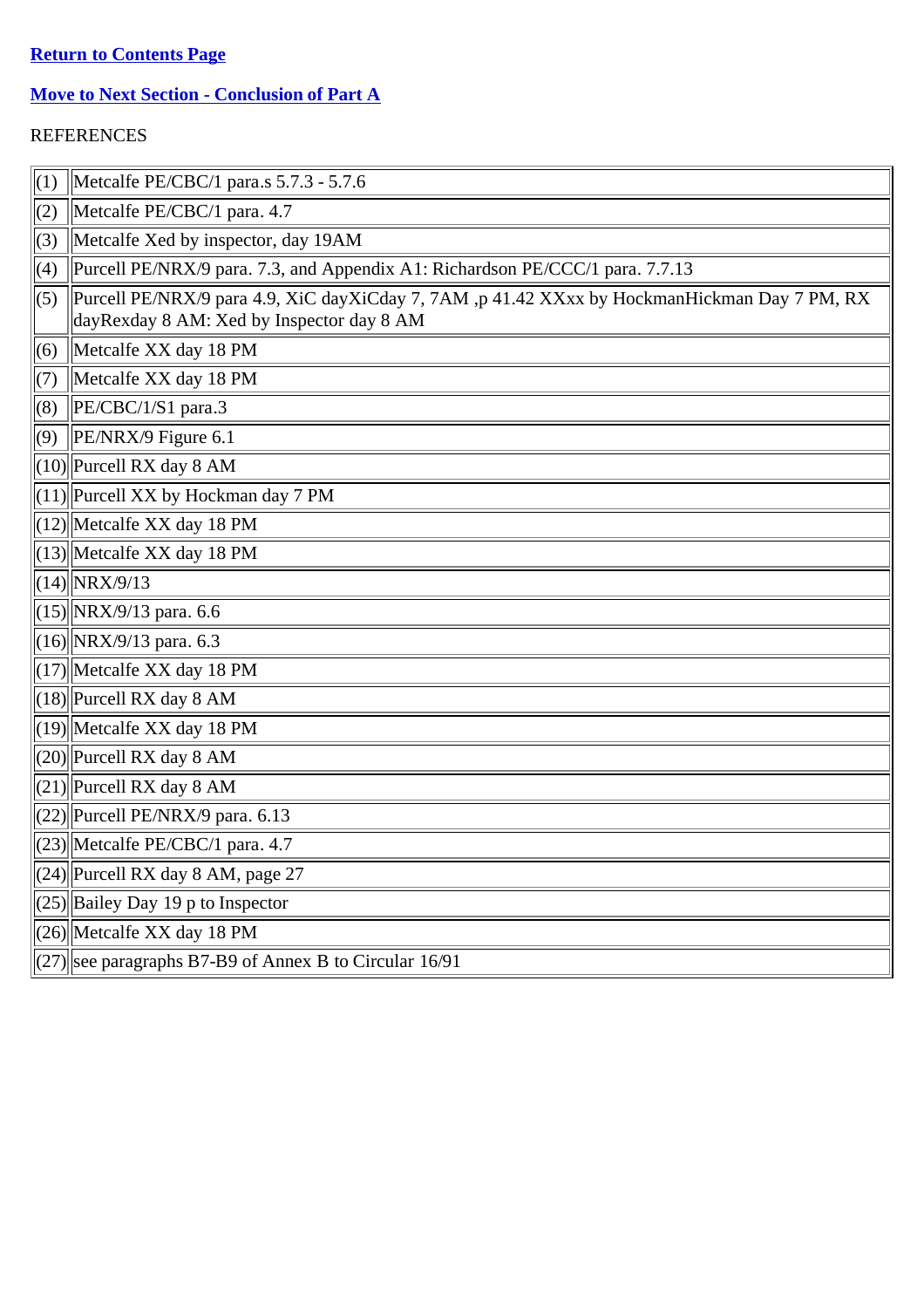## **Rock Characterisation Facility**

**Longlands Farm, Gosforth, Cumbria**

# **CLOSING SUBMISSIONS OF THE APPELLANT**

## **9. CONCLUSIONS ON PART A**

9.1 I conclude on Part A with principal submissions which I invite the Secretary of State to accept.

| 1.  | By its nature the RCF must be sited within the countryside at the location where it is proposed<br>if the proposed investigations are to be carried out into the BVG at Sellafield.                                                                                                                          |
|-----|--------------------------------------------------------------------------------------------------------------------------------------------------------------------------------------------------------------------------------------------------------------------------------------------------------------|
| 2.  | It must necessarily have some physical impact on the character, appearance and amenity of the<br>immediate locality.                                                                                                                                                                                         |
| 13. | The County Council nevertheless find no sustainable objection to the proposal in terms of its<br>environmental effects which cannot be adequately covered by planning conditions, save in<br>respect of its visual effect on the surrounding landscape which includes the Lake District<br>National Park.(1) |
| 4.  | Its specific location has been designed to minimise its visual impact upon both the site itself and<br>its immediate surroundings. The County Council acknowledge that harm has been avoided so<br>far as is practicable and the direct and indirect adverse effects have been minimised.(2)                 |
| 15. | It utilises so far as is practicable the undulating character of the immediate topography and the<br>degree of screening occasioned by adjoining buildings.                                                                                                                                                  |
| 16. | Its visibility from public viewpoints in the locality will be intermittent and over short lengths<br>only.                                                                                                                                                                                                   |
| 7.  | It will not have any significant or detrimental effect on the character or appearance of the<br>National Park.                                                                                                                                                                                               |
| 18. | It is in general accordance with the provisions of the approved Structure Plan (Policy $54(1)$ )<br>apart, which I address later) and the deposit draft Local Plan.                                                                                                                                          |
| 9.  | It will not have an adverse socio-economic effect on the area. The balance of the effect is<br>unambiguously positive.                                                                                                                                                                                       |
| 10. | There is no sustainable objection on Highways and Traffic grounds.                                                                                                                                                                                                                                           |

9.2 Some temporary environmental effect is unavoidable but has been minimised to a level where its is acceptable and not substantial.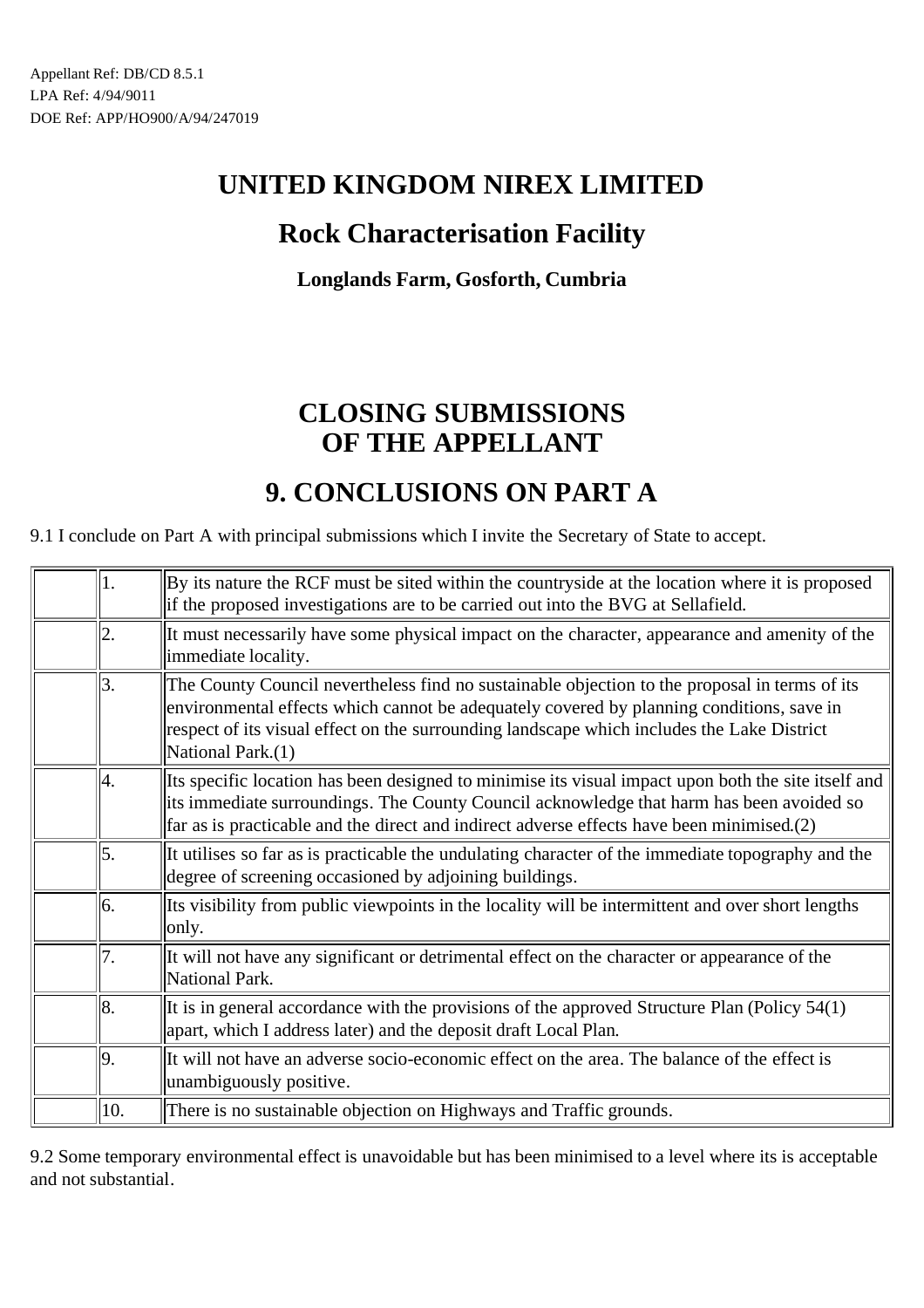9.3 The question is whether benefits would be obtained by the RCF which, together with its positive socio economic effect, outweigh those limited environmental effects. I turn to deal with that issue under Part B of these Closing Submissions.

### **Return to Contents Page**

**Move to Next Section - National Radioactive Waste Management Policy**

| $(1)$ Richardson XX Day 14 pm |
|-------------------------------|
| $(2)$ Richardson XX Day 14 am |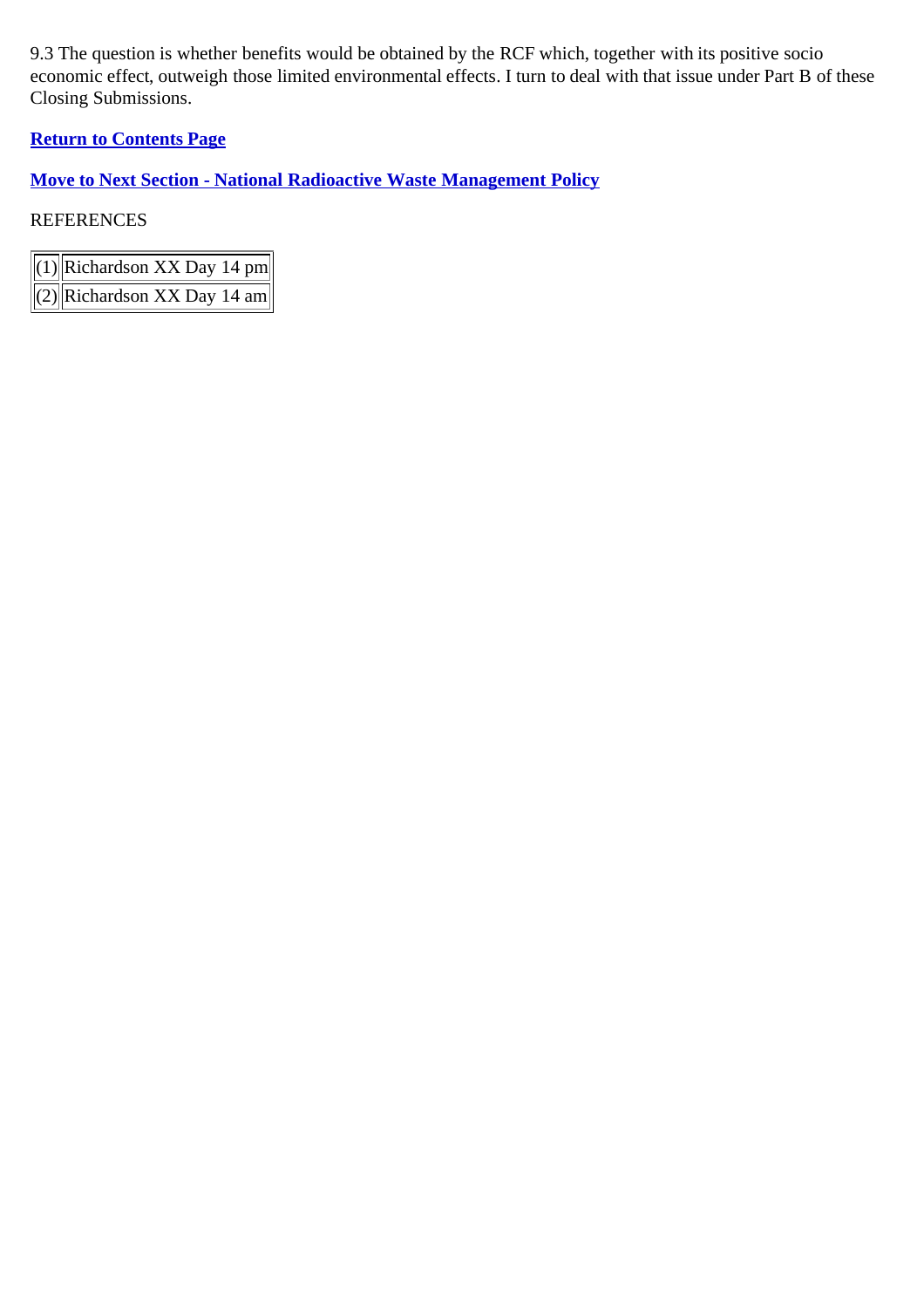## **Rock Characterisation Facility**

**Longlands Farm, Gosforth, Cumbria**

# **CLOSING SUBMISSIONS OF THE APPELLANT**

## **10. NATIONAL RADIOACTIVE WASTE MANAGEMENT POLICY**

- 10.1 I put National Radioactive Waste Management Policy into a separate section of its own, but in the event there is little to say. At the time they refused the RCF planning application the County Council displayed concern about what they believed to be the uncertainty in national nuclear policy.(1) In the light of the two 1995 White Papers there cannot now be said to be uncertainty, and the County Council accept that.(2)
- 10.2 It is the Nirex case that their RFC proposal sits within Government policy and is consistent with it.(3) That, it is submitted, is plainly right, and no one suggests that it is not, except Friends of the Earth. That does not mean that it is Government policy that planning permission should be granted for the development. Of course it is not. This planning application is to be determined on its merits in accordance with law. But it continues to be Government policy to favour deep disposal of ILW, and Nirex have a clear remit from Government to identify a suitable deep disposal site.(4) The purpose of the RCF is to provide the information which Nirex need to comply with that remit.
- 10.3 Friends of the Earth's argument is that the RCF proposal is not consistent with Government policy, because that policy requires decisions to be supported by the best scientific information and, for the five bulletpointed reasons given in the evidence of Drs. Green and Western,(5) Nirex's evidence falls short of that requirement. The substance of that argument depends on the Secretary of State's view of that evidence - a question I do not address at this stage. If it has substance, it does not go to the proposal for the RCF but to the current evidence in support of it.
- 10.4 Government policy relating to the disposal of radioactive waste is set out in the July 1995 White Paper(6). Those bodies having regulatory responsibilities under the Radioactive Substances Act 1993 have issued draft guidance for consultation on the principles and requirements against which any application for authorisation to dispose of wastes would be assessed.(7) The effect of these matters is that a risk limit or constraint should not be set as the criterion for determining the acceptability of a disposal facility, but a risk target should be used as an objective in the design process. This should be a risk target of 10-6 a year of an individual developing either a fatal cancer or a serious hereditary defect. As the Regulator has pointed out(8), such a level of risk is well below that implied by the natural background radiation in the United Kingdom, which varies from about 1 in 10,000 per year to more than 1 in 1,000 per year. If the estimated risks are below this target and best practicable means have been adopted, no further reductions in risk should be sought. Calculated collective dose is not a primary consideration. Good engineering practice and good science will need to be demonstrated.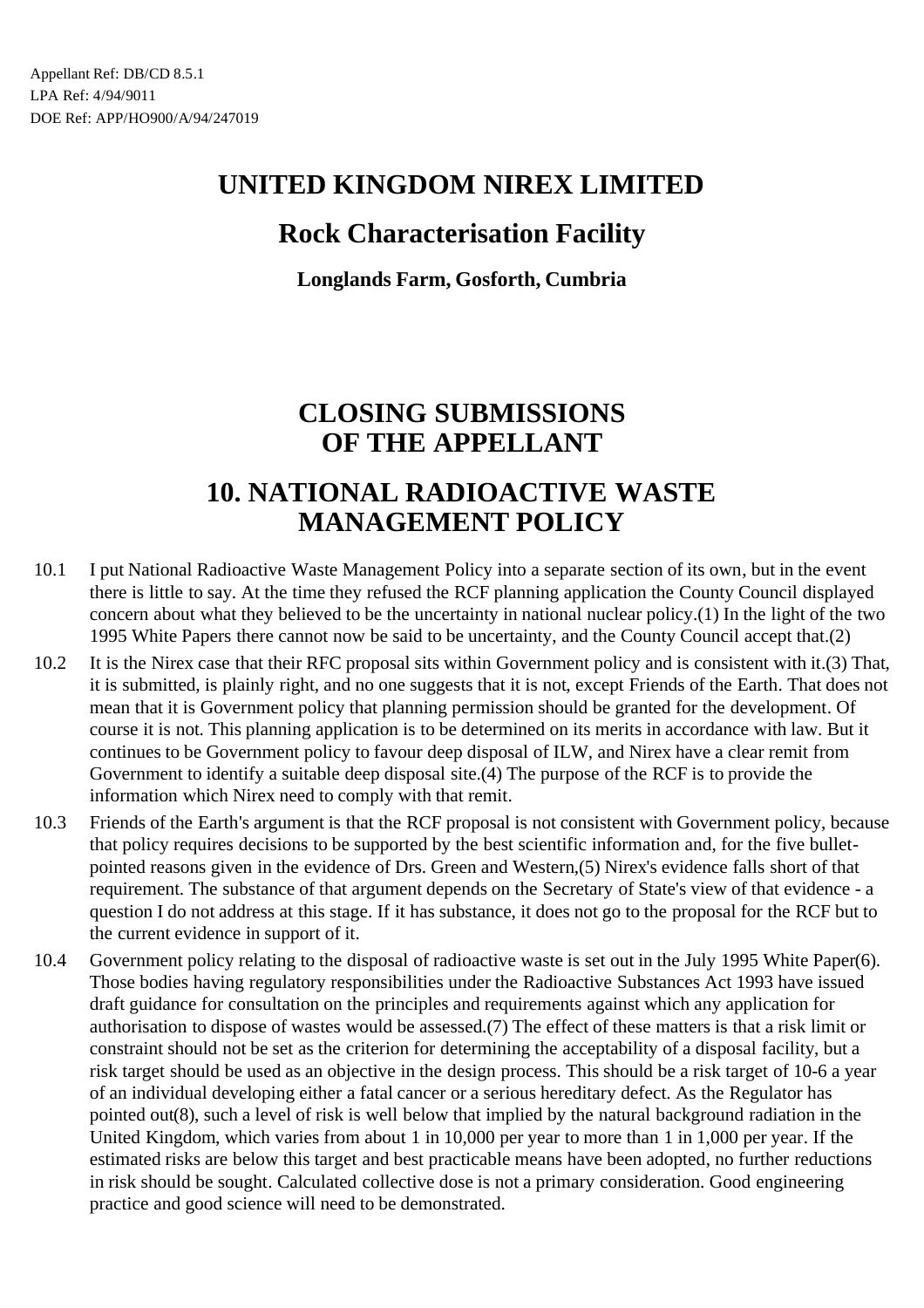### **Return to Contents Page**

### **Move to Next Section - Benefits**

### REFERENCES

(1) e.g. COR/104 p.47 par 5.2.11 (2) PE/CCC/1 paras 9.2.8, 10.5 (3) PE/NRX/12 para 5.27 (4) GOV/208 para 101 (5) PE/FOE/1 para 10.4, POE/FOE/1/S1 para 1.7 (6) GOV 208, see particularly paragraphs 75 and 78 (7) HMP/1/1 (8) GOV/302 paragraph 6.20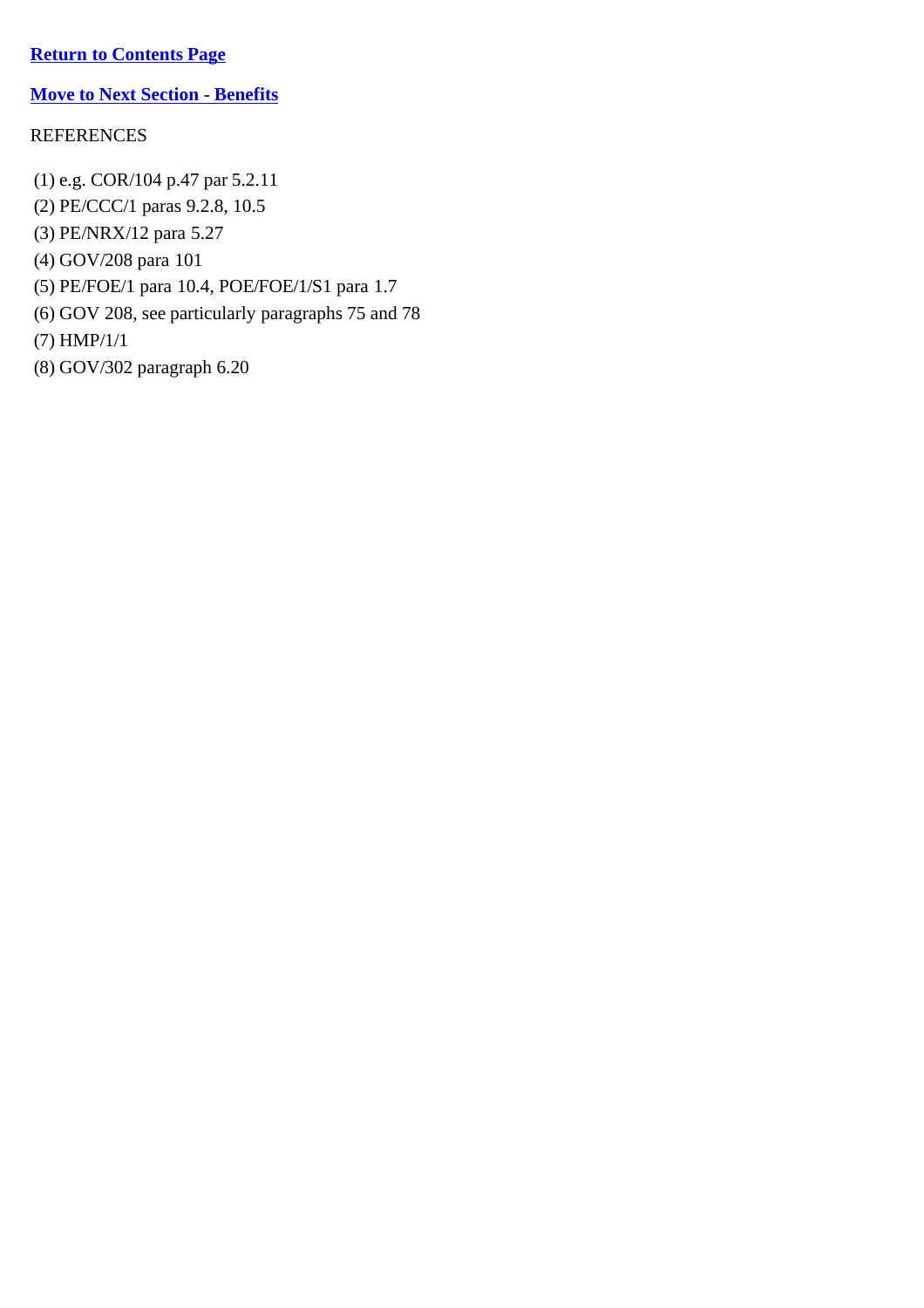## **Rock Characterisation Facility**

**Longlands Farm, Gosforth, Cumbria**

# **CLOSING SUBMISSIONS OF THE APPELLANT**

## **11. BENEFITS**

### **The Development Plan and the Secretary of State's Rule 6 Statement**

11.1 Policy 54 of the Joint Structure Plan(1) provides that:

*"Major Developments which are more national than local in character and have significant environmental effects will only be permitted where:*

*i. the sum of national, regional and local benefits is shown to clearly outweigh any harm or risks to the local or wider environment, ...."*

Two passages in the Explanatory Memorandum, at paragraph 4.61, are of note:

*"There can be no hard or fast rules as to how the importance of a major development and its consequences for the environment should be balanced."*

*"... the developer will need to demonstrate that there is an overriding national or regional reason for the development .."* (my emphasis)

11.2 Policy ENV33 of the deposit draft Copeland Local Plan(2) requires, as one of the criteria to be satisfied before planning permission should be granted for the RCF, that the proposal should be -

> *"... justified in relation to the need to establish the geology and groundwater flows in the vicinity of the proposed repository site .."*

This element of the criterion was not the subject of objection nor proposed for modification by the Local Plan Inspector(3), and is recommended by Officers for acceptance by the Council.(4) It should accordingly be given the greatest weight.

11.3 One of the matters on which the Secretary of State said in his Rule 6(10) letter that he wished to be informed was -

> *" ... the benefits to be gained from obtaining (the additional information that might become available from the RCF), if any, weighed against the possible impact the RCF might have on the site and the surrounding area."*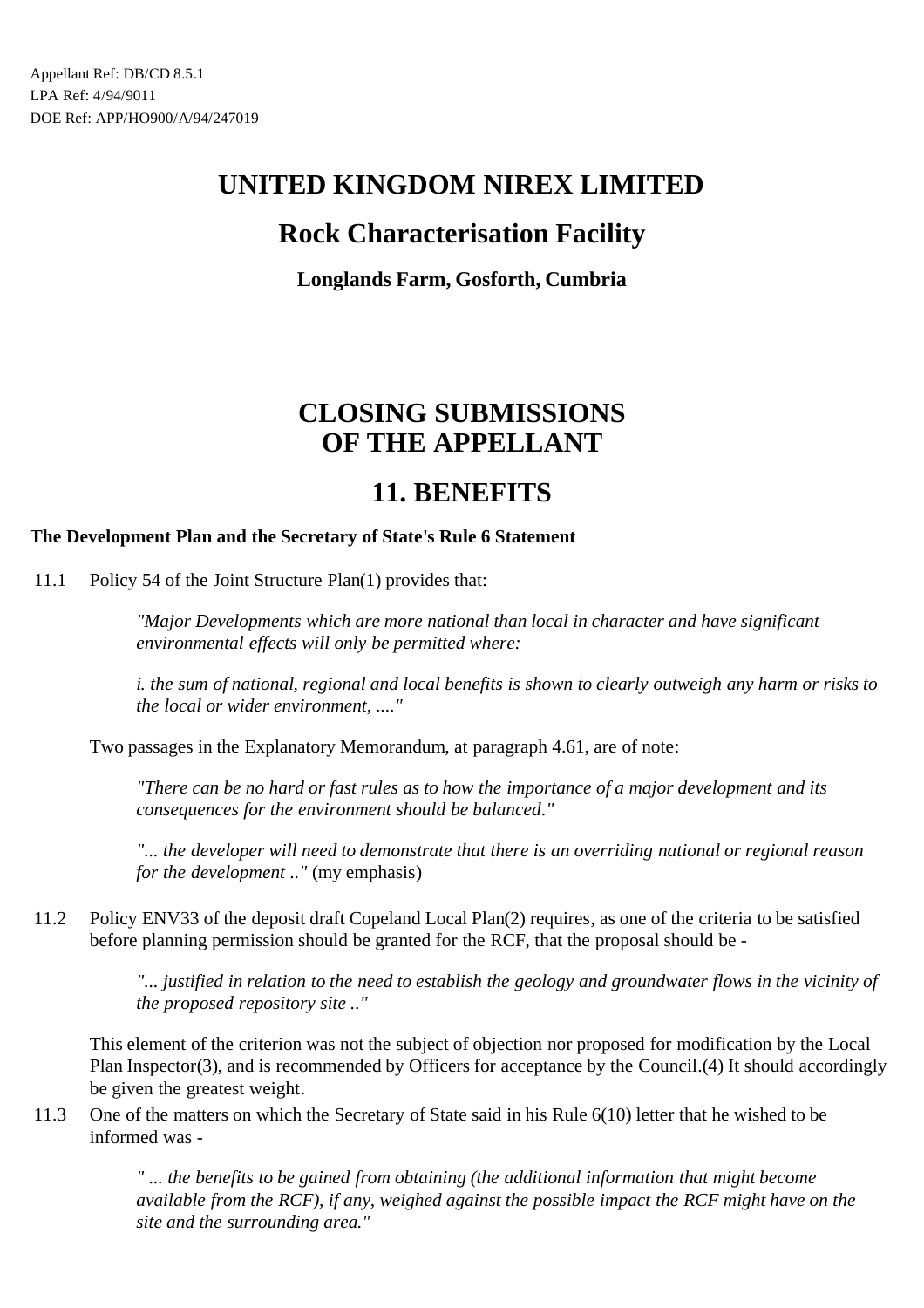- 11.4 In the light of these relevant provisions of the approved and emerging Development Plan, and of this requirement by the Secretary of State, the first issue that arises is - What exactly is Nirex required to show, and in what circumstances? The issue arises because:
	- 11.4.1 Policy 54 is predicated on the occurrence of "significant" environmental effects, but Policy ENV33 is not.
	- 11.4.2 Policy 54 requires the sum of benefits to clearly outweigh any harm. Policy ENV33 requires justification in relation to need. But the Secretary of State speaks only of weighing benefits against impact.
	- 11.4.3 Policy 54 and the Secretary of State speak of benefits: Policy ENV33 speaks of need.
	- 11.4.4 The matter identified in the Secretary of State's Rule 6 Statement cannot be a material consideration overriding the Structure Plan.
- 11.5 I frame my submissions in answer to this question in reliance on four propositions:
	- 11.5.1 The proposal is to be determined in accordance with the Development Plan unless material considerations indicate otherwise.
	- 11.5.2 I do not suggest, and it is not suggested by others, that there is any material consideration which indicates that the proposal should not be determined in accordance with Policy 54, only recently approved by the County Council.
	- 11.5.3 The deposit draft Local Plan is necessarily, and has been certified by the County Council as, in general conformity with the Structure Plan.
	- 11.5.4 It must be presumed that the Secretary of State's Rule 6(10) or letter was written in the light of the draft of Policy 54 and intended to accord with it, or at least not to differ from it.
- 11.6 My submission is accordingly that it is for Nirex to show that, if and to the extent that the RCF would have significant environmental effects, the benefits to be obtained from the development would clearly outweigh those effects. This would be the *"reason"* for the development Nirex must demonstrate and the *"need"* they must justify.
- 11.7 But I stress, in my submission rightly, that the strength of the benefits to be shown is related to the proven extent of the environmental effects or harm of the development. In short, the less the harm the less the requisite benefits. This is the essence of balance rightly explicit in the Secretary of State's Rule 6(10) Statement.

#### **The Benefits**

- 11.8 I have already submitted in Part A of these Closing Submissions that the development would have a positive socio-economic benefit. That should be placed in the scales in weighing benefits against harm. But it is a consequence of the development, not the purpose of it.
- 11.9 The purpose of the RCF is to obtain information that could not be provided by further investigations from the surface to resolve existing uncertainties which currently limit confidence in the assessment of post closure safety performance needed to enable a decision to be made on whether or not Nirex should propose development of a repository at Sellafield.(5) Obtaining that information is the principal, though not the sole, benefit of the RCF. The evidence for Nirex spells out in detail exactly what those uncertainties are and what information is needed to resolve them.(6) No useful purpose is served by my repeating it or attempting to summarise it.
- 11.10 I draw out, however, the importance of the two key decision points identified by Dr. Holmes(7), the first a decision by Nirex to propose a repository leading to a planning application and an RSA authorisation application at about the same time, and the second much later decision by the Regulator to grant a full authorisation to start waste disposal. Dr. Hooper describes the two categories of information needed for those decisions(8). He explains how the factors that relate to the first category are important *"in determining the suitability of the site as a location for a repository"*(9), but the factors that relate to the second -after the Regulator has reported no impediment to the eventual grant of an authorisation and after the grant of planning permission for a repository - *"are not likely to determine the basic suitability of the site"* for this purpose.(10) Thus it is the information in the first category which is crucial to a decision whether to propose a repository.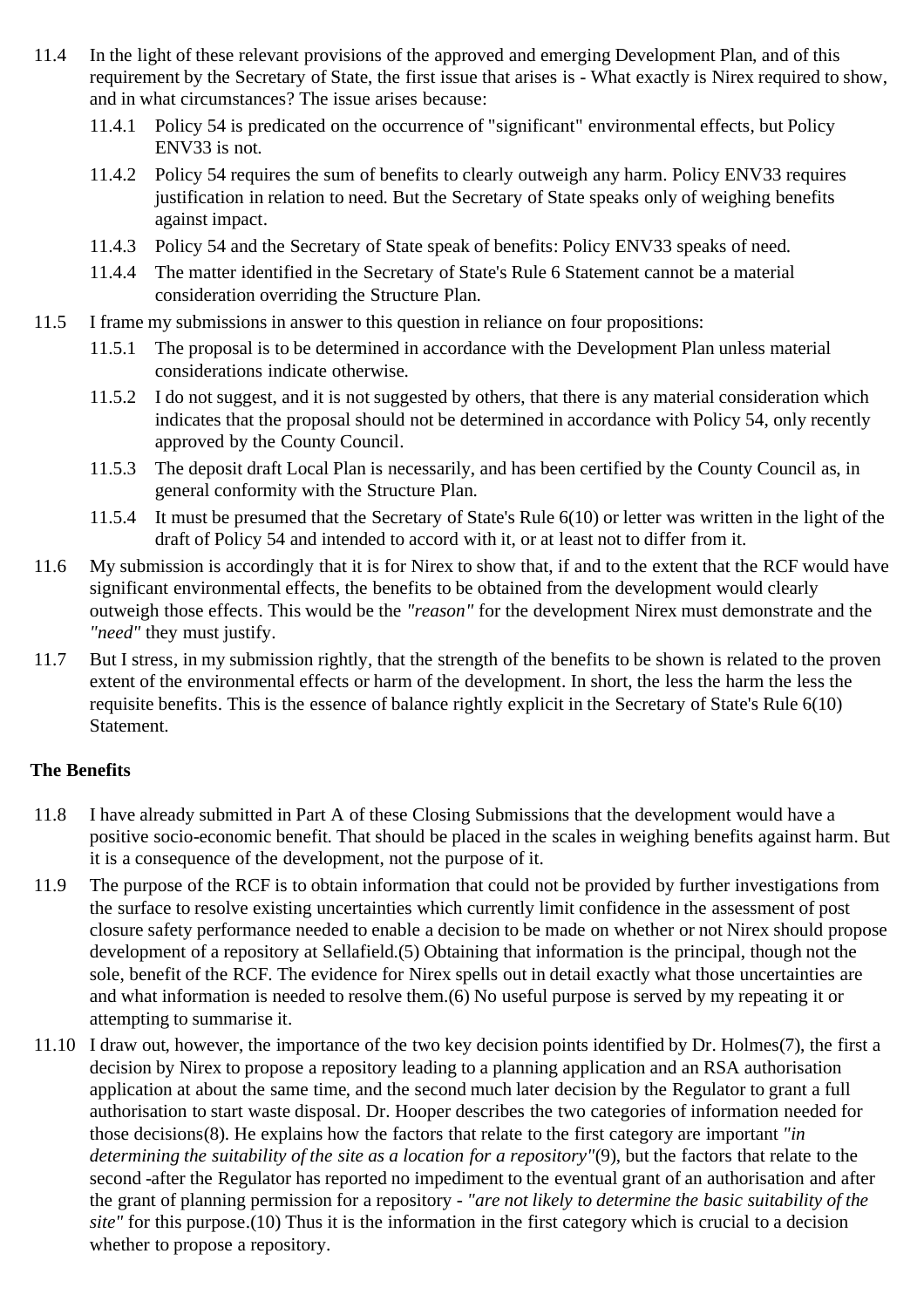11.11 That first category relates in short to Nirex's -

*".. predictions of groundwater flow and dilution, the potential for natural and induced changes to create significant new pathways for groundwater flow, and repository design."*

On the first decision point, and from the perspective of post-closure safety of a repository, Nirex must have confidence on those matters.(11) They must judge the prospective post-closure safety performance of a repository in the Sellafield BVG to be acceptable and repository construction to be safe at an acceptable  $cost.(12)$ 

- 11.12 Without the information to provide this confidence a satisfactory post-closure safety assessment could not be put to the Regulator. Without such an assessment he could not report to the Secretary of State, on an application for planning permission for a repository, that he saw no impediment to the eventual grant of an RSA authorisation.(13) Without such a report planning permission would not be granted. Hence, as Mr. Folger has said, Nirex would need to be confident before making a repository proposal that the Regulator would foresee no impediment to the eventual grant of RSA authorisation.(14)
- 11.13 In the result, without the RCF and the information it would provide a decision could not be made whether to propose a repository at Sellafield.
- 11.14 The Inspector who determined the BH 8 and 9 appeals in February 1993 considered -(15)

*".... it to be in the national interest to pursue the geological investigations at this site to the extent that its is necessary to either rule it out or to verify that a cogent safety case can be provided."*

I submit that the same consideration applies to the present appeal with no less, and with the clearer view of the site's promise after four further years of investigation arguably greater, force. Government policy requires the disposal of ILW. Government policy endorses investigation of the Sellafield site for a deep repository, subject to the grant of necessary planning permission. The benefits to be obtained are of national significance.

#### **Potential of Sellafield Site**

- 11.15 Nirex has the clear view that, notwithstanding the uncertainties which currently prevent a confident post closure safety assessment, Sellafield continues to hold "good promise" as a potentially suitable location for the repository. This view they published well before the Inquiry.(16) Evidence to the Inquiry carries forward that view.(17) It is, of course, for this reason that Nirex are investigating the site in such detail and wish to carry forward those investigations into an RCF.
- 11.16 I hope I invite you to report that you formed a high opinion of the ability of the scientists employed by Nirex who gave evidence - Drs. Holmes, Chaplow, Hooper and Mellor. But behind their work, their evidence and their expressed views lies a team of consultants and contractors of undoubted national and international standing. Dr. Holmes listed the principal ones in his supplementary proof(18) - AEA Technology, BGS, Entec Hydrotechnica, GeoScience, Sir Alexander Gibb & Partners, Golder Associates, KSW Deep Exploration Group and Wimpey Environmental. The Secretary of State will attach the greatest weight to the combined expertise of Nirex's scientists and consultants. Whilst Objectors have drawn attention, frequently to comments in the Royal Society Study Group Report which they argue as unfavourable to Nirex, the Secretary of State will remember the many high commendations of ability and quality which the Royal Society Study Group made of Nirex and its work.(19)
- 11.17 Professor O'Nions gives his support to Nirex's view. Thus:(20)

*".... the results available so far for the Sellafield site show that it has the potential to host a repository with an appropriate safety performance and sufficient potential for development of the RCF to be justified in scientific terms."*

In oral amplification of that evidence-in-chief he expressly endorsed Nirex's view of 'good promise'.(21) He is a most distinguished geologist, independent of Nirex, a Fellow of the Royal Society and a member of its Council, and a member with three other distinguished scientists of Nirex's Review Panel. The Secretary of State will attach the greatest weight to Professor O'Nions' opinion when he comes to balance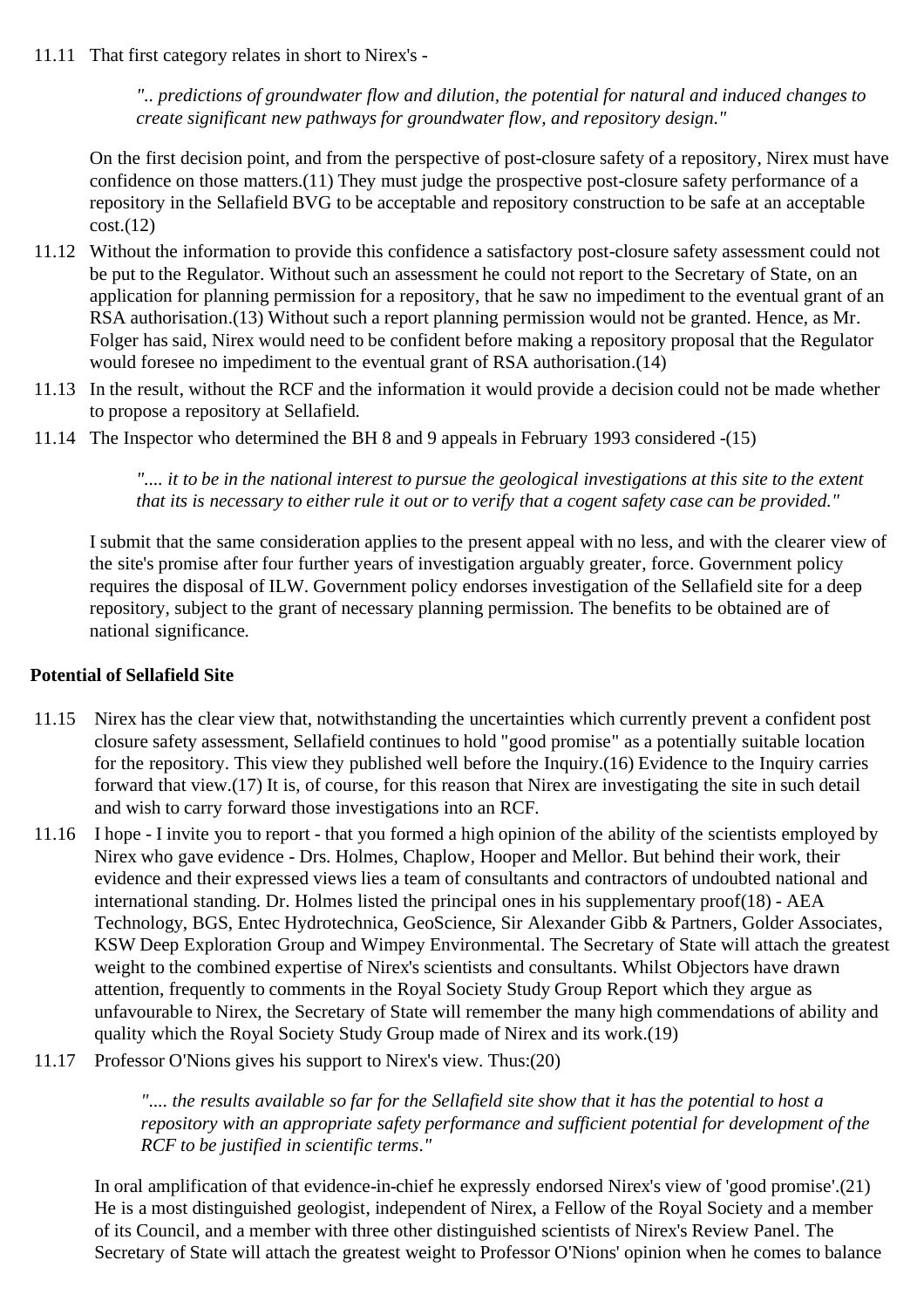it against the many other and varied adverse scientific views expressed to him through this Inquiry on behalf of the County Council, Greenpeace and Friends of the Earth. He will not, in my submission, take the serious step of rejecting it unless driven to do so by what he would need to be satisfied was the overriding value of those other views.

11.18 Whilst neither the Royal Society Study Group, nor RWMAC takes a position on the potential of the Sellafield site for a repository - the Royal Society Study Group *"retain an open mind"(22)* (which is, importantly in view of their knowledge of Nirex's investigations, not adverse) - the Secretary of State should take serious note that each of them supports the RCF as, respectively -

> *"... an essential component of the Nirex programme. Its construction should begin as soon as practicable"(23)* and

*"... as an integral, necessary part of the overall science programme required to establish the postclosure safety case for the repository ahead of construction."(24)*

### **What Nirex must Prove**

- 11.19 I have, therefore, no hesitation in inviting the Secretary of State to be satisfied on the evidence that the Sellafield site does hold this good promise. But he will nevertheless need to determine what criterion, if any, Nirex must satisfy in order to succeed on this appeal, apart from - or it may be within - the one established by Policy 54 of the Structure Plan which I have identified above. I have not so far at this Inquiry suggested what that might be.
- 11.20 The County Council's sixth Reason for Refusal(25) is that they were not satisfied that the PRZ holds "sufficient promise" to justify the RCF contrary to specifically identified policies of the Structure Plan. That might be said to approach, though not closely enough, the right question - which I venture to suggest in a moment - though it raises the vexed question of what "sufficient" means.
- 11.21 The evidence for the County Council, however, quietly but manifestly crept away from this language. Mr. Hetherington posed a variety of different tests -a reasonable prospect of satisfying Policy 57(1)(26), a robust prospect of making a safety case,(27) a convincing prospect of the site achieving a safety case,(28) and whether there were significant doubts that a safety case at 10-6 would be achieved.(29) In the event he firmly came down on this last test.(30) Whatever it is and means, it is not the 6th Reason for Refusal. Mr. Richardson confirmed that the Secretary of State was invited to consider the appeal in the terms enunciated by Mr. Hetherington. The Council, he said, thought there was a significant doubt and hence they were looking for *"very robust evidence"* that a safety case can be made.(31)
- 11.22 In his Report to the County Council's December 1994 meeting at which they resolved to refuse planning permission the Director of Economy and Environment put the relevant point differently. Nirex(32) -

*"... needs to demonstrate to the satisfaction of the County Council .. that there is a reasonable prospect, as far as can be seen at this stage, of making a safety case at this particular site .."*

It is for doubt and question whether this language was intended to have the same meaning as that used by Mr. Richardson in his letter of the 24 October 1994 to Nirex(33) -

*"..The list .... is directed at the Council being satisfied that the site does indeed 'show promise' or to put it in the negative - that there is no overwhelming evidence to date that would appear to rule out the Sellafield area as a repository location, thereby removing the justification for the RCF development."* (my emphasis)

- 11.23 Greenpeace argue the application of Article 6 of the Euratom Directive(34) to this RCF application.
- 11.24 Where does all this lead to in terms of the right test, in law and policy, for the Secretary of State to apply?
- 11.25 In defining that test five interrelated problems have to be confronted and resolved:
	- i. This is not a planning application for a repository.
	- ii. The Euratom Directive does not apply to this application.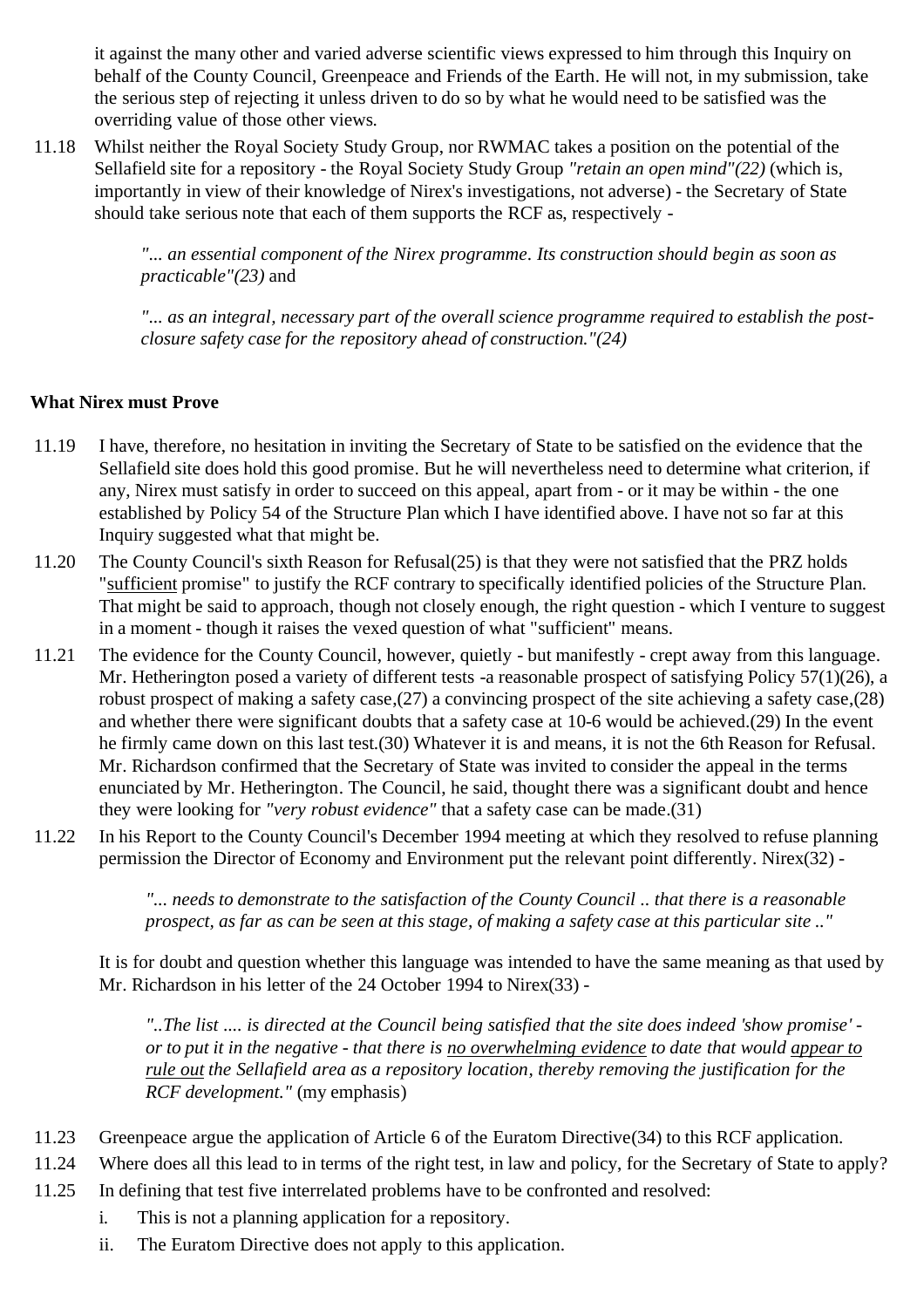- iii. Nirex are not in a position, and do not pretend to be near the position, where they could produce a safety case which would satisfy the Regulator on an RSA authorisation application. Hence the need for an RCF.
- iv. If there were before the Secretary of State for his determination a planning application for a repository, it is likely, if not certain, that he would not involve himself at all with the question whether Nirex could make a safety case to the Regulator's satisfaction, save to dismiss the application if he were satisfied that the Regulator would be bound to refuse an authorisation.
- v. Since this is not a planning application for a repository and there is no authorisation application before the Regulator, could the Secretary of State pose himself any different and more stringent test on Nirex than if it were such a planning application?
- vi. At this Inquiry the Secretary of State has no help from HMIP on any aspect of the potential of Nirex to make a safety case. Without that help he will consider very carefully how far he can sensibly go into that question. This tribunal, with two - albeit experienced - solicitor Inspectors, and even with an experienced geologist as an assessor, cannot supply the expertise which the Regulator will have when he comes to determine an authorisation application, with experienced contractors behind and advising him and after considering Nirex's safety case for perhaps years.
- 11.26 I would like to say something more about the third of these problems. The interface between planning and environmental pollution control is still less than wholly clear, even after PPG23 and the judgment of the Court of Appeal in Gateshead MBC v Secretary of State [1995] JPL 432. PPG23, moreover, *"does not cover radioactive substances"*, though its advice *"on the non-duplication of planning and regulatory functions applies equally well to radioactive waste management".*(35)
- 11.27 The Gateshead Case is not on all fours with the present, because the developer had made both a planning application and an application for a pollution control authorisation. Nevertheless the clear statement by the Court of Appeal must afford the strongest guidance to the Secretary of State of the manner in which he must determine this RCF application in the face of the objections by the County Council and others. The Court said:(36)

*"If it had become clear at the inquiry that some of the discharges were bound to be unacceptable so that a refusal by HMIP to grant an authorisation would be the only proper course, the Secretary of State following his own express policy should have refused planning permission."* (my emphasis)

11.28 The Secretary of State's policy is now in PPG23 which acknowledged the Gateshead judgment.(37) Two particular passages in that PPG enunciate clear relevant policy:

> *"Planning authorities ... should not seek to substitute their own judgement on pollution control issues for that of the bodies with the relevant expertise and the statutory responsibility for that control."(38)*

*"It is not the role of the planning authority to undertake detailed risk assessment of releases into the environment ...; planning authorities should not seek to substitute their own interpretation of such risk assessment for that of the relevant authority.*"(39)

- 11.29 If the jurisdiction of a planning authority is so limited by law and policy where the development under planning application needs pollution or radioactive substances control authorisation, it must be at least no less limited, and I submit if anything even more limited, where the development under planning application does not need RSA authorisation, but has as its purpose the investigation of the suitability of the site for a use which would need such authorisation. Otherwise a planning authority could not only intervene in an area of control given by legislation to another authority - here the Regulator, and anticipate his decision, but could deprive the developer of the opportunity of making out his case to the Regulator.
- 11.30 This last point could be of particular relevance and importance in this case. The RCF, with continuing investigations from the surface, would provide Nirex with a very substantial amount of information which they currently do not have. Many of the criticisms made by Objectors might - at least, Nirex would say,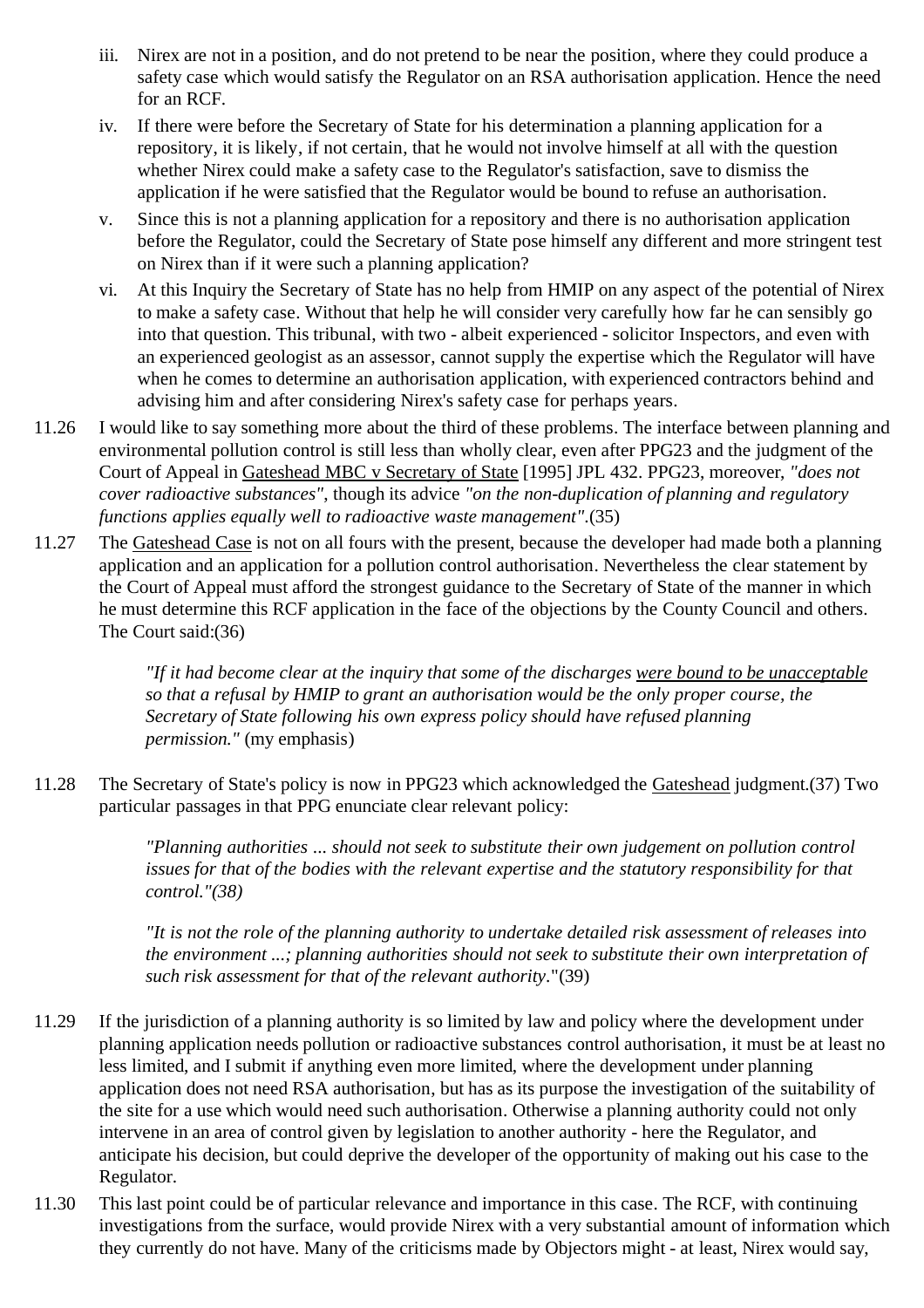would - be satisfied by this further information. This information could lead to further, more confident, and more comprehensive post-closure safety assessments. An adverse decision on this RCF planning application would deny Nirex the opportunity to gain that information and make those assessments.

- 11.31 For those reasons I submit that the Secretary of State's consideration of the potentiality of the Sellafield site should go no further than to determine whether the Regulator would be bound to refuse an RSA authorisation if Nirex were to apply for one in the future.
- 11.32 There is no support in law or policy for relaxing the language of this test for example, the Regulator would be likely to refuse, or there are significant doubts that he would grant, an authorisation; or there must be a reasonable prospect that he would. The County Council's formal argument of a want of sufficiency of promise must be construed within this test, or be rejected. Mr. Guy Richardson, without overtly applying his mind to Gateshead or PPG23, got it about right, though in other language, when he put the question as whether there is *"overwhelming evidence to date that would appear to rule out the Sellafield area as a repository location".*(40)

#### **Relevance of Risk Performance above the 10-6 Target**

- 11.33 As well as arguing that the Sellafield site does not have the potential for a safety case in the varying language I have canvassed - the County Council and other Objectors also argue that planning permission for the RCF should be refused because
	- i. Other sites are known to exist with a potential to achieve a risk performance lower than the 10-6 target.
	- ii. Nirex may be able to make a safety case to the Regulator at a risk above 10-6 but still consistent with HMIP draft Guidance(41) and Government policy(42) on the basis of a disproportionate cost in achieving a lower risk.
- 11.34 Nirex have made it clear that they have submitted the RCF application in the expectation of meeting the 10-6 target(43) and that they have a limited knowledge of the BUSC sites on which these arguments are based. But those points go to the facts. My submission is that the Secretary of State can attach little, if any, weight to those arguments - for these reasons:
	- i. It is for the Regulator to decide on the information before him whether a safety case based on a higher risk than 10-6 would be acceptable to him in the light of Government policy and his Guidance.
	- ii. It is not Government policy nor HMIP guidance that an authorisation application which is consistent with a risk target of 10-6 should be refused because another site has, or might have, the potential for a lower risk.

#### **Return to Contents Page**

#### **Move to Next Section - Geology and Hydrogeology of the Site**

- (1) COR/303a p.52
- (2) PE/CBC/3 para 5.4
- (3) CBC/3/2 p. 20
- (4) PE/CBC/3/S1 paras 1.3, 5.1
- (5) PE/NRX/14 para 6.83.
- (6) PE/NRX/13 paras 6.6-6.24. PE/NRX/14 paras 6.83-6.88, 7.31-7.33, 8.17-8.18. PE/NRX/15 Section 6. PE/ NRX/16 Sections 4 and 5.
- (7) PE/NRX/13 para 6.21
- (8) PE/NRX/15 paras 6.5 & 6.6.
- (9) PE/NRX/15 para 6.5
- (10) PE/NRX/15 para 6.7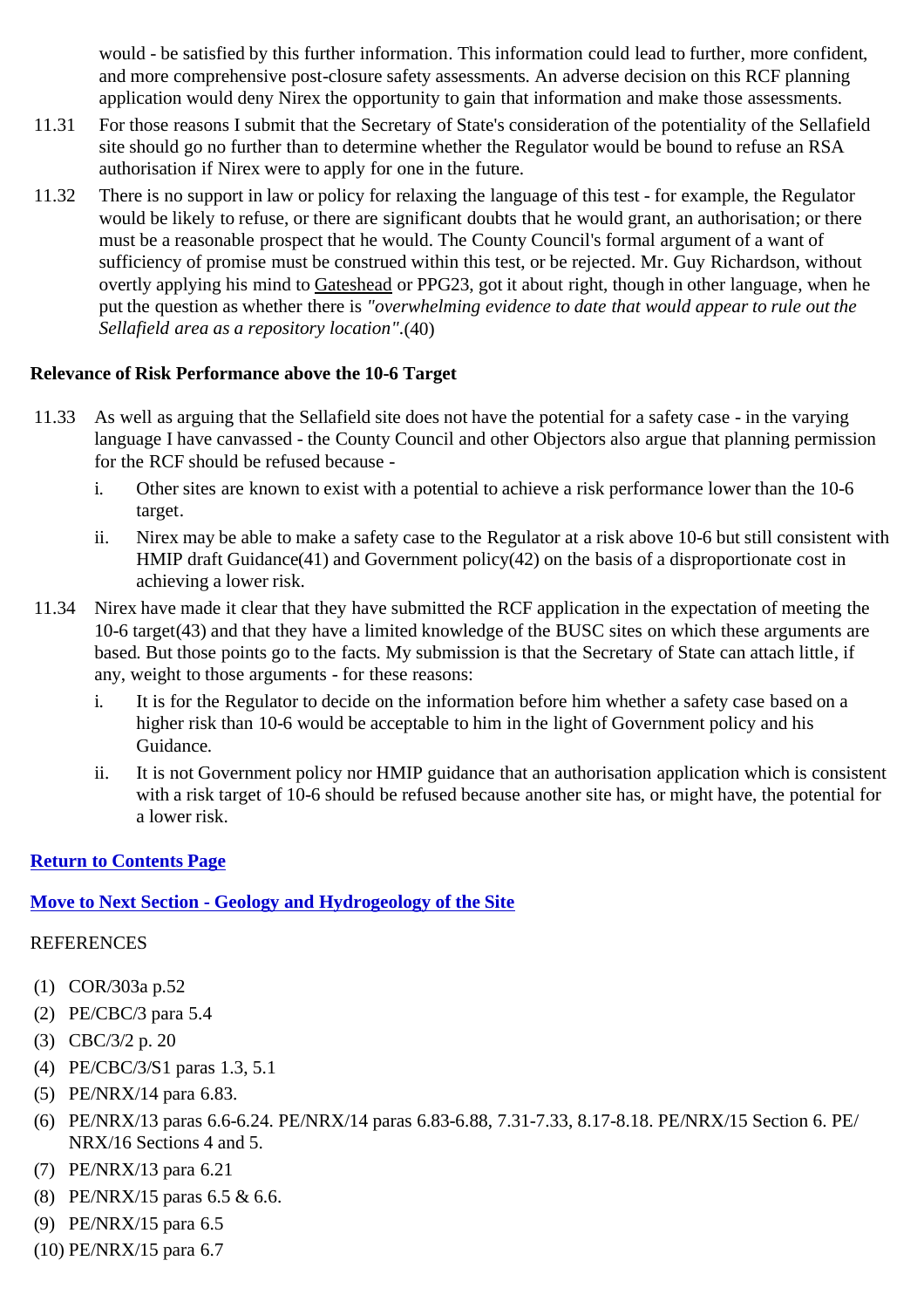(11) PE/NRX/15 para 6.5 (12) PE/NRX/12 para 7.8 (13) HMP1/1 para 4.11 (14) PE/NRX/12 para 7.8 (15) COR/201 p.358 para 9.5 (16) e.g. COR/505 pp.2 & 40; Statement of Case para 8.18. (17) PE/NRX/15 paras 2.1, 3.4, 5.2, 5.46. PE/NRX/15/S1 para 2.4(i). PE/NRX/13 para 3.3. PE/NRX/13/S1 paras 1.4, 2.2, 3.11. (18) PE/NRX/13/S1 Table 4.1 (19) COR/605 Section 1.9 p.9, and also at pp 85, 102, 105/106, 110, 120, 125, 135. (20) PE/NRX/17 para 6.4 (21) Day 39 pm (22) COR/605 p.11 (23) COR/605 pp 6/7 (24) GOV/407 para 4.11 p.14 (25) COR/106 (26) PE/CCC/7 para 5.12 (27) PE/CCC/7/S1 para 6.4 1st bullet point (28) Day 44 XX am (29) PE/CCC/7S1 para 3.11 4th bullet point (30) Day 44 XX am (31) Day 45 XX am (32) COR/104 p. 52 (33) COR/104 p. 133 (34) 80/836/EURATOM as amended by 84/467/EURATOM (35) GOV/107 para 1.6 (36) [1995] JPL at pp 439/440 (37) para 1.3 (38) para 1.34 (39) para 3.19 (40) COR/104 p 133 (41) HIMP1/1 para 6.9 (42) GOV/208 para 78 (43) PE/NRX/12/S1 para 6.23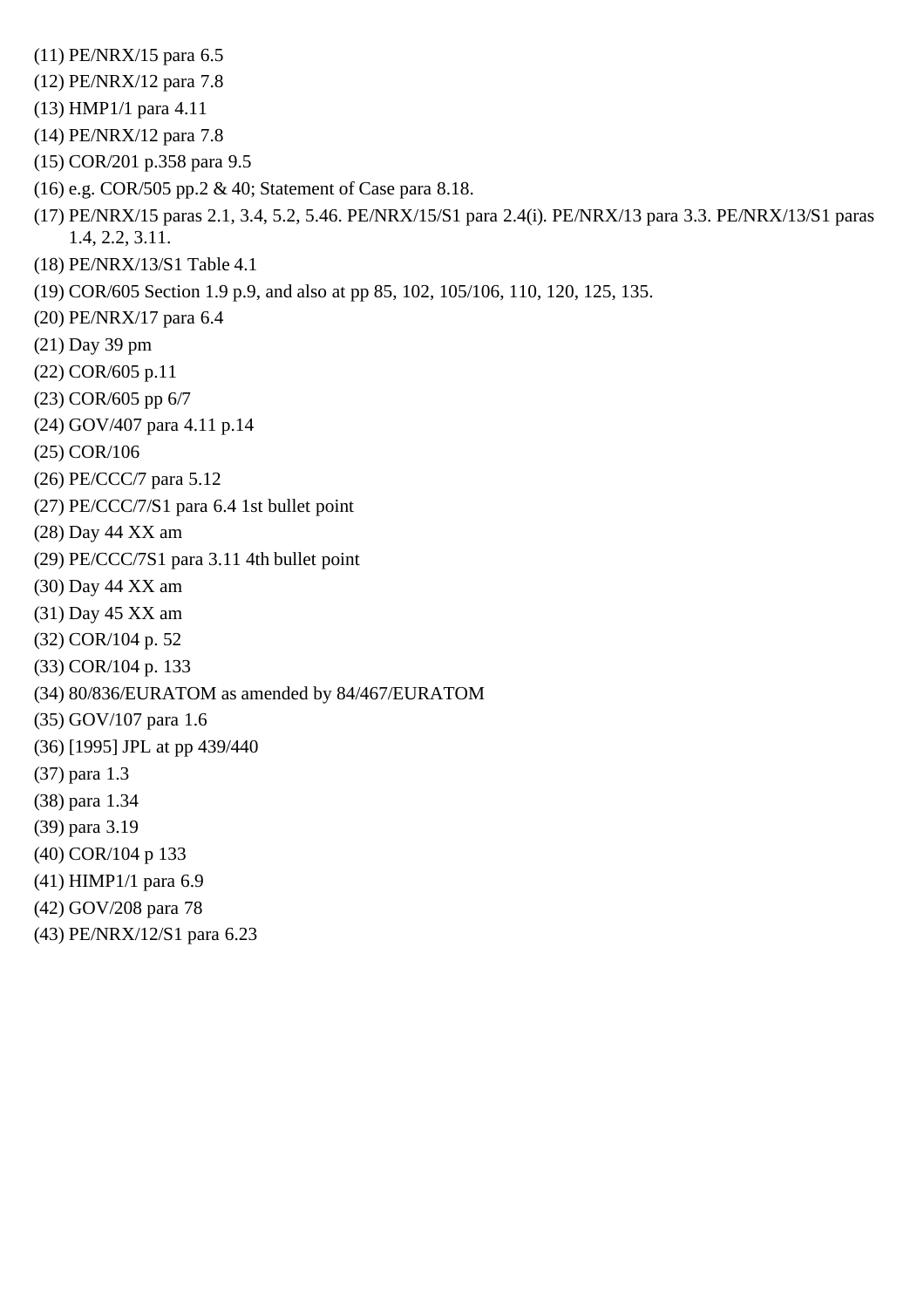## **Rock Characterisation Facility**

**Longlands Farm, Gosforth, Cumbria**

# **CLOSING SUBMISSIONS OF THE APPELLANT**

### **12. GEOLOGY AND HYDROGEOLOGY OF THE SITE**

12.1 The Secretary of State wishes to be informed of the results available so far from studies and surveys of the geology and hydrogeology of the area of the proposed RCF. I remind the Inspector of the material context of this subject.

12.2 It lies ultimately in Nirex's disposal concept of a multi-barrier containment system.(1) Vaults would be excavated at depth in a stable geological setting - the natural barrier. Wastes, packaged in steel or concrete containers, which constitute the engineered physical barrier, would be placed in the vaults which would then be backfilled with a cement-based material - the engineered chemical barrier. The evidence is that the results of research to date indicate that a very high level of containment by the physical barrier should be maintained for at least 1,000 years during which some 99% of the radioactivity in the repository would decay. I turn aside to comment that the preliminary risk assessment in evidence before the Inquiry assumes conservatively, however, that all radioactivity will be available for release immediately upon closure of the repository.(2) The chemical barrier would operate for around 1 million years and would act to contain most (around 99%) of the long lived radionuclides, i.e. 99% of the 1% which is not contained by the physical barrier. Hence the remaining radioactivity of up to 0.01% (one ten thousandth of the radioactivity of the waste emplaced in the repository) will be released through the chemical barrier and transported away from the repository through the natural geological barrier, mainly by the flow of groundwater.(3)

12.3 The evidence identifies two key functions of the geological barrier in respect of the transport of radionuclides in groundwater, namely to ensure:(4)

| 11.  | that there are low flows of groundwater through the repository so that the physical and chemical<br>  barriers can operate to retain short-lived and most long-lived radioactivity, i.e. some 99.99%;<br>lland |
|------|----------------------------------------------------------------------------------------------------------------------------------------------------------------------------------------------------------------|
| ∥ii. | sufficient dilution of those radionuclides that are released from the vaults in order to limit<br>concentrations reaching the surface to meet regulatory requirements.                                         |

12.4 Establishing whether the geological setting at Sellafield can perform these two key functions is a key objective of Nirex's site characterisation programme and of the RCF as part of it.(5) It is Nirex's conclusion that the site has the characteristics favourable to the performance of these functions.(6)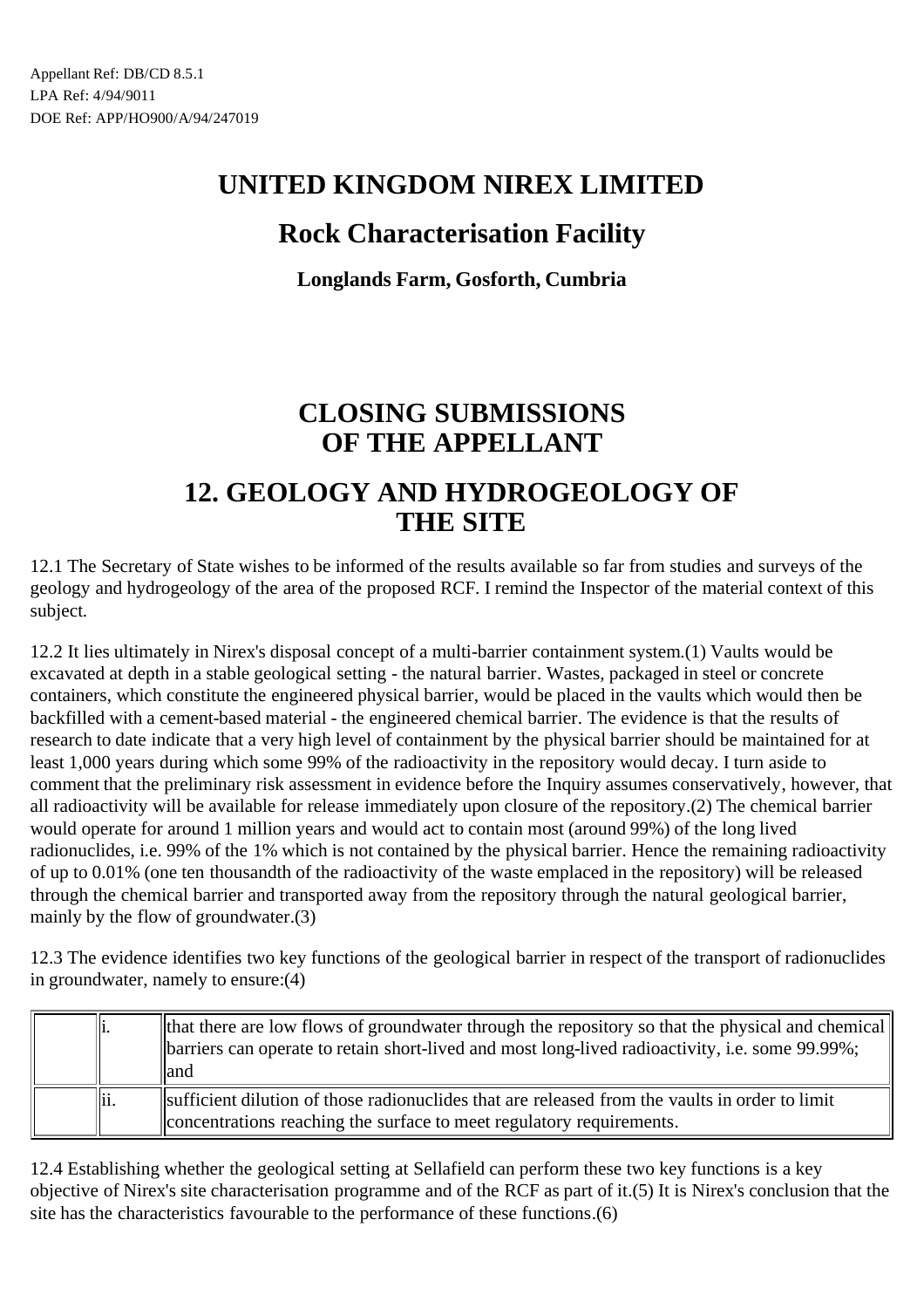12.5 Dr. Chaplow has presented a summary and interpretation of this data by his main proof of evidence and the appendices to it(7), and the substantial volumes of drawings illustrating the data obtained till October 1995(8). Some interpretative reports underlying this evidence are also before the Inquiry.(9) I contend this is enough, indeed more than enough, to provide the Secretary of State with the information he wanted on the studies and surveys of the geology and hydrogeology of the area and, together with the preliminary risk assessment which stems from this information, the results of those studies and surveys. I do not remember a request by the Inspector or the Assessor for more. Mid-way during the Inquiry the Inspector asked(10) how much notice would be needed if the Assessor wanted to examine any of the reference documents on which Dr. Chaplow was relying and which lie in the Greengarth library so that it or they could be brought to the Inquiry. The Inspector said that he and the Assessor had not made up their mind on whether they would wish to see any such document. I told him an hour or so. No request was thereafter made for a document to be brought from Greengarth.

12.6 Nirex have tried hard to present in a comprehensible and digestible form a summary and interpretation of the vast amount of data they have obtained from investigations so far. It is recorded in some 500 published reports, journal articles and conference papers, and 1,600 volumes of underpinning factual data lying on shelves at Greengarth for public inspection.(11) Since the evidence was prepared six months ago in July 1995 more data has, of course, been acquired, more results interpreted, and more reports have come into draft and are being reviewed and revised prior to approval for publication in accordance with Nirex's quality assurance procedure. And this process of scientific work will continue.

12.7 I certainly do not intend to attempt some repetition or summary of this written evidence, further amplified in cross-examination and answers to questions by the Inspectors and the Assessor. Before, however, I move to a consideration of the issues raised by the County Council and other Objectors, I would wish to draw particular attention to two pieces of evidence:

| 12.7.1 | First, Dr. Chaplow's conclusions (12) that "a high level of understanding of the groundwater<br>conditions has been developed" and the "prognosis of the site conditions, as presented by<br>$\vert$ Nirex in 1989 $\ldots$ has been confirmed".                                                                                                                                                        |
|--------|---------------------------------------------------------------------------------------------------------------------------------------------------------------------------------------------------------------------------------------------------------------------------------------------------------------------------------------------------------------------------------------------------------|
| 12.7.2 | Second, Dr. Chaplow's Appendices, on which relatively little time was spent in his oral<br>evidence but which give valuable information. He there describes $(13)$ in some detail the<br>scope and purpose of the various investigations, surveys and testings which have been<br>carried out, identifying in most instances on the attached tables the reports and drawings<br>which show the results. |

#### **Baseline Conditions**

12.8 He then(14) deals at some length with Hydrogeological Baseline Conditions. He acknowledges that:(15)

*"Carrying out investigation and construction activities at the Site perturbs the groundwater pressures and can perturb the geochemical characteristics of the groundwater."*

and accepts that:

*"It is therefore important to have established both the groundwater pressures and the geochemical conditions before construction of the RCF commences."*

The need for baseline conditions to be established before construction of the RCF begins is not, therefore, in  $dispute. (16)$ 

12.9 Dr. Chaplow then says, for the reasons he gives, that baseline conditions have been established in terms of groundwater heads and geochemical conditions.(17) I invite the Secretary of State to accept this evidence, or at least the sufficiency of it to enable the grant of planning permission for the RCF. I return later to that submission in more detail. The point that I wish now to draw out is his conclusion that:(18)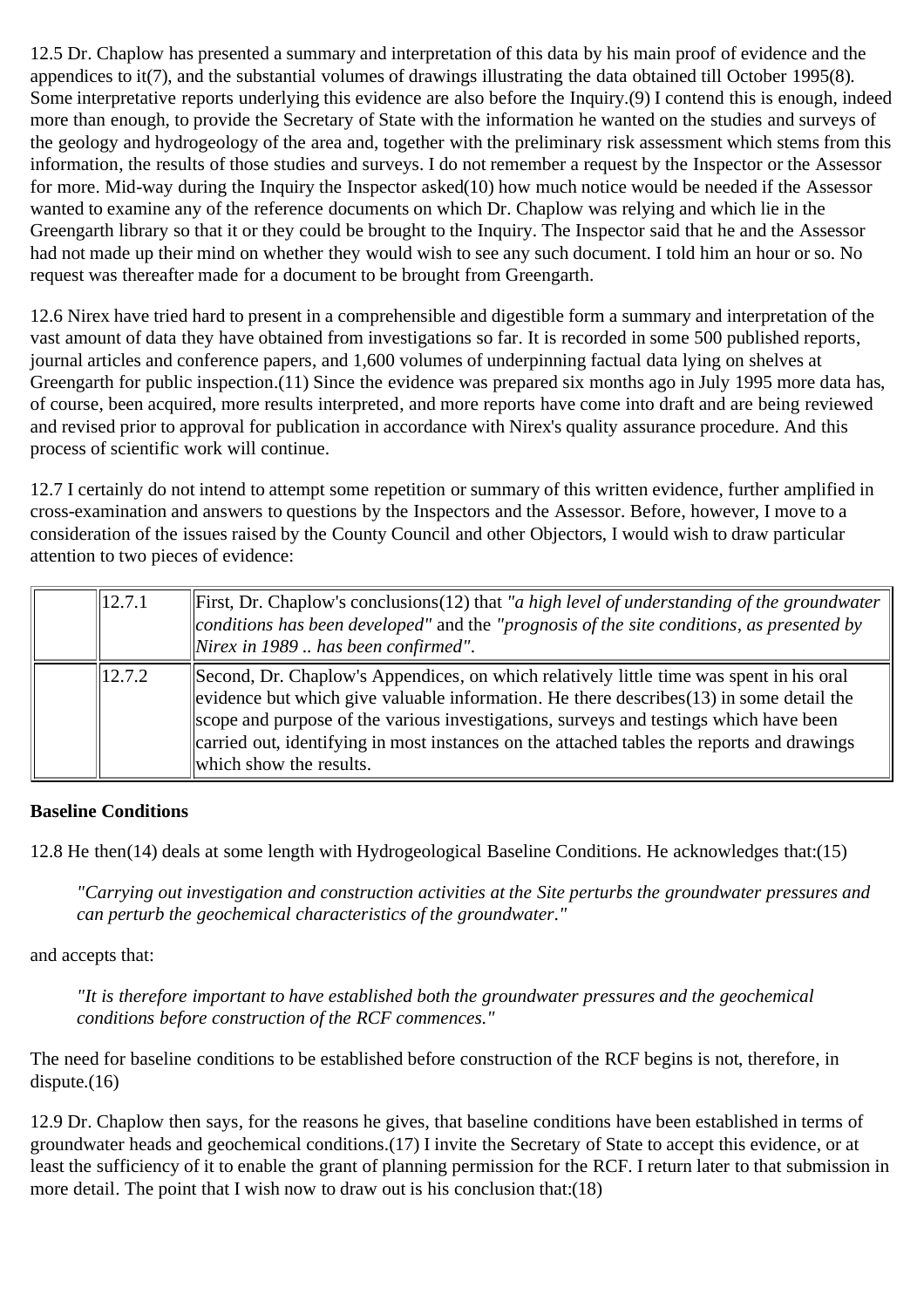*" ... the chemical characteristics of the groundwater conditions at present are sufficiently well defined and understood such that we can monitor the perturbations of the system by the construction of the RCF, and interpret the results to provide a better understanding of the groundwater system."* (my emphasis)

He returns to this question of sufficiency in his supplementary proof where he explains:(19)

*"... why sufficient geochemical information, of sufficient quality, is already available for these purposes ..."* (my emphasis)

12.10 This question of sufficiency goes to the heart of the essential difference between Nirex and most of the scientific evidence given on behalf of Objectors. It arises here in the specific context of the sufficiency of the baseline geochemical conditions. It arises again specifically in relation to baseline groundwater heads and whether any more monitoring, sampling or testing is needed to establish this baseline.(20) Nirex's case is that they have learned enough, though drawing attention to the fact that on the present timescale for the Secretary of State's decision they will have a little over another two years of monitoring, running from October 1995 which is the date of the last results that are before the Inquiry,(21) before RCF construction could be begun.(22) Objectors want more monitoring and more boreholes/monitoring points.

12.11 The issue of sufficiency arises, however, over a much wider field - for example, whether Nirex must have a complete knowledge of the fracture network so that they can map it(23), or whether a 3D seismic survey beyond the existing trial survey area is necessary - such work to be done and information obtained before the RCF is begun. I return to those issues later.

#### *Groundwater Monitoring*

12.12 On the present issue - whether the information on baseline conditions is sufficient - the initial and fundamental question must be the definition of the expression. Mr Reeves says:(24)

> *"The key issue for hydrogeological data gathering is to provide sufficient groundwater data to ensure that the short and long term effects of RCF construction on the local and hydrogeological regimes may be reliably quantified."*

Dr. Chaplow makes a similar point:(25)

*"In order to be able to use the pattern of groundwater pressure changes caused by the construction of the RCF to obtain an understanding of the hydrogeological properties of the site it is necessary to be able to distinguish construction effects from those which are due to other effects, whether natural or artificially induced."*

Dr. Holmes puts Nirex's view of what is meant by baseline conditions clearly:(26)

*"Prior to construction of the RCF, baseline conditions for groundwater pressures and geochemical conditions need to be established. Sufficient information needs to have been acquired so that:*

- *the disturbance created by the RCF can be measured with confidence and used to test and develop models of the site; and*
- *there is a sufficient database on undisturbed conditions that the properties of the PRZ can be interpreted within the context of regional groundwater flow and hydrochemical models."*(my emphasis)

12.13 There is substantial agreement, therefore, between Nirex and Mr Reeves on what is meant by baseline conditions and what needs to be acquired to establish them. I invite the Inspector's agreement to this definition.

12.14 Dr. Salmon, however, imposes an arbitrary time length in his definition:(27)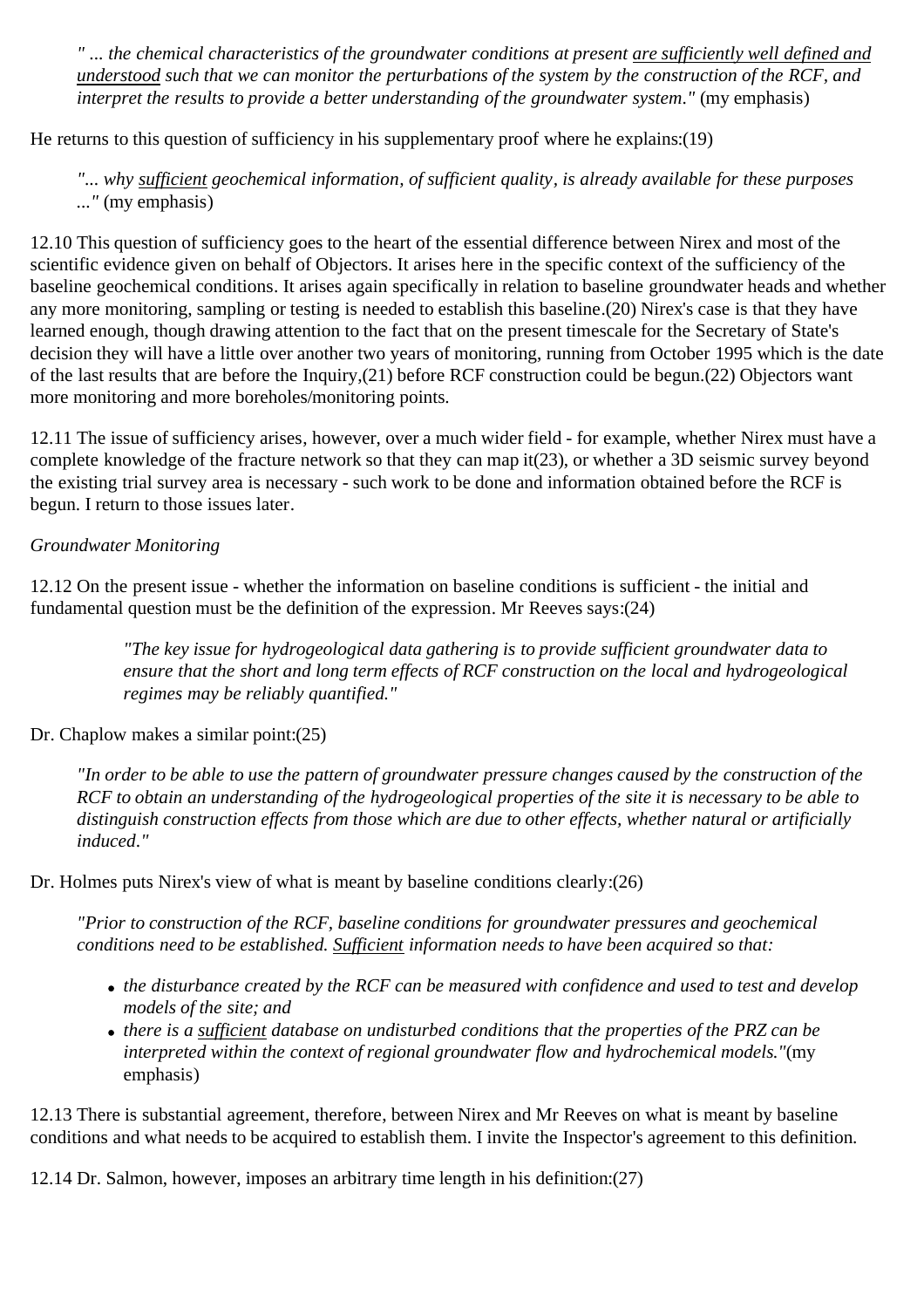*"... when relatively stable or predictable environmental heads and geochemistry have been observed over a period of four to five years at all existing and proposed monitoring points."*

This period of 4 to 5 years was to run, he said, after completion of the last borehole. This definition, it is submitted, is unrealistic and inappropriate.

12.15 Where there is disagreement, therefore, is the lengths of time necessary to permit baseline conditions to be established and the extent of the network of instrumentation required to achieve this. Mr. Reeves wants another 7 to 10 boreholes(28) including *"three or more "* deep boreholes offshore.(29) Dr. Salmon not only wants 4 or 5 years more monitoring, that period to run from the last positioned borehole and after all the testing has been done and the effects have been reversed back to the undisturbed condition(30), but also another two boreholes (and *"a case could be made"* for one or more deep offshore boreholes) *"to further define the geological sequence and hydrogeology in three dimensions"*.(31)

12.16 Neither, it is submitted, showed a clear need for those recommendations. Neither witness tied their recommendations back to safety assessment. It is, as Dr. Holmes said,(32) *"the evaluation of the overall postclosure safety performance of a repository at a site which determines its suitability or otherwise."* Any proposals for additional boreholes or tests must, therefore, be based on anticipated increases in confidence in the assessment of post-closure safety.

12.17 Dr. Chaplow gave evidence of the performance of the monitoring system and concluded: (33)

*"Settle-down effects have been observed in several of the boreholes,...... Following settle-down the horizontal lines on the monitoring plots, indicating a constant head with time, are indicative of baseline having been established."*

The later October 1995 results show nothing different.(34)

12.18 In February 1993 RWMAC commented that to establish the `base hydrogeological regime' "*a period of 18 months to two years monitoring prior to the commencement of shaft sinking would be regarded as normal practice"*.(35) In September 1995 they reported that their recommendations over timing were *"now likely to have been met in view of the interpolation of the RCF planning inquiry."*(36) In that same month Professor Lloyd, a member of Nirex's Review Panel, reviewed groundwater pressure distribution.(37) He concluded that a comprehensive baseline pressure head distribution had been obtained.

#### *Geochemical Conditions*

12.19 For the reasons Dr. Chaplow gives, Nirex's case is that the information they have on the geochemical baseline is *"fit for the purpose"*.(38) They recognise that certain geochemical parameters, especially Eh and pH, have not yet been definitively measured. The limitations imposed by deep boreholes mean that Nirex cannot directly measure Eh and pH in a reliable way.(39) In their view the RCF offers the only practical means to collect other 'baseline' hydrochemical data, for technical reasons which Dr Chaplow explained.(40)

12.20 Dr. Wogelius did not suggest that perfectly satisfactory samples could have been obtained from boreholes, and accepted the possibility, as he put it, that more undisturbed samples could be obtained from the RCF.(41) Dr. Haszeldine accepted the problems of taking samples rigorously and exactly from boreholes.(42)

12.21 Hence, it is submitted, Nirex have made their case without real dispute that they have gone as far as they can from borehole samples in establishing the geochemical baseline conditions and they need the RCF to take those investigations further.

### *Delay, Cost and Responsibility*

12.22 The Secretary of State will wish to pay attention to the delay and cost implications of acceding to the suggestions made by Objectors. If, following a decision by him in general support of those suggestions, Nirex must then put down more boreholes - whether 7 or 2 or any other number - and then monitor for 5 years from the completion of the last borehole, this would involve a delay of not less than, say, 7 years from his decision in about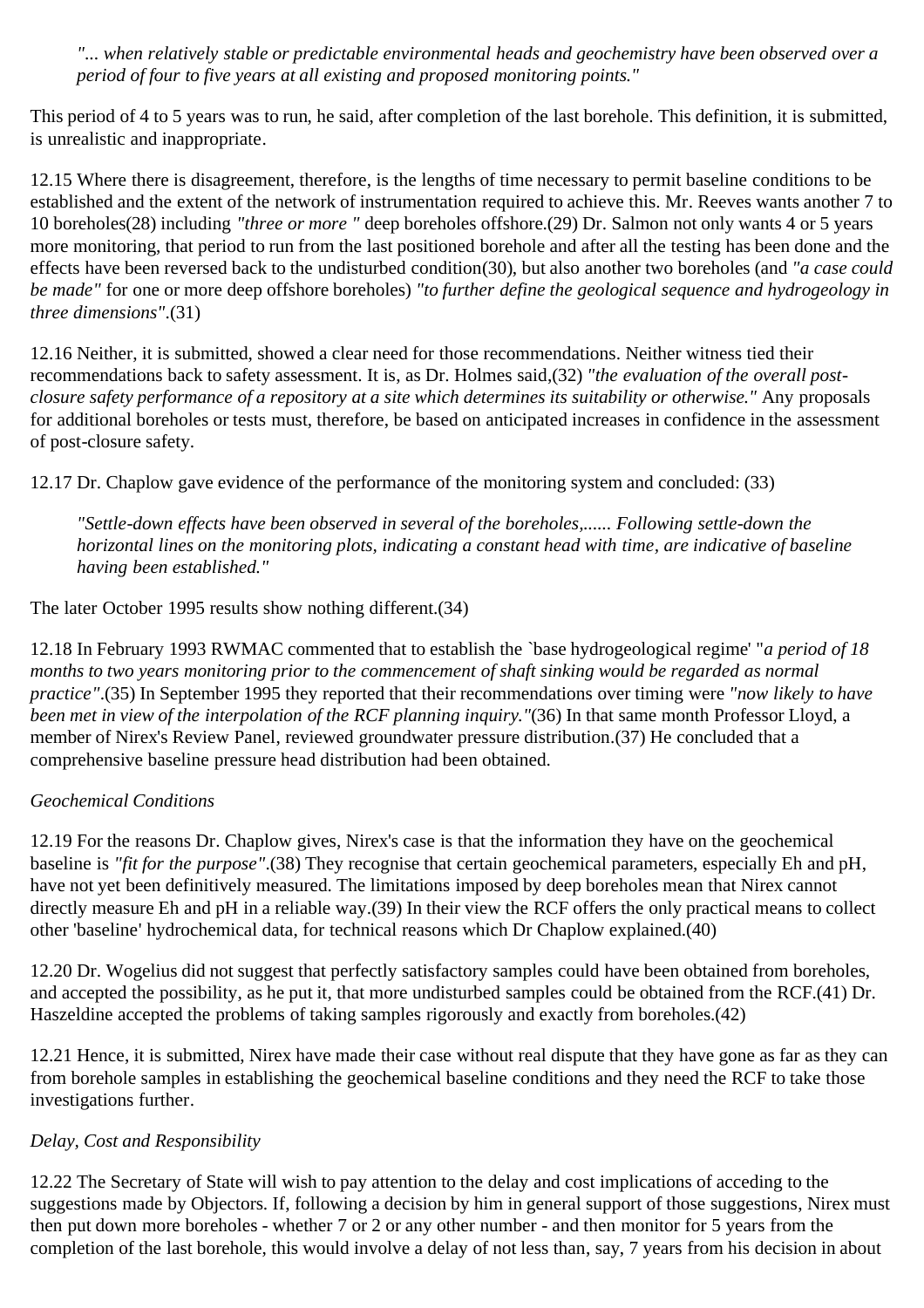mid-1997. Friends of the Earth want peer review of the baseline conditions, publication, opportunity for comments and a seminar. Say, another 2 years to make 9 in all. This is FOE's figure(43), and it must be about right. This takes us to about 2006. If it were then necessary to re-apply for planning permission for an RCF, the delay could take Nirex to 2009/2010 for an RCF permission -13 to 14 years from today. This delay would also be reflected in costs, additional to the work involved. The implications of such additional delay and costs must weigh heavily against the Objectors' cases. The Secretary of State would need to be satisfied on the very clearest evidence that these cases were made out before he could issue a decision which imposed on Nirex's programme of investigations these serious delay and cost consequences. Whilst the Government lays down no fixed timetable for the provision of a repository, it emphasises the need to avoid unnecessary delay.(44)

12.23 The Secretary of State will need, moreover, to ask himself to what extent he should intervene in matters which are for the Regulator or for Nirex in their dealings with the Regulator. It is for Nirex to make a safety case to the satisfaction of the Regulator if they decide to propose a repository at Sellafield. If Nirex do not sufficiently establish baseline conditions before they begin the construction of the RCF, so that their predictions of the effect of the RCF excavation are not adequately validated, it will be for the Regulator to decide whether any safety case they present to him is unsatisfactory. Nirex well know these consequences of failing to establish the baseline conditions. It is in their interests to show the Regulator that they have established this baseline before constructing the RCF. What cause has the Secretary of State on this planning application to intervene on these matters? What land use planning considerations arise which entitle him to do so?

#### *Assurance*

12.24 Evidence has been given(45) of Nirex's discussions with the regulatory authorities about the terms of an agreement to provide for structured dialogue between them about relevant aspects of the Nirex programme, prior to the submission of an application for authorisation of waste disposal under the RSA at any repository proposed at Sellafield. Those discussions with the regulatory authorities continue with the objective of executing an agreement with the Environment Agency once it comes into operation from the 1 April 1996. One specific aim of the parties is to agree a programme that defines a set of submissions by Nirex and responses from the regulatory authorities.

12.25 I am instructed to give the Secretary of State an assurance by Nirex in the following terms:

*"Nirex work to extend and refine information about baseline conditions continues. A further independent peer review of the available data, considering both groundwater pressures and hydrogeochemistry, is planned to be carried out by the end of 1996. Nirex intends that, to provide the Environment Agency with an opportunity to give a view prior to the start of underground characterisation, a peer-reviewed baseline report will be supplied to, and discussed with, the Agency prior to the commencement of RCF shaft sinking. The Company will take due account of views expressed by the Agency before shaft sinking begins. The Company intends that the peer-reviewed submission which is put to the Environment Agency will be published."*

12.26 I entertain no doubt that the Secretary of State will attach weight to this assurance in the context of the intended agreement with the regulatory authorities as Nirex's investigations continue.

### **Sufficiency Generally and the Claimed Need for Further Investigations**

12.27 The argument on baseline conditions illustrates the philosophical divide between Nirex and many witnesses for the County Council and other Objectors. For Nirex the acquisition of data is not an end in itself. The end purpose is to produce a safety assessment within regulatory guidelines to the satisfaction of the Regulators. They need, in short, to have a sufficient understanding of the geology and hydrogeology of the site to provide input to the conceptual and mathematical models and hence lead to a reliable probabilistic safety assessment. Information which they do not need for that purpose they do not need at all.

12.28 Much of the evidence for the County Council and other Objectors is directed towards the acquisition of information which is not necessary for this sufficient understanding of the site.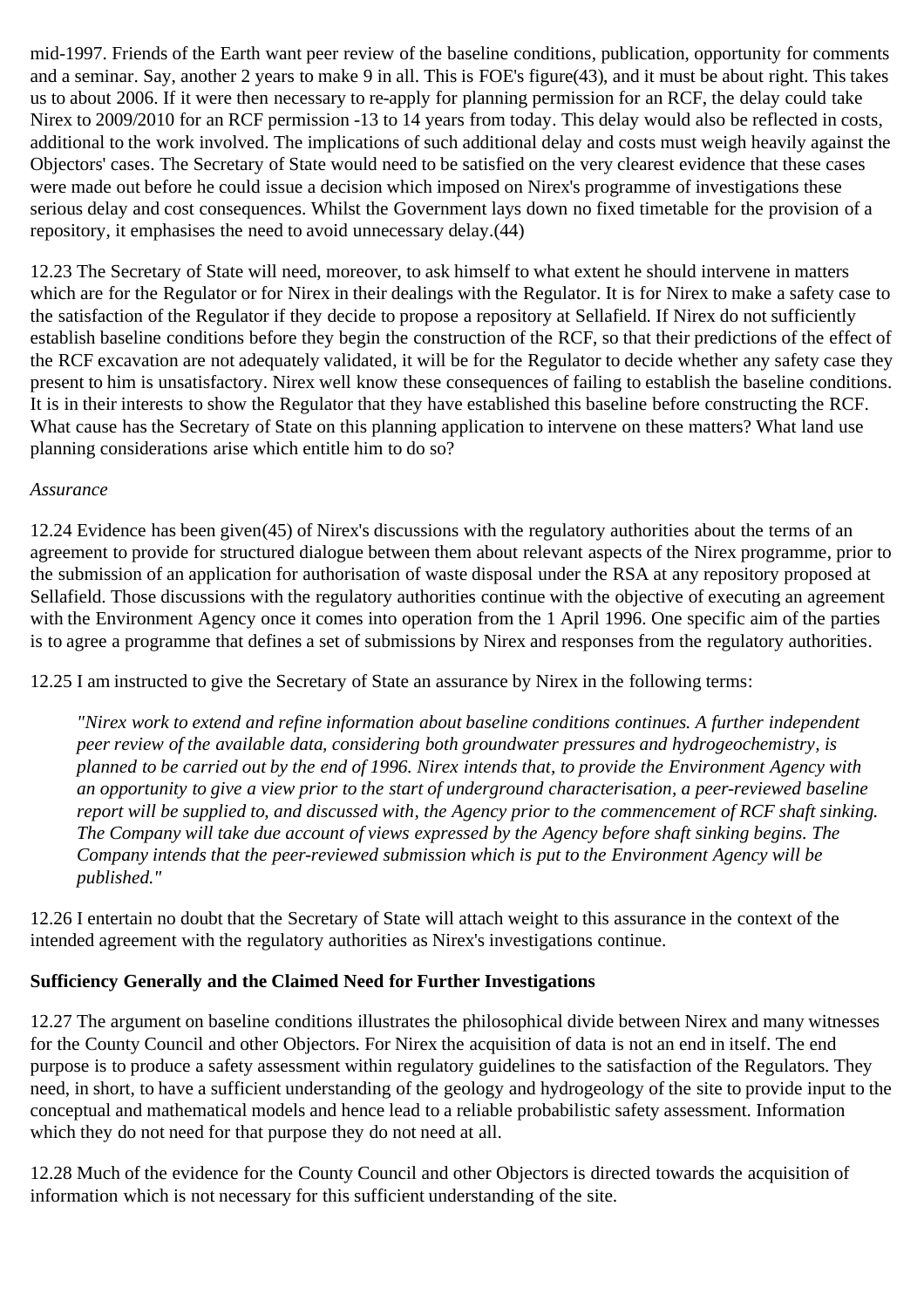| 12.28.1 | Professor Mather wanted more boreholes unquantified in number save that it was "certainly"<br>in double figures".(46)                                                                                                                                                                                                                                                                                                                                                                                                                                                                                                                                                                                                          |
|---------|--------------------------------------------------------------------------------------------------------------------------------------------------------------------------------------------------------------------------------------------------------------------------------------------------------------------------------------------------------------------------------------------------------------------------------------------------------------------------------------------------------------------------------------------------------------------------------------------------------------------------------------------------------------------------------------------------------------------------------|
| 12.28.2 | Dr. Haszeldine wanted smaller, less invasive tests across and between different boreholes,<br>though that did not necessarily require drilling any more boreholes. (47)                                                                                                                                                                                                                                                                                                                                                                                                                                                                                                                                                        |
| 12.28.3 | Dr. Kokelaar said(48) that, if Nirex needed an accurate characterisation of the PRZ, that<br>would require boreholes at about 10 metre intervals, which he said was clearly<br>unreasonable. But it was not his evidence that accurate characterisation was needed; that<br>was for other FOE witnesses, but none said that it was needed.                                                                                                                                                                                                                                                                                                                                                                                     |
| 12.28.4 | Professor Smythe did not want any more boreholes; Nirex already had enough. (49) What he<br>wanted was a 3D seismic survey of an area of up to 20km by 30km beyond the 3D survey<br>which Nirex had already carried out under his supervision covering the whole of the land<br>surface of the RCF.(50) But he gave little, if any, evidence of how such an extensive survey<br>would advance Nirex's understanding of the hydrogeology of the site. Whilst Nirex have<br>programmed further 3D survey work(51), they have yet to decide whether to have it carried<br>out because of their present doubt about the value of the information it would provide to<br>their necessary sufficient understanding of the site. (52) |
| 12.28.5 | Mr. Reeves wanted another 7 to 10 boreholes, and Dr. Salmon another two, with perhaps<br>one or more offshore. He also suggested salinity monitoring. (53)                                                                                                                                                                                                                                                                                                                                                                                                                                                                                                                                                                     |

12.29 I have already addressed those investigations which are said to go to establishment of baseline conditions. In relation to the rest of this attempted summary of an extensive, and diverse, shopping list of additional investigations I make the following submissions.

12.30 Clearly information from further investigations from the surface would add to Nirex's understanding of the geology and hydrogeology of the site. They propose to carry out such further investigations in advance of and in parallel with the RCF, including some more boreholes and possibly more 3D seismic surveying.(54) But that information, whether from the investigations Nirex propose or from those which Objectors say Nirex should carry out, will not give Nirex what they need and want from the RCF - characterisation of the networks of connected fractures, which only direct access to the rocks underground via the RCF can provide. If further investigations from the surface will not provide information which could be obtained from the RCF, the cost-effectiveness of carrying out such further surface work, in terms of money, resources and delay (and hence again cost), becomes crucial.

12.31 Mr. Folger's evidence(55) shows the projected cost, in 1995 prices, of RCF construction and associated scientific work at £195m and the maximum annual expenditure of £30.6m. At the time of that peak, expenditure on non-RCF site investigation, engineering studies and safety assessment is very much less.(56) The cost of reverting to a substantial surface-based programme of investigations would plainly be considerable. To that must be added the fact and cost of significant delay in beginning the construction of the RCF, which would still be necessary, up to some 14 years from today.

### **Complexity**

12.32 The complexity of the site formed a large part of the evidence of Professor Mather(57) and Drs. Kokelaar(58) and Salmon(59) and is referred to by Mr. Reeves, Professor Smythe and Dr Hencher. Complexity, Nirex accept, is an issue which must be addressed thoroughly, but it is not a disqualifier of the site, though it may add to the difficulties of characterisation.(60) What matters is which of the features or what part of that complexity needs to be characterised and understood in order to have a sufficient understanding of the system and capability to predict its behaviour.(61) Nirex's case is that they sufficiently understand the system to justify further investigation by the proposed RCF. That case I invite the Secretary of State to accept.

12.33 The peer review judgment of Professor O'Nions, expressed in moderate and colloquial language, is important. He said in oral evidence that the degree of complexity at Sellafield is now sufficiently characterised to get to a good *"first order"* for that system to have predictability.(62) This underpins his judgment that *"the results available so far for the Sellafield site show that it has the potential to host a repository with an appropriate safety*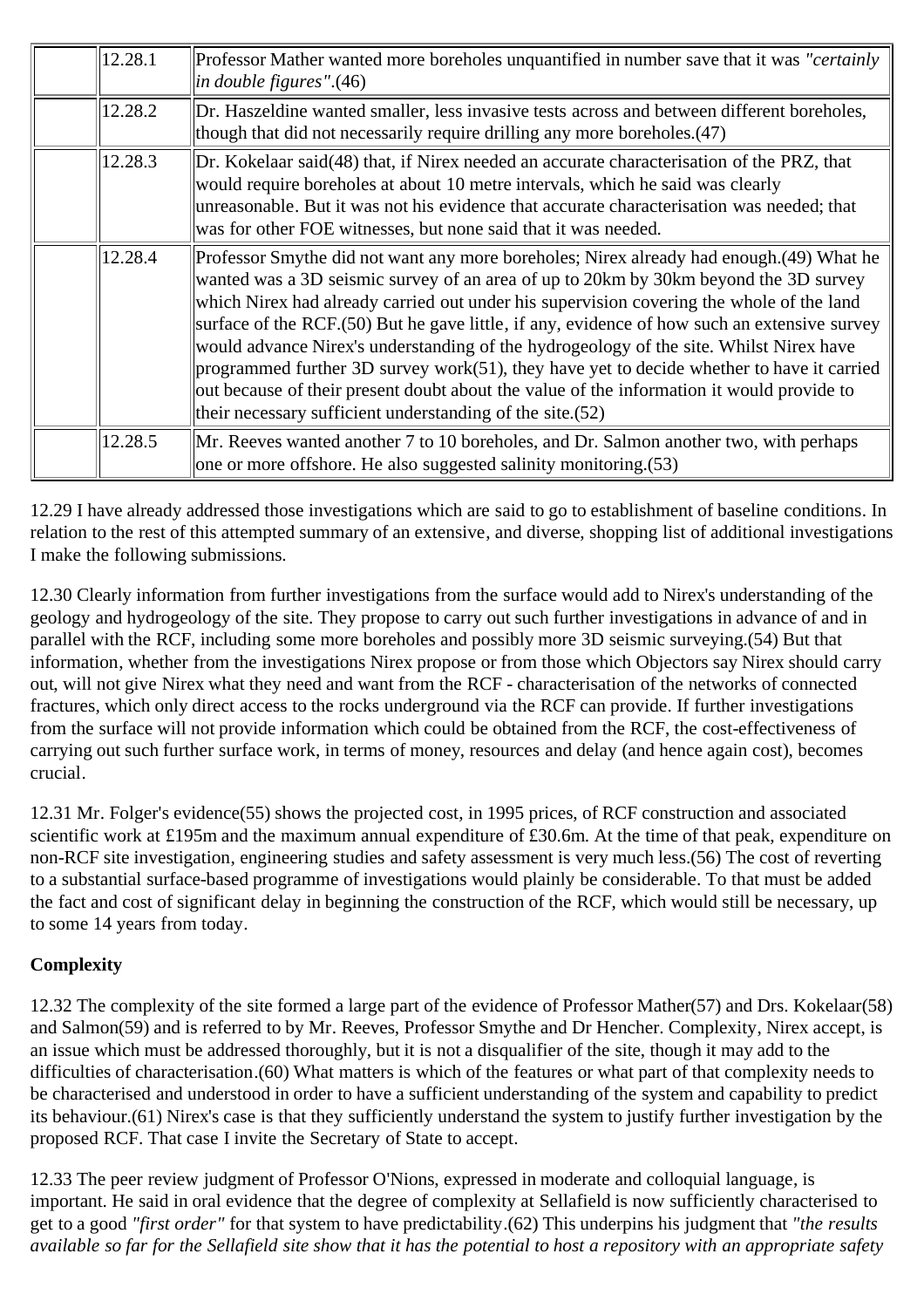*performance and sufficient potential for development of the RCF to be justified in scientific terms*"(63). It led to his endorsement of Nirex's view of good promise.(64)

#### **Earthquakes**

12.34 I do not propose to say much about Earthquakes. I touch upon it more because of the emotiveness of the subject than its importance to this appeal.

12.35 Nirex have addressed the subject. Dr. Chaplow gave evidence on it(65) and an extract of Nirex's Report on it is before the Inquiry.(66) The Nirex Review Panel have considered the issue and expressed the view that *"earthquakes are unlikely to be a major threat to the performance of the Sellafield site."*(67) ERM's advice to the County Council in 1992 was to the same general effect.(68) Professor O'Nions draws attention to the absence of *"evidence for significant perturbation of the site by seismic activity over the last 100,000 years or more."*(69)

12.36 Nirex have carried out studies and surveys on the question but have concluded that:(70)

*"characterisation of the faults and fractures to provide information on how the fracture system is evolving requires access to the rock mass at depth. This can only be provided in the RCF .."*

12.37 Hence the RCF will advance the necessary studies and investigations. There can be, and is, no case against the RCF on the ground of potential earthquakes. It is for the Regulator to be satisfied of that matter in the context of the safety case that he will require if a proposal for a repository is made.

#### **Return to Contents Page**

#### **Move to Next Section - The Preliminary Risk Assessment**

| (1) | PE/NRX/13 paras 4.3, 4.4, 4.5.                                    |
|-----|-------------------------------------------------------------------|
| (2) | COR/522 Vol 3 section 6.1.3 p.6.2                                 |
| (3) | $PE/NRX/14$ para 2.12                                             |
| (4) | PE/NRX/13 para 4.6.                                               |
| (5) | $\left  \frac{\text{PE}}{\text{NRX}}/13 \right $ para 4.7         |
| (6) | PE/NRX/14 paras 2.13, 2.23.                                       |
| (7) | PE/NRX/14                                                         |
| (8) | COR/518 and COR/518A                                              |
| (9) | e.g.COR/523, COR/524, COR/525, COR/530                            |
|     | $(10)$ Day 32 am                                                  |
|     | $(11)$   PE/NRX/13 para 3.2. PE/NRX/14 paras 3.2-3.4              |
|     | $(12)$   PE/NRX/14 paras 6.77, 6.78                               |
|     | $(13)$  PE/NRX/14 Appendix 1                                      |
|     | $(14)$  PE/NRX/14 Appendix 2                                      |
|     | $(15)$   PE/NRX/14 Appendix 2 para B.1                            |
|     | $(16)$ See also PE/NRX/14/S1 para 2.2iii & PE/NRX/13/S1 para 3.25 |
|     | $(17)$   PE/NRX/14 Appendix 2 para B.1.1                          |
|     | $(18)$  PE/NRX/14 Appendix 2 para B.3.13                          |
|     | $(19)$  PE/NRX/14/S1 para 10.30                                   |
|     | $(20)$   PE/NRX/14/S1 para 10.1                                   |
|     | $(21)\vert$ COR/518A                                              |
|     |                                                                   |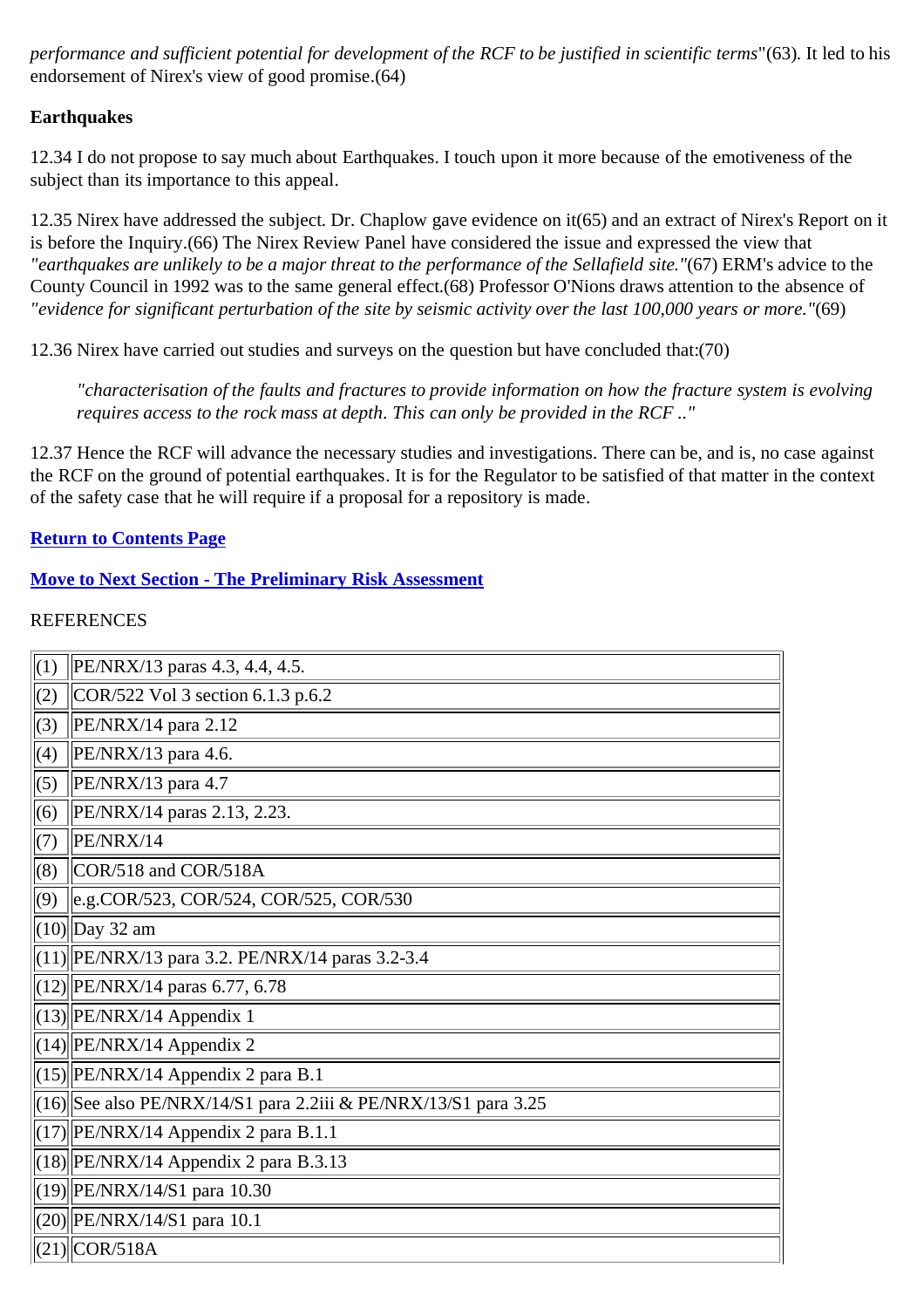| $(22)$   PE/NRX/14/S1 paras 10.6, 10.26                                                          |
|--------------------------------------------------------------------------------------------------|
| $(23)$ Dr. Kokelaar Day 52 pm                                                                    |
| $(24)$   PE/FOE/4/S1 para 3.2                                                                    |
| $(25)$   PE/NRX/14 App 2 para B.2.2                                                              |
| $(26)$   PE/NRX/13/S1 para 3.25                                                                  |
| $(27)$   PE/FOE/5/S1 para 4.4                                                                    |
| $(28)$ Day 53 RX pm                                                                              |
| $(29)$   PE/FOE/4 para 2.15                                                                      |
| $(30)$ Day 54 XX am & pm                                                                         |
| $(31)$   PE/FOE/5 para 5.5                                                                       |
| (32) PE/NRX/13/S1 para 3.31                                                                      |
| (33) PE/NRX/14 App 2 paras B.2.7, B.2.8                                                          |
| $(34)\n$ COR/518A                                                                                |
| $(35)$ GOV/408 para 19                                                                           |
| $(36)$ GOV/414 para 14                                                                           |
| $(37)\ NRX/14/3$                                                                                 |
| (38) PE/NRX/14/S1 para 10.34                                                                     |
| $(39)$ Chaplow XX Day 32 pm                                                                      |
| $(40)$   PE/NRX/14/S1 para 10.39. Chaplow to Ass Inspector Day 34 pm.                            |
| $(41)$ Day 57 am & pm                                                                            |
| $(42)$ Day 50 pm                                                                                 |
| $(43)$ Popham in Closing                                                                         |
| $(44)$ GOV/208                                                                                   |
| $(45)$   PE/NRX/12 paras 9.6 & 9.7, PE/HMP/I paras 3.6-3.8                                       |
| $(46)$ Day 40 pm to Asst Inspector                                                               |
| $(47)$ Day 50 pm to Asst Inspector                                                               |
| $(48)$ Day 52 XX pm                                                                              |
| $(49)$ Day 53 XX am, RX am                                                                       |
| $(50)$   NRX/14/10; Day 52 pm                                                                    |
| $(51)$  PE/NRX/14 para 8.18                                                                      |
| $(52)$   PE/NRX/14 Table 6.3(c) Item 1                                                           |
| $(53)$ Day 54 pm to Assessor                                                                     |
| $(54)$  PE/NRX/14 paras 6.84, 7.34, 8.18 & Table 6.3                                             |
| (55) PE/NRX/12 paras 9.27-9.32, Tab 9.1; Fig 9.1. PE/NRX/12/S1 paras 4.5-4.11, Tab 4.1, Fig 4.1. |
| $(56)$   PE/NRX/12/S1 Fig 4.1                                                                    |
| $(57)$   PE/CCC/4 p 41 para 6.7.1                                                                |
| $(58)$   PE/FOE/2/S1 paras 2.2, 4.2                                                              |
| $(59)$  PE/FOE/5 para 2.21                                                                       |
| $(60)$   PE/NRX/14/S1 para 5.87; PE/HMP/1 para 4.8.                                              |
| $(61)$   O'Nions Day 39 pm. PE/NRX/14/S1 para 5.6.                                               |
| $(62)$ Day 39 pm in-chief                                                                        |
| $(63)$  PE/NRX/17 para 6.4                                                                       |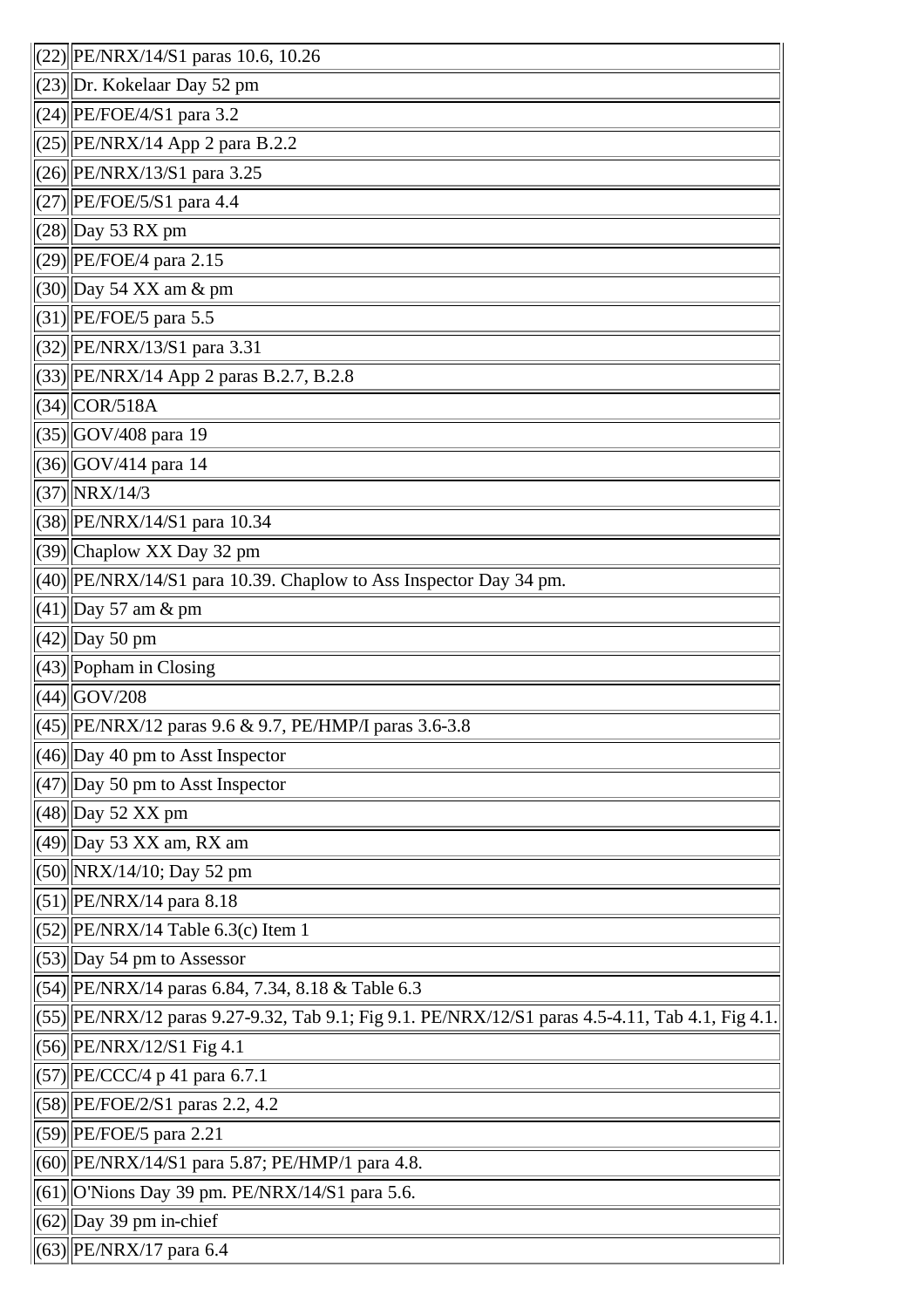| $\ $ (64) $\ $ Ibid.                                      |  |  |
|-----------------------------------------------------------|--|--|
| $\ $ (65)  PE/NRX/14 paras 7.14 -7.26                     |  |  |
| $ (66)  $ GNP/3/27                                        |  |  |
| $\left\  (67) \right\  \text{COR}/516 \text{ s}.3.1.1(a)$ |  |  |
| $\left\  (68) \right\ $ PE/CCC/7 para 4.3                 |  |  |
| $\left\  (69) \right\ $ PE/NRX/17 para 4.3                |  |  |
| $\ $ (70) PE/NRX/14 para 7.26(v)                          |  |  |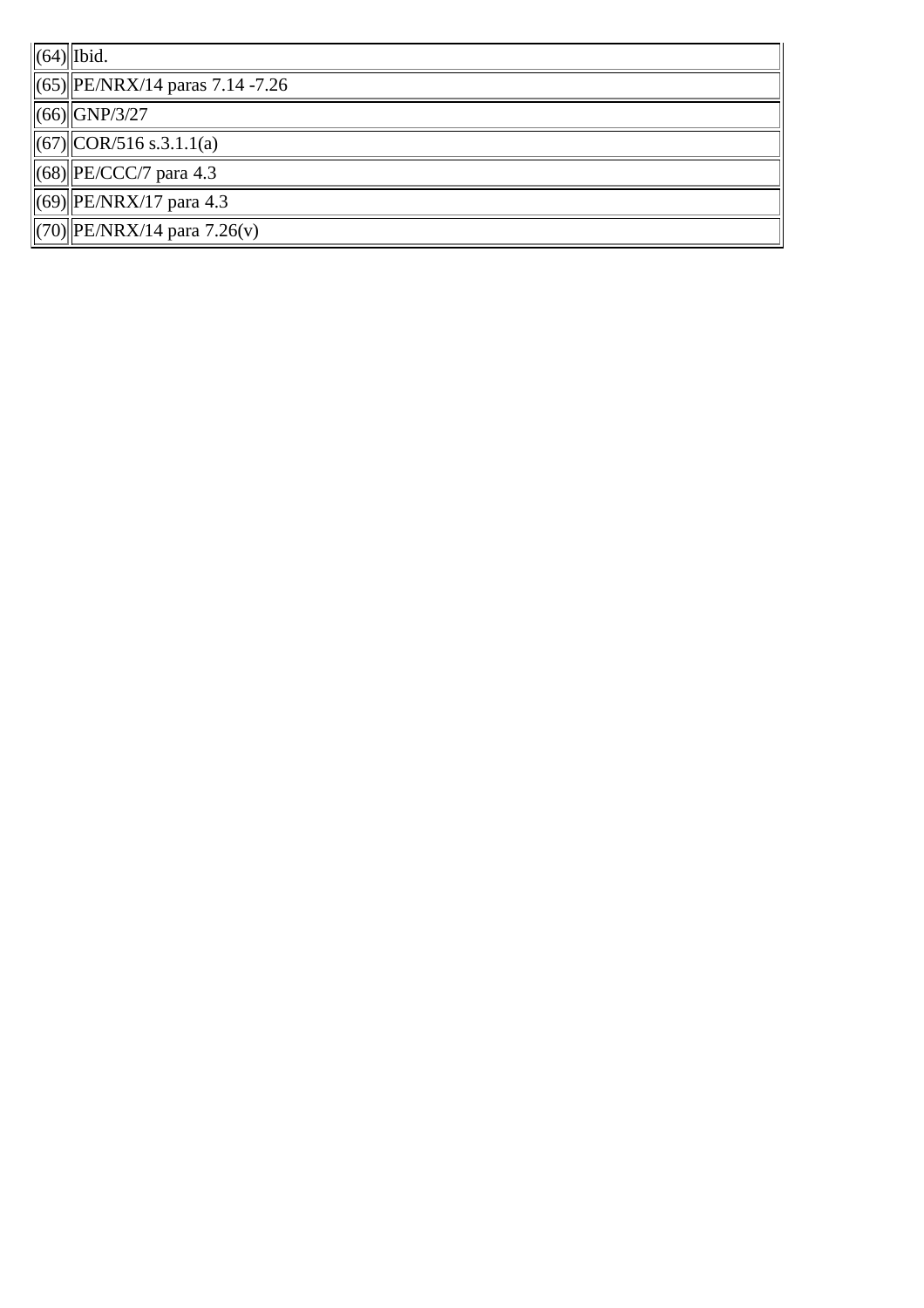## **Rock Characterisation Facility**

**Longlands Farm, Gosforth, Cumbria**

# **CLOSING SUBMISSIONS OF THE APPELLANT**

## **13. THE PRELIMINARY RISK ASSESSMENT**

### **The Regulatory Framework and the Risk Target**

- 13.1 I have summarised above Government policy and draft HMIP Guidance with regard to the risk target. Nirex assesses individual risk within that regulatory framework.
- 13.2 Greenpeace argue that, in formulating policy in the 1984 Green Book(1), the regulators allowed for a margin of safety to take account of unknown uncertainties, whereas such a margin of safety is not allowed for in the current approach of Government policy and of the Regulators. Current draft guidance does, however, indicate that the developer will need to demonstrate that the safety case takes adequate account of all relevant uncertainties(2). As Dr Holmes explained, this guidance indicates that there is a need to carry out a thorough and comprehensive scientific programme to address uncertainties rather than to build in a specific margin of safety to take account of such uncertainties(3). The RWMAC/ACSNI Study Group makes the same point(4).
- 13.3 It is in that light that(5) Nirex have undertaken an assessment which expressly acknowledges and takes due account of uncertainty(6) through the use of probabilistic safety assessment(7) in which parameter values are specified as ranges rather than exact values and the equations are solved using values selected from those ranges using a Monte Carlo sampling technique. I am not aware of any direct challenge by the Objectors to this approach. Indeed, Dr Hencher, for example, expressly endorsed Nirex's approach (in that case to the modelling of groundwater flow, namely, deterministic modelling of major features combined with stochastic modelling of others)(8).
- 13.4 From this PSA process, the expectation value of risk can be calculated for the post-closure period. This, in turn, leads to the risk against time plots with which the Inquiry has become familiar(9). As Dr Hooper has explained(10), these enable the only proper comparison to be made against the risk target.
- 13.5 I note, in passing, that witnesses for the County Council *had* sought to suggest that some margin should be left between the calculated expectation of risk values and the risk target, either by reference to the present, preliminary, assessment of risk(11) or in general(12). I simply stress that there is no basis or requirement for this within the regulatory framework. Dr Starmer accepted that the proper application of the UK regulatory framework was through the comparison of expectation value with the target and, moreover, that he was not suggesting that some other value (such as the 95th percentile) must be compared to the target (13). That said, it should not be thought that Nirex are oblivious to, or are seeking to diminish the importance of, the full range of values which the realisations arising from the probabilistic assessment may generate. Regulatory guidelines require that adequate account is taken of the uncertainties that such realisations represent(14) and, as Dr. Hooper noted(15), Nirex would be concerned if there were a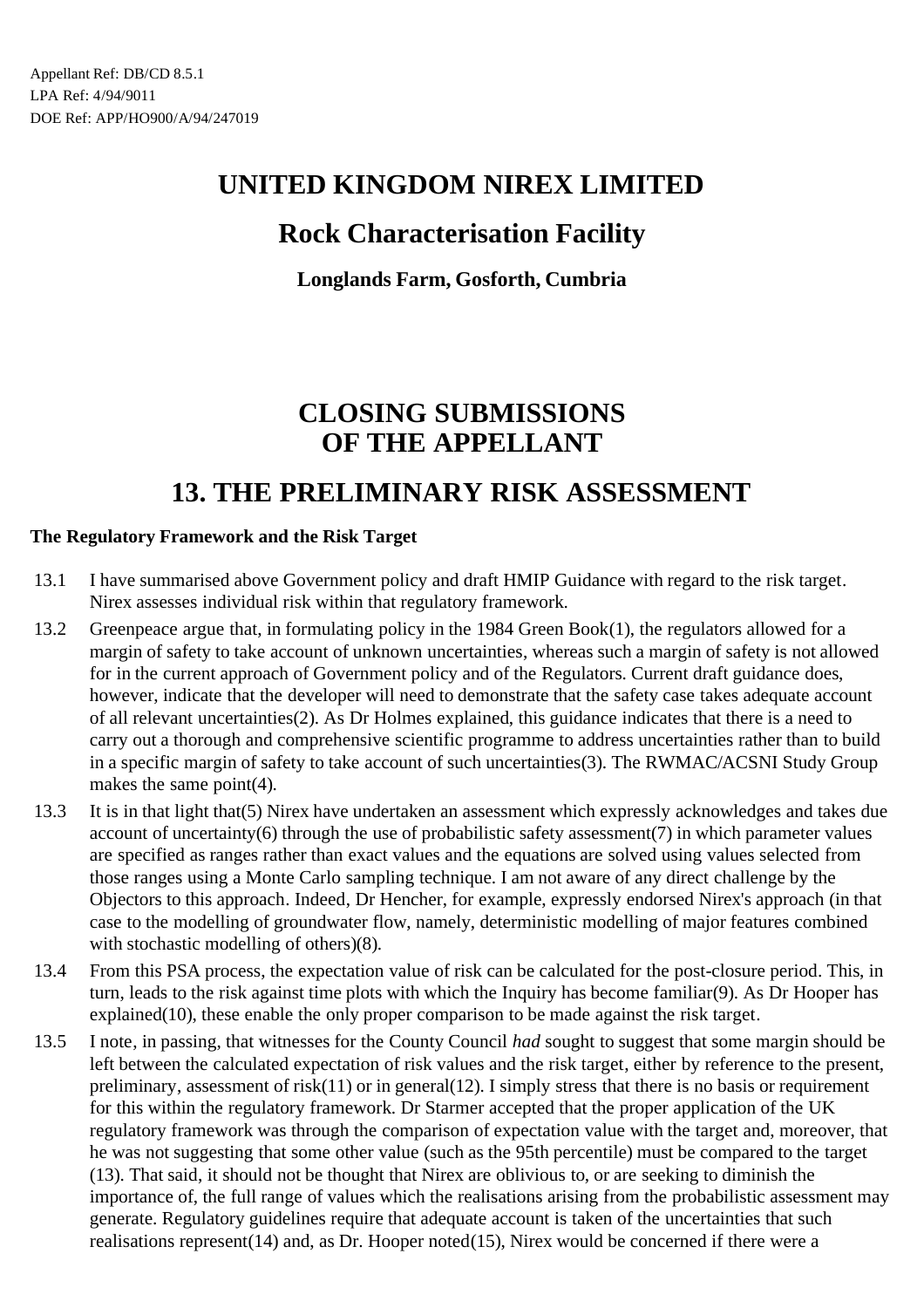significant spread of risk values greater than 10-5 even if the expectation value of risk were lower than 10-6.

### **Nirex 95**

- 13.6 As its title announces, *Nirex 95* is a preliminary analysis and is confined to the groundwater pathway. It uses the data collected from the Site Characterisation Programme up to April 1994 and the results of the Nirex Safety Assessment Programme which has been under way for several years(16). It brings together the range of considerations involved in modelling the hydrogeology of the Sellafield Site(17). It combines these with an understanding of the mechanisms which control the transport of radionuclides in the groundwater(18) including the geochemistry of the "far field" (or geosphere)(19). As such, it brings together Nirex's present understanding of the processes and factors which, for the groundwater pathway, determine the post-closure safety performance of a repository at Sellafield. In that manner, it enables comparisons properly to be made with the risk target.
- 13.7 Much of the criticism of *Nirex 95* (to which I shall return) appears to come from either the misapprehension that it purports to be more comprehensive or final than is actually the case, or the assertion that a more comprehensive or final assessment needs to be presented to this Inquiry. In that context I draw attention to the precise manner in which *Nirex 95* describes itself. Thus, as the preface to each of its volumes expressly states(20):

*"The programme of work presented here (Nirex 95) is a preliminary analysis of the groundwater pathway for a deep repository at Sellafield. It is not a comprehensive safety assessment, which would require the systematic evaluation of a wider range of repository features, external events and underlying processes and pathways. Nirex 95 forms part of an iterative approach to the development of the disposal concept in concert with safety assessment. In due course, this programme of work will underpin a decision by Nirex on whether to propose development of a repository at Sellafield, and ultimately will help to inform decisions by regulators on the authorisation of disposal."*

13.8 I invite the Secretary of State to assess *Nirex 95* on that basis and to accept that the evaluation undertaken in *Nirex 95* is appropriate, not only at this stage in Nirex's overall programme, but also as part of Nirex's case in seeking planning permission for the RCF.

#### *Conservatisms within Nirex 95*

13.9 In accordance with its overall approach to performance assessment and, in particular, in the context of a preliminary assessment with which there are associated inevitable areas of uncertainty, Nirex have adopted what they describe as a "conservative approach" to modelling and safety assessment. As stated by Dr Hooper(21):

> *"Nirex does not accept that a complete understanding of all processes is essential to assessing system performance. Dealing with uncertainty is recognised by Nirex and HMIP as an integral part of carrying out post closure performance assessments. When knowledge is incomplete it is accepted that this uncertainty is dealt with either explicitly, within a range of models, or through the use of appropriate parameter distributions in a probabilistic assessment."*

Also:

*"Nirex, in line with international practice, deals with uncertainties by making conservative assumptions until such time as those uncertainties can be better resolved."(22)*

- 13.10 In his Supplementary Proof of Evidence(23), Dr Holmes identifies a number of specific conservative assumptions which have been made in *Nirex 95*(24) including the following:
	- unrestricted access of groundwater to wastes immediately after repository closure(25);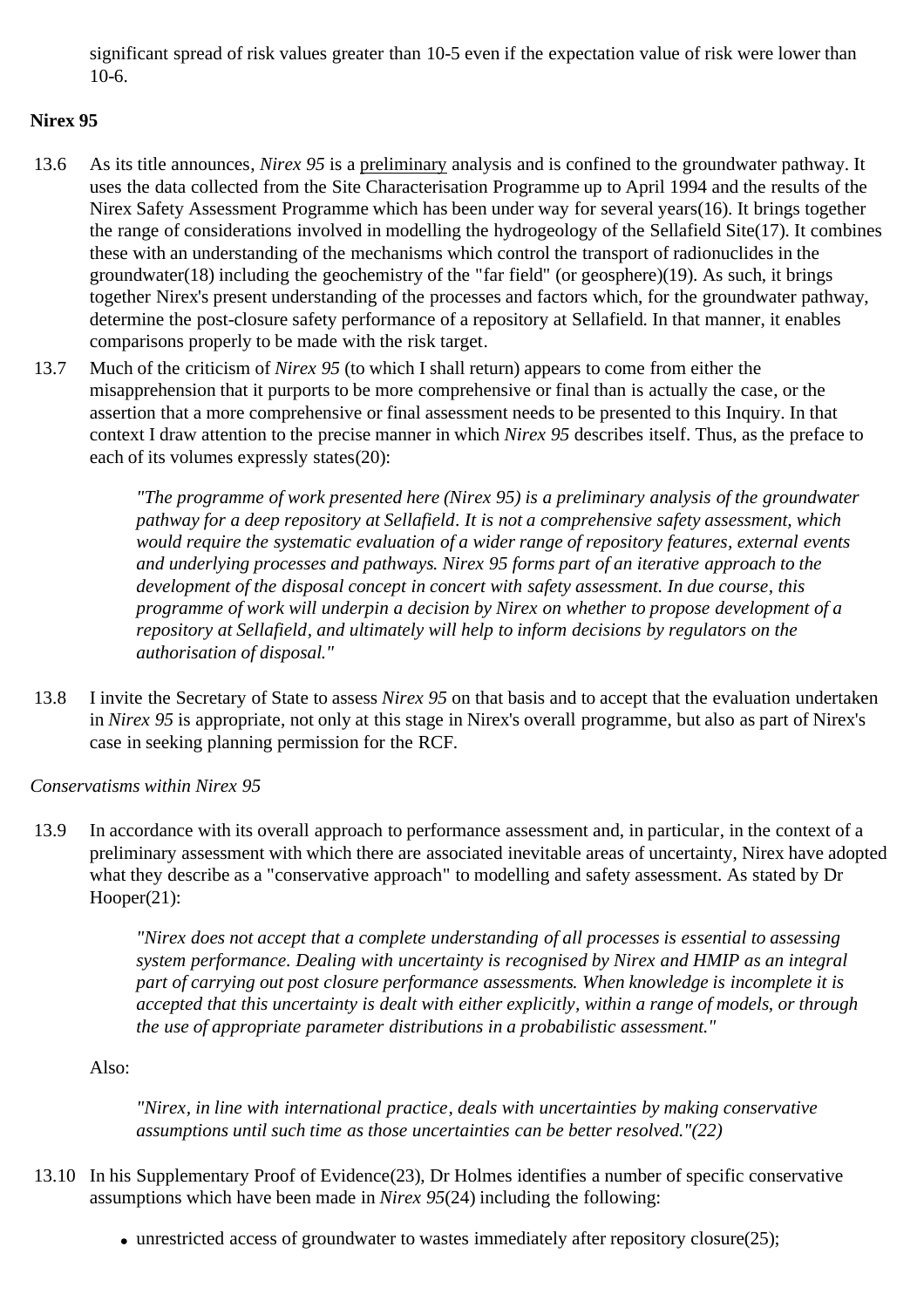- release of radionuclides from repository vaults to Type II features which are the shortest route across the BVG $(26)$ ;
- $\bullet$  the absence of mineralisation as a mechanism for reducing uranium-238 solubility(27);
- $\bullet$  reduced sorption in the near field(28); and
- an agricultural well at the maximum depth consistent with local practice(29).
- 13.11 By way of further illustration, I also draw attention to the following additional examples of "conservatism" in Nirex's work:
	- $\bullet$  the reduction of radionuclide sorption in the geosphere(30);
	- $\bullet$  the treatment of sorption by the use of distribution coefficients (Kd values)(31);
	- $\bullet$  the effect of channelling within fractures(32);
	- $\bullet$  the simplifications in the calculation of risk from radioactive gases (carbon-14)(33); and
	- $\bullet$  the selection of a factor appropriate to uranium IV, by which the solubility of uranium in the near field is multiplied to take account of organic materials, which gives the highest solubility limits(34).
- 13.12 A matter related to this use of conservative assumptions is the approach to the selection of parameter values for use in PDFs in the PSA; here too, a conservative approach is adopted(35).
- 13.13 A small number of more specific challenges have been made to particular PDFs. For example, it transpired during cross examination of Dr Western that what she and Dr Wogelius had described as *"errors"* of *"10,000 fold"* in Nirex's sorption database(36) was in fact a reference to the width of the PDF used by Nirex to embrace uncertainty in the underlying data(37). Dr Western expressly accepted the appropriateness of the use of PDFs(38). Her underlying criticism appeared to be that the PDFs being used implied a fundamental misunderstanding of the processes in question(39). The Nirex position is that the PDFs are a means of recognising the possible processes and of accommodating the uncertainties about their operation. In any event, Dr Western noted that, as understanding improved, the PDFs would become sharper(40). This last matter is notable because of its consistency with Nirex's aspiration of narrowed PDFs as set out by Dr Holmes(41).
- 13.14 Although criticisms were made of various aspects of Nirex's understanding of the system, these did not translate into criticisms of the PDFs through which Nirex have reflected that understanding. For example, Dr Haszeldine accepted that, notwithstanding his criticisms of Nirex's understanding and modelling of the fracture network in the BVG, he was not saying that the PDFs used by Nirex for modelling the hydraulic conductivity of the BVG $(42)$  should be widened $(43)$ .

*The Use of "Variants" to Explore Uncertainties*

- 13.15 The thrust of *Nirex 95* is a "base case" which leads to risk against time curves for appropriate climatic states(44) and "early" and "late" peak risk for the "boreal terrestrial" climate state of 1.1 x 10-7 and 3.3 x 10-7 respectively(45). These values fall within the risk target of 10-6.
- 13.16 In order to explore issues that were not identified within the base-case model, a number of "variant" models have been investigated by means of variant calculations(46):
	- $\bullet$  the imposition of high heads and salinity distribution(47);
	- $\bullet$  the imposition of a transmissive feature at depth $(48)$ ; and
	- $\bullet$  the imposition of a number of different representations of the hydrogeology(49).

Exploration of these variants serves to provide confidence in Nirex's preliminary base case risk assessment.

13.17 Criticism has been levelled at the fact that Nirex's base case does not reproduce fully the heads at depth . However, as expressly stated in *Nirex 95,* it was expected that the calculated heads in the base-case model would not fully reproduce the high heads observed at depth in the vicinity of the PRZ(50). Rather than present a base case model in which high heads were imposed, it was considered appropriate to run such a model as a variant (as noted above). As a result of this exercise, Nirex have recognised(51) that a feature or process not included in the current base case groundwater models needs to be incorporated into those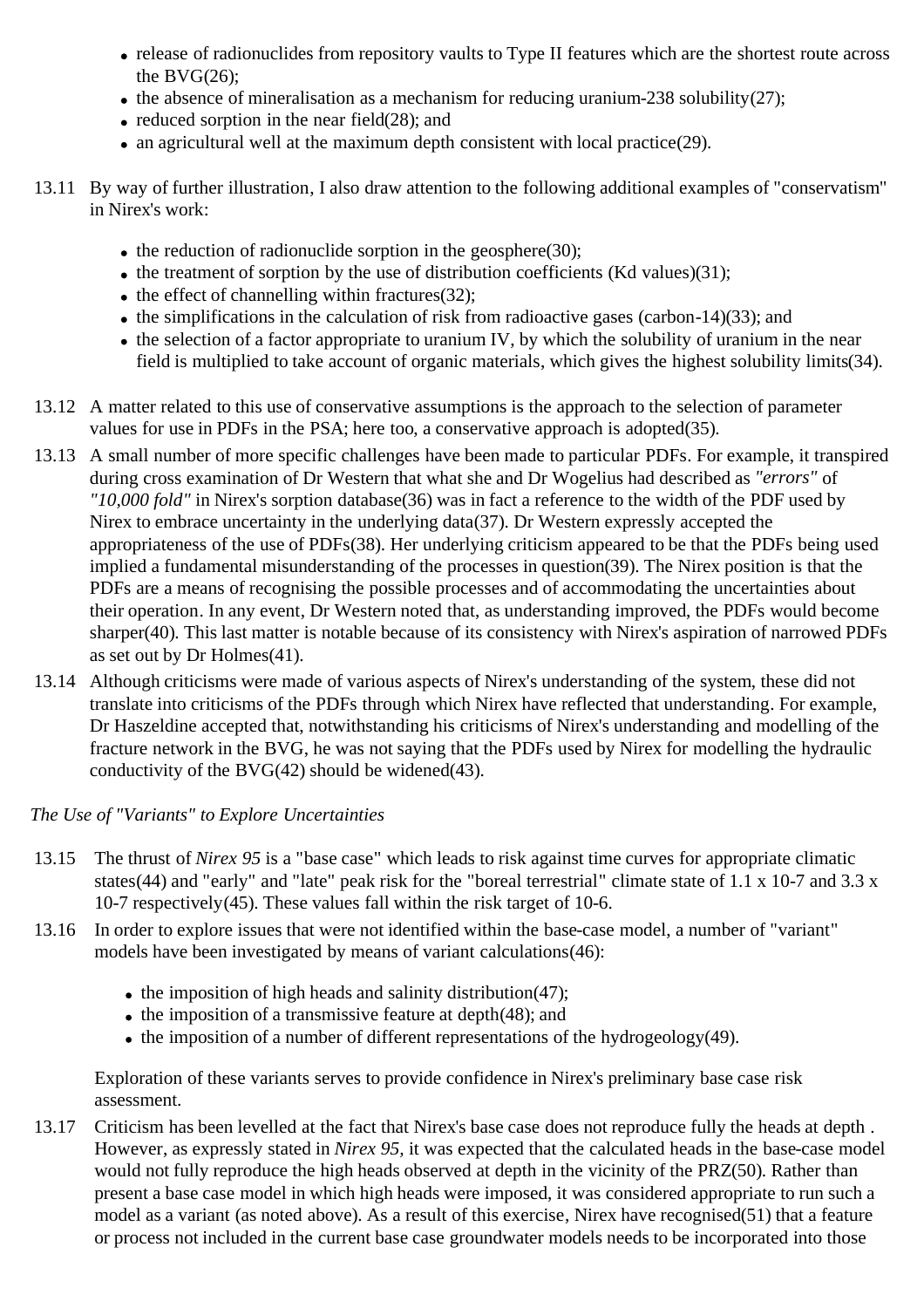models. Dr Hooper has explained that the addition of a geothermal flux at depth in the model may well lead to good agreement with field observations(52); and also, the timescale upon which that work will be undertaken to ensure its completion prior to RCF shaft sinking(53).

13.18 On the basis of these variants, Dr Hooper concluded(54) that:

*"...the risks calculated to arise from a repository at Sellafield were not greatly changed as a result of changes in the spreading time for radionuclide transport in the geosphere if the duration of their release from the repository remains constant .... Similarly, the system is robust to changes in the duration of the release if the spreading time in the geosphere remains constant. It is only if the duration of the release and spreading time in the geosphere both have values significantly lower than currently calculated that individual radiological risk in excess of the target of 10-6 were calculated in* Nirex 95 *... to arise from natural discharges to the surface."*

- 13.19 The only witness to suggest that Nirex are wrong to treat these two matters as independent was Dr Wallace for Greenpeace(55). Dr Hooper responded with his analysis of the main controls on flux through the repository on the one hand and travel time through the sandstones on the other(56). He concluded that the two are independent. This leads Nirex to conclude that Dr. Hooper's statement that the system is robust to variations about the base case is soundly based.(57)
- 13.20 Dr Wallace observed, under cross examination, that the sensitivity of risk to flow through the repository is "*precisely the kind of factor which Nirex should be investigating*."(58) On this matter I draw attention to the concluding paragraphs of *Nirex 95* and in particular, the following(59):

*"Building confidence in calculated values of geosphere and source-term spreading times would increase confidence in the calculated risks. The source-term spreading time is strongly dependent on the effective permeability of the BVG. Data from the proposed [RCF] would improve the characterisation of the BVG and provide data on its effective permeability. Data would also be obtained on groundwater flow and transport processes in the region of the PRZ, which would build confidence in the models used in assessments."*

In short, the key uncertainties identified by Dr Wallace are precisely what the RCF is to address, and moreover are matters which can only be addressed through the RCF.

*Alleged Omissions from Nirex 95*

- 13.21 Unsurprisingly, witnesses for the Objectors have pointed to various matters which they say have not been, but should have been, incorporated into *Nirex 95*.
	- i. A 3D Hydrogeological Model
- 13.22 Dr Salmon noted that Nirex's field investigation has "*generally been of a high quality*"(60), but expressed the view that Nirex should have had a 3D, time-variant, hydrogeological model(61) of the Sellafield *"region"* before this Inquiry in order to inform the Secretary of State of the *"impact of the RCF"*(62). Dr Chaplow said that some 3D modelling work has already been carried out by Nirex(63). Dr Hooper explained(64) that the *"simplification"* to 2D models in *Nirex 95* has been undertaken conservatively, and that Nirex will introduce 3D modelling at an appropriate stage being responsive on the matter to the view of the Regulator. In my submission Dr Salmon's view is based upon a misunderstanding of what the Secretary of State requires at this stage and I invite the Secretary of State to reject that view.
	- ii. Geochemical processes
- 13.23 Drs Wogelius(65) and Western(66) identified a range of geochemical factors to which, they assert, Nirex has failed to pay due attention.
- 13.24 Dr Hooper responded in detail to each of the matters raised(67) and there is no merit in my repeating his response. However, I will highlight two examples, colloids and sorption, about which Drs Green and Western were particularly exercised, to illustrate Nirex's integrated approach to developing the safety assessment.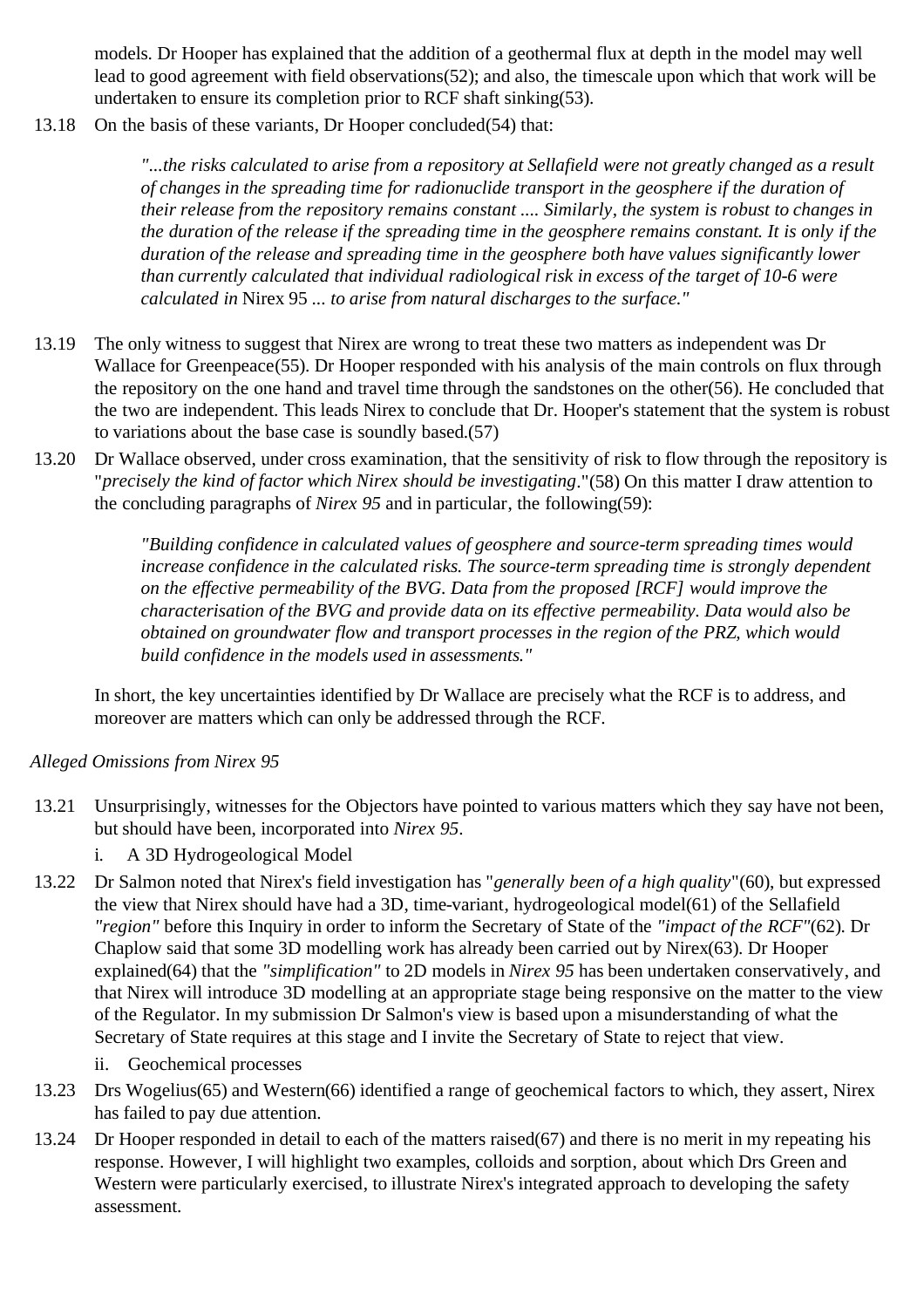- 13.25 Dr Hooper has explained Nirex's view on the suggestion that colloids in groundwater may facilitate the transport of radionuclides, namely:(68)
	- that for colloids to be a problem in the safety assessment a number of unlikely factors must occur simultaneously;
	- preliminary investigations suggest the colloid population to be low in the Sellafield groundwaters;
	- natural analogue studies suggest that colloids will not be a problem; and
	- the issue can only be explored through a combination of continued laboratory studies, natural analogue studies and *in situ* observations in the RCF.
- 13.26 Turning to the suggestion that Nirex may have overestimated the extent to which sorption will constrain the transport of radionuclides in the far field, I note that the criticism ignored the reduction that occurs when account is taken of the probability that only a fraction of the available sorption sites in the rock are accessed by radionuclides(69) and the conservative assumption that organic degradation products will attenuate sorption throughout the BVG at a level fixed by organic concentrations in the repository(70). I also refer the Secretary of State to Nirex's plans for further laboratory work in this area(71) and to the advantages Nirex will gain through *in situ* experiments in the RCF where experiments can be conducted under natural geochemical conditions (for example, on naturally- aged mineral surfaces) and on length scales greater than can be studied in the laboratory(72).
- 13.27 Thus, I invite the Secretary of State to conclude that:
	- Nirex's programme of geochemical research is, and is necessarily, an integrated programme;
	- The RCF is critical to that programme;
	- The programme has reached a stage at which it is appropriate to move forward with experiments in the RCF;
	- Finally that the fact that *Nirex 95* does not explicitly take account of the possibility of colloid transport does not render *Nirex 95* in any way deficient.
	- iii. Engineered features
- 13.28 Dr Salmon has made much play of some of the matters reported in *Nirex Report 560*(73). In particular, he criticises it for being *"only a series of scoping studies"* and points to matters (such as the potential for flow along shafts and drifts) which are not explicitly incorporated into *Nirex 95*.
- 13.29 The purpose and effect of *Nirex 560* appears to have been misunderstood. Specifically, *Nirex 560* scoped the impact in terms of potential flows arising in the context of a range of, for example, backfilling and sealing qualities(74). As Dr Hooper reports(75), Nirex consider that the permeability levels which *Nirex 560* indicated shaft seals would need to achieve can be achieved; and that, for the purposes of the Regulator, this aspect of a safety case will ultimately be informed by appropriate tests in the RCF. The fact that *Nirex 95* does not explicitly model the impact of shafts and drifts is, therefore, not an omission which casts any doubt on the overall safety assessment which *Nirex 95* presents. I suggest this issue is a prime example of matters which are for the Regulators if and when applications for a site licence and authorisation are made.
- 13.30 Dr Allison expresses concerns similar to those of Dr Salmon. He suggests, for example, the possibility for flows along the interface between the walls of an excavation and the backfill and seals within the excavation(76); the solution to which, he suggests, may be found in the use of *"cut off collars"*(77). These are not matters of which Nirex are unaware. Dr Hooper has noted the merit in the use of cut off collars and reports that such seal designs are under active consideration by Nirex(78). Dr Mellor says that experiments on the sealing of the excavation disturbance zone will take place within the RCF(79). Again, therefore, Nirex have not overlooked a matter which bears on the efficacy of the assessment in *Nirex 95*.

#### *Climate change*

13.31 The County Council has criticised Nirex for not modelling the process of climate change(80). Dr Hooper has explained why the modelling that has been done to date (which does not explicitly include the effects of climate change except for biosphere scenarios) is robust to such challenge. He drew attention(81) to the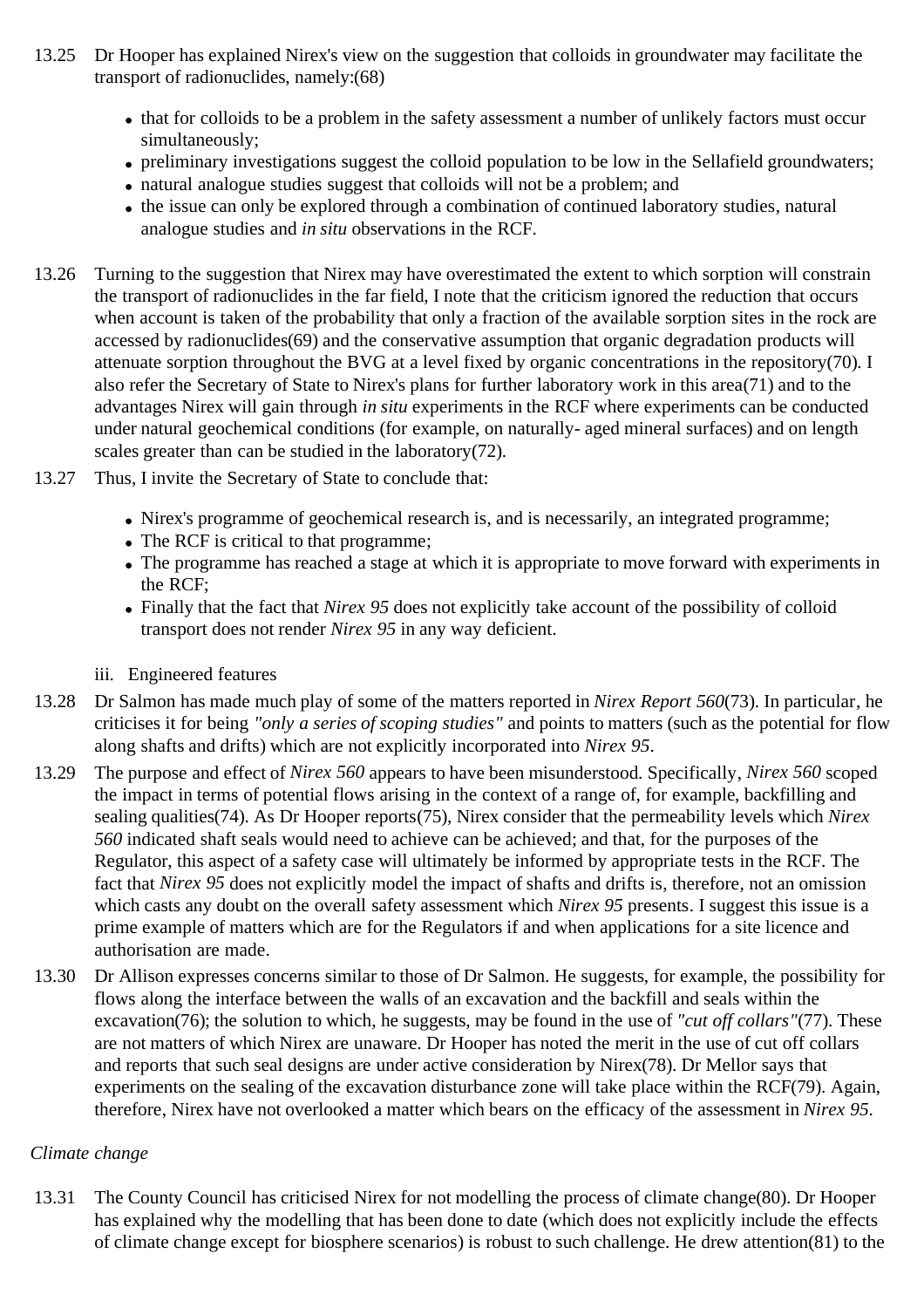fact that the peak risks from release of chlorine-36 and iodine-129 are predicted to occur before any significant climate changes are expected by experts in the field; further, that the effect seen in the Dry Run 3 exercise (by HMIP's contractors) was attributable to an implausible treatment of human habits, rather than any geological phenomenon(82).

### **The Agricultural Well Scenario**

- 13.32 During the cross examination of Dr Hooper on behalf of the County Council, it emerged that Dr Starmer had particular criticisms of Nirex's "agricultural well" scenario. Before considering the detail of the criticisms, it must be noted that the agricultural well calculations have been presented by Nirex to the Inquiry as *"simple scoping studies*"(83) leading to a *"preliminary assessment*"(84) based upon significant conservatisms(85), without at this stage taking account of the effects of any optimisation opportunities(86) which will have to be examined within any safety case for a repository(87).
- 13.33 The crux of the County Council's argument on this matter appears to be its assertion that Nirex have misused the critical group concept in relation to their assessment of the agricultural well scenario(88). Again, I say, this is an example of an issue which must be for the Regulator to determine if and when an authorisation application is made. HMIP guidance indicates that it is for the developer to justify the choice of hypothetical critical groups for the purposes of assessing risk in the further future(89).
- 13.34 Subject to that submission, I invite the Secretary of State to proceed on the basis that the appropriate definition of critical group can be derived from ICRP guidance(90), from the regulator's draft guidance (91), and from the NRPB guidance(92). He will bear in mind that the subject of critical group definition is currently under review(93) and that Nirex have recently made their views known in a peer-reviewed form (94). As the NRPB have previously emphasised(95), critical groups are to be defined in relation to homogeneity of risks rather than doses.
- 13.35 The County Council's case is based upon its interpretation of the NRPB guidance, namely that the critical group should all be assumed to live above the plume(96); albeit that, in closing, leading counsel for the County Council described an alternative case, namely that the critical group should be placed not just above the plume but above the greatest concentrations in the plume as *"strongly arguable*"(97).
- 13.36 The Nirex position is based upon their understanding of the NRPB guidance(98) The Nirex approach assumes that a subsistence community exists in the area where relevant environmental concentrations are at the highest. The approach then identifies appropriate critical groups within this reference community. In this approach, if the contamination were inhomogeneously spread across the primary resource area, individuals with the same habits and behaviour constitute a group within the hypothetical community which is homogeneous with respect to risk, but not necessarily with respect to dose(99).
- 13.37 The effect of the guidance provided by the Regulator is that it will be for Nirex to justify their approach to definition of critical groups if they submit an application for an authorisation(100). In my submission the Nirex approach is consistent with the guidance currently available. It certainly cannot be said that the Regulator would be bound to reject Nirex's approach.
- 13.38 The specific consequences of the difference between the approach advanced by Dr Starmer and Drs Hooper and Holmes were explored at some length in oral evidence. I do not propose to rehearse those matters. I simply note that, under cross-examination, Dr Starmer accepted that he is unable to say whether, as (what he termed) `a more realistic picture of the site' emerges, the consequent risk assessments will necessarily produce higher risks(101).
- 13.39 In addition, I refer to a note(102) in which Dr Hooper sets out fully the reasons why the various multiplying factors which Dr Starmer suggested should be applied (to the preliminary estimate of peak annual individual risk of 1.7 x 10-6 to give a higher value) should be rejected. Mindful that the preliminary estimated figure is above the risk target, I draw attention to Dr Hooper's evidence(103) that some of the variant calculations undertaken by Nirex in *Nirex 95* which gave rise to lower risks include features which appear more compatible with recent observations at the site than the equivalent part of the base model.

#### **Conclusions**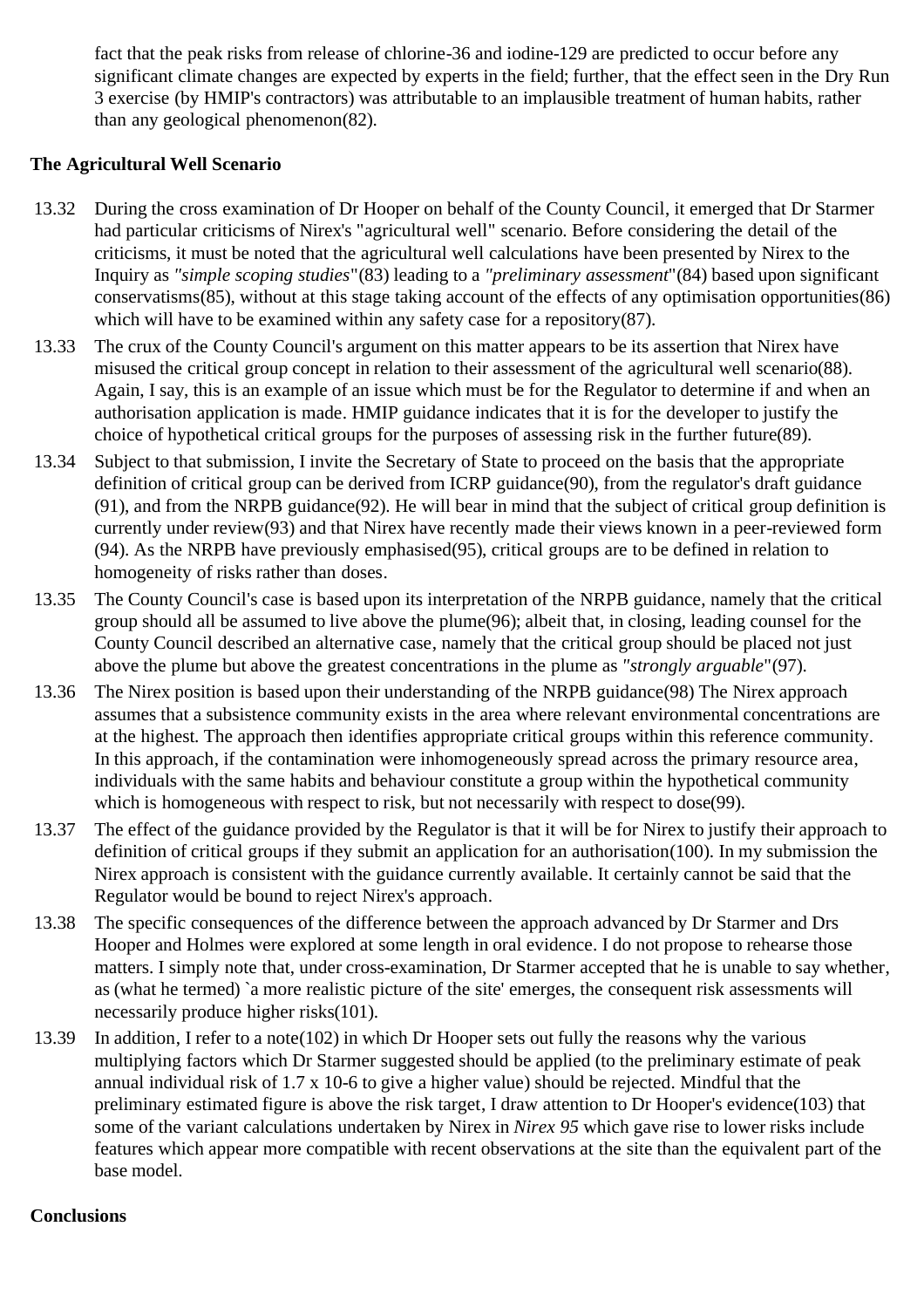13.40 In the light of the matters I have just outlined, I invite the conclusion that Nirex's preliminary risk assessment, in the form of *Nirex 95*, provides sufficient confidence in the potential of the Sellafield site to justify the grant of planning permission for the RCF.

#### **Return to Contents Page**

#### **Move to Next Section - Alternative Sites**

- (1) GOV/302 para 3.8
- (2) HMP/1/1 paragraph 8.17
- (3) Dr Holmes XX by Ms Tripley, day 39 am; Dr Holmes re-examined, day 39 am
- (4) GOV 409 paragraph 3.38
- (5) PE/NRX/15/S1 section 4, p.13ff
- (6) PE/NRX/15/S1 paragraph 4.7
- (7) PE/NRX/15/S1 para 4.8; also COR/507 pp.3-5 as consideredby Dr. Hooper in chief, Day 61 pm
- (8) Dr Hencher XX day 56 am
- (9) e.g. COR 522 Volume 3 figure 6.7
- (10) PE/NRX/15/S1 paragraph 4.9
- (11) Professor Mather in chief, day 40 am
- (12) PE/CCC/5S1 paragraph 5.2.2-5.2.3 page 6
- (13) Dr Starmer XX, day 41 am
- (14) HMP/1/1 para 8.17
- (15) Hooper X Assessor Day 61 am
- (16) COR 522, Volume 1, Preface, third paragraph
- (17) COR 522 Volumes 1 and 2
- (18) COR 522 Volume 3
- (19) COR 522 Volume 3 section 6.2.2
- (20) e.g. COR 522 Volume 3, Preface, second paragraph
- (21) PE/NRX/15/S1 paragraph 2.4ii, page 8
- (22) PE/NRX/15/S1 paragraph 7.72 page 89; see also, PE/NRX/13/S1 paragraphs 3.17 and 3.27.
- (23) PE/NRX/13/S1 paragraph 3.20 page 11
- (24) COR 522
- (25) COR 522 Volume 3 section 3.3.1(a) page 3.7
- (26) COR 522 Volume 3 section 3.2.4 page 3.5
- (27) PE/NRX/15 paragraph 5.49
- (28) PE/NRX/15 paragraph 5.23; also PE/NRX/15/S1 paragraph 6.32
- (29) PE/NRX/15/S1 paragraph 8.33; COR 522, Volume 3, pages 6.18-6.20
- (30) PE/NRX/15/S1 paragraph 7.49
- (31) PE/NRX/15/S1 paragraph 7.83
- (32) PE/NRX/15/S1 paragraph 9.57
- (33) PE/NRX/15 paragraph 5.42
- (34) COR 522 Volume 3 pages 6.6 and 6.7 (last paragraph of sub-section 6.1.6)
- (35) COR 507 pages 3-4
- (36) PE/FOE/8/S1 paragraph 1.5
- (37) Dr Western XX, day 58 am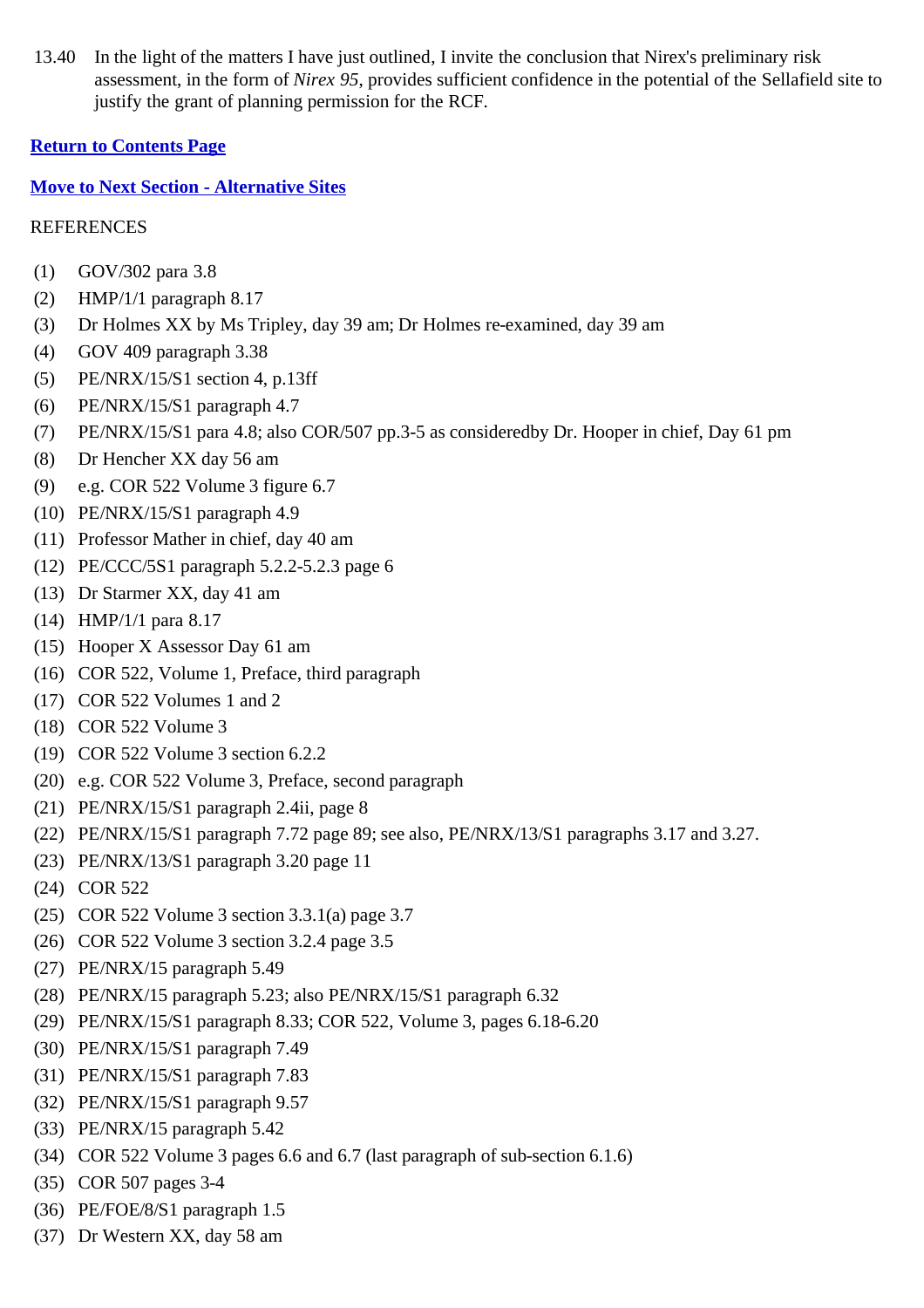- (38) Dr Western XX, day 58 am
- (39) in notable contradiction to Dr Wogelius who, by reference to the same sorption data, responded that the seven orders of magnitude covered by the PDF for uranium was not uncommonly observed; XX Day 57 am
- (40) Dr Western XX, day 58 am
- (41) PE/NRX/13 paragraph 2.9 (in relation to predictions of flow and dilution)
- (42) COR 522, Volume 2, figure 5.1
- (43) Dr Haszeldine XX and to the Assessor, Day 49 pm
- (44) COR 522, Volume 3, figure 6.6
- (45) COR 522, Volume 3, table 6.18
- (46) COR 522, Volume 3, page 7.1, second paragraph
- (47) COR 522, Volume 3, section 7.3, page 7.4
- (48) COR 522, Volume 3, section 7.4, page 7.5
- (49) COR 522, Volume 3, sections 7.5 7.8, pages 7.7-7.9
- (50) COR 522 Vol 3 para 7.3 page 7.4
- (51) PE/NRX/14/S2 para 4.10
- (52) Dr Hooper XX by CCC Day 35 am; XX by GNP Day 36 am
- (53) Dr Hooper to the Inspector, Day 61 am
- (54) PE/NRX/15, paragraph 5.40, page 29
- (55) PE/GNP/5, paragraph 6.13
- (56) PE/NRX/15/S2, paragraphs 6.12-6.14
- (57) PE/NRX/15/S2 para 6.14
- (58) Dr Wallace XX, day 60 am
- (59) COR 522, Volume 3, page 9.4, final paragraph
- (60) PE/FOE/5, paragraph 3.32
- (61) PE/FOE/5, paragraph 3.25
- (62) PE/FOE/5, paragraph 4.31
- (63) PE/NRX/14/S1, paragraph 8.63vi, second bullet point, page 78
- (64) Dr Hooper in chief, day 34 pm
- (65) PE/FOE/8
- (66) PE/FOE/8/S1
- (67) PE/NRX/15/S1, section 7, page 63ff
- (68) PE/NRX/15/S1, paragraphs 7.52-7.55, pages 81-83
- (69) COR 522 Volume 3 page 6.8 (third sub-paragraph of paragraph 6.2.2) and page 69 (second sub-paragraph of paragraph 6.2.3)
- (70) COR 522 Volume 3 page 6.8 (fifth sub-paragraph of paragraph 6.2.2)
- (71) COR 529, page 30
- (72) PE/NRX/15/S1, paragraph 7.90, page 94
- (73) FOE/5/19
- (74) FOE/5/19, Table 3.1
- (75) PE/NRX/15/S1, paragraph 6.60-6.61, page 50; see also COR 522 Volume 3, page 1.2 third paragraph
- (76) PE/FOE/7, paragraph 5.12
- (77) PE/FOE/7, paragraph 4.79(c)
- (78) PE/NRX/15/S1, paragraph 6.89
- (79) PE/NRX/16, paragraph 5.34, page 35
- (80) CCC closing submissions para 12.4
- (81) Dr Hooper in-chief day 34 pm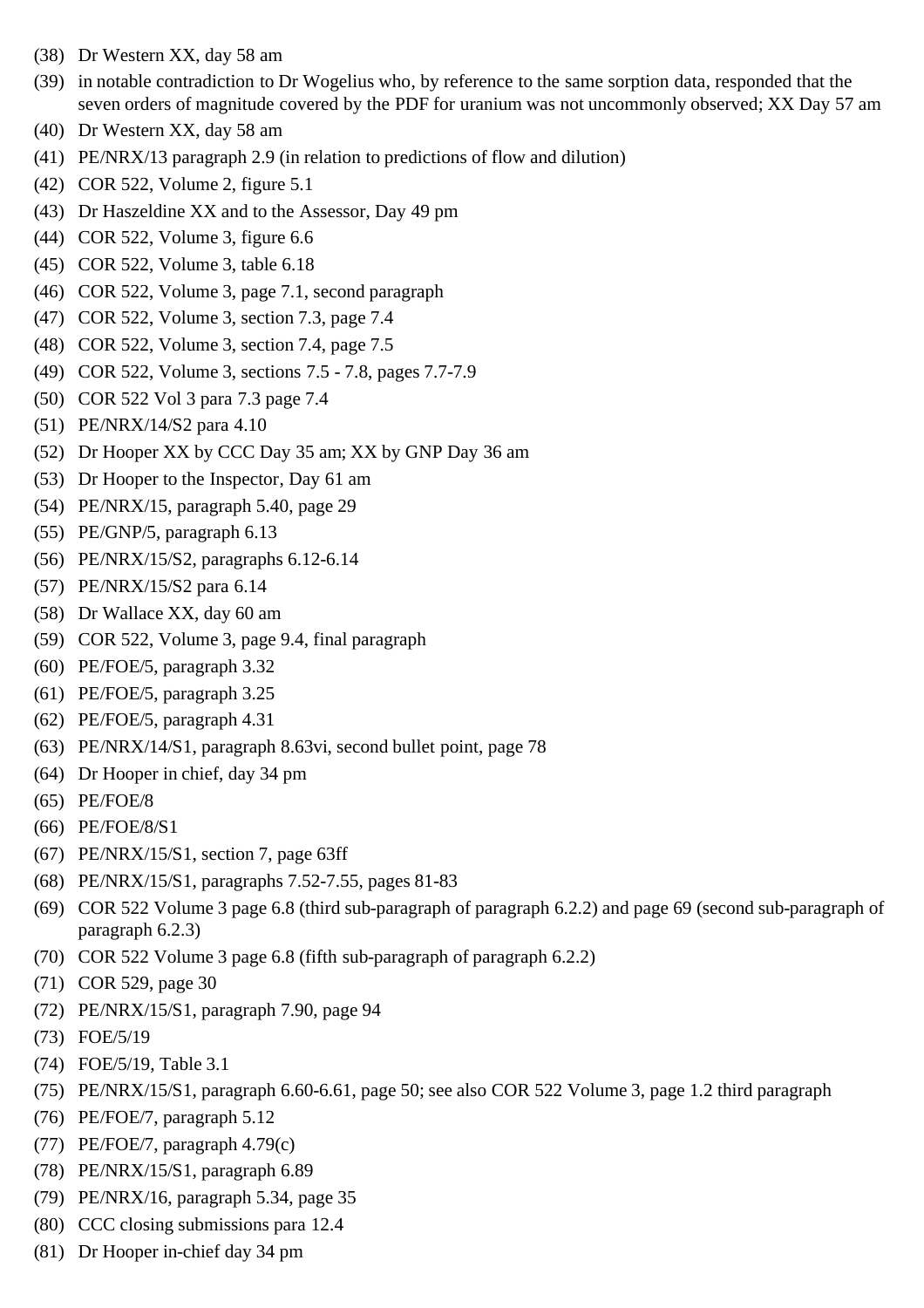- (82) Dr Hooper, XX day 35 pm
- (83) PE/NRX/15, paragraph 5.38
- (84) ditto
- (85) for example, as set out by Dr Holmes, PE/NRX/13/S1, paragraph 3.20, fifth bullet p.12, the assumption of a well depth consistent with the maximum identified from practice in the area thereby ignoring the likelihood of shallower wells due to shallower interception of supplies; see also NRX/15/25.
- (86) PE/NRX/15, paragraph 5.39
- (87) GOV 208, paragraph 78 and HMP/1/1 para 7.13
- (88) PoE PE/CCC/5/S1, paragraph 10.6
- (89) HMP/1/1, paragraph 6.12
- (90) CCC/5/12, Radiation Protection Principles for the Disposal of Solid Radioactive Waste, ICRP Publication 46, paragraph 46
- (91) HMP/1/1, paragraphs 6.10 and 6.12
- (92) NRX/15/3
- (93) NRX/15/3, paragraph 33; Dr Holmes re-examined day 39 am
- (94) NRX/12/16
- (95) NRX/15/3 para 30
- (96) CCC closing submissions para 13.5(i) and 13.7
- (97) CCC closing submissions para 13.12
- (98) NRX/13/5
- (99) NRX/13/5, page 3
- (100) HMP/1/1, paragraph 6.12
- (101) Dr Starmer XX day 41 am
- (102) NRX/15/25
- (103) NRX/15/25, section 5 page 4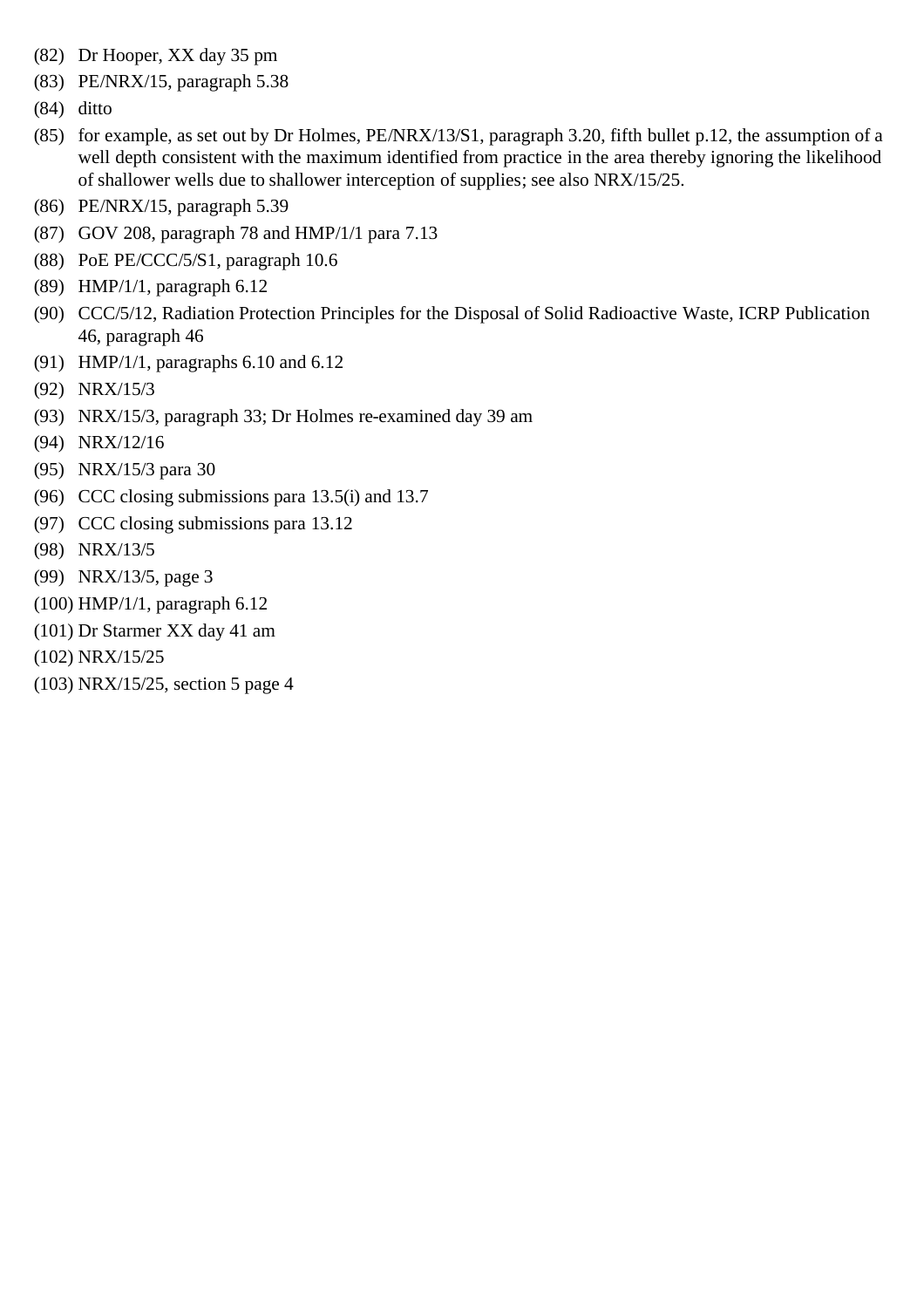## **Rock Characterisation Facility**

**Longlands Farm, Gosforth, Cumbria**

# **CLOSING SUBMISSIONS OF THE APPELLANT**

## **14. ALTERNATIVE SITES**

14.1 Within this general heading a number of issues arise which I here address under two main headings:

|  | A Material Consideration? |
|--|---------------------------|
|  | Site Selection.           |
|  |                           |
|  | A MATERIAL CONSIDERATION? |

14.2 The first is whether, or the extent to which, the existence or possible existence of potential sites for a repository other than Sellafield is a consideration material to the determination of this appeal. I submitted at the First Pre-Inquiry Meeting that it is not. I maintain that submission.

14.3 The existence of a site alternative to the site of a proposed development may be relevant where there are clear planning objections to the proposed development, which an alternative site *"for the same project"* would not have or would not have to the same extent.

*"It may well then be relevant and indeed necessary to consider whether there is a more appropriate alternative site elsewhere."*(1)

Putting the same point another way, comparison with another site is appropriate if, inter alia:

*"... an alternative site for the same project ..... would not have [the adverse effects or disadvantages of the proposal], or would not have them to the same extent;*" (2)

14.4 That essential requisite does not here exist. The development proposed is for an in situ rock characterisation facility to investigate and characterise the BVG and overlying sediments in the defined potential repository zone at Longlands Farm near to Sellafield. A rock characterisation facility at any other location would not characterise the BVG and overlying sediments at Sellafield. It could not, therefore, be an alternative to the proposed development. It would not be an alternative site for the same project.

14.5 The Inspector nevertheless allowed limited evidence and submissions to be given on alternative sites by a "preliminary" ruling at the First Pre-Inquiry Meeting. He referred to the tests given by the Court of Appeal in the GLC Case and gave his preliminary view that -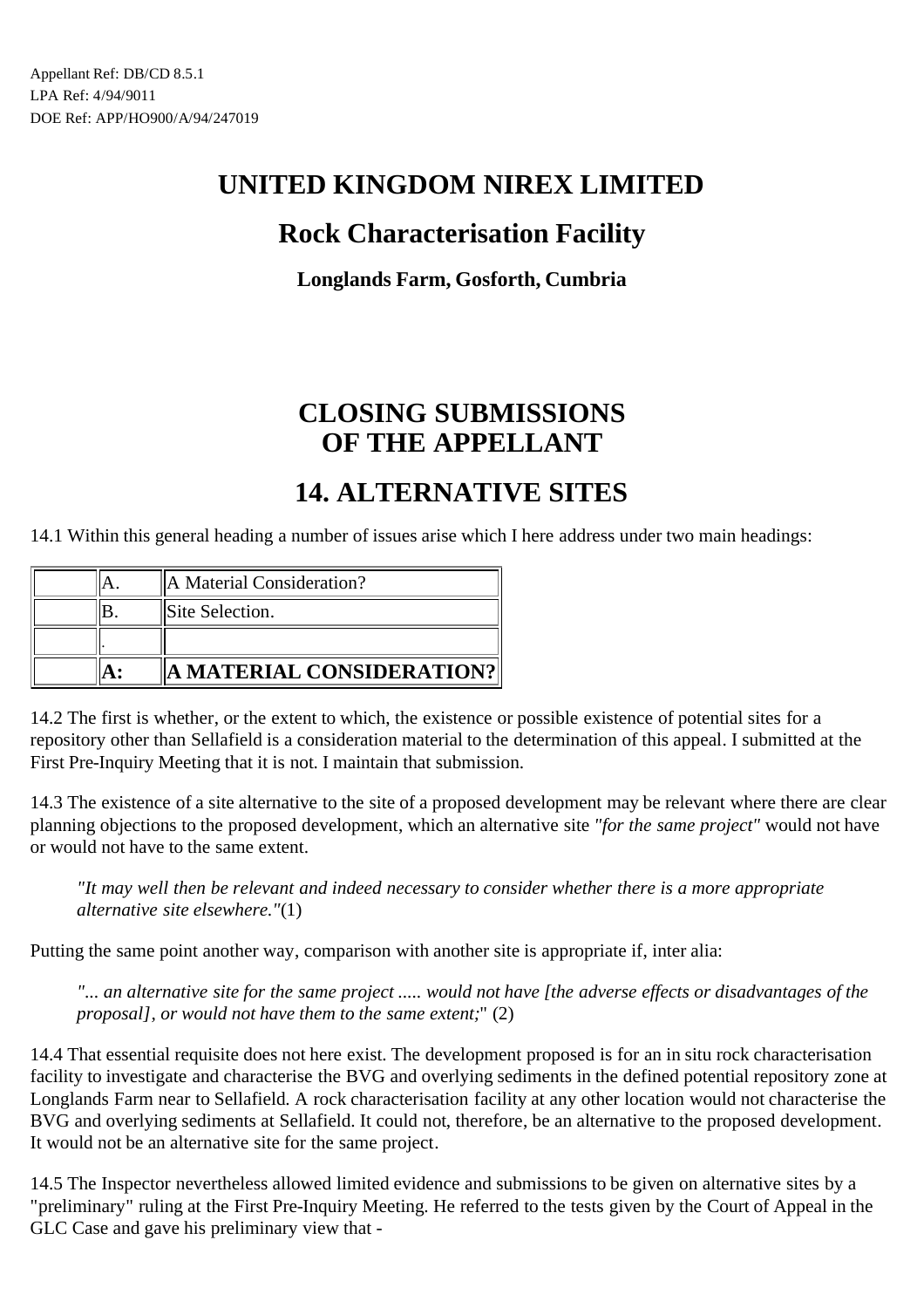*"there were potential sites for a RCF wherever there were potential sites for a repository, and from the information which NIREX had given to the County Council it might be arguable that some of the other potential sites would not have adverse effects to the same extent as this one. The Inspectors emphasised this was with regard to effects in land-use planning terms only according to UK and EC law."*(3)

14.6 In my submission that reasoning is flawed. There is only a potential site for an RCF at a location where an RCF is needed to investigate and characterise the underlying rock. Nirex is not investigating any site as a potential repository site other than Sellafield and hence has no need for an RCF elsewhere. Hence the land use planning effects of an RCF at a location away from Sellafield are irrelevant.

14.7 Furthermore, there is not a potential RCF at any location unless and until the geology and hydrogeology have been sufficiently investigated by borehole and surveys from the surface to establish the sufficient potentiality of the location for a repository to justify and require further investigation by an RCF. Hence identification of alternative sites for an RCF would involve both the identification of locations considered as a potential repository site and the establishment of the sufficient potentiality of any such location for a repository to justify and require an RCF. This would in effect turn this inquiry into an investigation of the potentiality of alternative sites for a repository.

14.8 In the event neither the County Council, nor Copeland Borough Council, nor any other Objector to the proposed development displayed any interest in the effects in land use planning terms of any alternative site for an RCF or even for a repository. The thrust of the objection, on the evidence produced by Nirex, was that there were better sites in radiological and geological terms than Sellafield. I look at that ground of objection later.

14.9 I accept that there was no scope for an Objector to parade a case on the land use planning effects of an alternative site for an RCF, because Nirex has not identified any other location which it has considered as a potential site for a repository except Dounreay (Site 1 in MADA), a site under Sellafield Works (Site 9/Sellafield A in MADA) and, in a loose sense, Site 2 in MADA identified as in Caithness(4). Hence Nirex led no evidence on the land use planning considerations of RCFs at such sites. In my submission that decision was correct in law, because alternative sites for a repository are not relevant to the proposed development under inquiry.

14.10 It is submitted that although the question whether a particular matter is a consideration material to a particular planning application is ultimately one of law, it is for the decision-maker - in this case the Secretary of State - to determine the relevant facts which bear upon that question.

14.11 That jurisdiction, peculiar to the Secretary of State as the decision-maker, is particularly important in this case. Why should the potentiality of other sites for a repository be considered at this stage - in the context of an application for planning permission for an RCF at Sellafield? Why, therefore, should it be incumbent on Nirex to lead evidence on the other sites which it has considered before deciding to pursue further investigations at Sellafield? As the law stands at present an environmental statement in support of an application for planning permission for a repository at Sellafield could contain information on alternative sites for a repository considered by Nirex, and if it did not the local planning authority or the Secretary of State could issue a direction requiring such information to be provided.(5) Policy 57(1) of the Joint structure Plan, as it currently stands, provides for *"due consideration (to be) given to alternative locations"* for a development concerned with the final disposal of nuclear waste. *"Due consideration"* means due consideration in accordance with law and policy in force at the time. The occasion of a planning application for a repository would accordingly provide the natural opportunity for any issue of alternative sites for a repository to be given due consideration as a planning matter.

14.12 This present application for an RCF does not provide such an opportunity. For these reasons -

| $\parallel$ 14.12.1 | It would involve naming the potential sites considered by Nirex for a repository before                |
|---------------------|--------------------------------------------------------------------------------------------------------|
|                     | Nirex had made any decision as to which site to propose for a repository. Public alarm                 |
|                     | would be raised in the areas of such sites, heightened by the absence of any decision by               |
|                     | Nirex to propose a repository at any particular site. Substantial local objection to a                 |
|                     | reposition at any such site would inevitably be raised. The responses to the Way Forward               |
|                     | $\parallel$ make that clear. (6) The raising of such alarm would be irresponsible and this RCF inquiry |
|                     | would turn into a pseudo repository inquiry                                                            |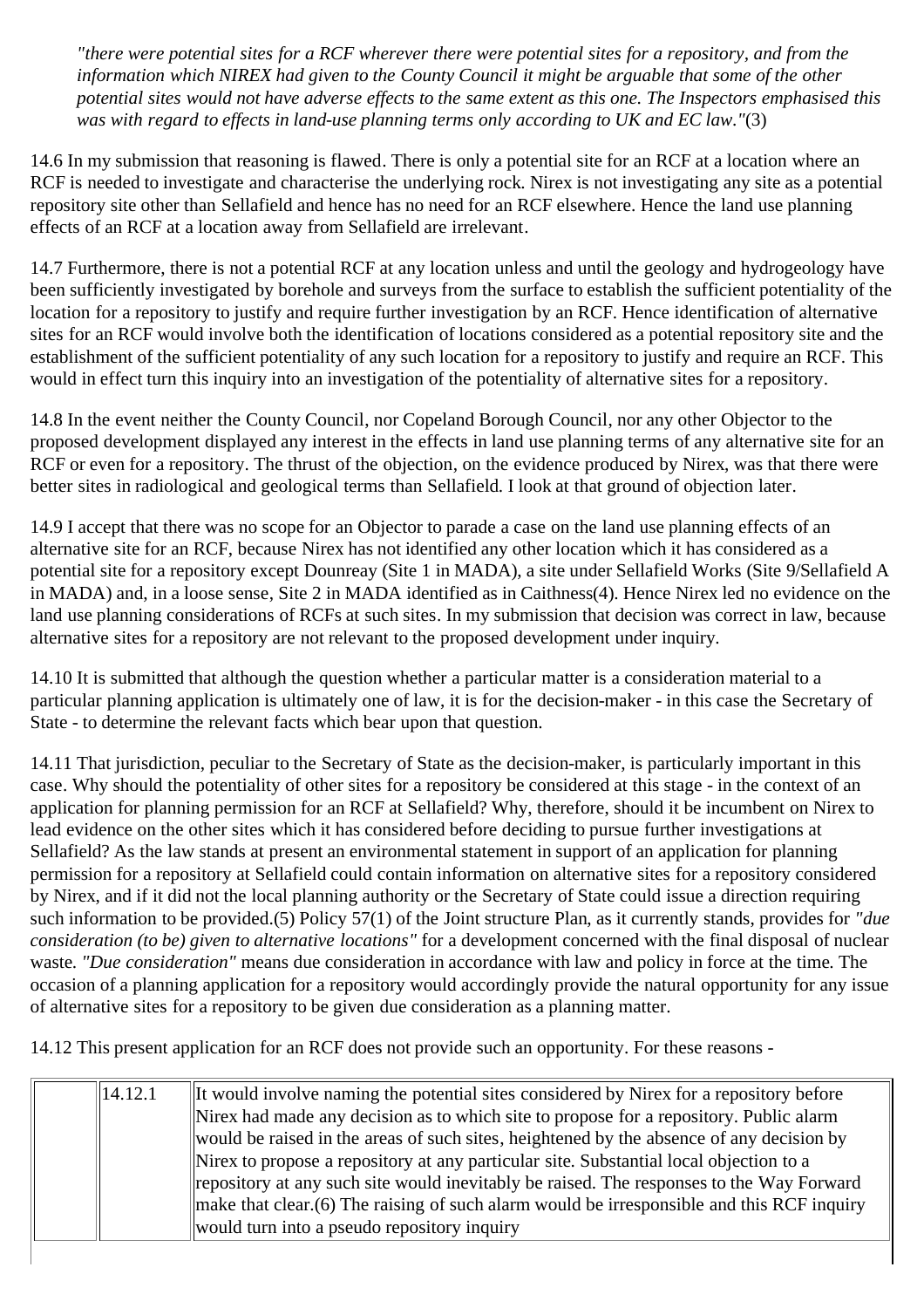| 14.12.2 | If and when any issue of alternative sites for a repository falls to be considered at an inquiry<br>into a planning application for a repository, it is likely that objectors to the application will<br>raise the question of the potential radiological safety of a repository at alternative sites,<br>particularly post-closure safety. If the planning application were for a repository at<br>Sellafield, it is foreseeable that Cumbria County Council would. I make no submissions as<br>to whether such a question would be a material consideration on such an application. At this<br>present inquiry HMIP has no substantive role. It is, I suggest, inappropriate for the Secretary<br>of State to express views on radiological safety without the assistance of the Regulator.<br>Hence this Inquiry is an inappropriate moment for alternative sites for a repository to be<br>considered. |
|---------|------------------------------------------------------------------------------------------------------------------------------------------------------------------------------------------------------------------------------------------------------------------------------------------------------------------------------------------------------------------------------------------------------------------------------------------------------------------------------------------------------------------------------------------------------------------------------------------------------------------------------------------------------------------------------------------------------------------------------------------------------------------------------------------------------------------------------------------------------------------------------------------------------------|
| 14.12.3 | Any consideration of alternative sites must, however, necessarily involve assessment of the<br>non-radiological environmental effects of a repository and the extent of the conformity of<br>such a proposal to Development Plan policies, both in relation to those sites and to<br>Sellafield. There is, however, no proposal for a repository at Sellafield before this Inquiry<br>and nothing therefore upon which to make that assessment.                                                                                                                                                                                                                                                                                                                                                                                                                                                            |

14.13 I do not accept that radiological safety issues at other sites than Sellafield is a material consideration on this present RCF application. I submit that it is not. For authorisation of a repository under the RSA 1993 Government policy(7) has set a risk target of 10-6 . Neither the Government nor HMIP is concerned to achieve a lower risk provided best practicable means are adopted. On an authorisation application for a repository at a particular site achievement of a lower risk than 10-6 at another site would accordingly be irrelevant. HMIP would not consider such an issue in deciding whether or not to grant an RSA authorisation. Dr. Duncan confirmed this in evidence.(8) Since radiological safety issues are for the Regulator, achievement of a lower risk than 10-6 at an alternative site would, I submit, necessarily be an irrelevant consideration on a planning application for a repository at a particular site. If, as I submit, that is correct, the potential for achievement of a lower post closure safety risk at an alternative repository site must necessarily be irrelevant on this RCF planning application.

14.14 The non-radiological environmental effects and planning policy implications of a repository at Sellafield must be immaterial on this RCF application. None of the principal parties has argued otherwise, least of all the County Council. Equally, therefore, on this application the non-radiological implications of a repository at an alternative site must be immaterial. And, again, no party has argued otherwise, save possibly Mr. Sheate of FOLD who argues that the Environmental Statement for the RCF should address the indirect secondary and cumulative effects of a repository.(9)

14.15 If neither the radiological nor the non-radiological implications of a repository at some other site than Sellafield can be material considerations on this RCF application, the existence of one or more alternative sites for a repository than Sellafield must necessarily, I submit, be an immaterial consideration.

14.16 Two considerations which Nirex accept are material to this RCF application bear upon this question whether the existence of alternative sites for a repository is also a material consideration. They are:

| $\ 14.16.1$         | The rationality of Nirex's site selection procedure which led to its decision to investigate<br>Sellafield as a potential repository site.                        |
|---------------------|-------------------------------------------------------------------------------------------------------------------------------------------------------------------|
| $\parallel$ 14.16.2 | The sufficiency of the 'promise' of the Sellafield site for a repository if and to the extent to<br>which there are planning objections to the proposed $RCF(10)$ |

14.17 In the context of the first of these two considerations Nirex has led evidence of its assessment in 1988 of the radiological safety of 12 other sites considered in the MADA process. Upon the basis of that assessment Nirex has accepted, through the evidence of Mr. Folger $(11)$ , that other sites it has considered have, on the basis of the limited knowledge available, the potential for lower levels of post closure safety risk than the Sellafield B site then considered - the BUSC sites 6 and 7 for example. The County Council and other Objectors have, therefore, all the evidence they need to found an argument that for that reason planning permission for an RCF at Sellafield should be refused.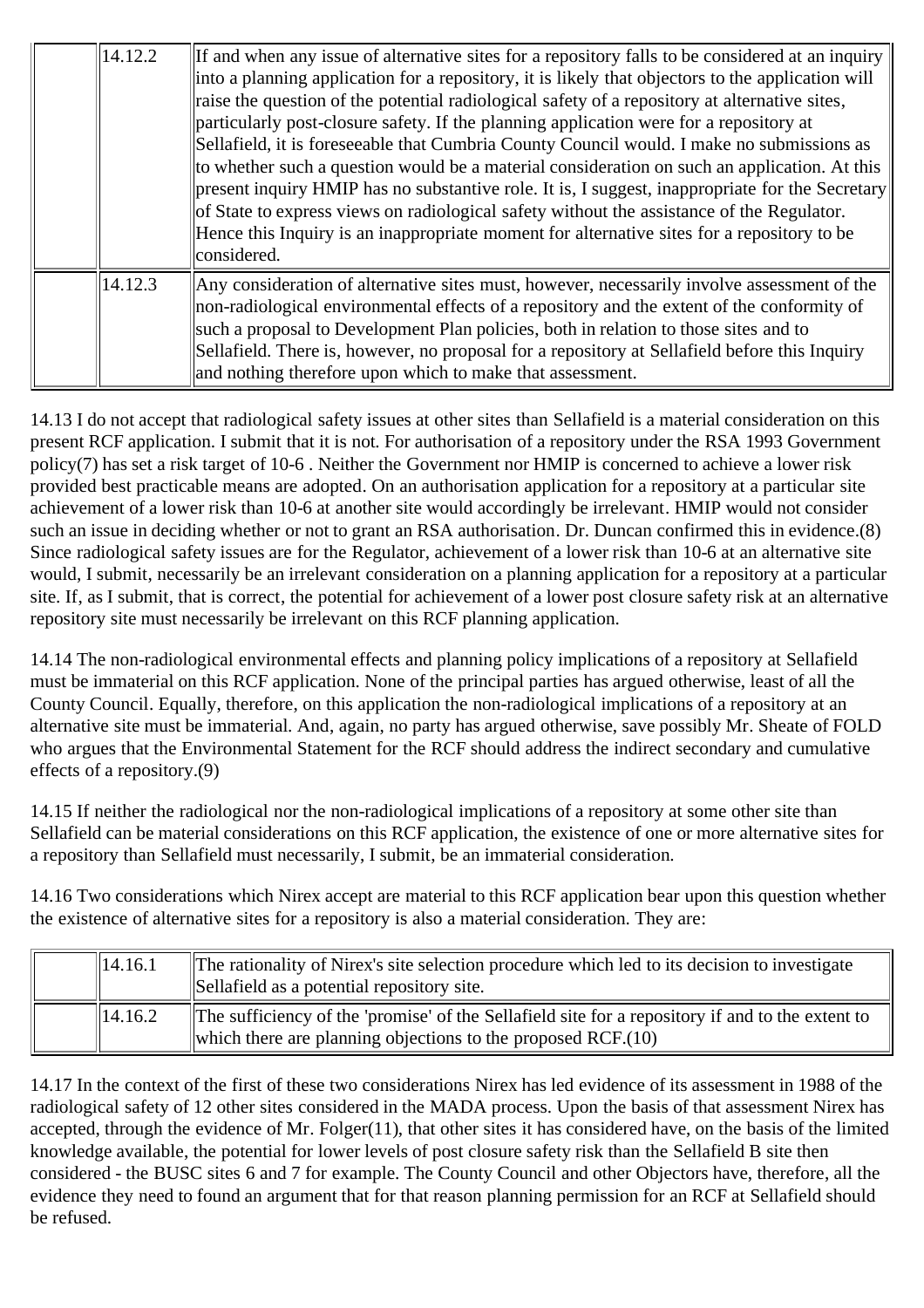14.18 If Nirex succeeds on this Appeal in establishing the sufficiency of the 'promise' of the Sellafield site to the satisfaction of the Secretary of State, it would, it is submitted, be irrational for him nevertheless to refuse planning permission for the RCF because, on the limited knowledge available to Nirex, other sites have the potential to produce a lower level of post closure safety risk or for more confidence in an assessment at 10-6. At Sellafield Nirex have put down deep boreholes at 22 locations(12), and carried out a very substantial amount of other investigation from the surface - for example, quaternary boreholes, seismic surveying, pump tests, cross-borehole tests, tomographic surveys. At no other site, except Dounreay, have they carried out any physical investigations. Their knowledge of the other sites depends on the information and advice from BGS.(13)

#### **The Environmental Statement**

14.19 I have already submitted that the Town and Country Planning (Assessment of Environmental Effects) Regulations 1988(14) (the "EA Regulations"), construed in the light of EEC Directive 85/337, do not require Nirex to produce any environmental information on alternative sites, and that they are accordingly not in breach of those Regulations. I rely upon the argument in COR/101B without repeating it.

14.20 For the reasons given in COR/101B, and above in these Closing Submissions, I also submit that the Secretary of State should not issue any Direction under Regulation 21 of the EA Regulations requiring any environmental information to be given in respect of alternative sites. In the context of Nirex's evidence on the site selection procedure sufficient information has been given to enable the County Council and other Objectors to advance relevant submissions.

14.21 I draw particular attention to the fact that the County Council did issue a Regulation 21 direction by letter dated the 3 October 1994 for *"the release of additional detailed material to the Council concerning the detailed reasoning for the Company's decision to focus attention on Sellafield."*(15) Nirex responded to that request by their letter dated the 22 November 1994 with its enclosures.(16) The County Council did not in response to this letter dispute the sufficiency of this information in compliance with their direction or request more environmental information from Nirex in compliance with their duty under the EA Regulations, and proceeded to determine the RCF application in December 1994. They did not suspend determination of the application under Regulation 21(7). The County Council's letter of the 24 November 1994(17) is not a direction under Regulation 21. It would not, therefore, lie in the mouth of the County Council now to complain of the insufficiency of Nirex's environmental information.

14.22 No party to the Inquiry, except The National Steering Committee of Nuclear Free Local Authorities, has asked the Secretary of State or the Inspector (assuming he has power) to issue a Regulation 21 direction. The Secretary of State has not complied with this Committee's request, and the Inspector has not asked Nirex to supply further information on alternative sites or indicated any difficulty in reporting to the Secretary of State on the information which has been provided. His preliminary view expressed at the First Pre-Inquiry Meeting was that: (18)

> *"The Inspectors were not minded to ask Nirex for any more environmental information on alternative sites than they had already provided as supplementary to their environmental statement, and particularly not geographical details. The information supplied by Nirex was considered to be adequate for the comparability exercise."*

The Inspector has not since expressed a change in that view.

14.23 It would, I suggest, be a quite exceptional and very serious step for the Secretary of State to take if he were, following receipt of the Inspector's report in Autumn 1996 then to issue a Regulation 21 direction. For the reasons I have given I submit that he should not do so.

14.24 If, in the language of Regulation 21(1)(b) of the EA Regulations, no further information on alternative sites is *"reasonably required to give proper consideration to the likely effects of the proposed development"*, namely the RCF, it is very difficult, and I submit not possible, nevertheless to conclude that the existence of alternative sites is a material consideration on the determination of this appeal.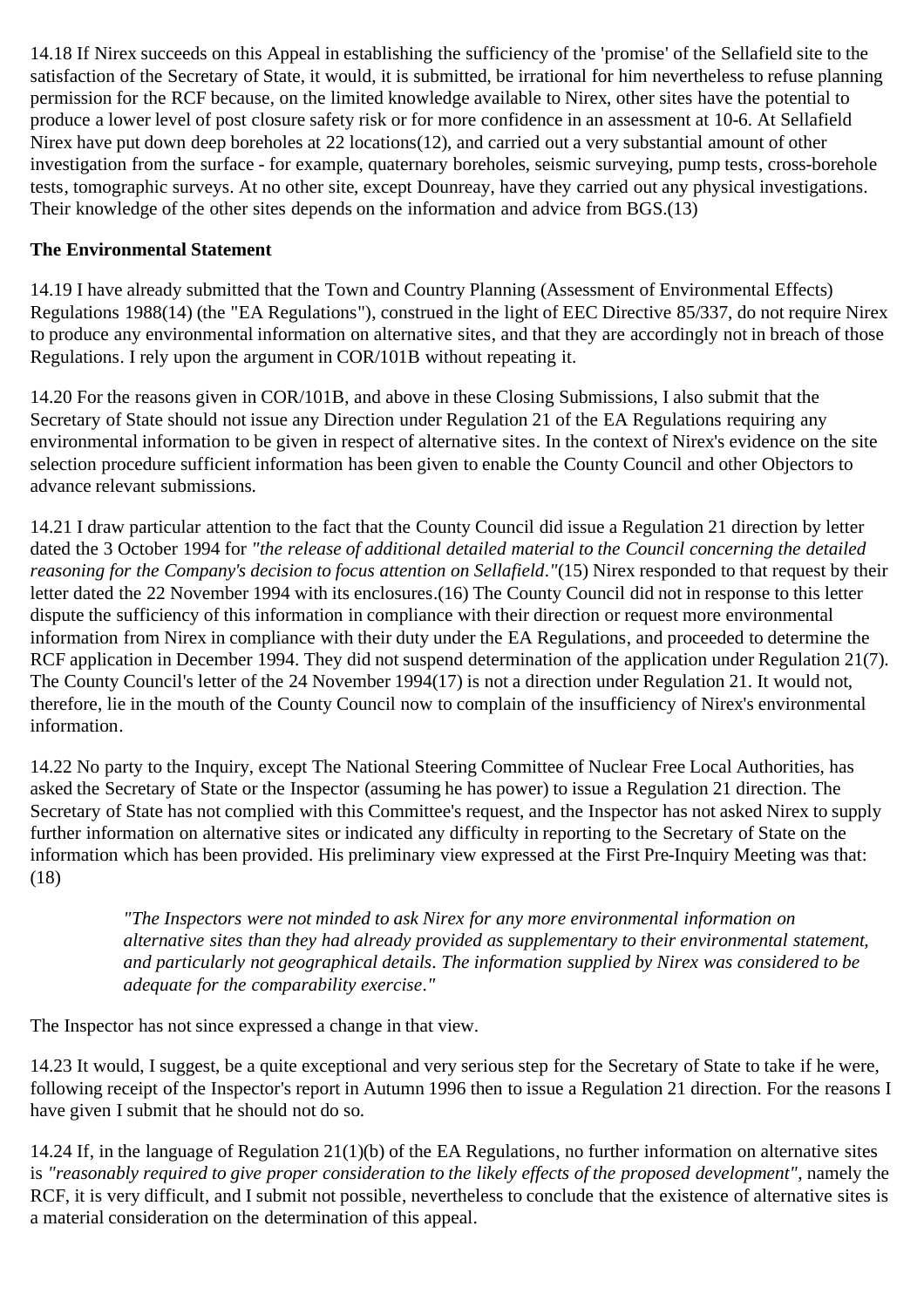#### **The Development Plan**

14.25 Policy 57 of the Joint Structure Plan(19) does not, I submit, apply to the RCF. The RCF is not a *"development concerned with the ..... disposal of nuclear waste"*. "Concerned" is a plain English word. It cannot include a development the nature and purpose of which is to investigate the potential of a site for a nuclear waste repository, any more than a borehole. Paragraph 4.71 of the Explanatory Memorandum uses helpful language in interpretation of the Policy, if interpretation were necessary, when it refers to *"further major developments associated with ... radioactive waste disposal"*. If the County Council, or the Secretary of State in his Direction to modify this Policy, had intended and desired that the Policy should apply to the RCF, they should have sought to place clear words in the Policy which would have that effect. But they have not. The proposal for an RCF was known to both the County Council and the Secretary of State, and is referred to in the Explanatory Memorandum at paragraph 4.70.

14.26 It is of importance on this question, though not I accept conclusive of it, that the County Council do not seek to suggest that Policy 57 does apply to the RCF. Mr. Guy Richardson in evidence agreed that the developments in this Policy concerned with the reprocessing or disposal of nuclear waste are different from the proposed RCF(20), and that this application is not concerned with nuclear re-processing or the disposal of nuclear waste(21). As I understand the thrust of his evidence, and that later of Mr. Hetherington, the County Council rely on this Policy because the Secretary of State should consider on this application the prospect of Nirex being able to satisfy the Policy in due course if a planning application for a repository at Sellafield were made. Mr. Hetherington put his point clearly. Thus in-chief he said:(22)

*" 5.11.....The Council maintains that the prospect of meeting the 'due consideration is given to alternative locations' test of Policy 57 is also applicable. ....*

*5.12.... planning permission should be refused on the basis that Nirex have not shown a reasonable prospect of satisfying the first criterion of policy 57(i)...."*

In cross-examination he told the Inquiry of the County Council's view that aspects of Policy 57(i) were relevant at this Inquiry because they provide the context in which the RCF application should be determined.(23)

14.27 Policy ENV 33 of the deposit draft of the Copeland Local Plan provided that the Borough Council would not support the RCF proposal unless a number of criteria were satisfied(24). The second required the proposal to demonstrate *"the suitability of the site for an ultimate repository"*. The Local Plan Inspector recommended the deletion of this requirement and further modification to require the proposal to demonstrate *"at this stage that further investigations of the suitability of the Sellafield site for an ultimate repository via the RCF are justified.*"(25) Officers are to recommend the Council to accept his recommendation.(26) The Council had already proposed a change to the opening words of the Policy so that it reads *"The Council will support the proposal for a RCF at Longlands Farm, Gosforth so long as the following criteria are satisfied."*(27)

14.28 The Local Plan Inspector's reasons for his recommendation are a material consideration(28) and important:

*"I find criterion 2 of this policy worded rather perversely such that, in effect, the outcome of the RCF investigation needs to be demonstrated before it can be allowed to go ahead, It is accepted by Nirex that they have to demonstrate sufficient promise thus far for the investigation of this site to continue by means of the RCF proposal. This appears to me an appropriate criterion for inclusion in the policy. The Council's suggested re-wording to introduce consideration of alternative locations appears to seek to treat the RCF proposal as if it were a repository proposal ...* " (29)

I invite clear agreement to this reasoning.

14.29 The draft Local Plan is now at an advanced stage and should be given the greatest weight. This appeal should accordingly be determined in accordance with draft Policy ENV 33 in the form recommended by the Local Plan Inspector and the Council's Officers. It supports everything that I have submitted.

#### **The Irish Government**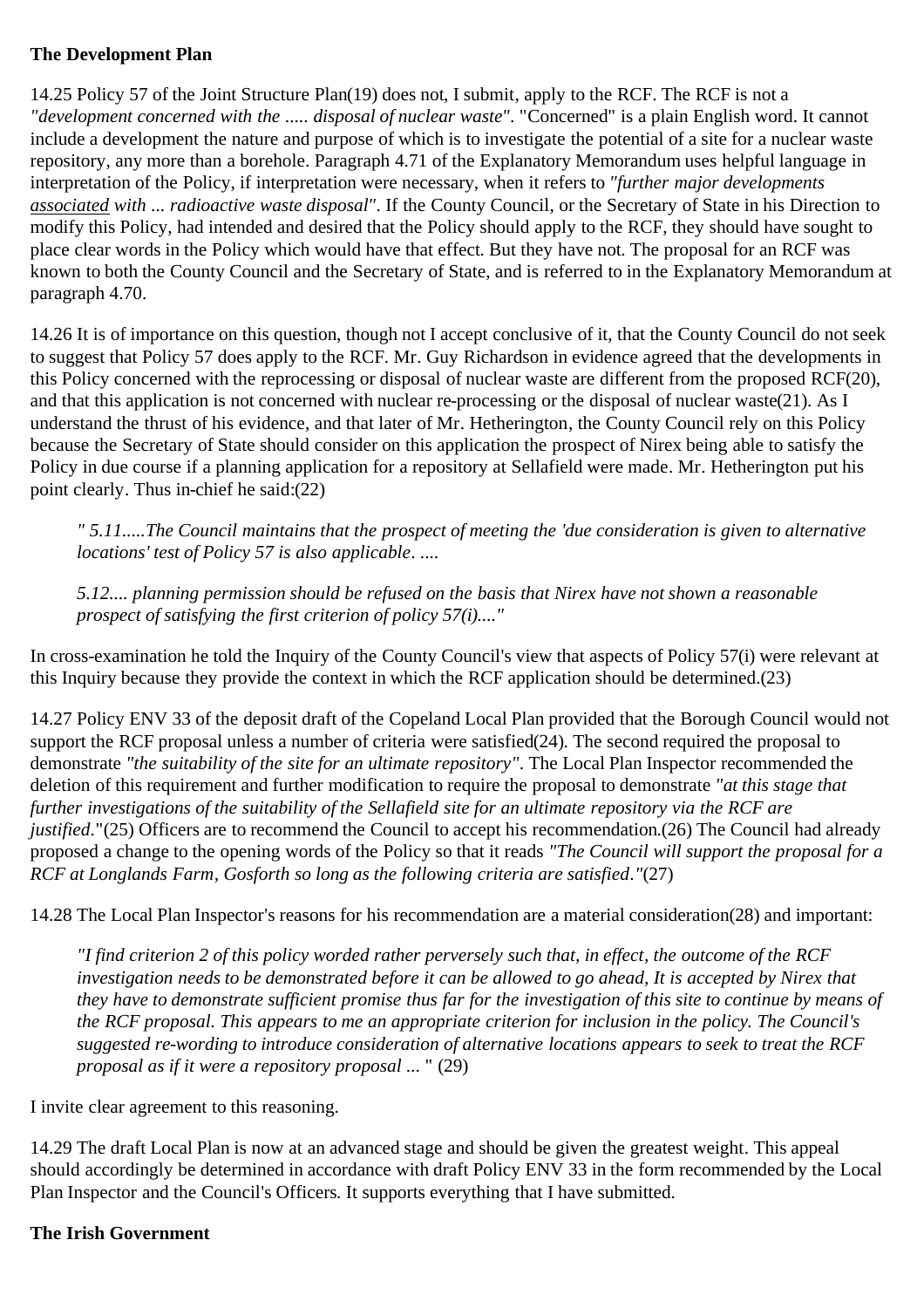14.30 Much, but not all, of the thrust of the representations given to the Inquiry on behalf of the Irish Government relates to the claimed deficiency in Nirex's case on alternative sites for a repository. So this is a convenient place to respond to those representations.

14.31 I make no response on behalf of Nirex to any policy and political considerations which may arise from the Irish Minister of State's Statement of Case or his short oral statement to the Inquiry. He reports the policy of the present Irish Administration to seek a prohibition on the construction of an underground nuclear repository *"such as the one being proposed by Nirex at Sellafield"*(30), as he erroneously described Nirex's intention. He tells the Inquiry that

*"Any degree of radioactive contamination of the Irish Sea is simply not acceptable to the Irish people.The Irish Government is most strongly opposed to any proposal that could lead to the construction of a disposal site for nuclear materials next to the Irish Sea"*.(31)

The UK Government's policy reaction to these representations, divorced from considerations of European or public international law binding on the Government, is a matter entirely for them. The Government currently has no policy against a coastal site on the Irish Sea for a deep waste repository. Its policy is supportive of Nirex's investigation of Sellafield as a potential site for such a repository, subject to the necessary planning permissions being obtained through the normal procedures.(32) The Government will, however, note that an inland repository site would eventually lead to discharges to sea, given that rivers and, potentially, airborne transport mechanisms would act to carry to the sea terrestial discharges of long-lived radionuclides which are the key determinants of risk.

14.32 The Secretary of State will, however, note that the Irish Minister of State caused no evidence to be led at this Inquiry which seeks to quantify the extent and effect of any possible release of radioactivity into the Irish Sea from a repository at Sellafield, or still less to comment upon the evidence on that subject which Nirex have produced. In summary that evidence is:

| 14.32.1 | Nirex's preliminary base case probabilistic post closure assessment of annual peak risk to an<br>individual in a (current) temperate marine biosphere state (i.e. with an eventual marine                                                                                                                                                                                                                                                                                                                                                                                                                                                        |
|---------|--------------------------------------------------------------------------------------------------------------------------------------------------------------------------------------------------------------------------------------------------------------------------------------------------------------------------------------------------------------------------------------------------------------------------------------------------------------------------------------------------------------------------------------------------------------------------------------------------------------------------------------------------|
|         | discharge to the Irish Sea) is 6.9 x 10 <sup>-10</sup> at 4 million years from closure (33). This is a little                                                                                                                                                                                                                                                                                                                                                                                                                                                                                                                                    |
|         | more than 3 orders of magnitude below the Government's risk target of $10^{-6}$ . There is no<br>evidence of the critical group whose representative member is assessed to incur this risk, but<br>this peak risk will be incurred by an inhabitant of the mainland which is currently England<br>rather than Ireland.                                                                                                                                                                                                                                                                                                                           |
| 14.32.2 | The peak risk that might be incurred several thousand years in the future as a result of<br>discharges of iodine-129 from the repository by a person living then on the continental shelf<br>surrounding the current land mass of Ireland would be equivalent to less than 2 millionths of<br>the radiation dose received from all sources by people living in Ireland today. (34) By<br>comparison the authorised maximum discharge from THORP brings the total exposure from<br>current Sellafield discharges to about 0.2% (about a 500th) of that received by the critical<br>$\left\vert$ group in Ireland from all radiation sources. (35) |

14.33 The submissions made by Mr. Lauterpacht QC on behalf of the Irish Minister of State that Nirex has by reason of the deficiency of its evidence breached European law lead, in two specific cases, to the concluding submission that the Secretary of State has consequently no lawful power to grant planning permission for the RCF. Thus:

| $\ 14.33.1\ $       | Because the submitted Environmental Statement does not comply with EEC Directive<br>$\parallel$ 85/337 Annex III paragraphs (2) and (4) no planning permission should be granted.(36)               |
|---------------------|-----------------------------------------------------------------------------------------------------------------------------------------------------------------------------------------------------|
| $\parallel$ 14.33.2 | Because Nirex has led no evidence which justifies a repository at Sellafield or demonstrates<br>$\alpha$ optimisation of location the Secretary of State could not properly authorise the RCF. (37) |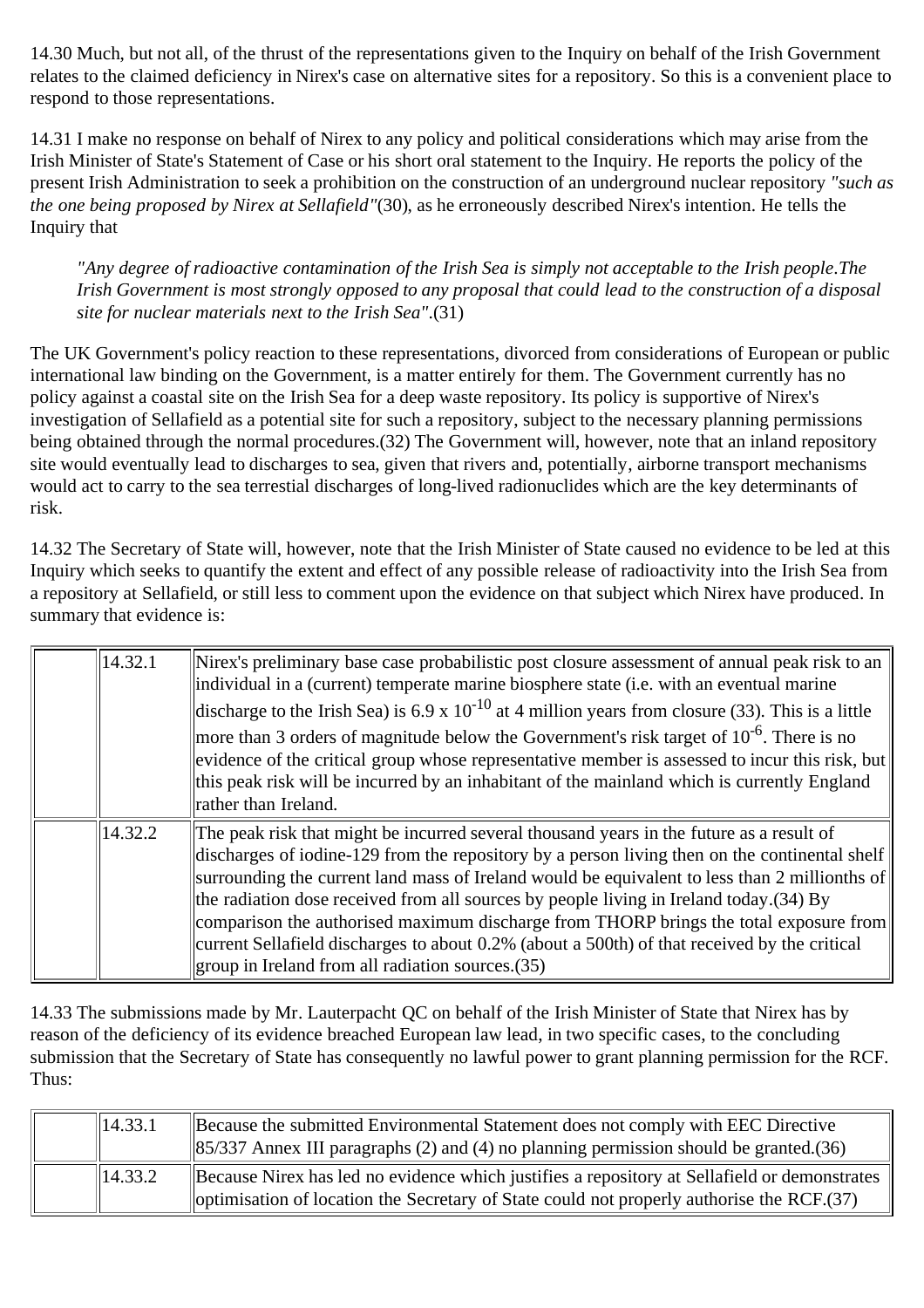14.34 All except one of these and other claimed breaches of duty under European or Public International Law, whether actual or possible, depend ultimately upon equating this proposal for an RCF to a proposal for repository. I return to that requisite in a moment. I identify at this point the claimed breach which does not appear to have that requisite which I shall the deal with separately, i.e:

| $\ 14.34.1\ $ | If I correctly understand Mr. Lauterpacht's argument, he submits that the Directive 85/337 |
|---------------|--------------------------------------------------------------------------------------------|
|               | applies to the RCF application because the duty is to give information of indirect         |
|               | $\ $ environmental effects, which must include those associated with a repository. (38)    |

#### *EEC Directive 85/337*

14.35 Mr. Lauterpacht does not in terms submit that for the purposes of EEC Directive 85/337, and of Article 1(2) in particular, the project under application is a repository because the RCF proposal is part of it. I have submitted (39), and I repeat that submission, that the RCF is itself a project and it is that project which is under application.

14.36 The nearest Mr. Lauterpacht gets to such a submission is an oblique reference to the *"Minister's view that the RCF and the DWR seen as a single development are activities which will or are likely to result in an exposure to radiation."*(40) It is plainly not a single development. The investigatory experimental works and activities to be carried out in and by the RCF are not the disposal of radioactive waste, and the fact that some of the shafts and galleries to be constructed might be proposed for re-use in construction and/or as part of any eventual repository(41) cannot change that fact. The RCF development will not result in any exposures to radiation.

14.37 Nirex has made no decision to build a repository at Sellafield.(42) No such decision could be considered until Nirex know whether they are likely to be able to present a post closure safety assessment which would satisfy the Regulators that they see no impediment to eventual authorisation of waste disposal and the grant of a site licence. Nirex would also need to be confident that they could construct the repository in safety and at an acceptable cost. Nirex are not in that position now. They do not have all the necessary information and the purpose of the RCF is to obtain it. Hence, contrary to the Irish Minister of State's assertion, Nirex has not proposed to construct a repository at Sellafield. It is, I submit, not possible to conclude on the evidence that it is more than possible that the outcome of further investigations through an RCF will enable satisfactory assessments to be made and hence lead to a decision to propose a repository at Sellafield. It is possible, but far from certain. This is not the case of the beginning of a development project which will be extended.

14.38 Hence, I submit, the absence of environmental information on alternative sites for a repository is not a breach of the EA Regulations construed in the light of the EEC Directive 85/337.

#### *Other Aspects of European and International Law*

14.39 Mr. Lauterpacht makes a number of erudite submissions which relate to other areas of European law and to public international law. With, as I have said, one exception these submissions depend on equating this proposal for an RCF to a proposal for repository. If, as I have submitted, the RCF is not part of repository project, this condition precedent to those submissions does not exist. The language of the other Directives and Conventions to which Mr. Lauterpacht refers is not couched, as is EEC Directive 85/337, in terms of a project. But the essential question remains the same. Is this present proposal simply a proposal for an RCF or is it in reality a proposal for a repository of which the RCF is but a preliminary part? That question of fact, for the Secretary of State to determine, is essentially the same as the question which arises on the EEC Directive 85/337. On that question I invite the Secretary of State to conclude clearly that it is not.

14.40 If the Secretary of State accepts that invitation, it is not incumbent on him to respond to Mr. Lauterpacht's substantive submissions. I make, therefore, no response on whether or the extent to which the case for the Irish Government is well founded if the Secretary of State were determining an application for a repository. I submit that he is not required to, and should not, rule upon those substantive submissions in anticipation of a repository planning application which has not been made. In making that submission I am not, however, to be taken as accepting that the UK Government is currently bound by the various Conventions relied upon by the Irish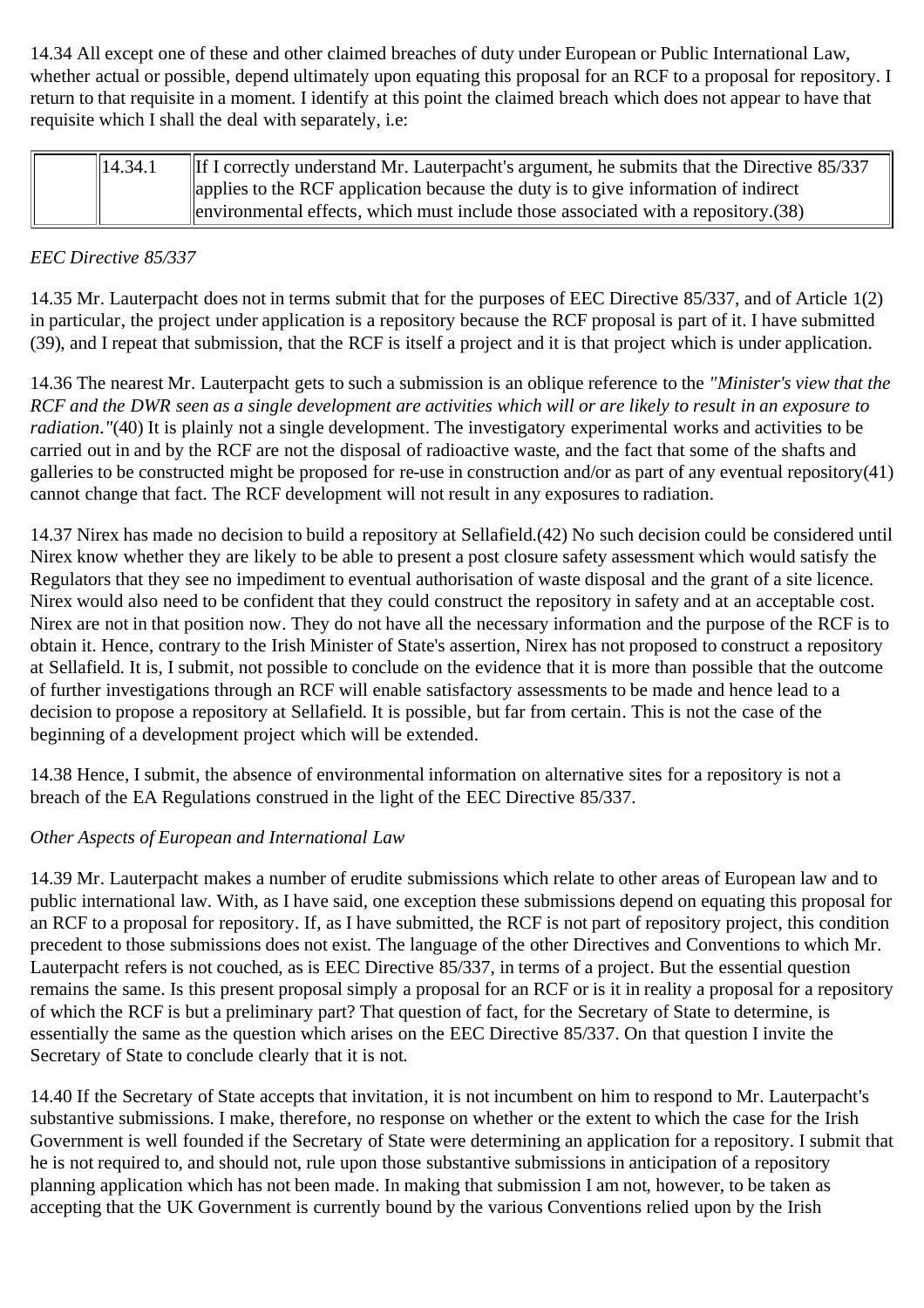Government, either at all or without significant qualifications not mentioned in the submissions on behalf of the Irish Government.

14.41 When a planning application is made for a repository, whether at Sellafield or elsewhere, questions of compliance with European or Public International Law may arise. On current assumptions this could not be until early in the next century. The Secretary of State cannot and should not anticipate what the law may then be.

### *EEC Directive 85/337: Indirect Effects*

14.42 I return to the apparent exception to the generality of Mr. Lauterpacht's submissions (paragraph 14.34 above)

14.43 In my submission, Mr. Lauterpacht is fundamentally wrong in submitting that effects of a repository are the indirect effects of an RCF, such that the environmental statement for the RCF must include the effects of a repository. The implementation of a planning permission for an RCF will not enable the development of a repository, which will require planning permission, authorisation under the RSA 1993 and, if appropriate regulations are made in accordance with Government statements, a licence under the Nuclear Installations Act 1965. It follows that the effects of a repository are not part of the effects of an RCF, indirect or otherwise.

#### **The National Steering Committee of Nuclear Free Local Authorities**

14.44 There is little new in Mr. Woolley's submissions that I need to deal with. Nirex's response to his letter of the 28 June 1995 is before the Inquiry.(43) I have already, above, dealt with the question of what the project is for the purpose of EC Directive 85/337.

14.45 If, contrary to my submissions, there is some obligation under the EA Regulations and/or Directive to produce information on alterntaive sites, it is submitted that the information which has been produced before and at this Inquiry satisfies that obligation. Mr. Woolley does not argue that consideration of alternative sites should extend beyond those considered in MADA.(44)

14.46 Mr. Woolley's point about section 13(4) of the RSA is wrong.Nirex would need authorisation under section 13(1). Section 18(3), which applies to the controlled burial of some LLW at local authority landfill sites, is irrelevant.

# **B:** SITE SELECTION

14.47 The second main issue arising under Alternative Sites springs from Nirex's selection of Sellafield as the preferred site for further investigation as a potential repository site.

14.48 Nirex accept that it is incumbent upon them to satisfy the Secretary of State that they have followed a rational procedure for identification of Sellafield, in July 1991, as the location at which to concentrate their further investigations for the development of a repository(45). The 1984 Green Book required a repository developer to show that it had followed a rational procedure for site identification and had not ignored a clearly better option for limiting radiological risks.(46) Whilst the Green Book is superseded in terms of policy by the July 1995 White Paper and is out of date in terms of its regulatory requirements(47), Nirex carried out its site selection procedures under the aegis of the Green Book. The Government's Review of Radioactive Waste Management Policy considered whether Nirex "may be considered to have adopted a reasonable approach in its investigations so far "(48), and the Secretary of State would no doubt expect Nirex to demonstrate the reasonableness of that approach at this Inquiry. If Nirex are to show a need and justification for its RCF proposal, to the extent necessary, and conformity with Policy 54 of the Joint Structure Plan and Policy ENV33 of the draft Copeland Local Plan - in the form recommended by the Local Plan Inspector and Copeland's Officers -it must, I accept, be necessary for them to show the reasonableness or rationality (I intend no distinction in the meaning of the two words) of the procedure by which they came to concentrate their investigations at Sellafield.

14.49 I submit, however, that Nirex are not required, as a material consideration at this Inquiry, to justify the merits either of their choice of sites to consider or of their sequential sieving of those sites to the point of decision to concentrate further investigations on Sellafield and Dounreay and then on Sellafield alone. There is - and I draw it -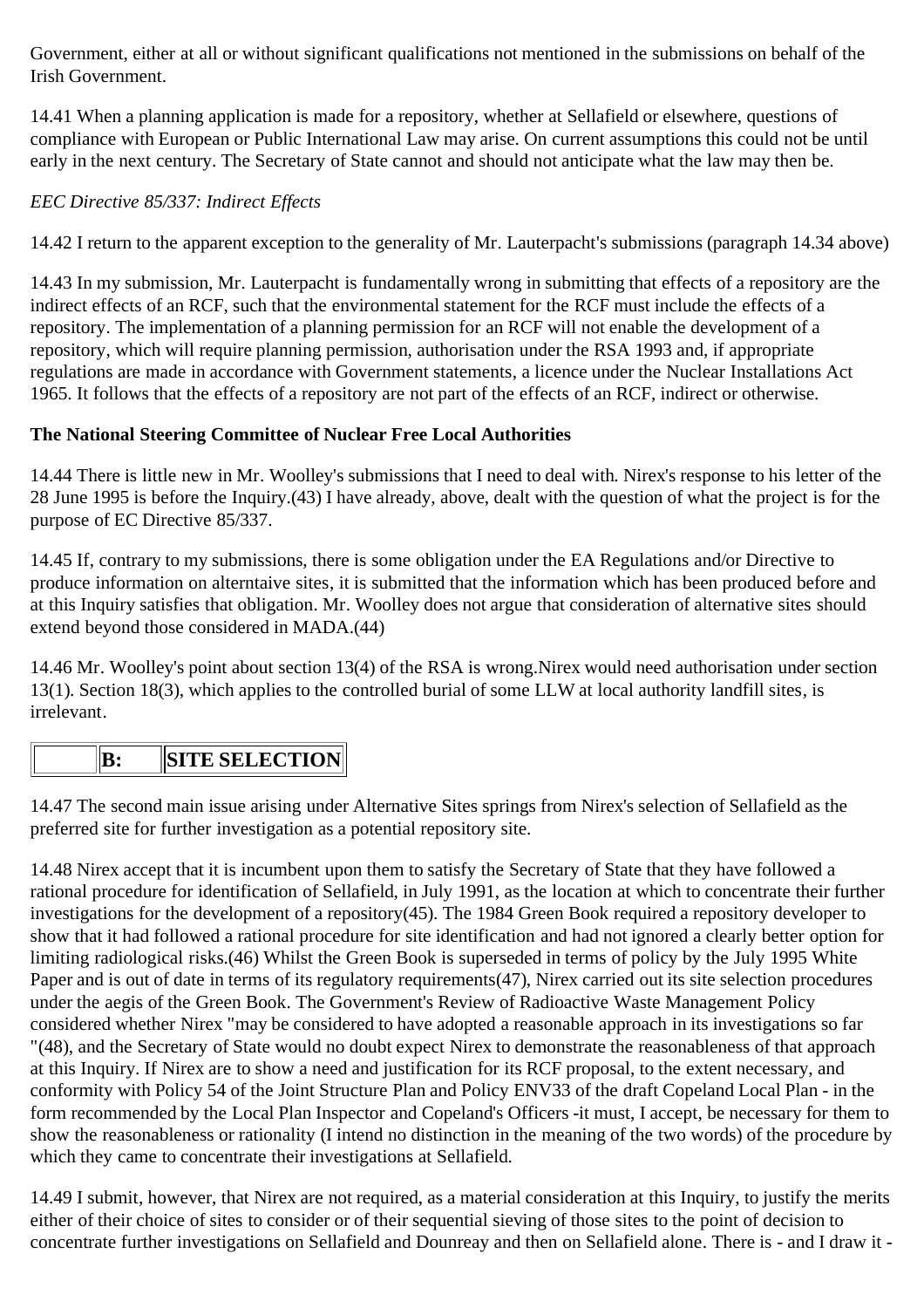a clear distinction between the rationality of the procedure of the site selection exercise so far on the one hand, and the merit of the decisions made during that procedure on the other. The latter would arise if the existence of alternative sites for a repository were a material consideration on this application, which I have submitted it is not.

14.50 Mr. Folger has given evidence of the site selection procedure which Nirex followed from the time they consulted the BGS in 1985 until the selection of Sellafield in 1991 as the site at which to concentrate their further investigations.(49) This evidence shows how Nirex followed the IAEA guidelines, as the County Council's consultants, ERM, agree they did.(50) PERA(51) and Nirex's communication to the County Council in November 1994(52) are other sources of such evidence.

14.51 In simple terms the procedure fell into four parts:

|      | The identification of an initial 500 sites in Great Britain and the incremental sieving down to 12<br>for detailed consideration in a MADA process. A site underlying BNFL's Sellafield Works was<br>included within the 500 sites - which subsequently came to be known as Sellafield A. When the<br>sieving process had reduced the potential sites to 39 a second Sellafield option was introduced<br>lying near to and to the east of the Sellafield Works - known as Sellafield B.(53) |
|------|---------------------------------------------------------------------------------------------------------------------------------------------------------------------------------------------------------------------------------------------------------------------------------------------------------------------------------------------------------------------------------------------------------------------------------------------------------------------------------------------|
| lii. | The MADA process which considered these 12 sites in November 1988, splitting one of the<br>offshore options into two to make 13 sites, and recommended to the Nirex Board that 3, 4 or 5<br>sets of identified sites, each of which included Sellafield B, should be further investigated.                                                                                                                                                                                                  |
| iii. | The decision by the Nirex Board in March 1989 to investigate further Sellafield B and<br>Dounreay.                                                                                                                                                                                                                                                                                                                                                                                          |
| iv.  | Nirex's decision in July 1991 to restrict its further investigations to Sellafield.                                                                                                                                                                                                                                                                                                                                                                                                         |
|      | <b>500 to 12</b>                                                                                                                                                                                                                                                                                                                                                                                                                                                                            |

14.52 I do not understand that any criticism was made about the thoroughness of the process which led to the identification of the 500 sites (save Mr. Wright(54) for the Gosforth Action Group who criticised the procedure after the list had been reduced to 39) and the systematic reduction of that number to the 12 which went forward into the MADA process. None could, I submit, reasonably be made. The County Council in particular make no criticism of this process.(55)

14.53 The Inspector asked a number of questions of Mr. Parker for the County Council(56), though not of Mr. Chris Balch the expert planning witness for Nirex or of Mr. Folger, about the "orthodox planning way of selecting" a site. No evidence was, however, led by the County Council or any other Objector as to what this orthodox way was, or its appropriateness to Nirex's purpose to identify a site or sites in Great Britain for investigation for suitability as a deep repository site. Nor was evidence led to suggest how such an orthodox way differed in substance from the procedure which Nirex followed, or how - if it did - doubt is cast on the thoroughness and effectiveness of what Nirex in fact did. Without any such evidence I can make no submission on the point, if point there is.

14.54 What I can do, and what I do, is to ask the Secretary of State to express his general satisfaction with the procedure of site identification which Nirex carried out - with the help of the IGS (now the BGS), Pieda, what is now AEA Technology - an arm of UKAEA, Costain Engineering Ltd., Ove Arup, Electrowatt Engineering Services (UK) Ltd., Sir Robert McAlpine & Sons Ltd. and JMP Consultants(57).

14.55 I look later at the absence of direct public involvement.

14.56 On the other hand much criticism was levelled at the MADA process.

14.57 In general response to this criticism I make five initial submissions.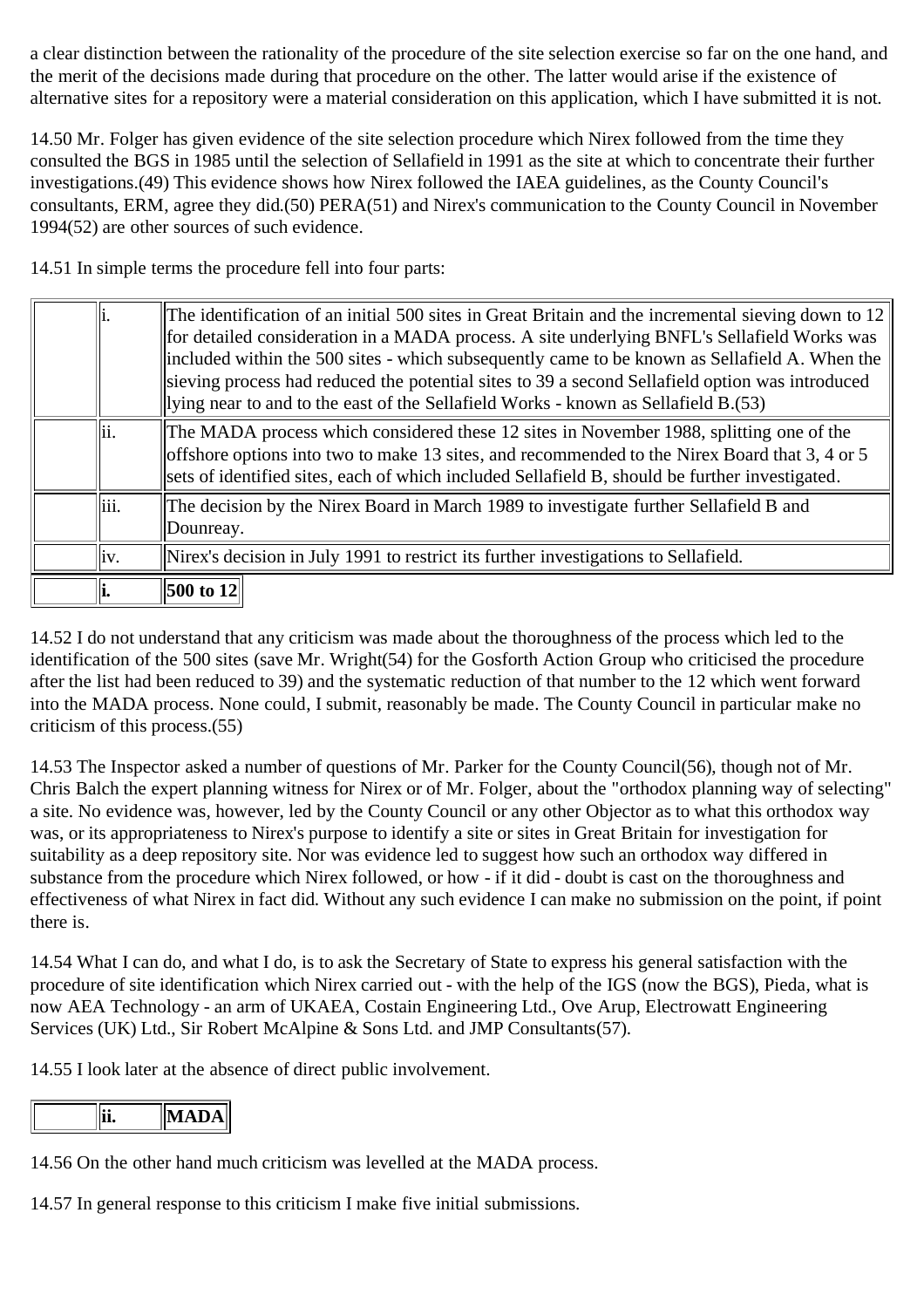14.58 First, it is essential to understand the purpose of the MADA team, which was to reduce 12 potential sites (increased within MADA to 13 by splitting one site into two) down to a short list that could be recommended to Nirex for further investigation.(58) That is what they did. They recommended that at least 3 sites be investigated and that there might be merit in investigating up to 5.(59)

14.59 Second, the Secretary of State should be in no doubt that the team had no ulterior motive to ensure the inclusion of Sellafield B in the short list. Its inclusion was an output from the analysis, not some 'hidden agenda' input. No one has suggested the contrary. The integrity and repute of the team's members, whether from Nirex or consultants of international standing (BGS, JMP, AEA, Pieda),(60) as well as of Dr. Phillips himself, assure the intellectual independence and honesty of their work.

14.60 Third, the thrust of the initial criticism levelled at the MADA process, whether by the County Council, Greenpeace or other Objectors, was directed at the insufficiency of the information provided by Nirex about the process. That criticism was effectively met by the evidence of Dr. Phillips.(61) Mr. Parker of ERM, for the County Council, is satisfied that he had sufficient information to allow him to conduct the exercise he wished to carry out, namely to repeat the calculations by looking at different weighting sets.(62) This information was sufficient to enable the County Council to mount their principal arguments that because safety is paramount MADA's recommendations 3 and 4(63) should not have put Sellafield B above Site 6 but possibly just behind it(64), and that the Board of Nirex should have chosen to concentrate further investigations on at least 3 sites (including Site 6)(65) . The information given in PERA was indeed enough for this purpose.(66)

14.61 Fourth, without revealing the identity of all the 13 sites and turning this Inquiry into an inquiry into the merits and demerits of those sites for a repository (a point I have already dealt with) Nirex were unable to, and did not, produce the base data which underlay the performance measures, ratings and preference scores used by the MADA team. I submit that this lack of information did not hamper the County Council in making points which it wanted to make, for the reasons I have given, or Dr. Stirling in making his points, essentially confined to the legitimacy of the weightings used by MADA.

14.62 Fifth is the concluding and considered response by the County Council to the evidence led on behalf of Nirex and the County Council on the MADA process. This was given by Mr. Hetherington in his Supplementary Proof of Evidence where he said(67):

*"The County Council accepts that MADA provided a reasoned basis to proceed to identification of a final short list. ... It is .. accepted that Sellafield emerged fairly from this process as a candidate site."*

This is the pith of my submission. I invite the Secretary of State to agree.

#### 14.63 What is arguably left?

#### *Sensitivity Analyses*

14.64 In addition to erecting a Base Case the MADA team carried out a range of sensitivity testing. Four alternative Cases were postulated which varied the Base Case nodal weightings - Costs, Robustness, Safety and the Environment - reflecting different viewpoints by substantially different weightings.(68) Other sensitivity analyses enabled the display of the scores for all sites in respect of one node to be plotted against the scores for any other node.(69). Figure 3 to Dr. Phillips' evidence exemplifies this type of analysis. I do not remember one question being put in cross-examination on this analysis or one point on it being made by an Objector's witness. The HIVIEW computer programme used by Dr. Phillips enabled sensitivity analyses to be done by varying, between 0% and 100%, the weights attaching to any node or individual attribute and calculating the resulting effect on the preference scores for the different sites.(70) Figures 4 to 7 to Dr. Phillips' evidence are printouts of examples of these analyses. The MADA team's recommendations took account of these sensitivity analyses which, I submit, were thorough and sufficient. Dr. Stirling gives no indication of how the team's eventual judgment would have been helped or affected by any further type of analysis.

*Weighting on Safety and Costs*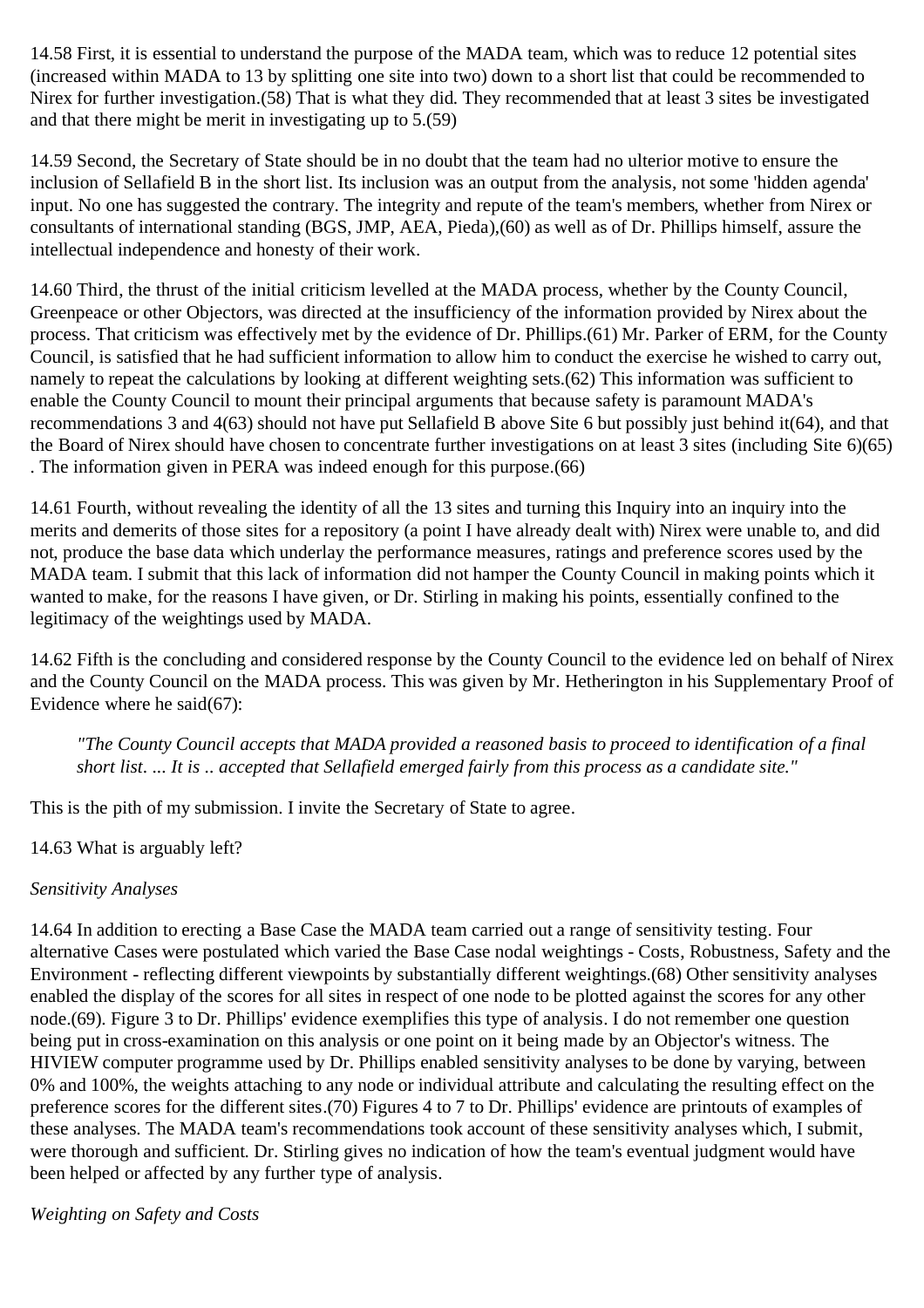14.65 Criticisms were made of the weightings given in the Base Case to the Costs and safety nodes, broadly 71% and 7% respectively.(71) The use of sensitivity analyses which substantially varied these weightings shows how the team did not confine their consideration to the Base Case.

14.66 Changing the weighting on the safety and/or costs nodes changes the difference in preference scores between the sites. Figures 4 and 6 of Dr. Phillips' evidence show that a shift of some 14 % points (about a fifth) on the total weight on costs, and some 8% points (more than double) on the total weight on safety, is needed before Sellafield B loses the highest weighted preference score. It remains in the top four until the safety weighting is increased from 7% to some 67% when it is overtaken by Site 12, or the cost weighting drops to some 30%.

14.67 The need for substantial weighting changes before it is possible to justify exclusion of Sellafield B from the MADA shortlists for further investigation raises two specific further points.

#### *The Cost of a Life*

14.68 The first relates to the imputed or implied value or cost of a life. Dr. Phillips told the Inquiry that the judgment to give the weighting on costs ten times the weighting on safety was the consequence of valuing a life at £300,000.(72). He was not asked and did not say exactly how that figure had been arrived at, though he did say, in answer to questions by the Inspector, that all costs and all deaths had been summed, assuming equal weights, over, he thought, a period of 100 million years.(73) Mr. Parker did a calculation which arrived at figure of about 2,400 deaths over that same period.(74) Whilst he did not say how he had done this calculation, he had evidently taken the range of total costs of £7,250m from Dr. Phillips' Table 1 and divided it by £300,000. Whilst this Table 1 shows a range of 0 to 90 pre-closure non-radiological deaths, no other evidence of deaths has been given, least of all as to how many of the arithmetic 2,400 falls within attribute 20 - post-closure safety to society between 100,000 and 100 million years after closure. If the range in that period were significant and either ignored or heavily discounted - on which there could be much argument - the imputed or implied value of life of £300,000 would rise. More than that cannot be said.

14.69 I do not intend to enter into the argument whether any significantly greater imputed or implied value should reasonably have been assumed than £300,000. This is a very subjective matter. It is enough to point out that with the weighting on safety increased to 67% - as it must before Sellafield falls out of the first four sites - the implied value of life becomes some £7.4m.(75)

#### *Post-Closure Safety*

14.70 All sites were seen as having the potential(76) to achieve the Regulator's annual risk target of 10-6. The MADA team's view was that relatively little importance should be attached to the margins by which particular sites were calculated to meet the target(77). The Regulator was not concerned in 1988 under the 1984 Green Book (nor is he now under Government policy explained in the July 1995 White Paper) to achieve a lower post closure risk target than 10-6 provided that best practicable means were employed to limit discharges. There is no reasonable basis, it is submitted, for attaching such importance to the achievement of a lower individual risk than 10-6 as would result from giving a significant increase to the weighting on the safety node. The relative differences in the assessed scores for post-closure individual safety were small compared with the relative differences in other attributes such as costs. Appropriately, the weightings reflected this.

14.71 The main focus of evidence about the safety performance of the Sellafield site has been on its post-closure radiological performance. But other aspects of safety are also important, both radiological and non-radiological, pre- and post-the closure of a repository. Mr. Folger gave evidence, which was not disputed, about the assessment made for MADA purposes of the pre-closure radiological doses to the public. For the Sellafield option that dose was substantially below that for any other location.(78) This advantage reflects the fact that more than half the ILW requiring deep disposal arises from BNFL's operations at Sellafield, and public doses associated with waste transport would be minimised by siting a repository nearby. The Green Book required that waste transport implications be fully considered in justifying the choice of a site.(79) Dr. Cunningham (80)emphasised the importance of waste transport movements in the calculation of risk to people.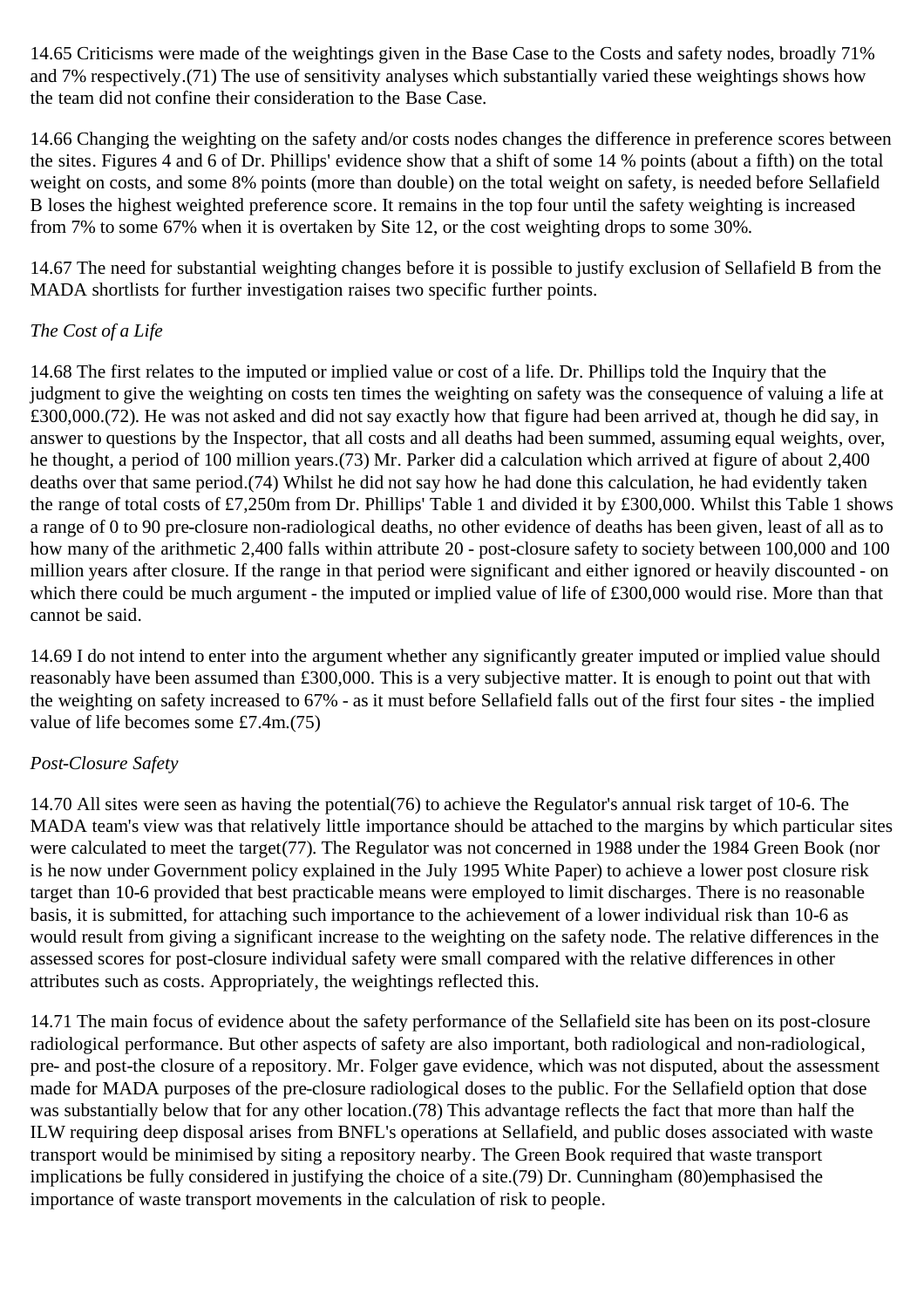#### *Robustness*

14.72 Progressively increasing the weights on attributes 12 and 13 (geological certainty and investigability) would eventually have taken overall preference scores for Sites 6 and 7 - and also Sites 2, 3 4 and 8 - above Sellafield B. Sites 4 and 8 scored less well on other attributes, so they were dropped by the MADA team for their relatively poor showing under a wide range of weighting schemes(81). Sites 2, 3, 6 and 7 were all included in the recommended shortlists. Thus it is difficult to see, and no witness has suggested, how such an increase in weighting on attributes 12 and 13 would have aided the MADA's team judgment on the short list of sites to be recommended for further investigations.

#### *Environment*

14.73 Very little has been said about the scores and weighting used in the Base Case for the Environment group of attributes. In five of his 7 weighting sets Mr. Parker gave this node a weighting of 5%(82), 2% points less than in the MADA Base Case. The County Council, the local planning authority, did not therefore suggest that too little importance had been given by MADA to the environment. Dr. Stirling did not touch upon this subject save for his general criticism of the weighting sets. The MADA analysis showed that a weighting on the environment node of more than 45% would be needed to displace Sellafield B.(83) No one suggested this.

#### *Divergent Perspectives*

14.74 Consultation on weightings with such outside bodies as local authorities, interest groups. commercial organisations, unions and professional associations - Dr. Stirling's suggested list(84) - would no doubt have produced a wide range of views on weightings. It would still have been left to the MADA team to set the Base Case weightings. The arguments between costs, safety and robustness would still need to have been resolved. The sensitivity analyses showed that Sellafield B continued to score consistently well under a range of different weighting sets intended to simulate different perspectives on what was important.

#### *Reasonableness of the MADA Weightings*

14.75 Which brings me to my last detailed point. Individuals and individual groups will have different opinions as to how the various attributes should be weighted which reflect their different viewpoints and subjective judgments. The Secretary of State and the Inspector may have theirs. But the question is not what any one else's judgment might be, but whether the MADA team's judgment was reasonable - having regard to the divergent considerations to which it needed to have regard. Cost to Nirex as the developer, and thus to its waste disposal customers and eventually to the taxpayer and electricity consumer, must be important. Post-closure safety was assured by excluding any site which was not assessed to meet the Regulator's target. The environment is important, but the 12/13 sites considered in MADA had satisfied environmental screening stages in the sequential sieving process.

14.76 I invite, therefore, agreement by the Secretary of State that the Base Case weightings used by the MADA team, tested through the various sensitivity analyses, provided a fair and reasonable basis for their short list recommendations. As the County Council have accepted on reflection, Sellafield fairly emerged within the recommended short list of three.

#### *Conclusion up to March 1989*

14.77 The site selection procedure up to the Board's March 1989 decision was, I submit, rational and reasonable.

### **iii. The March 1989 Board Decision**

14.78 The Board of Nirex in March 1989 noted that(85):

*"As the site selection work progressed in parallel with the discussion process [i.e. The Way Forward] it became clear that the various sites under consideration could be divided into two categories: those where*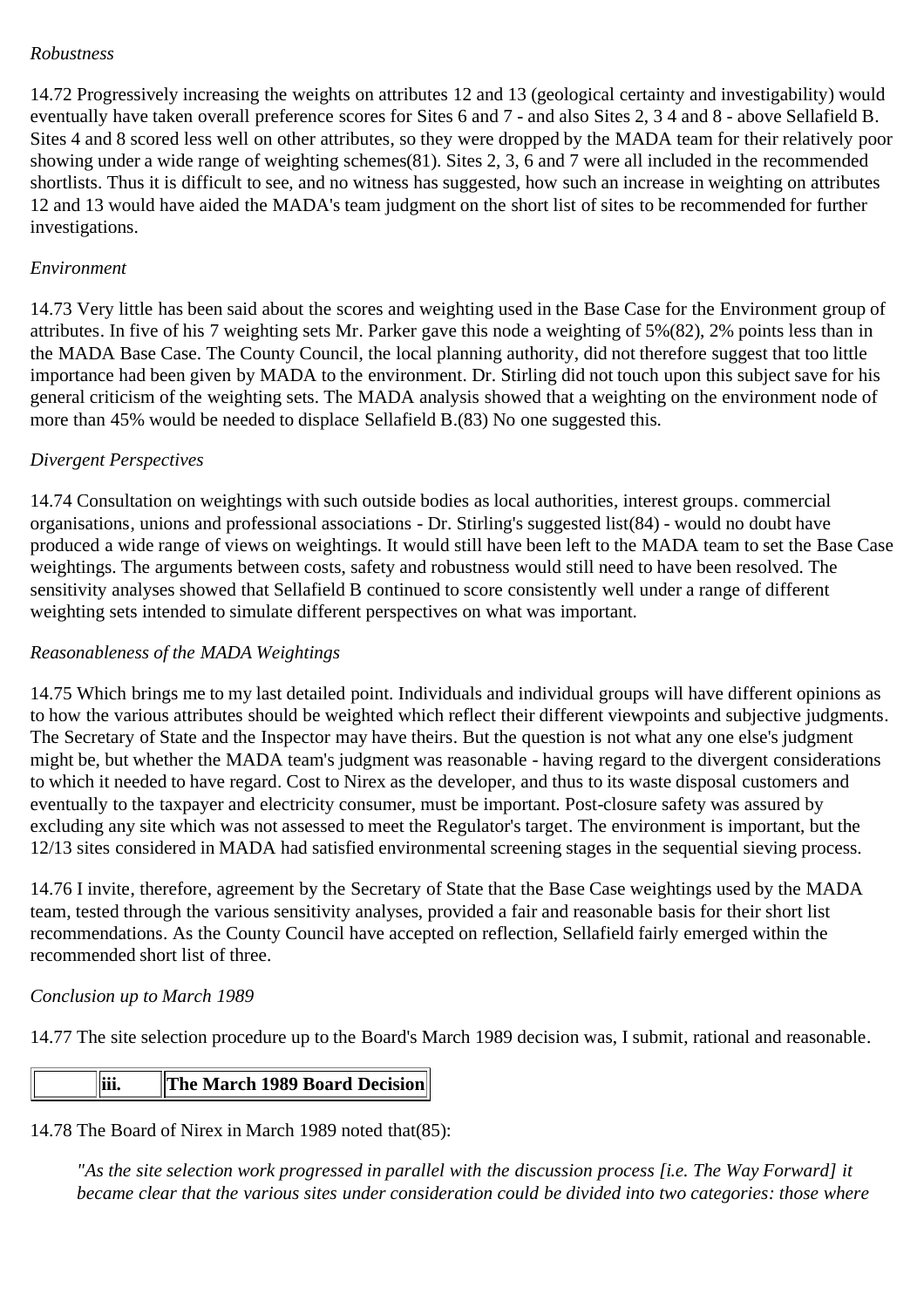*there is a measure of support for nuclear activities in the local community and those where there is not."*(emphasis supplied)

They decided that:

*"In view of this, and recognising the practical difficulties of investigating sites in parallel, Nirex has decided as a first step to limit further investigations to two areas where there is a measure of public support, namely, Dounreay in Caithness, and Sellafield in Cumbria."*(emphasis supplied)

In short the Nirex Board set aside Sites 6 or 7 from the MADA team's first short list and opted for Dounreay rather than Site 2 in Caithness.(86)

14.79 Nirex did not ignore any *"clearly better option for limiting radiological risks"* (87) in the site selection procedure. Sites with a potential for lower risks were considered but not selected for reasons given to the Inquiry.

14.80 This Nirex decision was reported to the Government. The Chairman of RWMAC wrote to the Secretary of State on the 16 March 1989(88). The Committee had reviewed Nirex's site selection procedure leading to the identification of a shortlist of 12 sites. They found Nirex's approach *"defensible"*. They accepted -

*"... the logic in identifying the two further areas for further evaluation which include the nuclear installations of Dounreay and Sellafield. The Nirex decision is consistent with our advice given to yourself in the published RWMAC response to Nirex's consultative document 'The Way Forward'"*

RWMAC stated that *"sites associated with better radiological conditions, and which are more robust in radiological terms, exist."* But they reported that -

*"... it would be inappropriate for such sites to be evaluated by detailed site investigation until the suitability of Dounreay and Sellafield had been established."*

14.81 The Secretary of State reported the Government's view on Nirex's decision to the House of Commons in a Written Answer to a Parliamentary Question on the 21 March 1989.(89) The Government, he said, had consulted RWMAC and *"accept"* Nirex's report.

14.82 Nothing, in my submission, has occurred at this Inquiry into the detailed investigation of Nirex's site selection procedure which justifies the Secretary of State in expressing a different view on Nirex's decision than that of the Government in 1989. The decision to concentrate further investigations on Sellafield and Dounreay, as a first step, was a rational one.

14.83 There is in the first place nothing irrational in the Board's recognition of the practical difficulties of investigating sites in parallel. No one has suggested to the contrary at this inquiry.

14.84 The importance attached to the presence of a measure of support for nuclear activities in the local community is entirely rational. It recognises the reality. It pays attention to the comfort - my word - of local people in potentially hazardous industries which they can understand better than others, and the need for industry and people to live side by side. It pays attention to good neighbourliness. It does not pretend that it will be easier to obtain planning permission for a repository in an area where there is such a measure of support. The Secretary of State has said that he would call in any such planning application and his decision will be based on material considerations in law.

14.85 I invite rejection, therefore, of criticism of Nirex's March 1989 decision to concentrate further investigations at Sellafield and Dounreay as a first step.

# **iv. The July 1991 Decision**

14.86 The further investigations were then carried out at the two sites. In July 1991 Nirex announced their decision to concentrate on Sellafield as their preferred choice, though Dounreay would remain as an option.(90) The important factor given for that decision was *"Transport ...because approximately 60% of the radioactive waste*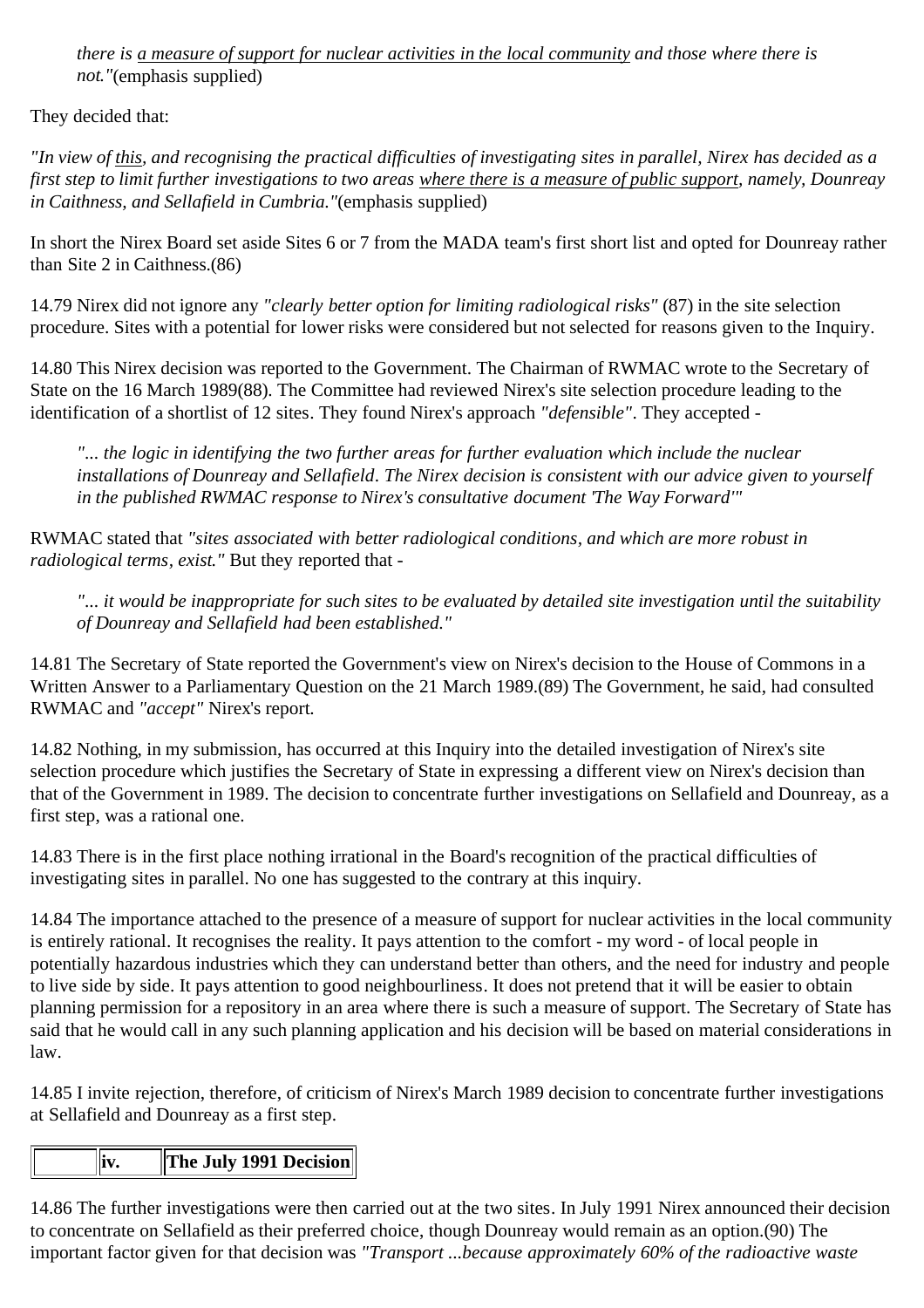*destined for the repository arises from BNFL's operations there"* (i.e. at Sellafield). The County Council were told by letter of this decision(91), and that it did *"not mean that (Nirex) have yet decided to submit a planning application for the construction of a repository."* That remains Nirex's position.

14.87 I remember no criticism of the reasons for this decision, which I submit are rational.

#### **Public Involvement**

14.88 Nirex have been criticised for lack of public involvement in their decision-making process. Nirex's site selection has not been peer reviewed. Nothing has been put into the public domain except through PERA, the November 1994 communication to the County Council and at this Inquiry. There was through the Way Forward exercise public consultation on the broad approach, but there was no public participation in the MADA process or the March 1989 decision.

14.89 I respond with three principal points.

| $\vert$ 14.89.1 | First, the rationality of Nirex's site selection procedure is unaffected by the absence of<br>public involvement.                                                                                                                                                                                                                   |
|-----------------|-------------------------------------------------------------------------------------------------------------------------------------------------------------------------------------------------------------------------------------------------------------------------------------------------------------------------------------|
| 14.89.2         | Second, the confidentiality of the sites considered by Nirex could not have been maintained<br>with public involvement.                                                                                                                                                                                                             |
| 14.89.3         | Third, the question whether there should have been public involvement in the site selection<br>$\parallel$ procedure is very much a matter for Government policy, and Government has not suggested $\parallel$<br>that there should be, though the July 1995 White Paper provided the opportunity for such a<br>$\ {\rm policy.}\ $ |

#### **Definition of the PRZ**

14.90 The geological site considered as Site 10 in the MADA process lay generally NE of the Sellafield Works. (92) The surface implications of such a site were considered by reference to the Pelham House school estate. Following their March 1989 decision Nirex moved their attention a little further south-east to avoid the carboniferous limestone; BH2 was sunk as a first step. The PRZ is now defined south of the Pelham House school and the RCF proposal on Longlands Farm is some 2.4 kilometres south east of Pelham House.

14.91 I submit that the scale of this shift is too small to uncouple the site selection process which led eventually to the MADA recommendation in November 1988 to investigate three sites which included Sellafield B (then geographically Pelham House School), and then to the decision in March 1989 to concentrate further investigations on that site and Dounreay, from the July 1991 decision to concentrate further investigations on the PRZ which by then had centred on Longlands Farm and the later proposal for an RCF in this PRZ.

14.92 The cost of constructing waste transport arrangements between a waste reception area at the Sellafield Works and either Pelham House school or Longlands Farm would be broadly the same. The distance from the Pelham House school is greater(93), and the depth of the BVG at Pelham House school no less.

#### **Return to Contents Page**

### **Move to Next Section - Conditions**

### **REFERENCES**

| $\parallel$ (1) | Trusthouse Forte v SOSE (1987) 53 P&CR 293,299                                                     |
|-----------------|----------------------------------------------------------------------------------------------------|
| $\parallel$ (2) | $\parallel$ GLC v SOSE (1985) 52 P&CR 158, 172, followed in SOSE v Edwards (1995) 69 P&CR 607, 614 |
| $\parallel$ (3) | Programme Officer's Notes of Meeting, page 5                                                       |
| $\parallel$ (4) | $\text{PE/NRX}/12. S1 \text{ para } 5.9$                                                           |
| $\parallel$ (5) | $\parallel$ EA Regs Reg 21(1)                                                                      |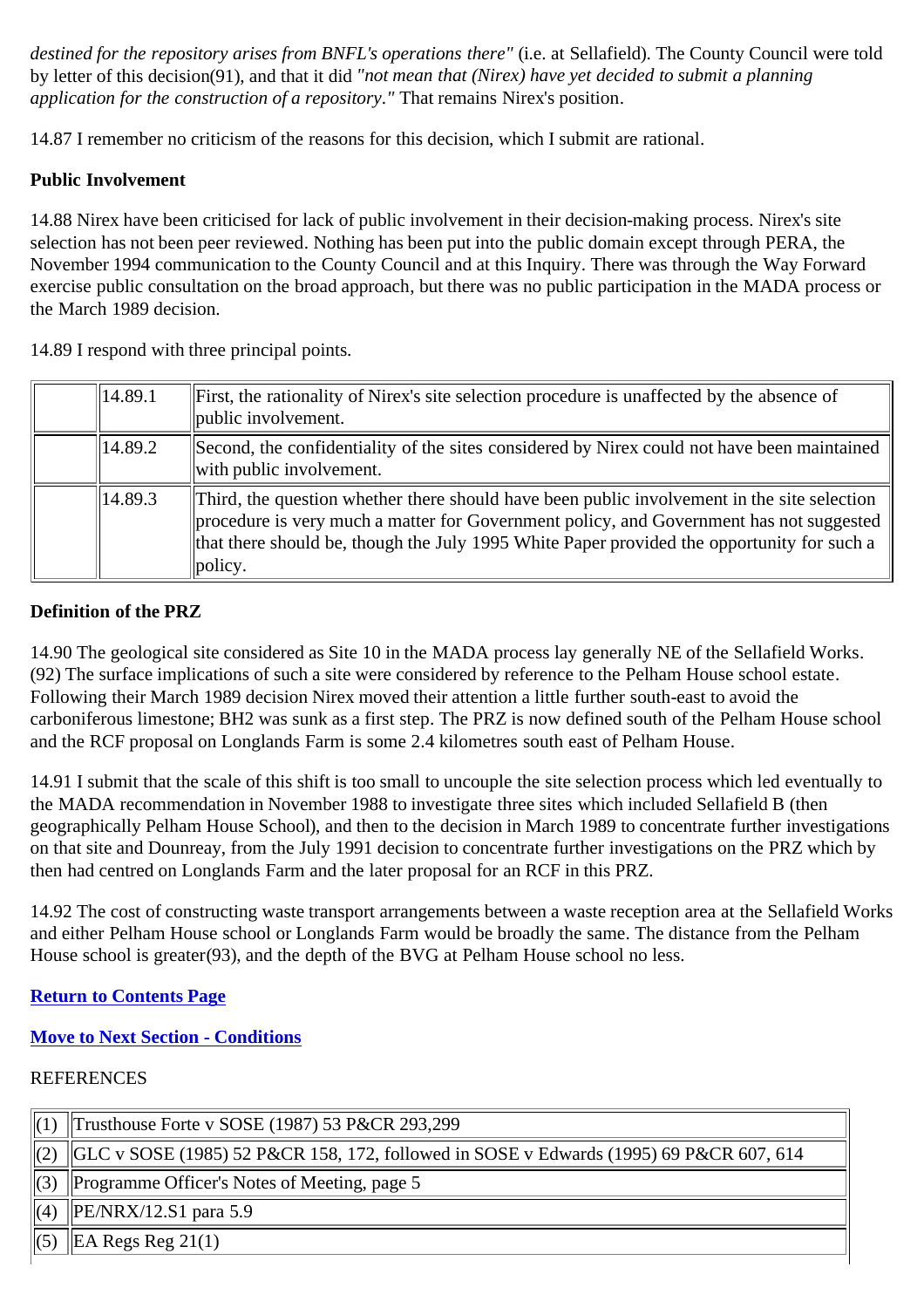| (6) | COR/204                                                                                               |
|-----|-------------------------------------------------------------------------------------------------------|
| (7) | GOV/208 para 78                                                                                       |
| (8) | Duncan XX Drabble Day 24 pm                                                                           |
| (9) | PE/FLD/2 para 4.6                                                                                     |
|     | $(10)$ Balch XX Drabble Day 9 pm                                                                      |
|     | $(11)$ Folger XX Drabble Day 26 am                                                                    |
|     | $(12)$   PE/NRX/14 para 4.7(iii)                                                                      |
|     | (13) Folger XX Weston Day 27 am; X Asst Inspector Day 29 pm; PE/NRX/12 paras 6.32, 6.35, 6.37         |
|     | $(14)\n$ COR/101B                                                                                     |
|     | $(15)\vert$ COR/104 p.93                                                                              |
|     | $(16)$ COR/104 pp 95 - 126                                                                            |
|     | $(17)$ COR/104 p.137                                                                                  |
|     | $(18)$ Notes of First PIM p.6                                                                         |
|     | $(19)$ COR/303A p.55                                                                                  |
|     | $(20)$ Day 14 pm XX                                                                                   |
|     | $(21)$ Day 15 pm to Inspector                                                                         |
|     | $(22)$  PE/CCC/7                                                                                      |
|     | $(23)$ Day 44 am                                                                                      |
|     | $(24)$   PE/CBC/3 para 5.4                                                                            |
|     | (25) CBC/3/2 p. 70. COR/307A R.10.20                                                                  |
|     | $(26)$   PE/CBC/3/S1 paras 1.3 & 5.1.                                                                 |
|     | $(27)$ COR/307 Subject 212                                                                            |
|     | (28) Tesco v SOSE (1994) JPL 227,233-234, endorsed by the Court of Appeal at (1994) 68 P&CR 219, 232. |
|     | $(29)$   CBC/3/2 p. 69 para 10.20.14                                                                  |
|     | (30) Irish Govt Statement p.1                                                                         |
|     | $(31)$ Irish Govt Statement p.2                                                                       |
|     | $(32)$ GOV/211                                                                                        |
|     | $(33)$  Nirex 95 (COR/122) Vol 3 Table 6.18, Fig 6.6 & para 9.1(g)                                    |
|     | $(34)$  NRX/15/34 para 12                                                                             |
|     | $(35)$   Ibid para 11                                                                                 |
|     | (36) Irish Government Statement p.30 para 65                                                          |
|     | $(37)$ DITTO p.36 para 77                                                                             |
|     | $(38)$ DITTO p.30 para 66                                                                             |
|     | $(39)$ COR/101B para 5                                                                                |
|     | $(40)$ Irish Government Statement p.34 para 74                                                        |
|     | (41) Folger XX Spendlove Day 26 pm, XX Brodie Day 26 pm. PE/NRX/16/S1 Section 6                       |
|     | $(42)$ Folger XiC Day 25 am                                                                           |
|     | $(43)$ COR/101B                                                                                       |
|     | $(44)$ Woolley Submissions para 79 p.49                                                               |
|     | $(45)$  NRX/12/1 p. 11                                                                                |
|     | $(46)$ GOV/302 paras 5.3 & 5.4                                                                        |
|     | $(47)$ GOV/208 para 74                                                                                |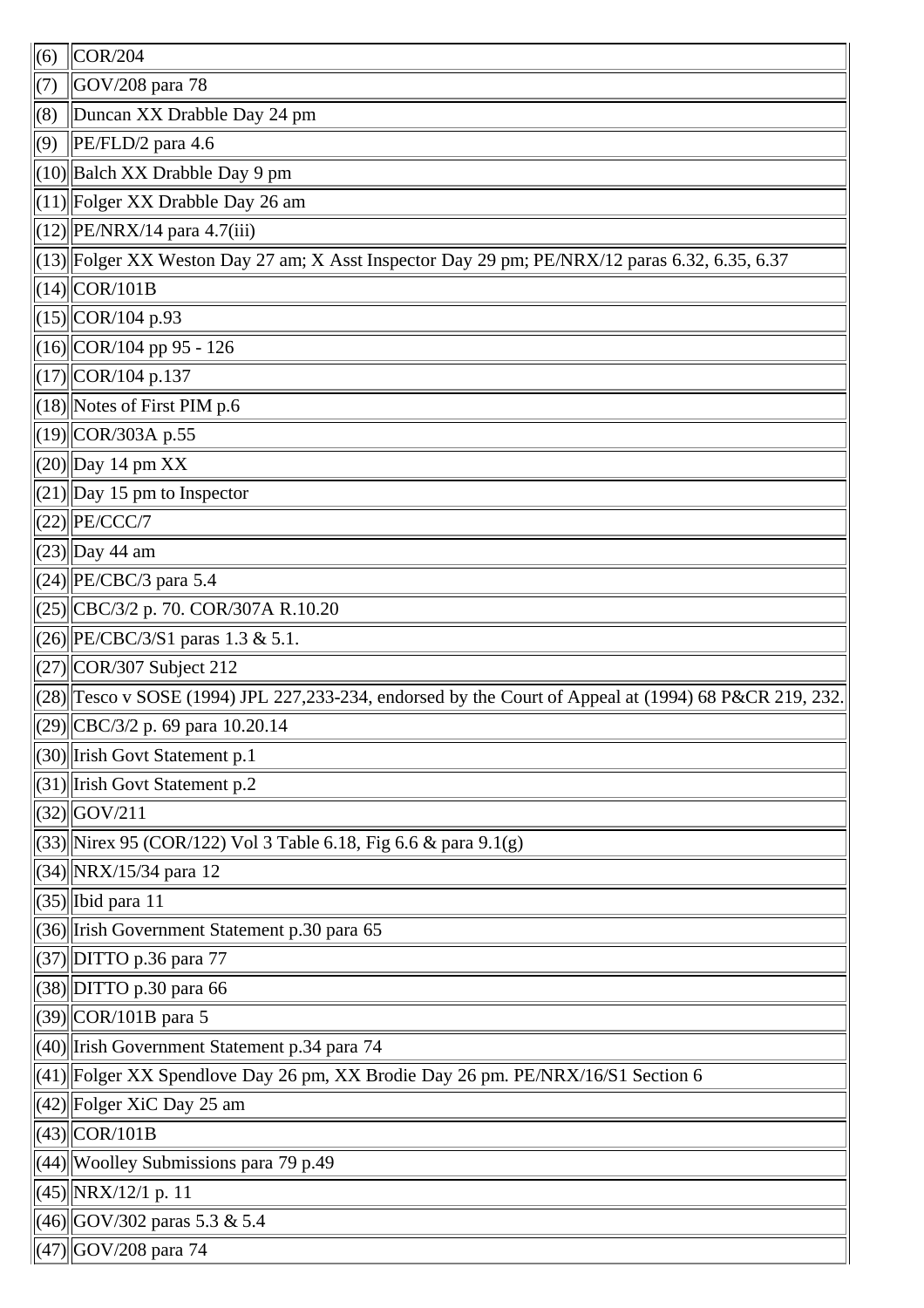| $\left  (48) \right $ GOV/208 para 107                                                                |
|-------------------------------------------------------------------------------------------------------|
| $(49)$ PE/NRX/12 Section 6                                                                            |
| $(50)$ COR/609 par 4.2. Parker XX Day 42 am.                                                          |
| $(51)$ COR/501 paras 6.5, 6.6                                                                         |
| $(52)$ COR/104 pp p.95                                                                                |
| $(53)$   PE/NRX/12 para 6.34; Folger XX Weston Day 27 am. Para 3.5.3 p. 104 of COR/104 was incorrect. |
| $(54)$  PE/GAG/1 paras 5.4, 5.11(iii)                                                                 |
| $(55)$ Hetherington XX Day 44 am                                                                      |
| $(56)$ Day 42 pm                                                                                      |
| (57)  PE/NRX/12 paras 6.29, 6.31, 6.35, 6.38                                                          |
| $(58)$   PE/NRX/18 par 4.1.                                                                           |
| (59) PE/NRX/18 par 6.8.                                                                               |
|                                                                                                       |
| (60) PE/NRX/18 para 4.2.                                                                              |
| $(61)$  PE/NRX/18                                                                                     |
| $(62)$ Parker XX Day 42 am                                                                            |
| $(63)$ PE/NRX/18 para 6.8                                                                             |
| $(64)$ Parker RX Day 42 pm                                                                            |
| $(65)$ Parker XX Day 42 am                                                                            |
| $(66)$ COR/501 Table 5.2                                                                              |
| (67) PE/CCC/7/S1 p. 27                                                                                |
| $(68)$  PE/NRX/18 para 6.3, Table 6                                                                   |
| $(69)$   PE/NRX/18 para 6.4                                                                           |
| $(70)$   PE/NRX/18 para 6.6.                                                                          |
| $(71)$ PE/NRX/18 Tables 4 & 6                                                                         |
| (72) PE/NRX/18 para 5.12                                                                              |
| $(73)$ Day 31 am                                                                                      |
| $(74)$ Day 42 pm                                                                                      |
| $(75)$ NRX/18/5                                                                                       |
| $(76)$ COR/104 p.104 para 4.1.1                                                                       |
| $(77)$  PE/NRX/12 para 6.41                                                                           |
| $(78)$ PE/NRX/12/S1 para 6.12                                                                         |
| $(79)$ GOV/302 para 5.5                                                                               |
| $(80)$ XX Day 43 am                                                                                   |
| $(81)$ PE/NRX/18 para 6.2                                                                             |
| $(82)$  PE/CCC/6 Tabs 3, 4                                                                            |
| $(83)$ PE/NRX/18 Fig 7                                                                                |
| $(84)$ XX Day 52 am                                                                                   |
| $(85)$ COR/501 para 6.7.11                                                                            |
| $(86)$ COR/501 para 6.7.11                                                                            |
| $(87)$ GOV/302 para 5.4                                                                               |
| $(88)$ GOV/402 Appendix C                                                                             |
| $(89)$ GOV/211                                                                                        |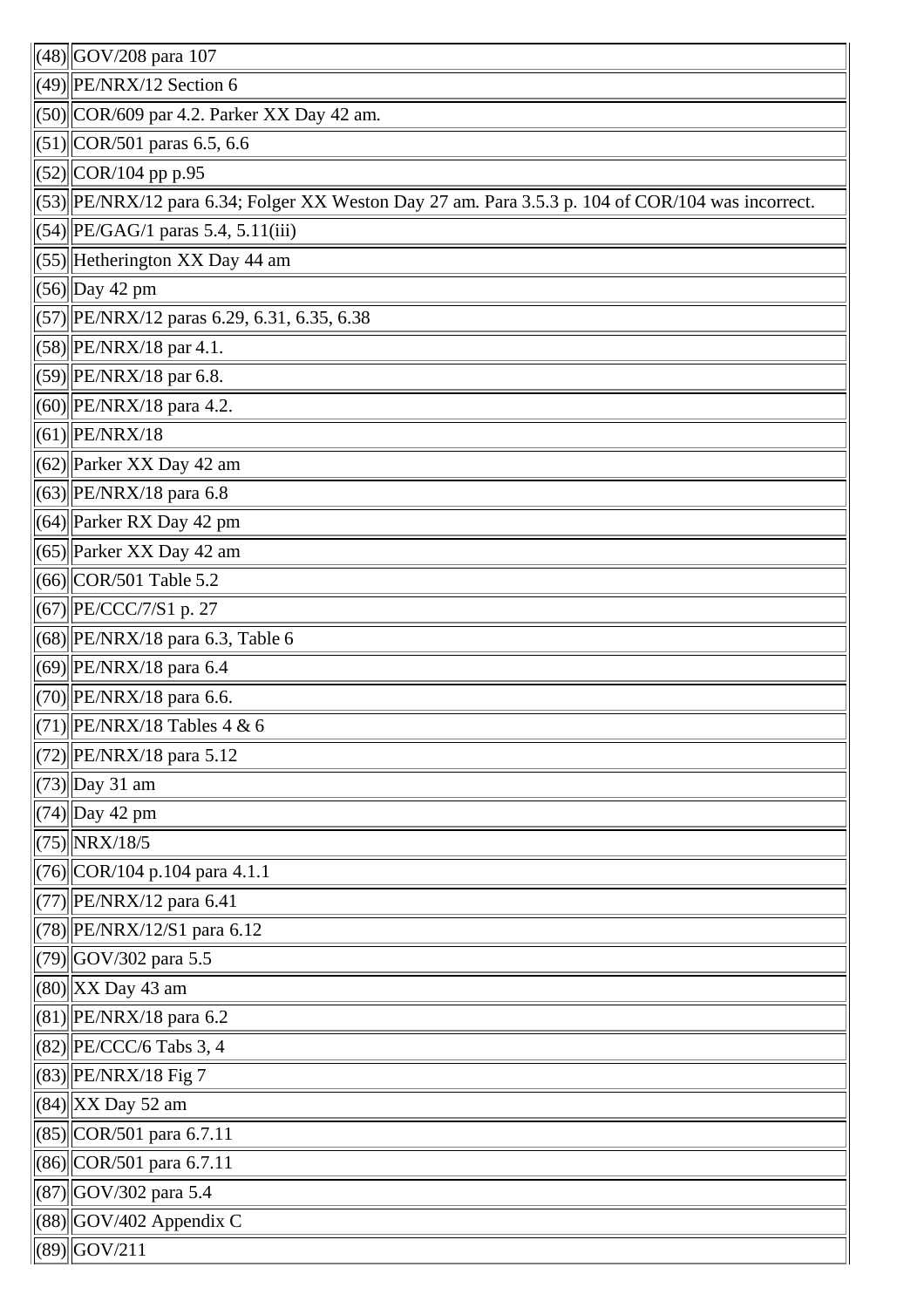(90) NRX/12/1 p.11

 $(91)$  NRX/12/2 p.10

 $(92)$  NRX/12/11A

(93) Higham XX Day 63 am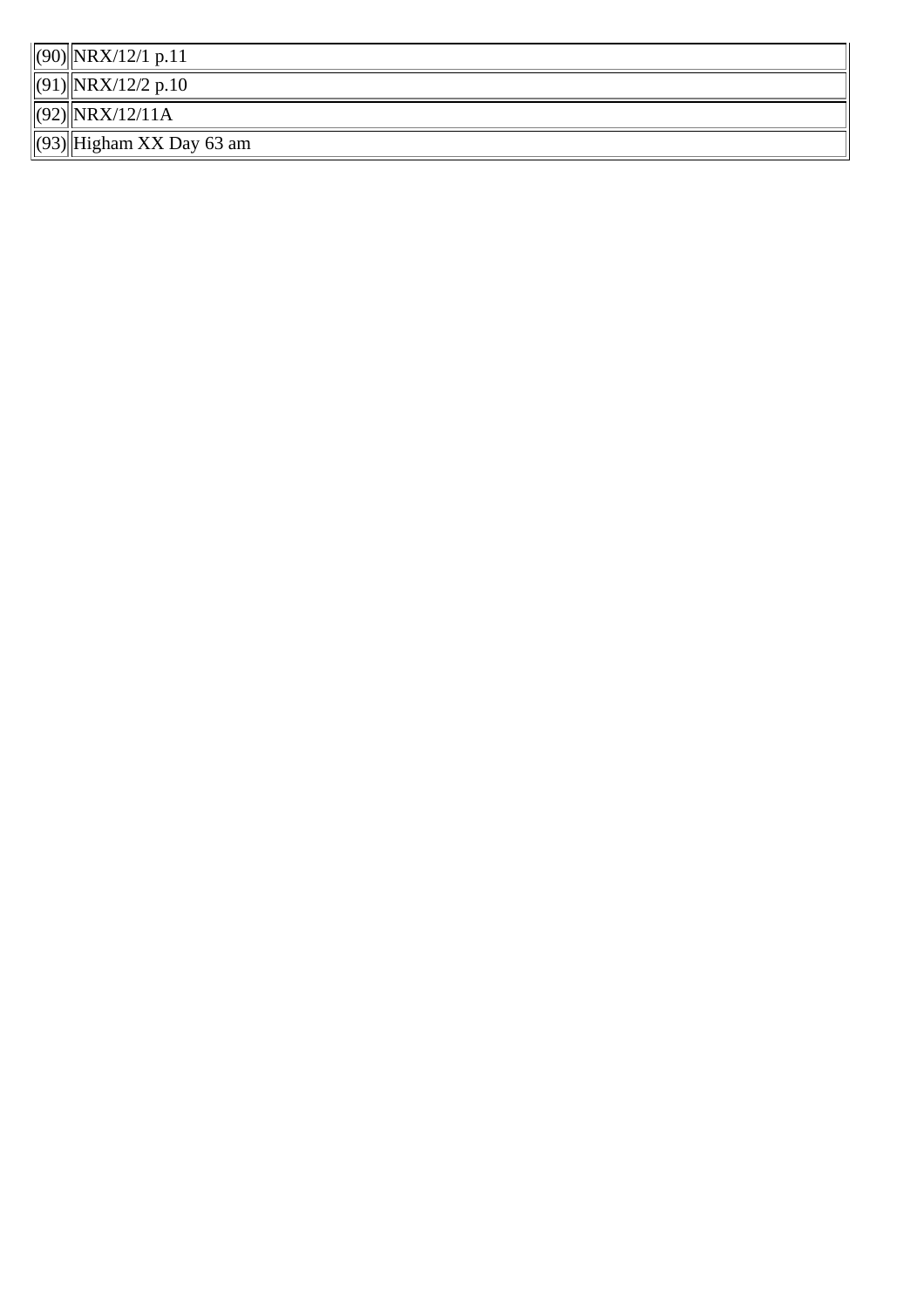# **UNITED KINGDOM NIREX LIMITED**

# **Rock Characterisation Facility**

## **Longlands Farm, Gosforth, Cumbria**

# **CLOSING SUBMISSIONS OF THE APPELLANT**

# **15. CONDITIONS**

#### **Part A Conditions**

15.1 COR/113:

- sets out the conditions that Nirex and the County Council agree would be acceptable if planning permission for the RCF were granted by the Secretary of State;
- also contains Schemes A-H, agreed by Nirex and the County Council, relating to some of the conditions;
- indicates whether or not each condition is also agreed by Copeland Borough Council ("CBC") and Gosforth Parish Council ("GPC"). Where a condition is not agreed by CBC or GPC, Nirex's position on the matter is set out in Section 5 of these submissions.

15.2 There are 2 matters on which there is disagreement between Nirex and the County Council about whether conditions should be imposed.

*Condition 14 - Hours of Working*

15.3 The simple position adopted by Nirex in relation to the conditions suggested by the County Council(1) and Borough Council(2) is that they are unnecessary because they duplicate the effect of other controls, namely conditions 9 and 10 (control of noise)(3).

15.4 The County Council's suggested justification for condition 14 - that it is simple to enforce(4) - is not sufficient to justify the imposition of the condition.

15.5 The County and Borough Councils' suggested conditions seek to restrict working days as well as working hours. But they have not led evidence to show that what is acceptable on a Monday or on a Saturday morning becomes unacceptable on a Bank Holiday Monday, a Sunday or a Saturday afternoon.

15.6 Neither the County Council nor the Borough Council has produced evidence to demonstrate that condition 14 "is necessary to prevent disturbance within the locality"(5).

15.7 It is to be observed that the County Council did not consider it necessary to impose any restriction on either days or hours of working when they granted planning permission for the RCF/RCM boreholes on 24 May 1993.(6)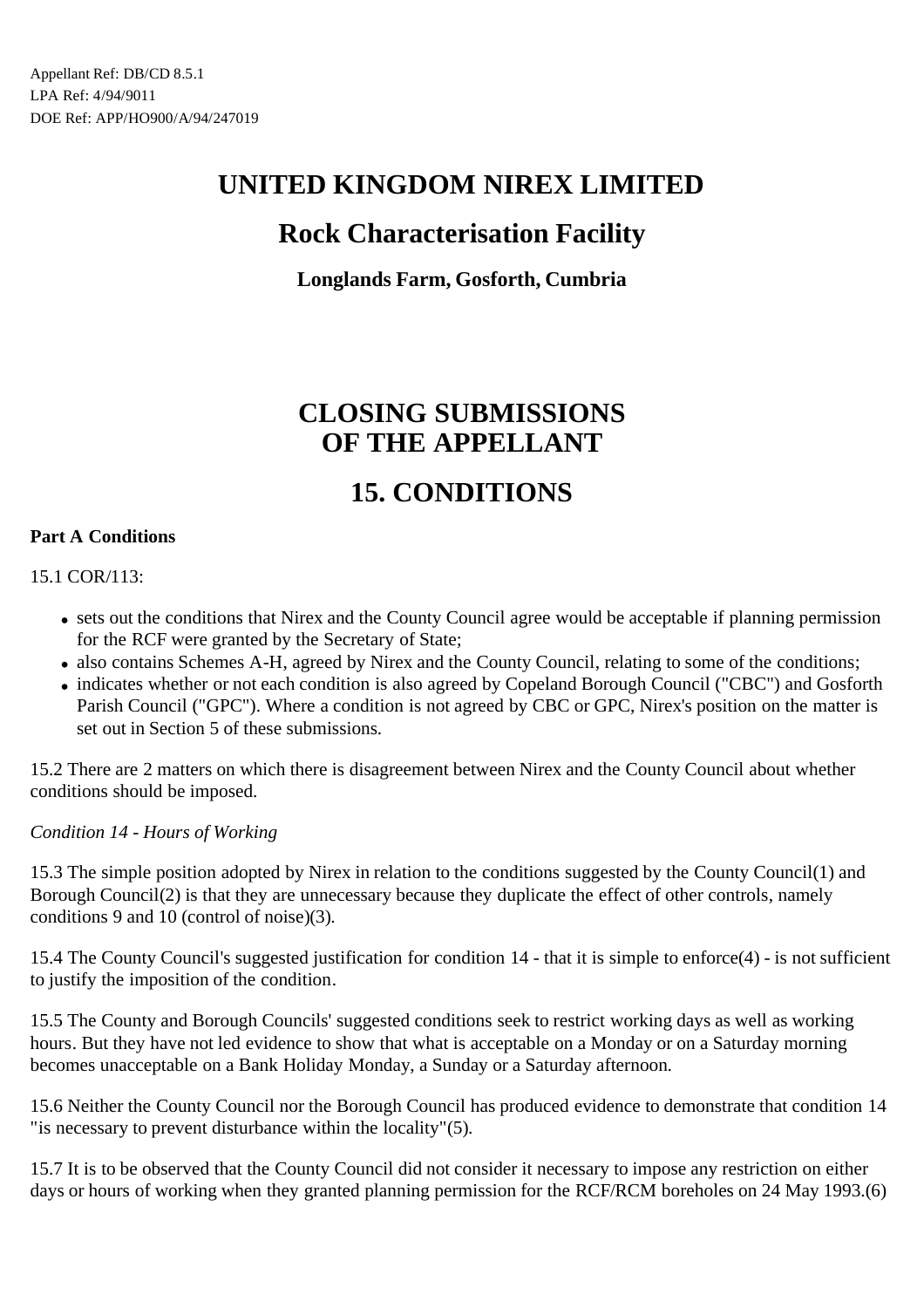15.8 It therefore seems to be neither necessary nor in the light of the evidence given by the parties justified to introduce a limitation in relation to these matters in respect of the RCF that has not been thought either appropriate or necessary to impose hitherto. So Nirex resist it for those reasons.

15.9 But if the Secretary of State were minded to impose a condition restricting hours of working, then the County Council's proposed condition 14 would be acceptable to Nirex, if imposed in the following amended form, restricting the carrying out of the works specified in that condition to the period from 0700 to 1900 hours, on any day. The condition would then read:

*"No construction of the platform site and haul roads; foreshaft excavation; surface construction and demolition activity; bund formation; soil stripping, storage and replacement; restoration works; or the deposit of waste materials at the spoil disposal area shall take place on site outside the hours 0700 to 1900".*

15.10 There should be no restriction on hours of working in respect of other aspects of RCF construction. Indeed, the County Council seek none.

*Condition 16 - Safeguarding of Groundwater Resources*

15.11 I have already submitted(7) that this condition suggested by the NRA is unnecessary. However,if the Secretary of State is persuaded that the NRA proposed condition meets the tests set out in Circular 11/95, then Nirex do not resist such a condition in the terms suggested by the NRA.

#### **Part B Conditions**

15.12 The purpose of the suggested conditions set out in Annex A to the report of the Informal Meeting No. 5 appears to be directed towards matters which are or might be relevant to a determination by the Regulator as to whether any repository that might eventually be built at the site should be authorised under the Radioactive Substances Act (RSA). The suggested requirement for the Local Planning Authority to consult the Environment Agency supports that view. How are the Environment Agency to involve themselves in the approval of a scheme in the absence of an application under RSA giving them statutory jurisdiction to act? If the Environment Agency decline to become involved, how are the County Council to assess the submissions that they would be required by the conditions to consider for approval? Rather they appear to relate to the prospect, as yet uncertain, of an application for an RSA authorisation.

15.13 Given the fact that the Nirex programme is still at an investigatory stage, there can be no role for the Regulator at the moment. That cannot be a reason for seeking to put the planning authority in the position of the Regulator.

15.14 If the Secretary of State accepts the County Council's submission that the conditions drafted by the Assistant Inspector and intended to address the concerns of Friends of the Earth are potentially lawful, it would nonetheless be inappropriate to impose conditions about which the Local Planning Authority have reservations and unnecessary to do so in the light of the assurance given by Nirex in the terms set out at paragraph 12.25 of these submissions.

#### **Return to Contents Page**

### **Move to Next Section - Conclusions**

### REFERENCES

| $\ $ (1) $\ $ CCC/1/25                                          |
|-----------------------------------------------------------------|
| $\  (2) \ $ CBC/2/4                                             |
| $\ \!\ $ (3) $\ \!\ $ DOE Circular 11/95 Annex para 22          |
| $\ $ (4) Closing submission of Mr Drabble, para. 9.1, pp28 & 29 |
| $\Vert(5)\Vert$ Mr Hockman Day 23 am                            |
|                                                                 |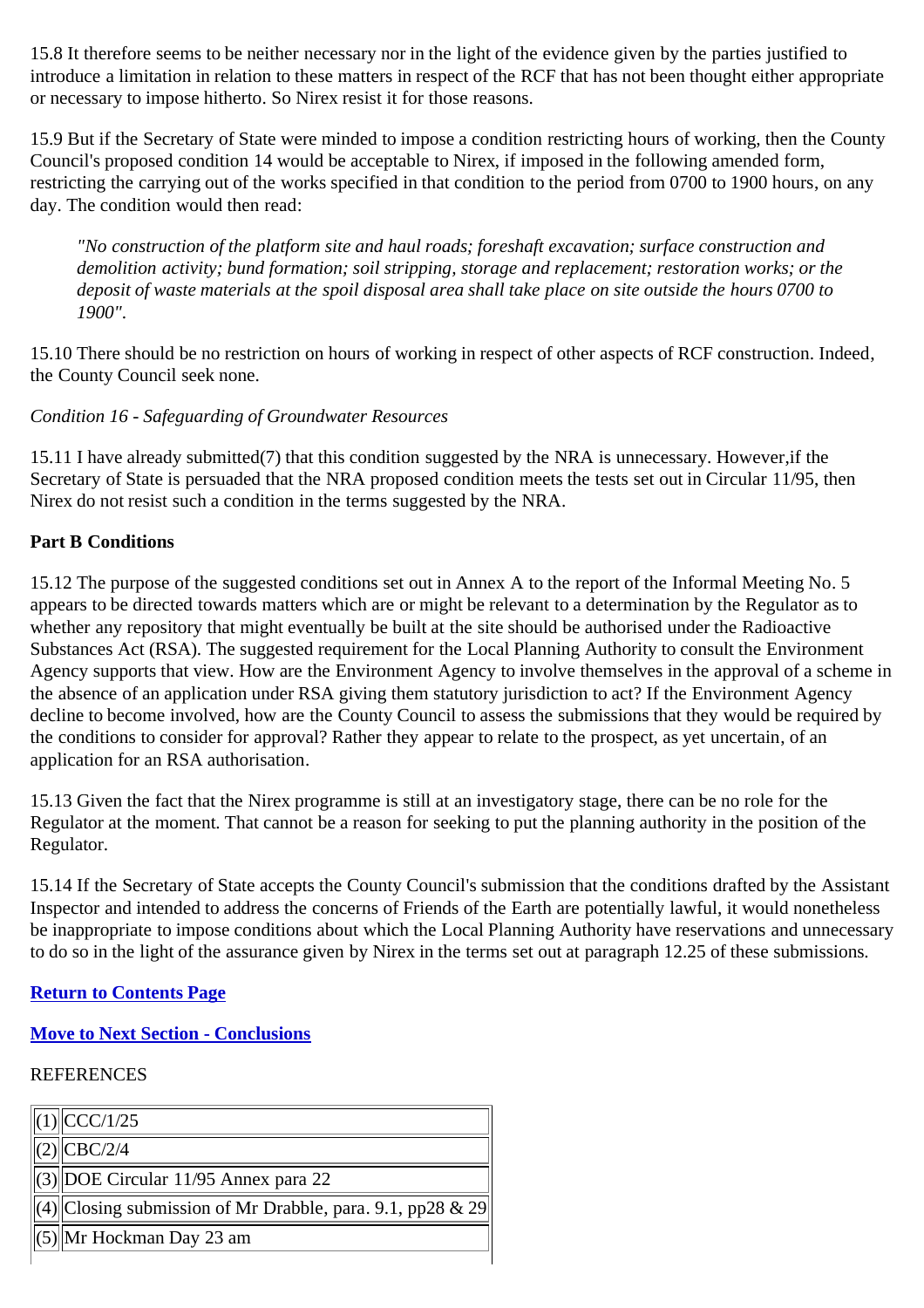| $\ $ (6) $\ $ COR/201 page 229 |  |
|--------------------------------|--|
| $\  (7) \ $ para 5.15          |  |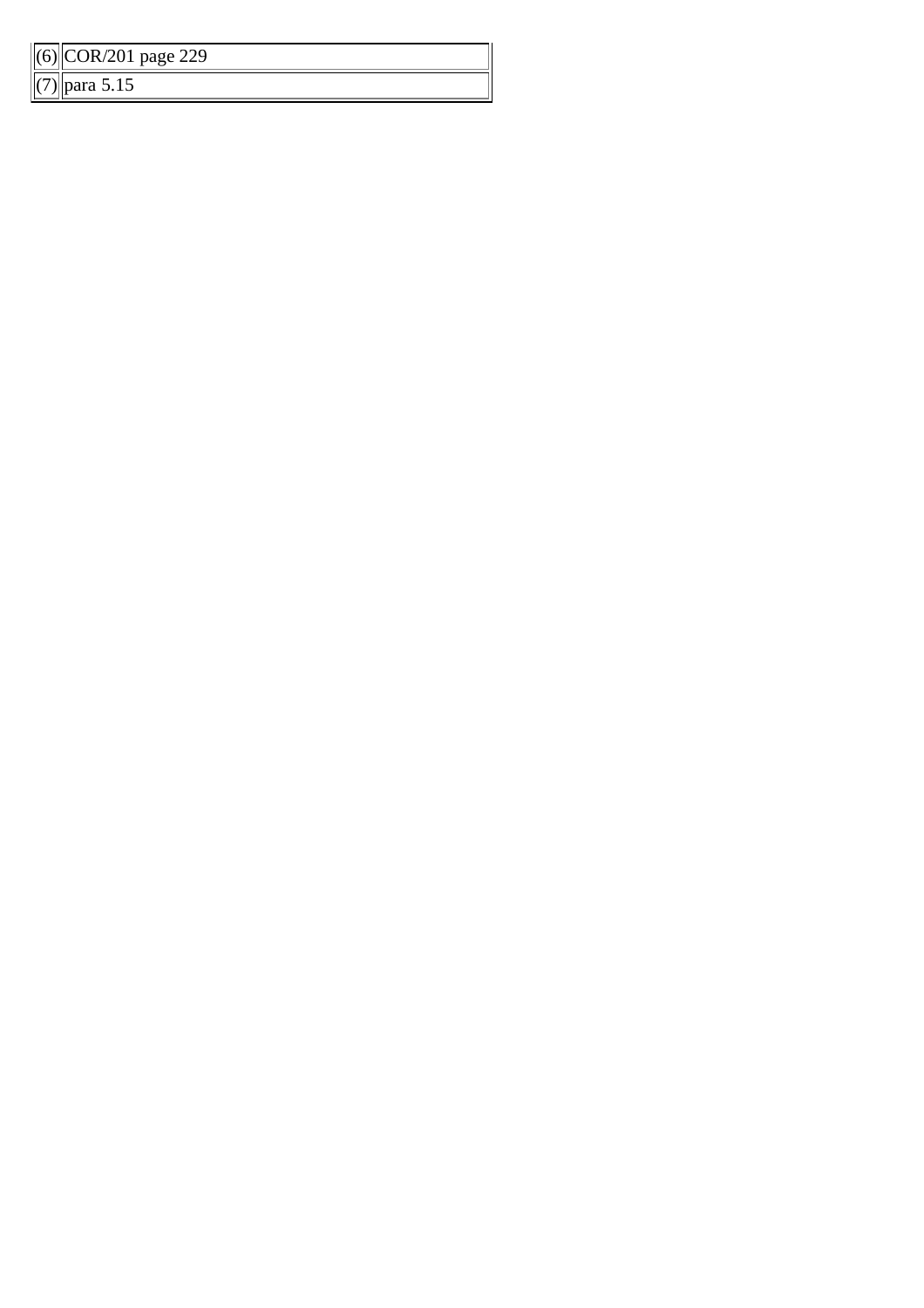# **UNITED KINGDOM NIREX LIMITED**

# **Rock Characterisation Facility**

**Longlands Farm, Gosforth, Cumbria**

# **CLOSING SUBMISSIONS OF THE APPELLANT 16. CONCLUSIONS**